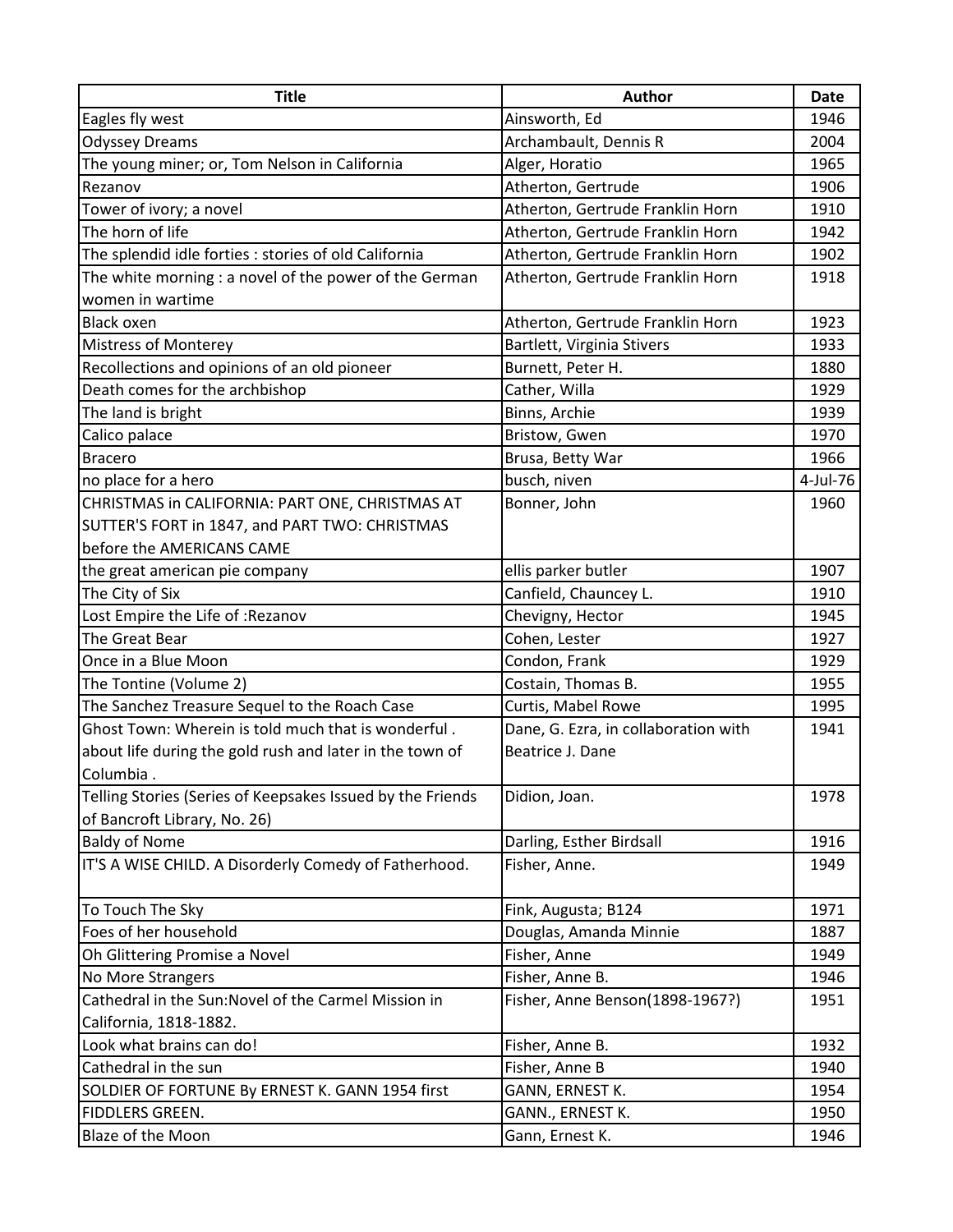| <b>Monterey Shorts</b>                                   | Merritt, Byron                            | 2002 |
|----------------------------------------------------------|-------------------------------------------|------|
| Tales of old California                                  | Park, Charles Caldwell, 1860-             | 1915 |
| <b>CONQUEST OF CALIFORNIA</b>                            | Gross, Wm B.                              | 1930 |
| A Flower of Monterey A Romance of the Californias        | Hamill, Katherine B.                      | 1921 |
| Maruja                                                   | Harte, Bret                               | 1885 |
| The Sanchez treasure                                     | Harrell, Nita                             | 1975 |
| Novels and stories of Bret Harte                         | Harte, Bret                               | 1871 |
| Death in the afternoon                                   | Hemingway, Ernest                         | 1932 |
| Christmas at Rancho Los Alamitos                         | Hotchkis, Katharine Bixby                 | 1957 |
| Pepe                                                     | Hopper, James                             | 1937 |
| The Strange Case of Constance Flood: A Documentary       | Iverson, Willa Okker                      | 1956 |
| Account                                                  |                                           |      |
| Ramona A Story                                           | Jackson, Helen Hunt                       | 1944 |
| The Whip                                                 | Kondazian, Karen                          | 2012 |
| The wind leaves no shadow                                | Laughlin, Ruth                            | 1951 |
| Captain Sutter's Gold. [Biographical Novel about Captain | Lauritzen, Jonreed                        | 1964 |
| John A. Sutter, 1803- 1880].                             |                                           |      |
| The flower drum song                                     | Lee, C.Y.                                 | 1957 |
| My Friend Father Ignacio                                 | Lee, Rebecca Lawrence                     | 1971 |
| Concha: "my dancing saint."                              | Lee, Rebecca Lawrence                     | 1966 |
| The Lost Years; A Biographical Fantasy                   | Lewis, Illustrated by Mallette Dean Oscar | 1951 |
| Lost Face [1910]                                         | London, Jack                              | 1910 |
| The Valley of the Moon                                   | London, Jack                              | 1913 |
| Lucile                                                   | Meredith, Owen                            | 1900 |
| <b>Tropic of Cancer</b>                                  | Miller, Henry                             | 1961 |
| California Dons                                          | Milliken, Ralph LeRoy                     | 1956 |
| Jane journeys on                                         | Mitchell, Ruth Comfort                    | 1922 |
| Passage to Drake's Bay                                   | Montgomery, Jean                          | 1972 |
| Impostors of Monterey: Bouchard & One-Eyed Charley       | Moore, Louis C.                           | 1985 |
|                                                          |                                           |      |
| When I Get Wound Up Writing I'm a Bad Article to         | Hiller, Peter                             | 2008 |
| Squelch: The Written Words of Jo Mora                    |                                           |      |
| Journey of the Flame                                     | BLANCO, Antonio de. FIERRO                | 1933 |
| The Journey of the Flame                                 | Blanco, Antonio de Fierro                 | 1933 |
| Zelda Marsh,                                             | Norris, Charles Gilman                    | 1927 |
| The Octopus. A Story of California.                      | Norris, Frank                             | 1901 |
| The Heart of Rachael                                     | Norris, Kathleen Thompson                 | 1916 |
| Certain people of importance                             | Norris, Kathleen Thompson                 | 1922 |
| The Story of Julia Page                                  | Norris, Kathleen                          | 1915 |
| Mother                                                   | Norris, Kathleen                          | 1912 |
| Love Stories of Old California                           | Older, Fremont                            | 1940 |
| <b>SAVAGES &amp; SAINTS</b>                              | OLDER, Mrs. Fremont                       | 1936 |
| Fox Island                                               | Pinkerton, Katherine                      | 1942 |
| The Girl from Four Corners                               | Porter, Rebecca N.                        | 1920 |
| Stagecoach Santa                                         | Reinstedt, Randall A.                     | 1986 |
| Grubstake a Story of Early Mining Days I                 | Requa, Mark L                             | 1933 |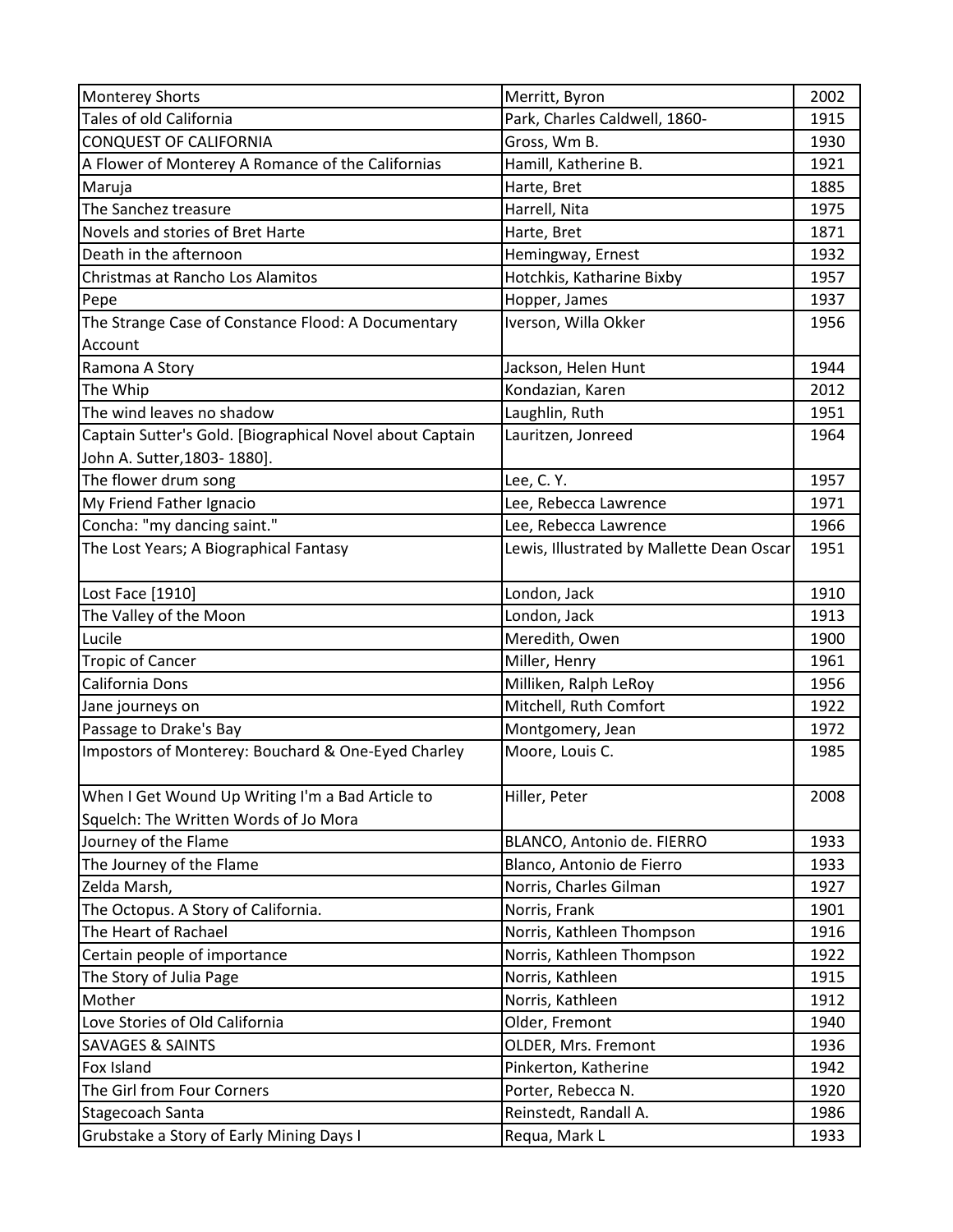| <b>Blaze Allan</b>                                                            | Ross, Lillian Bos        | 1944           |
|-------------------------------------------------------------------------------|--------------------------|----------------|
| The Stranger A Novel of the Big Sur                                           | Ross, Lillian            | 1942           |
| For the Soul of Rafael                                                        | Ryan, Marah Ellis        | 1906           |
| The Argonauts                                                                 | Schoell, Yvonne          | 1972           |
| Samuel Brannan and the Golden Fleece San Francisco's                          | Scott, Reva              | 1944           |
| Forgotten Jason                                                               |                          |                |
| Golden shore, a novel of the conquest of California                           | Shaftel, George Armin    | 1943           |
| Old mission tales                                                             | Sieghold, Kate P.        | 1915           |
| Apalachee gold: the fabulous adventures of Cabeza de Vaca Slaughter, Frank G. |                          | 1954           |
|                                                                               |                          |                |
| The Red Pony                                                                  | Steinbeck, John          | 1945           |
| The Wayward Bus                                                               | Steinbeck, John          | 1947           |
| Sweet Thursday                                                                | Steinbeck, John          | 1954           |
| Of Mice and Men                                                               | Steinbeck, John          | 1937           |
| Acts of King Arthur and His Noble Knights                                     | Steinbeck, John          | 1982           |
| Cup of gold : a life of Sir Henry Morgan, buccaneer, with                     | Steinbeck, John          | 1936           |
| occasional reference to history                                               |                          |                |
| The pastures of heaven                                                        | Steinbeck, John          | 1946           |
| In Dubious Battle                                                             | Steinbeck, John          | 1964           |
| The long valley                                                               | Steinbeck, John          | 1967           |
| To A God Unknown                                                              | Steinbeck, John          | 1955           |
| The winter of our discontent                                                  | Steinbeck, John          | 1962           |
| East of Eden                                                                  | Steinbeck, John          | 1952           |
| The grapes of wrath                                                           | Steinbeck, John          | 1939           |
| The master of Ballantrae; an inland voyage                                    | Stevenson, Robert Louis  | $\tilde{?}$    |
| Kidnapped. Travels with a donkey in the Cevennes                              | Stevenson, Robert Louis  | $\mathbf{S}$   |
| Treasure Island: Dr. Jekyll and Mr. Hyde                                      | Stevenson, Robert Louis  | $\tilde{.}$    |
| The Misadventures of John Nicholson                                           | Stevenson, Robert Louis  | ?              |
| New Arabian Nights                                                            | Stevenson, Robert Louis  | ?              |
| <b>Treasure Island</b>                                                        | Stevenson, Robert Louis  | ŗ              |
| The Strange Case of Dr. Jekyll and Mr. Hyde                                   | Stevenson, Robert Louis  | $\overline{?}$ |
| The Master of Ballantrae                                                      | Stevenson, Robert Louis  | ?              |
| The black arrow                                                               | Stevenson, Robert Louis  | n.d.           |
| Prince Otto                                                                   | Stevenson, Robert Louis  | 1925           |
| NEW ARABIAN NIGHTS.                                                           | Stevenson, Robert Louis. | 1920           |
| The dynamiter                                                                 | Stevenson, Robert Louis  | n.d.           |
| The Merry Men and Other Stories                                               | Stevenson, Robert Louis  | ?              |
| The strange case of Dr. Jekyll and Mr. Hyde, and Kidnapped                    | Stevenson, Robert Louis  | n.d.           |
| Treasure island                                                               | Stevenson, Robert Louis  | ?              |
| Treasure island                                                               | Stevenson, Robert Louis  | 1930           |
| Kidnapped (Signet Classics)                                                   | Stevenson, Robert Louis  | 1959           |
| La Porte De Maletroit                                                         | Stevenson, Robert Louis  | 1952           |
| Prince Otto, A Romance                                                        |                          | 1896           |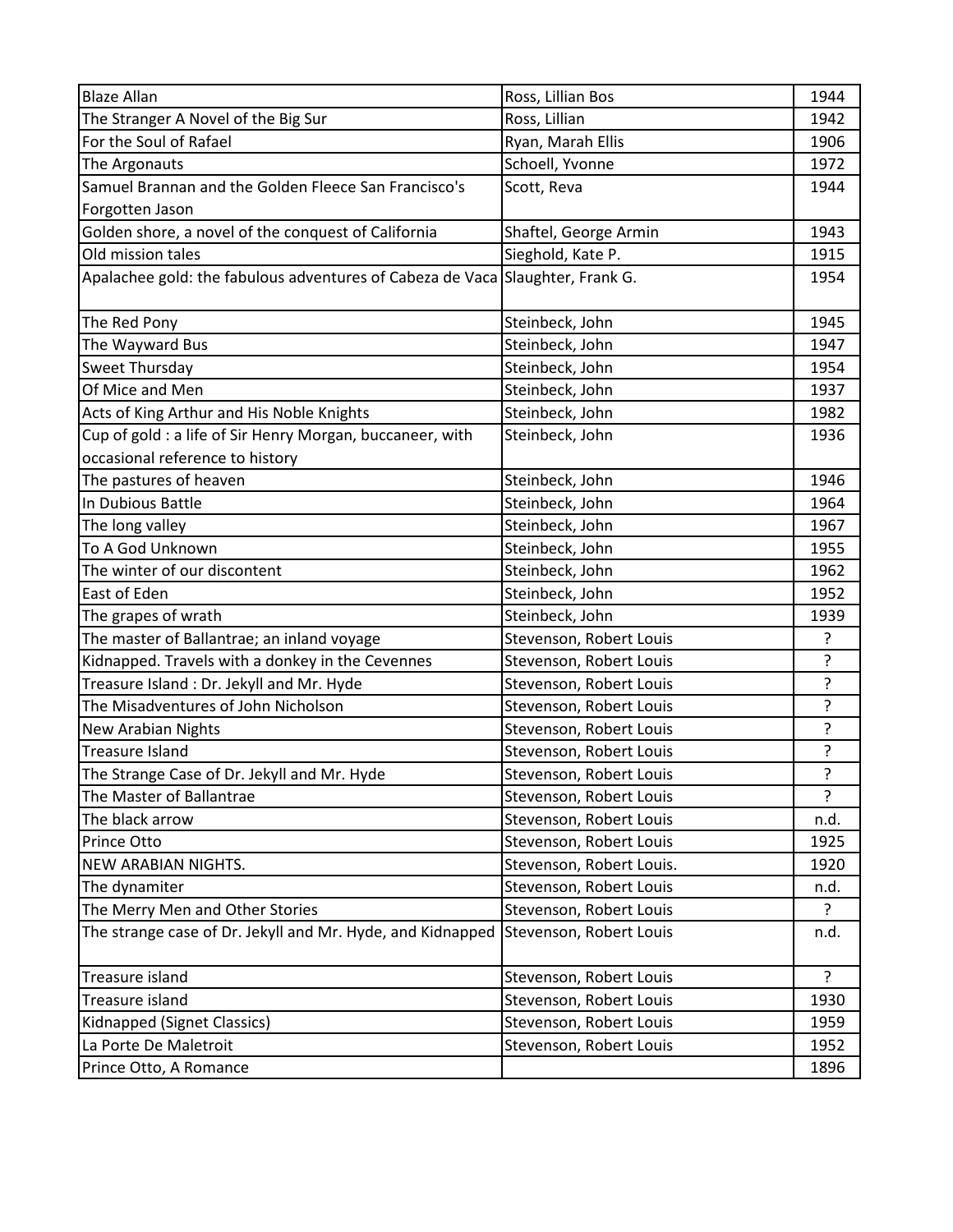| THE NOVELS AND TALES OF ROBERT LOUIS STEVENSON                             |                         | 1909     |
|----------------------------------------------------------------------------|-------------------------|----------|
| Vol. VIII The Black Arrow - The Misadventures of John                      |                         |          |
| Nicholson - The Body-Snatcher                                              |                         |          |
|                                                                            |                         |          |
| <b>Treasure Island</b>                                                     | Stevenson, Robert Louis | $Sep-11$ |
| The Seropians: first Armenian settlers in Fresno County,                   | Davidian, Nectar        | 1965     |
| California; recollections of George Seropian (1868-1947) as                |                         |          |
| related to Nectar Davidian during two interviews on April                  |                         |          |
| 23 and May 2, 1945, at his residence in San Francisco                      |                         |          |
|                                                                            |                         |          |
| Fire : a novel                                                             | Stewart, George Rippey  | 1948     |
| Immortal Wife: The Biographical Novel of Jessie Benton                     |                         | 1946     |
| Fremont. [1824-1902].                                                      |                         |          |
| CHARLES WARREN STODDARD Apostrophe to the Skylark;                         | James, George Wharton   | 1909     |
| The Bells of San Gabriel; Joe of Lahaina; Father Damien                    |                         |          |
| Among His Lepers; An Appreciation of Charles Warren                        |                         |          |
| <b>Stoddard (California Classics Series)</b>                               |                         |          |
|                                                                            |                         |          |
| The Carmelo Diaries: A California Saga                                     | Tomblin, Marilou        | 2003     |
| Deep Valley                                                                | Totheroh, Dan           | 1942     |
| The Winning of Barbara Worth                                               | Wright, Harold Bell     | 1911     |
| The Nine Days of Father Serra; a Novel                                     |                         | 1951     |
| The Omnibus Of American Humor -- Three Complete                            | Wilson, Harry Leon      | 1955     |
| Novels By Harry Leon Wilson: Ruggle of Red Gap; Bunker                     |                         |          |
| Bean; Merton of the Movies                                                 |                         |          |
| Padre Ignacio, Or the Song of Temptation                                   | Wister, Owen            | 1911     |
| The Bridge of San Luis Rey                                                 | Wilder, Thorton         | 1927     |
| The Story of California (Gold-the Gray Dawn-the Rose                       | White, Stewart Edward   | 1937     |
| Dawn)                                                                      |                         |          |
| <b>Folded Hills</b>                                                        | White, Stewart Edward   | 1934     |
| Wild geese calling                                                         | White, Stewart Edward   | 1940     |
| Pablo's Gold: A Tale of Early California, 1836-1845                        | Ess, Josephine Van      | 2007     |
| The long rifle                                                             | White, Stewart Edward   | 1932     |
| California Pioneer Register and Index 1542-1848, Including                 | Bancroft, Hubert Howe.  | 1964     |
| Inhabitants of California, 1769-1800 and List of Pioneers;                 |                         |          |
| Extracted from the History of California                                   |                         |          |
|                                                                            |                         |          |
| Who Gets the Drumstick? The Story of the Beardsley Family BEARDSLEY, Helen |                         | 1965     |
|                                                                            |                         |          |
| Testimonios: Early California through the Eyes of Women,                   | Beebe, Rose Marie       | 2006     |
| 1815-1848                                                                  |                         |          |
| Women of the West: A Series of Biographical Sketches of                    | Binheim, Max            | 1928     |
| Living Eminent Women in the Eleven Western States of the                   |                         |          |
| <b>United States of America</b>                                            |                         |          |
| <b>First Ladies</b>                                                        | Caroli, Betty Boyd      | 1989     |
| WOMEN WHO KEPT THE LIGHTS: An illustrated history of                       | Clifford, Mary Louise   | 1993     |
| female lighthouse keepers.                                                 |                         |          |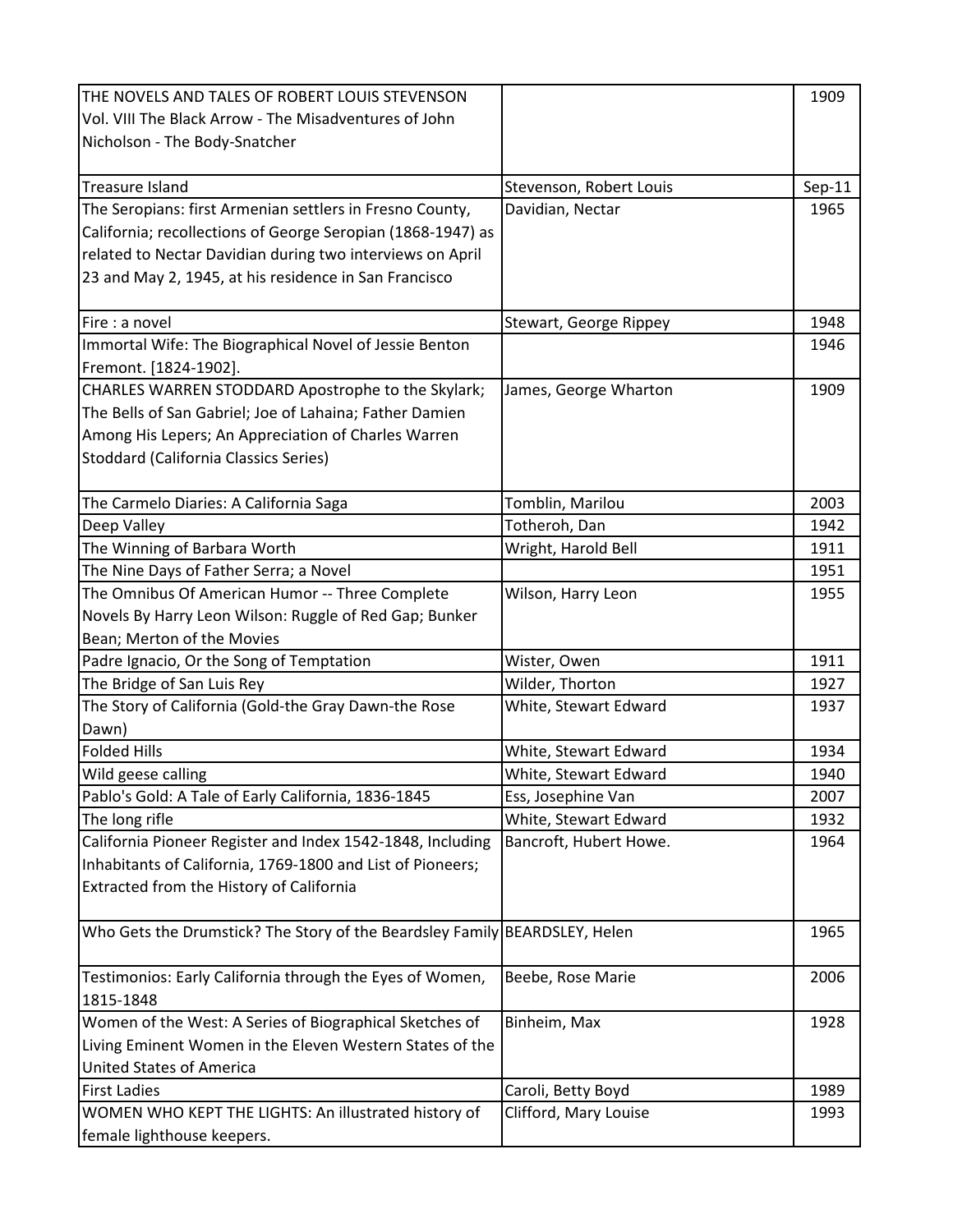| Impressions of Bohemia [In Fine condition, limited edition | Coughlin, Jack                        | 1986 |
|------------------------------------------------------------|---------------------------------------|------|
| includes signed portrait etching with Artist's Proof.]     |                                       |      |
|                                                            |                                       |      |
| 1850-1870: Forgotten Characters of Old San Francisco       | Cowan, Robert Ernest                  | 1938 |
|                                                            |                                       |      |
| The Forgotten Characters of Old San Francisco Including    | Cowan, Robert Ernest; Bancroft, Anne; | 1964 |
| the Famous Bummer & Lazarus and Emperor Norton             | Ballou, Addie L.                      |      |
|                                                            |                                       |      |
| They Were San Franciscans                                  | deFord, Miriam Allen                  | 1947 |
| They Were San Franciscans                                  | deFord, Miriam Allen                  | 1941 |
| THE MARTINS AND THE HATTONS: Carmel Valley                 | Voe, Marcia De                        | 1979 |
| California>                                                |                                       |      |
| San Francisco in Your Home [Signed By Author]              | Dickson, Samuel                       | 1947 |
| The Vallejos of California                                 | Empáran, Madie Brown                  | 1968 |
| <b>Big Sur Women</b>                                       | Goodman, Judith                       | 1985 |
| The Hereditary Register of the United States of America    | Beattie, Jerome Francis; Editor       | 1983 |
| 1983                                                       |                                       |      |
| The Hereditary register of the United States of America    |                                       | 1984 |
|                                                            |                                       |      |
| Three memoirs of Mexican California                        | Híjar, Carlos N.                      | 1988 |
| California's Stately Hall of Fame                          | Hunt, Rockwell D. (signed)            | 1950 |
| Personal sketches of California pioneers I have known.     | Hunt, Rockwell Dennis                 | 1962 |
|                                                            |                                       |      |
| Heroes of California: The Story of the Founders of the     | James, George Wharton                 | 1910 |
| Golden State as narrated by themselves or gleaned from     |                                       |      |
| other sources                                              |                                       |      |
| The Big Four: The Story of Huntington, Stanford, Hopkins,  | Lewis, Oscar                          | 1938 |
| and Croker, and of the Building of the Central Pacific     |                                       |      |
|                                                            |                                       |      |
| Shady ladies of the West                                   | Miller, Ronald Dean                   | 1964 |
| stepping out a living history                              |                                       | 1985 |
| <b>Family Gathering</b>                                    | Norris, Kathleen                      | 1959 |
| MEN OF THE PACIFIC COAST CONTAINING PORTRAITS AND          | Company, Pacific Art                  | 1907 |
| BIOGRAPHIES OF THE PROFESSIONAL, FINANCIAL AND             |                                       |      |
| BUSINESS MEN OF CALIFORNIA, ORGON AND                      |                                       |      |
| <b>WASHINGTON 1902-1903</b>                                |                                       |      |
| The Associates, Four Capitalists Who Created California,   | Rayner, Richard                       | 2008 |
| <b>First Edition</b>                                       |                                       |      |
| Los fundadores : herein are listed the first families of   | Rowland, Leon                         | 1951 |
| California and also all other persons with family names    |                                       |      |
| that were in California, 1769-1785 except those who died   |                                       |      |
| at San Diego in 1769                                       |                                       |      |
| Women Who Charmed the West (Women of the West)             | Seagraves, Anne                       | 1991 |
|                                                            |                                       |      |
| Women's Diaries of the Westward Journey. [Subtitle]:       |                                       | 1982 |
| Preface by Carl N. Degler                                  |                                       |      |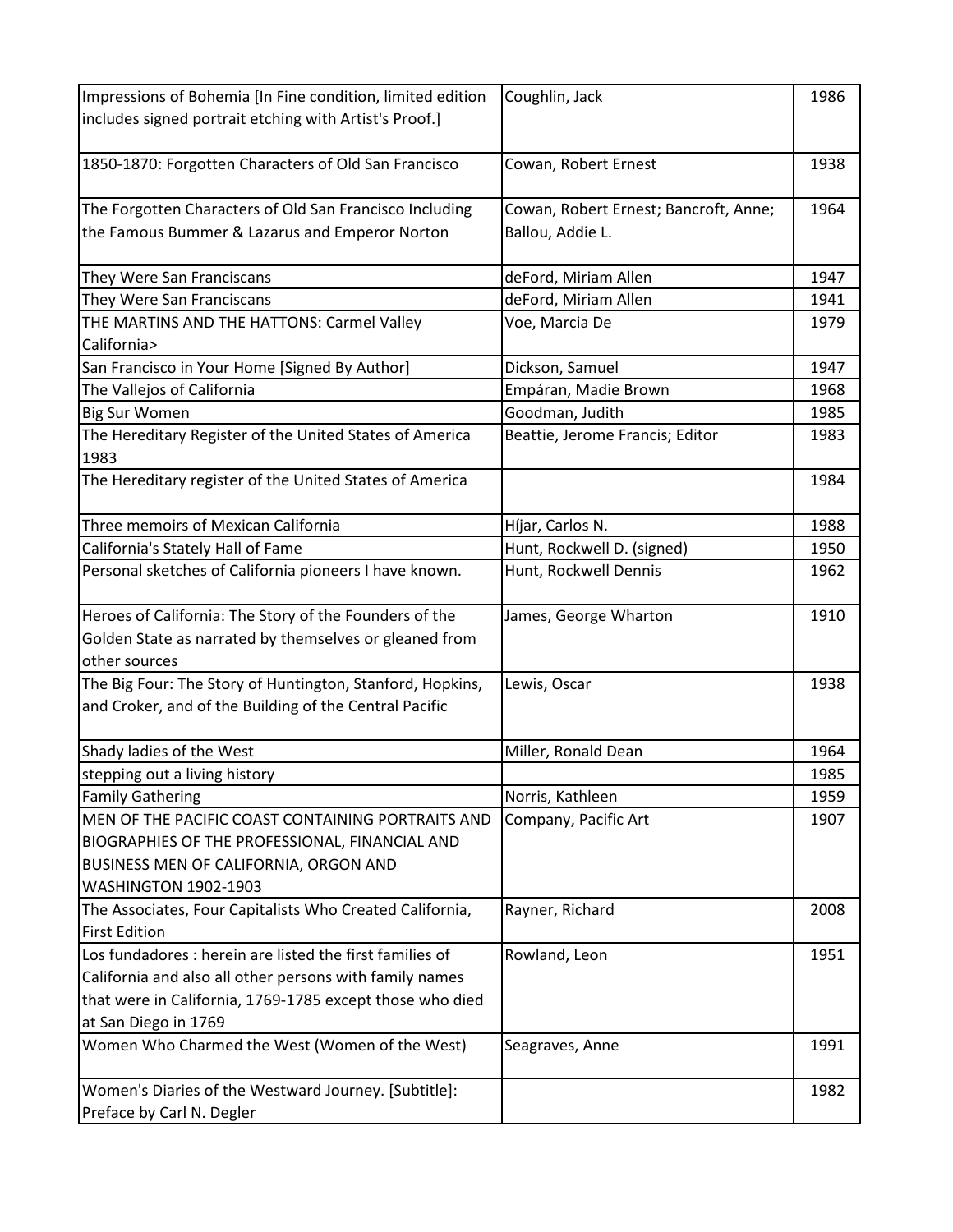| The Post Ranch: Looking Back at a Community of Family,     | Starkey, Soaring          | 2004 |
|------------------------------------------------------------|---------------------------|------|
| Friends, and Neighbors                                     |                           |      |
| Fresno Armenians (to 1919)                                 | Wallis, Wilson Dallam     | 1965 |
| The Legend of Grizzly Adams: California's Greatest         | Dillon, Richard           | 1966 |
| <b>Mountain Men</b>                                        |                           |      |
| California's first archbishop; the life of Joseph Sadoc    | McGloin, John Bernard     | 1966 |
| Alemany, 1814-1888                                         |                           |      |
| Anza and the northwest frontier of New Spain               | Bowman, Jacob Neibert     | 1967 |
| Inside Cannery Row : sketches from the Steinbeck era in    | Ariss, Bruce              | 1988 |
| words and pictures                                         |                           |      |
| Adventures of a Novelist                                   | Atherton, Gertrude        | 1932 |
| My San Francisco: A Wayward Biography                      | Atherton, Gertrude        | 1946 |
| The diary of Mary Atkins,: A sabbatical in the eighteen    | Atkins, Mary              | 1937 |
| sixties;                                                   |                           |      |
| Earth horizon, autobiography                               | Austin, Mary Hunter       | 1932 |
| I-Mary: A Biography of Mary Austin                         | Fink, Augusta             | 1983 |
| Lucky Baldwin: The Story of an Unconventional Success      | Glasscock, C. B.          | 1935 |
|                                                            |                           |      |
| Hubert Howe Bancroft: historian of the West                | Caughey, John Walton      | 1946 |
| Port Admiral: Phineas Banning, 1830-1885                   | Krythe, Maymie Richardson | 1957 |
| Lord of Alaska; Baranov and the Russian adventure          | Chevigny, Hector          | 1942 |
| Quarterdeck & saddlehorn : the story of Edward F. Beale,   | Briggs, Carl              | 1983 |
| 1822-1893                                                  |                           |      |
| The life and adventures of James P. Beckwourth as told to  | Beckwourth, James Pierson | 1972 |
| Thomas D. Bonner                                           |                           |      |
| Jim Beckwourth: Black Mountain man and war chief of the    | Wilson, Elinor            | 1972 |
| Crows                                                      |                           |      |
| Child star: an autobiography                               | Temple, Shirley           | 1988 |
| The adventures of Captain Bonneville                       | Irving, Washington        | 1961 |
| Edmund Booth (1810-1905) forty-niner; the life story of a  | Booth, Edmund             | 1953 |
| deaf pioneer, including portions of his autobiographical   |                           |      |
| notes and gold rush diary, and selections from family      |                           |      |
| letters and reminiscences                                  |                           |      |
| Eloquent Indian: The life of James Bouchard, California    | McGloin, John Bernard     | 1949 |
| Jesuit                                                     |                           |      |
| Sam Brannan and the California Mormons                     | Bailey, Paul              | 1959 |
| Sam Brannan: Builder of San Francisco                      | STELLMAN, LOUIS J.        | 1953 |
| Jim Bridger, mountain man; a biography                     | Vestal, Stanley           | 1946 |
| The long ago and the later on, or, Recollections of eighty | Bromley, George Tisdale   | 1904 |
| years                                                      |                           |      |
| A western panorama, 1849-1875; the travels, writings, and  | Goodman, David Michael    | 1966 |
| influence of J. Ross Browne on the Pacific Coast, and in   |                           |      |
| Texas, Nevada, Arizona and Baja California, as the first   |                           |      |
| mining commissioner and Minister to China                  |                           |      |
|                                                            |                           |      |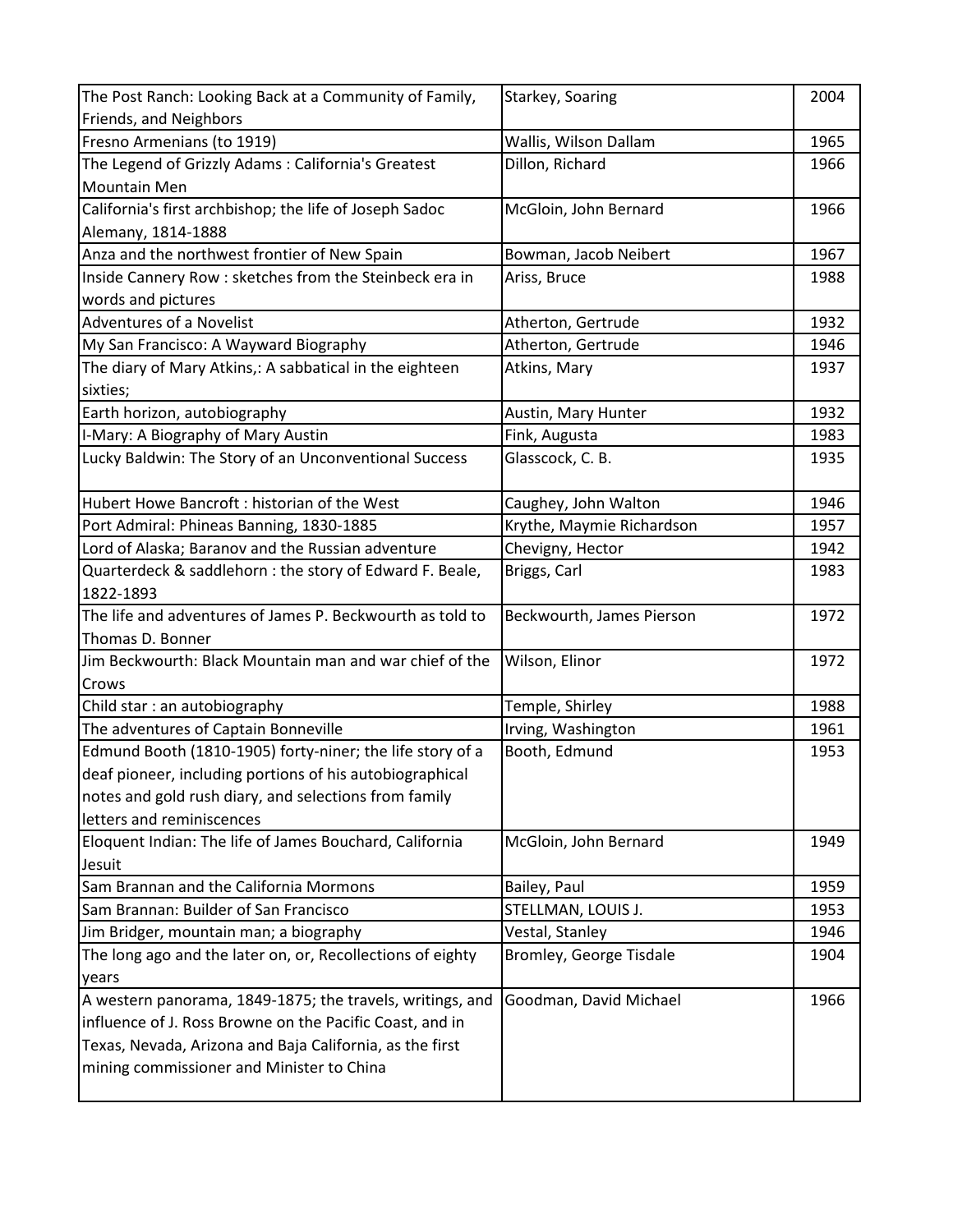| Gold rush; the journals, drawings, and other papers of J.    | Bruff, Joseph Goldsborough             | 1944 |
|--------------------------------------------------------------|----------------------------------------|------|
| Goldsborough Bruff, captain, Washington city and             |                                        |      |
| California mining association, April 2, 1849-July 20,1851    |                                        |      |
|                                                              |                                        |      |
| The Burrell Letters Including excerpts from Birney Burrell's | edited by Reginald R. Stuart           | 1950 |
| Diary and "Reminiscences of an Octogenarian"; A              |                                        |      |
| contribution to Santa Clara County History From the          |                                        |      |
| <b>Original Manuscripts;</b>                                 |                                        |      |
| Juan Rodríguez Cabrillo, discoverer of the coast of          | Wagner, Henry Raup                     | 1941 |
| California                                                   |                                        |      |
| Kit Carson's autobiography                                   | Carson, Kit                            | 1967 |
| The letters of George Catlin and his family : a chronicle of | Roehm, Marjorie Catlin                 | 1966 |
| the American West                                            |                                        |      |
| Last of the Great Scouts: The Life Story of Colonel William  | Wetmore, Helen Cody                    | 1971 |
| F. Cody                                                      |                                        |      |
| The California diary; foreword by Joseph A. Sullivan         | Colton, Walter                         | 1948 |
| (California centennial edition)                              |                                        |      |
| Cooper : Juan Bautista Rogers Cooper, sea captain,           | Woolfenden, John                       | 1983 |
| adventurer, ranchero, and early California pioneer, 1791-    |                                        |      |
| 1872                                                         |                                        |      |
| Captain Cook and Hawaii : a narrative                        | Samwell, David                         | 1957 |
| Coronado: knight of pueblos and plains                       | Bolton, Herbert Eugene                 | 1949 |
| The triumphs and trials of Lotta Crabtree                    | Dempsey, David K.                      | 1968 |
| Great citizen; a biography of William H. Crocker             | Ryder, David Warren                    | 1962 |
| Woman of California: Susanna Bryant Dakin,                   | Robinson, W.W                          | 1968 |
| My Own Story                                                 | Davie, John L                          | 1931 |
| SEVENTY-FIVE (75) YEARS IN CALIFORNIA. Recollections         | DAVIS, William Heath. Edited by Harold | 1967 |
| and Remarks by One Who Visited These Shores in 1831,         | A. Small.                              |      |
| and Again in 1833, and Except when Absent on Business        |                                        |      |
| was a Resident from 1838 Until the End of a Long Life in     |                                        |      |
| 1909. Limited Edition.                                       |                                        |      |
| An American in California; the biography of William Heath    | Rolle, Andrew F.                       | 1956 |
| Davis, 1822-1909                                             |                                        |      |
| John Phoenix, Esq., the Veritable Squibob, a Life of Captain | stewart, george                        | 1937 |
| George H. Derby, U.S. a                                      |                                        |      |
| <b>Memoirs of Robert Dollar</b>                              | Dollar, Robert                         | 1921 |
| Wyatt Earp, frontier marshal                                 | Lake, Stuart N                         | 1955 |
| The Perennial Adventure: A Tribute to Alice Eastwood,        | Dakin, Susanna Bryant                  | 1954 |
| 1859-1953                                                    |                                        |      |
| With Steinbeck in the Sea of Cortez                          | Enea, Sparky                           | 1991 |
| California cavalier : the journal of Captain Thomas Fallon;  | McEnery, Thomas.                       | 1978 |
| edited by Thomas McEnery.                                    |                                        |      |
| This life I've loved                                         | Field, Isobel Osbourne                 | 1937 |
| Five years of vocal study under Fernando Michelena           | Field, Maria Antonia                   | 1922 |
| Fields of the Atlantic Monthly                               | Austin, James C.                       | 1953 |
| Emily Fish, Socialite Lighthouse Keeper                      | Stumbo, Jean Serpell                   | 1997 |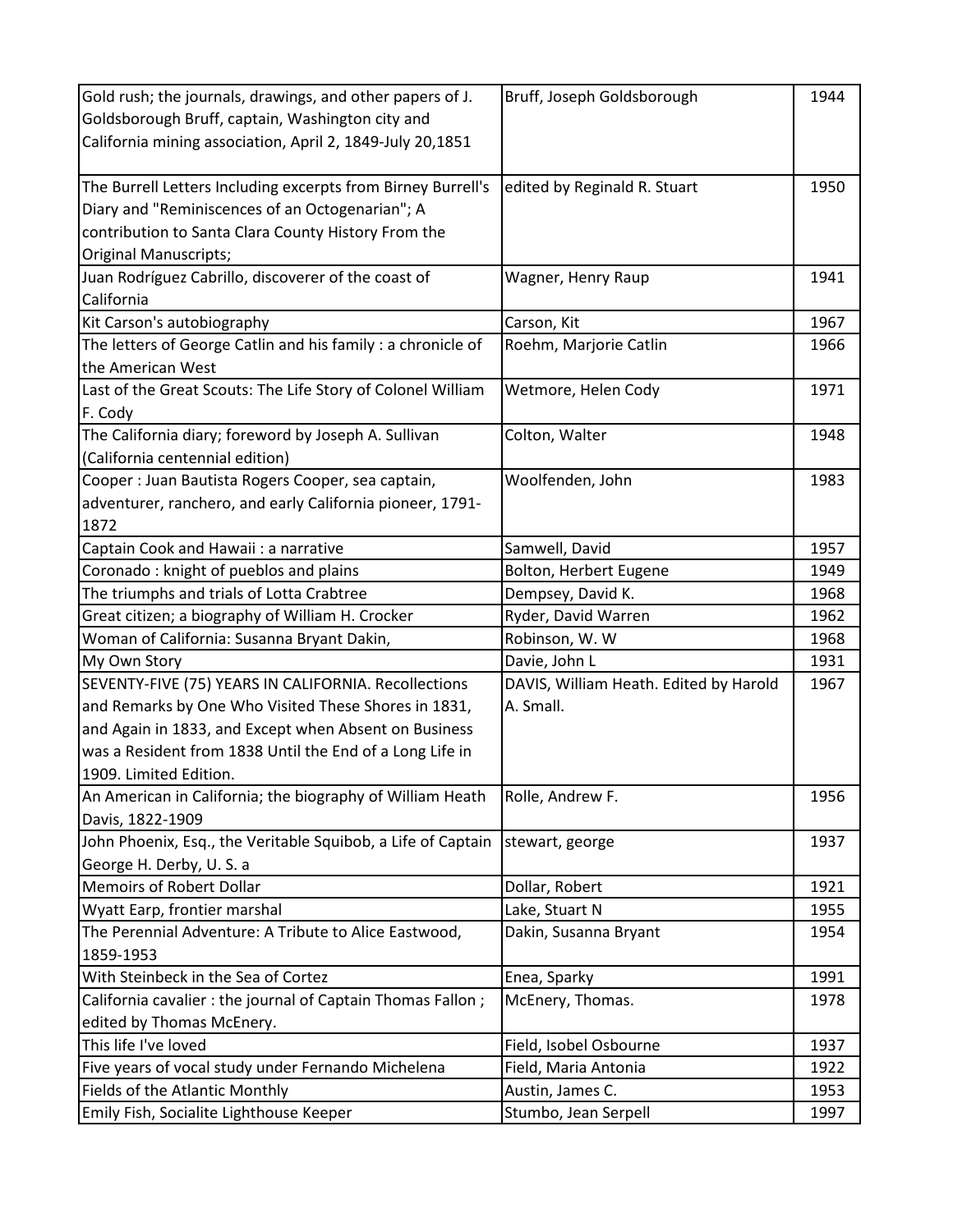| Broken Hand; the Life of Thomas Fitzpatrick: Mountain        | Hafen, Leroy                          | 1973 |
|--------------------------------------------------------------|---------------------------------------|------|
| Man, Guide and Indian Agent                                  |                                       |      |
| Bear Flag Lieutenant: the Life Story of Henry L. Ford [822-  | Rogers, Fred B.                       | 1951 |
| 1860] Togther With Some Reproductions of Related and         |                                       |      |
| Contemporary Paintings By Alexander Edouart                  |                                       |      |
|                                                              |                                       |      |
| E. Charlton Fortune: 1885 - 1969 (Exhibition Catalog)        | Howell, Janet (editor)                | 2001 |
| A man unafraid; the story of John Charles Frémont            | Bashford, Herbert                     | 1927 |
| The famous Fremonts and their America                        | Eyre, Alice                           | 1948 |
| John Charles Frémont : character as destiny                  | Rolle, Andrew F.                      | 1991 |
| A. P. Giannini, giant in the West                            | Dana, Julian                          | 1947 |
| The gentle giant                                             | Yeates, Fred                          | 1954 |
| Building the Bank of America: A. P. Giannini                 | Rink, Paul                            | 1963 |
| Beloved Sister : the letters of James Henry Gleason, 1841-   | Gleason, James Henry                  | 1978 |
| 1859, from Alta California and the Sandwich Islands, with a  |                                       |      |
| brief account of his voyage in 1841 via Cape Horn to Oahu    |                                       |      |
| and California                                               |                                       |      |
| Redwoods and reminiscences; a chronicle of traffics and      | Grant, J.D.                           | 1973 |
| excursions, or work and play, of ups and downs, during       |                                       |      |
| more than half a century happily spent in California and     |                                       |      |
| elsewhere                                                    |                                       |      |
| An overland journey                                          | Greeley, H.                           | 1966 |
| Stockton boyhood: Being the reminiscences of Carl Ewald      | Grunsky, Carl Ewald                   | 1959 |
| Grunsky which cover the years from 1855 to 1877              |                                       |      |
|                                                              |                                       |      |
| Between Two Empires. the Life of California's First Senator. | Thomas, Lately                        | 1969 |
| William McKendree Gwin                                       |                                       |      |
| A Tribute to a Pioneer California Industrialist  Foreword    | KAHN, Edgar M. Andrew Smith Hallidie. | 1953 |
| by Carl I. Wheat.                                            |                                       |      |
| The Autobiography of John Hays Hammond: Volume I             | Hammond, John Hays                    | 1935 |
|                                                              |                                       |      |
| The great diamond hoax : and other stirring incidents in     | Harpending, Asbury                    | 1913 |
| the life of Asbury Harpending / edited by James H. Wilkins   |                                       |      |
|                                                              |                                       |      |
| The Lives of William Hartnell                                | Dakin, Susanna Bryant                 | 1949 |
| The life and good times of William Randolph Hearst           | Tebbel, John William                  | 1952 |
| William Randolph Hearst, American                            | Older, Mrs. Fremont                   | 1936 |
| Twenty years at sea: Or, Leaves from my old log-books.       | Hill, Frederic Stanhope               | 1893 |
|                                                              |                                       |      |
| The saga of Ben Holladay,: Giant of the Old West             | Lucia, Ellis                          | 1959 |
| <b>My Monterey</b>                                           | Holman, Zena                          | 1973 |
| Herbert Hoover, a reminiscent biography                      | Irwin, Will                           | 1928 |
| The memoirs of Herbert Hoover: the cabinet and the           | Hoover, Herbert                       | 1952 |
| presidency, 1920-1933                                        |                                       |      |
| THE MEMOIRS OF HERBERT HOOVER - 1929 - 1941; the             | Herbert, Hoover                       | 1952 |
| <b>Great Depression</b>                                      |                                       |      |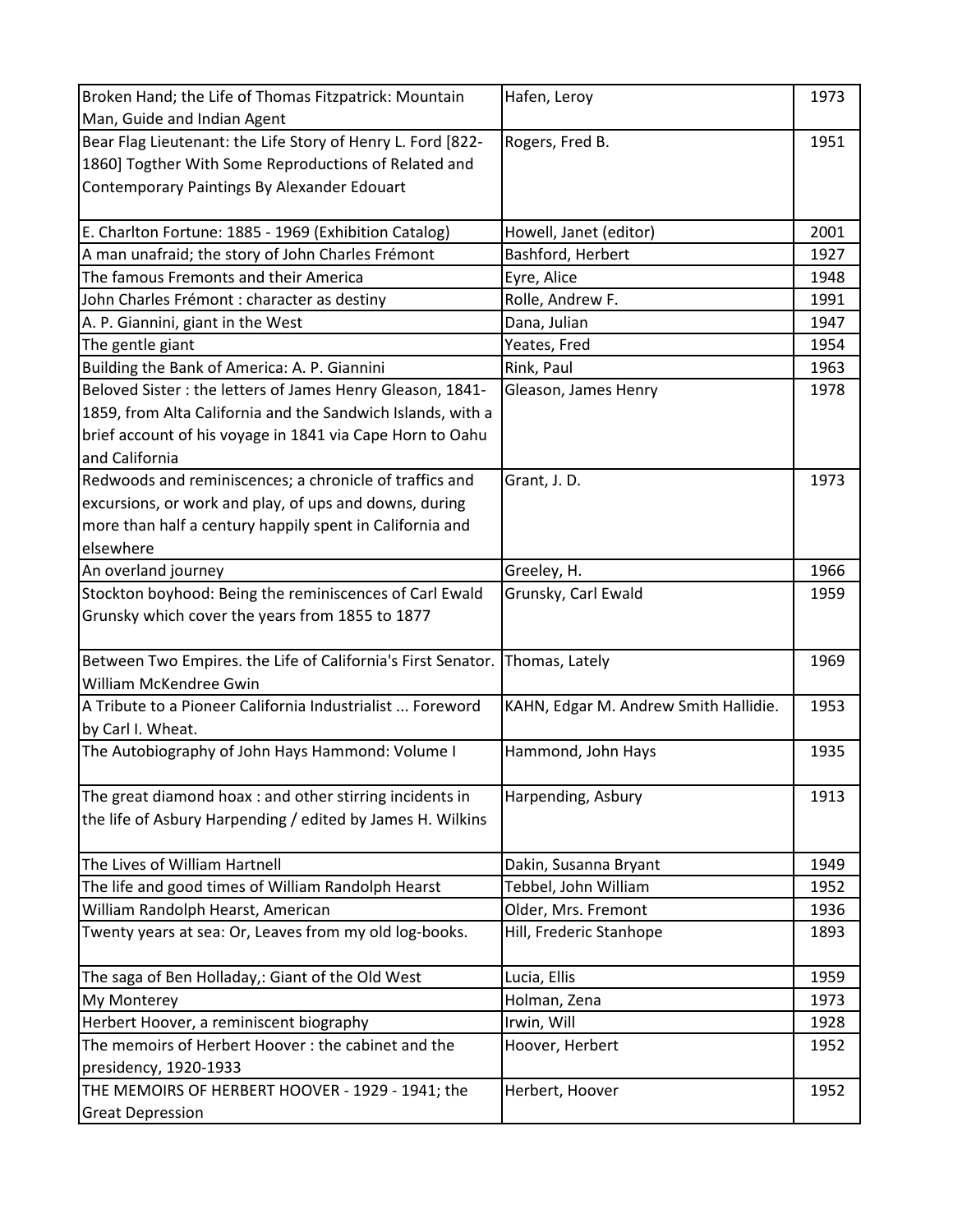| Boyhood Days of Mr. California - Rockwell Hunt and Four       | Hunt, Rockwell D.      | 1965      |
|---------------------------------------------------------------|------------------------|-----------|
| Brothers in the 1870's                                        |                        |           |
| Apostle of liberty: Starr King in California                  | Crompton, Arnold       | 1950      |
| The 1820 journal of Stephen Watts Kearny, comprising a        | Kearny, Stephen Watts  | 1908      |
| narrative account of the Council Bluff-St. Peter's military   |                        |           |
| exploration and a voyage down the Mississippi River to St.    |                        |           |
| Louis                                                         |                        |           |
| General Stephen W. Kearny and the conquest of California      | Porter, V. Mott        | 1911      |
| $(1846-7)$                                                    |                        |           |
| The Days of a Man: Being Memories of a Naturalist,            | Jordan, David Starr    | 1922      |
| Teacher and Minor Prophet of Democracy Volume One             |                        |           |
| 1851-1899                                                     |                        |           |
| Una and Robin                                                 | Luhan, Mabel Dodge     | 1976      |
| The life and adventures in California of Don Agustín          | Janssens, Agustín      | 1953      |
| Janssens, 1834-1856                                           |                        |           |
| Ishi in two worlds; a biography of the last wild Indian in    | Kroeber, Theodora      | 1961      |
| North America                                                 |                        |           |
| Glances at California 1847-1853                               | Hutton, William Rich   | 1942      |
| Mr. California; Autobiography of Rockwell D. Hunt             | Hunt, Rockwell D.      | 1956      |
| Thomas O. Larkin: A Life of Patriotism and Profit in Old      | Hague, Harlan          | 1990      |
| California                                                    |                        |           |
| Chapters in the early life of Thomas Oliver Larkin: Including | Larkin, Thomas Oliver  | 1939      |
| his experiences in the Carolinas and building of the Larkin   |                        |           |
| house at Monterey (Special publication / California           |                        |           |
| <b>Historical Society)</b>                                    |                        |           |
| Pacific explorer : the life of Jean-François de La PeÃÂDuse,  | Dunmore, John          | 1985      |
| 1741-1788                                                     |                        |           |
| Allen Knight : beloved eccentric                              | Fremier, Allene        | 1984      |
| William Ingraham Kip: Golden bishop of the golden age         | Peeke, Carroll         | 1972      |
| The early days of my episcopate                               | Kip, William Ingraham  | 1954      |
| The Padre on horseback;: A sketch of Eusebio Francisco        | Bolton, Herbert Eugene | 1932      |
| Kino, S.J., apostle to the pimas,                             |                        |           |
| Rim of Christendom. a Biography of Eusebio Francisco          | Bolton, Herbert Eugene | 1936      |
| Kino, Pacific Coast Pioneer                                   |                        |           |
| 920 O'Farrell Street                                          | Levy, Harriet Lane     | 1947      |
| The generous miser; the story of James Lick of California     | Lick, Rosemary         | 1967      |
| Memories for my family                                        | Levison, Jacob B.      | 1933      |
| The Last Survivor SIGNED By Daughter                          | Taylor, Mrs. H J       | 1932      |
| The life and death of Peter Lebec                             | Wood, Raymund Francis  | 1954      |
| Recollections of a tule sailor                                | Leale, John            | 1939      |
| First and last consul: Thomas Oliver Larkin and the           | Larkin, Thomas Oliver  | 1962      |
| Americanization of California                                 |                        |           |
| The Larkin papers; personal, business, and official           | Hammond, George Peter  | 1951-1968 |
| correspondence of Thomas Oliver Larkin, merchant and          |                        |           |
| United States consul in California                            |                        |           |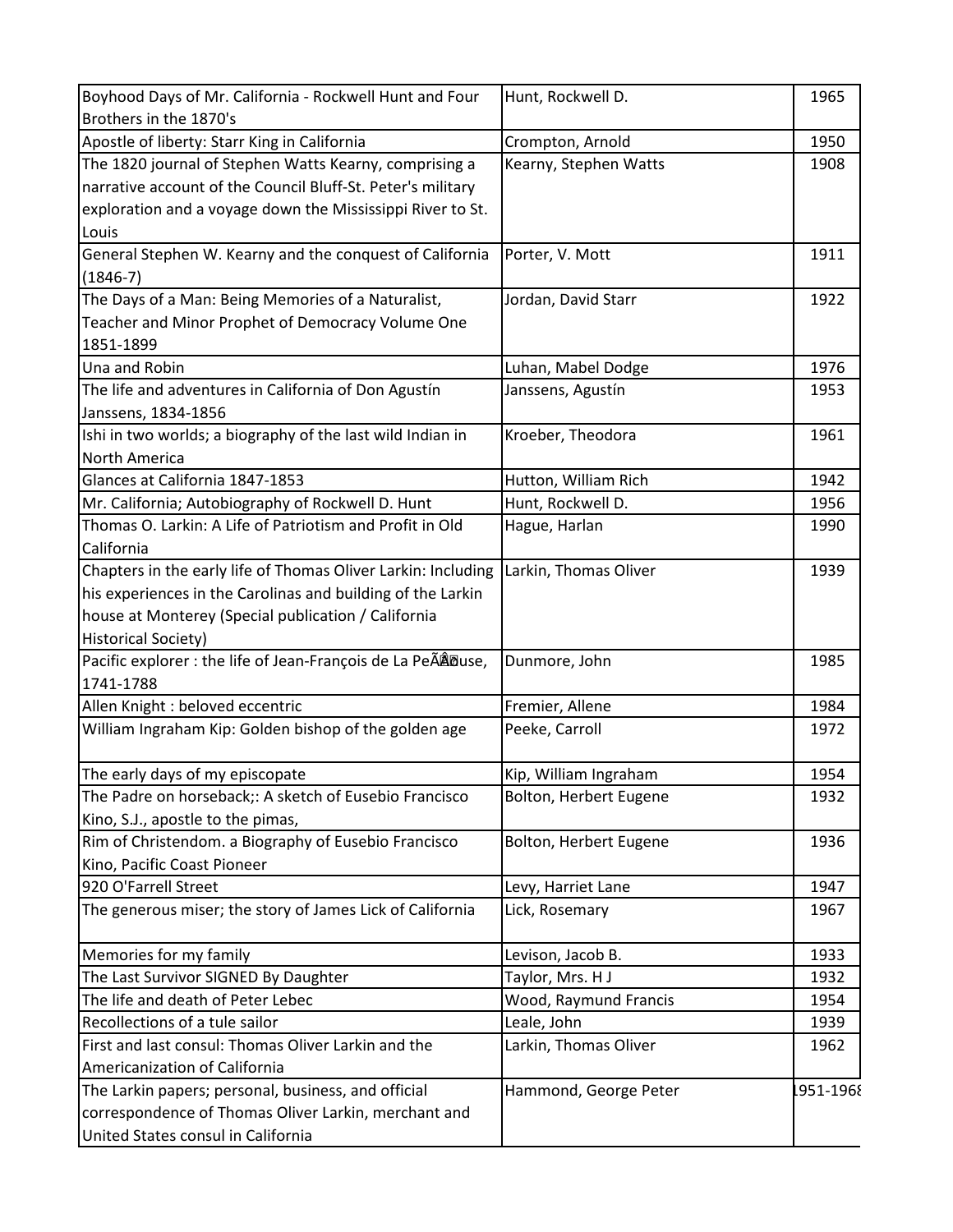| Life of Abraham Lincoln : presenting his early history,      | Barrett, Joseph Hartwell             | 1865           |
|--------------------------------------------------------------|--------------------------------------|----------------|
| political career, and speeches in and out of Congress; also, |                                      |                |
| a general view of his policy as president of the United      |                                      |                |
| States; with his messages, proclamations, letters, etc., and |                                      |                |
| a history of his eventful administration, and of the scenes  |                                      |                |
| attendant upon his tragic and lamented demise                |                                      |                |
|                                                              |                                      |                |
| Lincoln and California                                       | Shutes, Milton H.                    | 1943           |
| Las Positas; the story of Robert and Josefa Livermore        | Newton, Janet                        | 1969           |
|                                                              |                                      |                |
| Jack London and his times                                    | London, Joan                         | 1939           |
| Jack London and Hawaii                                       | London, Charmian                     | 1918           |
| The Soul of Jack London                                      | Payne, Edward Biron                  | 1933           |
| Song of America                                              | Mardikian, George M.                 | 1956           |
| The dictation of Mariano Malarin, whose life spanned two     | Malarin, Mariano                     | 1980           |
| cultures                                                     |                                      |                |
| Dr. John Marsh, Wilderness Scout                             | Winkley, Dr. John W.                 | 1962           |
| John Marsh Pioneer the Life Story of A                       | Lyman, George D                      | 1931           |
| Joe Meek: The Merry Mountain Man                             | Vestal, Stanley                      | 1952           |
| HENRY MILLER: Between Heaven and Hell.                       | MILLER, Henry. [Emil White, editor]. | 1961           |
| Cattle King Henry Miller                                     | Treadwell, Edward                    | 1966           |
| Splendid Poseur: Joaquin Miller-American Poet.               | MARBERRY, M.M.                       | 1953           |
| Magnificent Montez From Courtesan To Con                     | Wyndham, Horace                      | $\overline{?}$ |
| Back to the Drawing Board with Artist Jo Mora: Illustrated   | Burton-Carvajal, Julianne (Jo Mora)  | 2003           |
| Chronologies of His Life, Works, Exhibitions                 |                                      |                |
|                                                              |                                      |                |
| Jo Mora: artist and writer                                   | Mora, Joseph Jacinto                 | 1998           |
| Samuel F. B. Morse and American democratic art               | Larkin, Oliver W.                    | 1954           |
| John Muir in Yosemite                                        | Sargent, Shirley                     | 1971           |
| John Muir, naturalist; a concise biography of the great      | Winkley, John W.                     | 1959           |
| naturalist                                                   |                                      |                |
| The truth about Murietta: Anecdotes and Facts Related by     | Cunningham, James Charles            | 1938           |
| Those Who Knew Him and Disbelieve his Capture                |                                      |                |
|                                                              |                                      |                |
| Samuel Neal California Pioneer and a Brief History of the    | Durham, Edna Reynolds                | 1950           |
| Durham Family                                                |                                      |                |
| Felipe de Neve, first Governor of California                 | Beilharz, Edwin A.                   | 1971           |
| Days of my age; chimney corner chats for the home circle     | Nichols, William F.                  | 1923           |
|                                                              |                                      |                |
| Memoirs of a soldier of fortune, General Rafael de Nogales   | Nogales Méndez, Rafael de            | 1932           |
|                                                              |                                      |                |
| <b>Collected letters</b>                                     | Norris, Frank                        | 1986           |
| The letters of Frank Norris                                  | Norris, Frank                        | 1956           |
| San Francisco's Emperor Norton : the story of Norton I,      | Ryder, David Warren                  | 1939           |
| <b>Emperor of America and protector of Mexico</b>            |                                      |                |
|                                                              |                                      |                |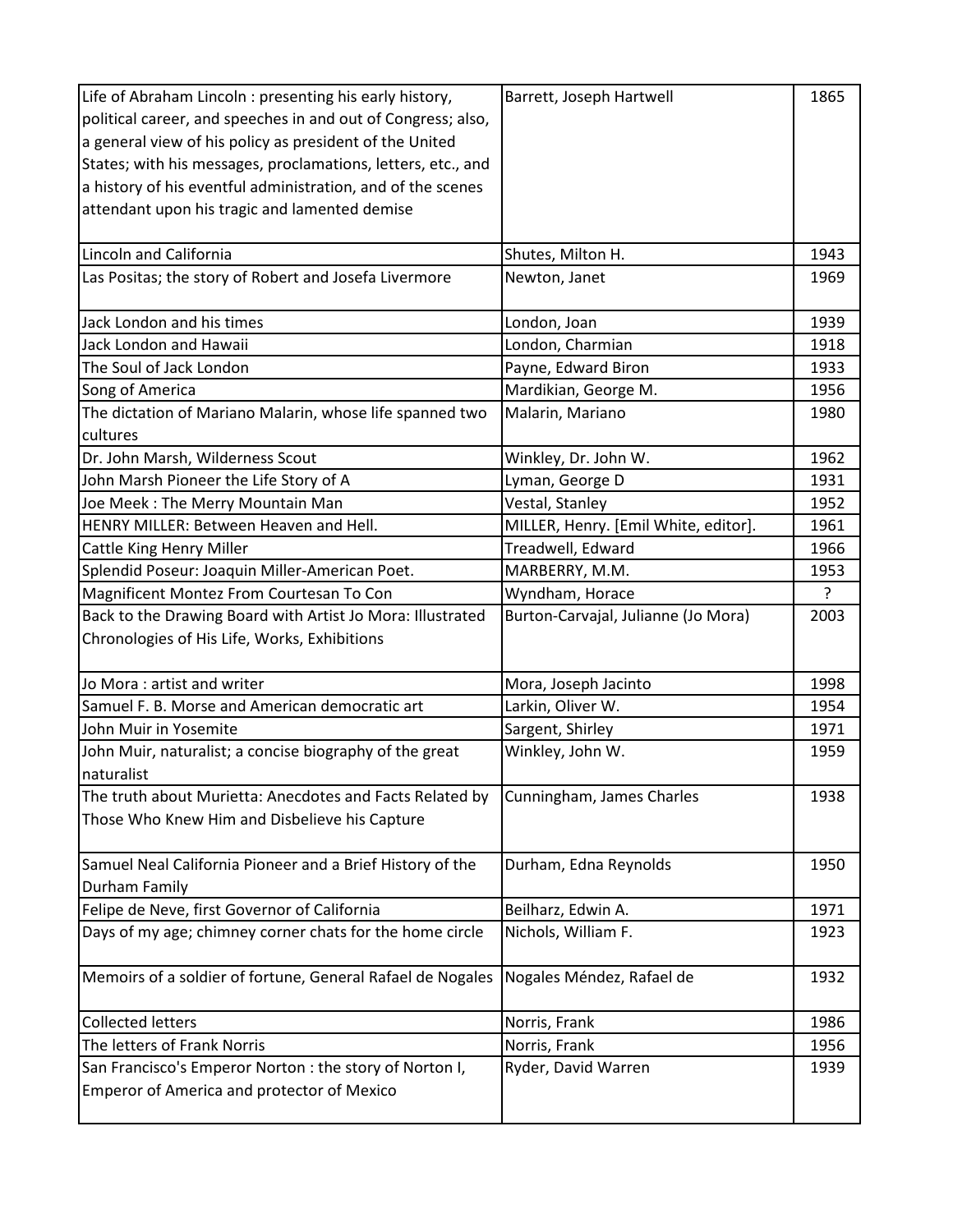| Missionary in Sonora: The Travel Reports of Joseph Och, S.                                                         | by), Treutlein Theodore E. (translated                | 1965 |
|--------------------------------------------------------------------------------------------------------------------|-------------------------------------------------------|------|
| J. 1755-1767                                                                                                       | and annotated                                         |      |
| My own story                                                                                                       | Older, Fremont                                        | 1925 |
| Incidents along the trail of life with Bill Ranger                                                                 | Parker, William Miles                                 | 1972 |
| Dear Mad'm                                                                                                         | Patterson, Stella Walthall                            | 1956 |
| <b>Writings of Mariano Payeras</b>                                                                                 | Cutter, Donald                                        | 1995 |
| Alta California, 1840-1842: The Journal and Observations                                                           | Phelps, William Dane                                  | 1983 |
| of William Dane Phelps (Western Lands and Waters Series)                                                           |                                                       |      |
| The Man Who Built San Francisco/A Study of Ralston's                                                               | Dana, Julian                                          | 1937 |
| Journey with Banners                                                                                               |                                                       |      |
| Anna Morrison Reed, 1849-1921                                                                                      | Reed, Anna M. Morrison. Keller, John<br>Edward,       | 1978 |
| Born at Reveille, Memoirs of a Son of West Point                                                                   | Reeder, Colonel Red                                   | 1966 |
| Scotch Paisano (Hugo Reid's Life in California, 1832-52), a                                                        | Dakin, Susanna B.                                     | 1939 |
| A Scotch Paisano in Old Los Angeles: Hugo Reid's Life in<br>California, 1832-1852, Derived from His Correspondence | Dakin, Susanna Bryant                                 | 1978 |
| The Golden Frontier The recollections of Herman Francis                                                            | Reinhart, Doyce B. Nunis Jr. Herman                   | 1962 |
| Reinhart 1851-1869                                                                                                 | Francis                                               |      |
| A frontier lady: recollections of the gold rush and early                                                          | Royce, Sarah                                          | 1932 |
| California                                                                                                         |                                                       |      |
| Journal of a Trapper, 1834-1843                                                                                    | Osborne, Russell                                      | 1967 |
| Mountain Men George Frederick Ruxton's Firsthand                                                                   | Rounds, Glen (Editor)                                 | 1966 |
| <b>Accounts of Fur Trappers</b>                                                                                    |                                                       |      |
| <b>Ruxton of the Rockies</b>                                                                                       | Porter, Clyde and Mae Reed, Leroy R.<br>Hafen, editor | 1950 |
| <b>Ruxton of the Rockies</b>                                                                                       | Porter, Clyde and Mae Reed, Leroy R.<br>Hafen, editor | 1950 |
| Life of Ven. Padre Junipero Serra                                                                                  | Palóu, Francisco                                      | 1884 |
| Fray Junipero Serra: this most unworthy priest                                                                     | Brunelle, Mark                                        | 1984 |
| Fray Junipero Serra and the California conquest,                                                                   | Wise, Winifred Esther                                 | 1967 |
| Junipero Serra: A Pictorial Biography                                                                              | Morgado, Martin                                       | 1991 |
| PALÓU'S (PALOU'S) LIFE OF FRAY JUNÍPERO (JUNIPERO)                                                                 | (PALOU), Francisco. Translated and                    | 1955 |
| SERRA.                                                                                                             | Annotated by Maynard J. Geiger.                       |      |
|                                                                                                                    | (SIGNED) (Fray Junípero Serra) PALÓU                  |      |
| Fray Junipero of California                                                                                        | Bandini, Albert                                       | 1949 |
| Junipero Serra Pioneer Colonist of California                                                                      | Repplier, Agnes                                       | 1934 |
| HOW MUCH HE REMEMBERED The Life of John Calvin                                                                     | Sherer, Caroline Shaw                                 | 1952 |
| Sherer 1852-1949                                                                                                   |                                                       |      |
| Francisco Pacheco of Pacheco Pass (Monograph - Holt-<br>Atherton Pacific Center for Western Studies; no. 7)        | Shumate, Albert                                       | 1977 |
| Memoirs of General William T. Sherman                                                                              | Sherman, William T.                                   | 1875 |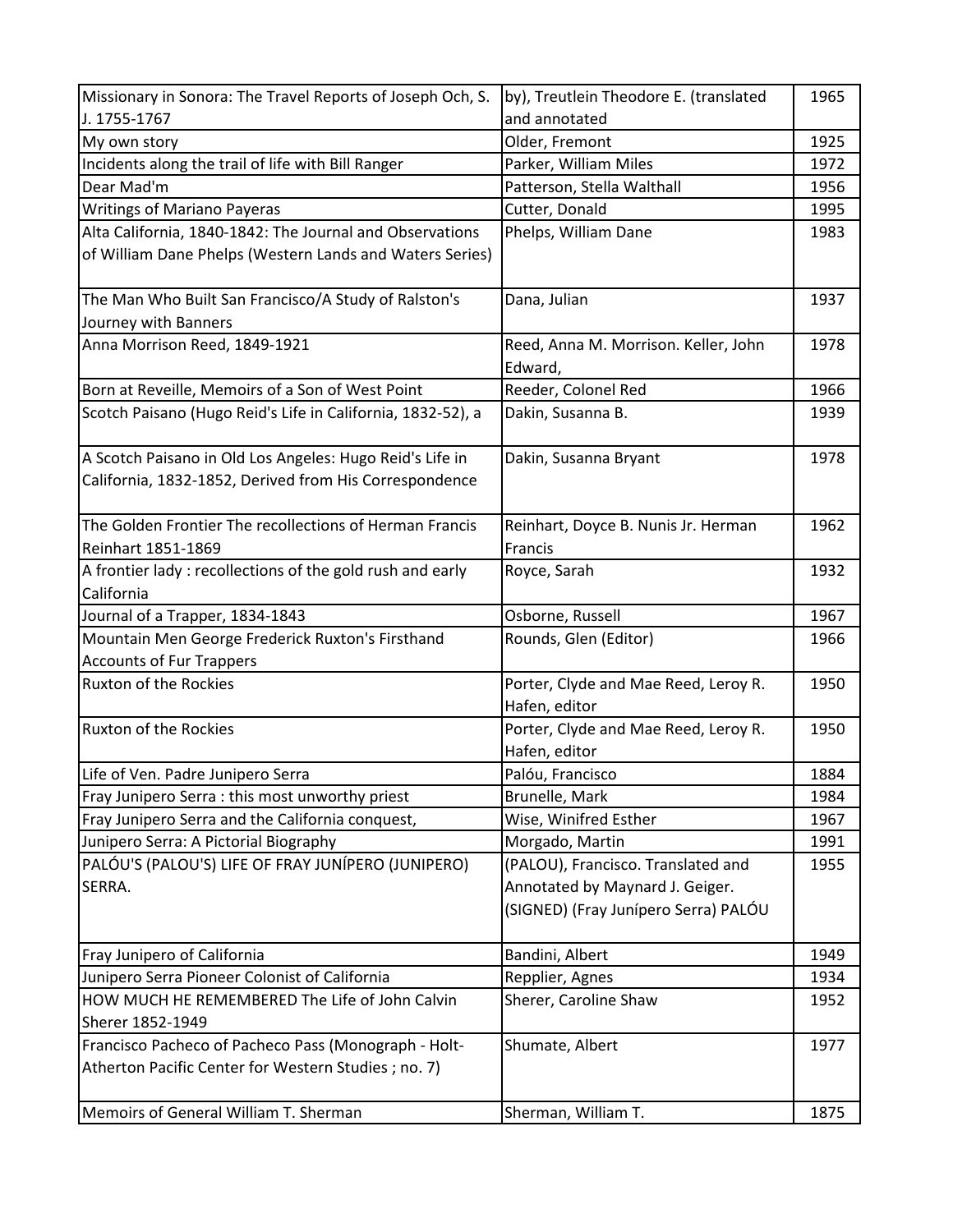| BY DISTINGUISHED MEN OF HIS TIME. Ex-President Hayes,<br>Gen. O. O. Howard, Hon. Geo. W. Childs, Gen. Henry<br>Slocum, Gen. Horatio C. King, Senator Manderson, Hon.<br>Chauncey M. Depew, Admiral Porter, General Horace<br>Porter, Senator Hawley, Hon. Thomas C. Fletcher, Rev. T.<br>De Witt Talmage, D.D. |                                           |
|----------------------------------------------------------------------------------------------------------------------------------------------------------------------------------------------------------------------------------------------------------------------------------------------------------------|-------------------------------------------|
|                                                                                                                                                                                                                                                                                                                |                                           |
|                                                                                                                                                                                                                                                                                                                |                                           |
|                                                                                                                                                                                                                                                                                                                |                                           |
|                                                                                                                                                                                                                                                                                                                |                                           |
|                                                                                                                                                                                                                                                                                                                |                                           |
|                                                                                                                                                                                                                                                                                                                |                                           |
|                                                                                                                                                                                                                                                                                                                |                                           |
| Home letters of General Sherman<br>Sherman, William T.                                                                                                                                                                                                                                                         | 1909                                      |
| The Life of the Late Rear-Admiral John Drake Sloat of the<br>Sherman, Edwin A.                                                                                                                                                                                                                                 | 1902                                      |
| United States NavyCompiled From the Most Authentic                                                                                                                                                                                                                                                             |                                           |
| Sources                                                                                                                                                                                                                                                                                                        |                                           |
| The Life of the Late Rear-Admiral John Drake Sloat Of the                                                                                                                                                                                                                                                      | Sherman, Major Edwin A., compiler<br>1902 |
| United States Navy Who Took Possession of California and                                                                                                                                                                                                                                                       |                                           |
| Raised the Flag                                                                                                                                                                                                                                                                                                |                                           |
| Smith, Ramona C<br>A glimpse of Gordon Paul Smith                                                                                                                                                                                                                                                              | 1991                                      |
| Adobe days: Being the truthful narrative of the events in<br>Smith, Sarah Bixby                                                                                                                                                                                                                                | 1931                                      |
| the life of a California girl on a sheep ranch and in El                                                                                                                                                                                                                                                       |                                           |
| Pueblo de Nuestra Senìfora de Los Angeles while it was yet                                                                                                                                                                                                                                                     |                                           |
| a small and humble town                                                                                                                                                                                                                                                                                        |                                           |
| ADOBE DAYS. Being the Truthful Narrative of the Events in<br>Bixby-Smith, Sarah                                                                                                                                                                                                                                | 1926                                      |
| the Life of a California Girl on a Sheep Ranch and in El                                                                                                                                                                                                                                                       |                                           |
| Pueblo De Nuestra Senora De Los Angeles While it Was Yet                                                                                                                                                                                                                                                       |                                           |
| a Small and Humble Town; .                                                                                                                                                                                                                                                                                     |                                           |
|                                                                                                                                                                                                                                                                                                                |                                           |
| Dear Charlie letters : recording the everyday life of a young<br>Snow, Horace C.                                                                                                                                                                                                                               | 1979                                      |
| 1854 gold miner                                                                                                                                                                                                                                                                                                |                                           |
| California Yankee William R Staats Busin<br>Wilson, Carol Green                                                                                                                                                                                                                                                | 1946                                      |
| Mrs. Leland Stanford;: An intimate account,<br>Berner, Bertha                                                                                                                                                                                                                                                  | 1935                                      |
| Iron will: the life and letters of Jane Stanford<br>Nagel, Gunther W.                                                                                                                                                                                                                                          | 1985                                      |
| Ready and forward : story of a Buffalo soldier<br>Steele, Frank R.                                                                                                                                                                                                                                             | 2001                                      |
| Steinbeck : a life in letters<br>Steinbeck, John                                                                                                                                                                                                                                                               | 1975                                      |
| The Wrath of John Steinbeck<br>Bennett, Robert                                                                                                                                                                                                                                                                 | 1939                                      |
| Happier for his Presence: San Francisco and Robert Louis<br>Issler, Anne Roller                                                                                                                                                                                                                                | 1949                                      |
| Stevenson                                                                                                                                                                                                                                                                                                      |                                           |
| Voyage to windward; the life of Robert Louis Stevenson<br>Furnas, J. C.                                                                                                                                                                                                                                        | 1951                                      |
| Robert Louis Stevenson's ethics for rascals<br>Fitzpatrick, Elayne Wareing                                                                                                                                                                                                                                     | 2000                                      |
| Our Samoan adventure<br>Stevenson, Fanny Van de Grift                                                                                                                                                                                                                                                          | 1955                                      |
| Robert Louis Stevenson in California : a remarkable<br>Nickerson, Roy                                                                                                                                                                                                                                          | 1982                                      |
| courtship                                                                                                                                                                                                                                                                                                      |                                           |
| Stevenson at Silverado<br>Issler, Anne Roller                                                                                                                                                                                                                                                                  | 1939                                      |
| The letters of Robert Louis Stevenson<br>Stevenson, Robert Louis                                                                                                                                                                                                                                               | 1911                                      |
| THE STORY OF A FRIENDSHIP ROBERT LOUIS STEVENSON,<br>BLANCH, JOSEPHINE MILDRED                                                                                                                                                                                                                                 | 1927                                      |
| JULES SIMONEAU, A CALIFORNIA REMINISCENCE OF                                                                                                                                                                                                                                                                   |                                           |
| <b>STEVENSON</b>                                                                                                                                                                                                                                                                                               |                                           |
|                                                                                                                                                                                                                                                                                                                |                                           |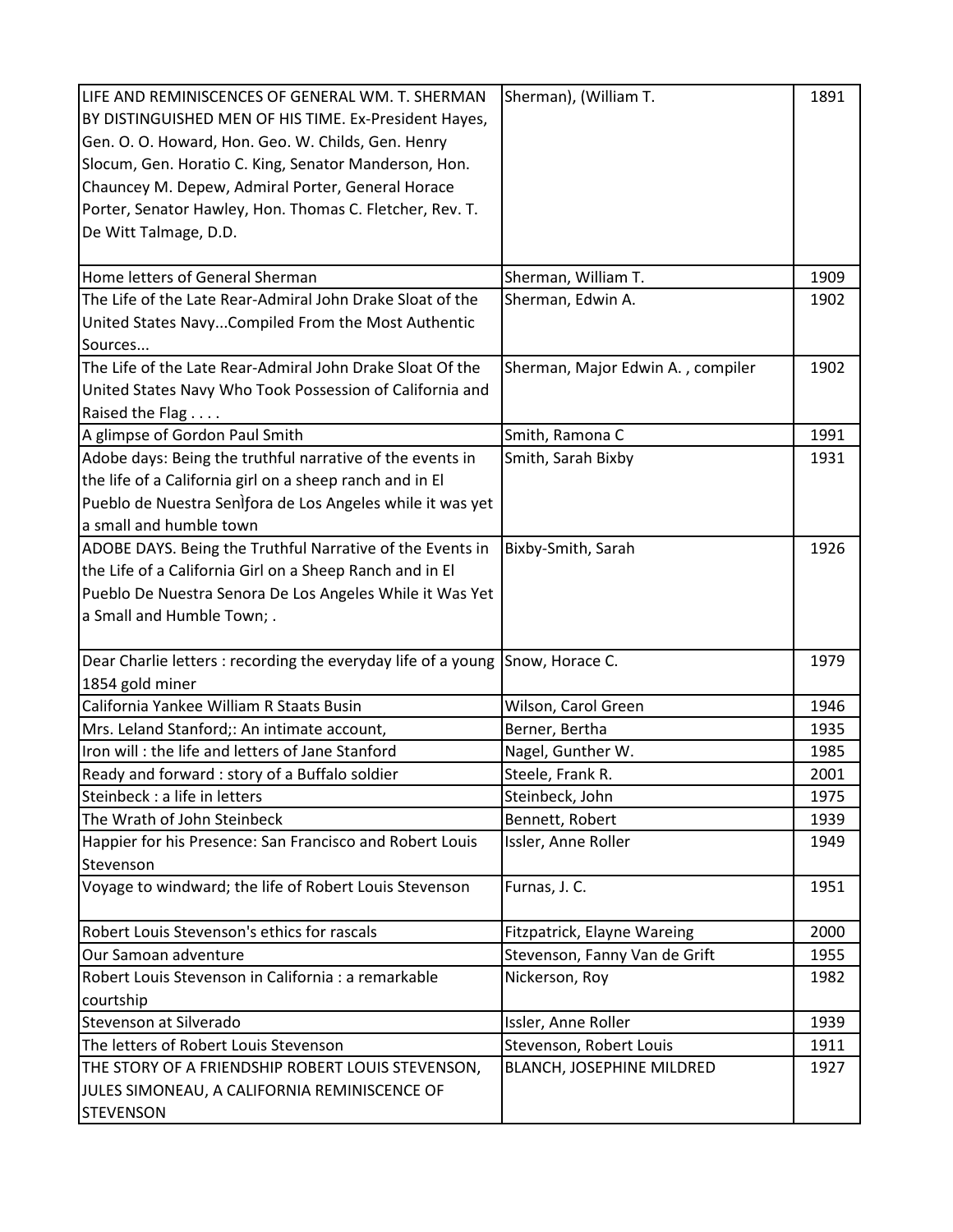| Scotsman in buckskin; Sir William Drummond Stewart and       | Porter, Mae Reed                         | 1963 |
|--------------------------------------------------------------|------------------------------------------|------|
| the Rocky Mountain fur trade                                 |                                          |      |
| The Stilwell papers                                          | Stilwell, Joseph W.                      | 1948 |
| California Editor                                            | Storke, Thomas More                      | 1958 |
| Bill Sublette: Mountain Man                                  | Sunder, John E.                          | 1973 |
| John Sutter of California                                    | Clairmonte, Glenn                        | 1954 |
| Sutter of California : a biography                           | Dana, Julian                             | 1938 |
| John Sutter, rascal and adventurer; based on source          | Wilbur, Marguerite Eyer                  | 1949 |
| material, manuscripts and letters pertaining to Captain      |                                          |      |
| John Augustus Sutter, leading figure in the Gold Rush and    |                                          |      |
| the founder of Sutter's Fort                                 |                                          |      |
| Sutter's Gold Story of California Gold Rush (Johann August   | Stuart, Blaise Cendrars -Translated from | 1926 |
| Sutter) Sutters, Blue Ribbon Books                           | French by Henry Longan                   |      |
| David S. Terry of California, dueling judge                  | Buchanan, Albert Russell                 | 1956 |
| Mark Twain in California : the turbulent California years of | Lennon, Nigey                            | 1982 |
| <b>Samuel Clemens</b>                                        |                                          |      |
| Vallejo, son of California                                   | McKittrick, Myrtle Mason                 | 1944 |
| Crimes and career of Tiburcio Vasquez                        | Hoyle, Millard F                         | 1927 |
| Our son Pablo                                                | Gordon, Alvin J.                         | 1946 |
| Bandido: the life and times of Tiburcio Vasquez              | Boessenecker, John                       | 2010 |
| Boyhood Days; Ygnacio Villegas' Reminiscences of             | Shumate, Dr. Albert                      | 1983 |
| California in the 1850s (Gold Rush).                         |                                          |      |
| Sixty years of book collecting                               | Wagner, Henry Raup                       | 1952 |
| Sam Ward in the gold rush                                    | Ward, Samuel                             | 1949 |
| W.H. Weeks: Architect                                        | Lewis, Betty                             | 1989 |
| Fifth Chinese daughter; with illustrations by Kathryn Uhl    | Wong, Jade Snow                          | 1950 |
| <b>Memoirs</b>                                               | Wright, Benjamin Franklin                | 1936 |
| SONG OF THE SWALLOWS, Signed By the Author                   | Politi, Leo                              | 1948 |
| A boat for Peppe                                             | Politi, Leo                              | 1950 |
| The butterflies come                                         | Politi, Leo                              | 1957 |
| Pedro, the angel of Olvera Street                            | Politi, Leo                              | 1946 |
| The Columbus story                                           | Dalgliesh, Alice                         | 1955 |
| Christmas at Rancho Los Alamitos                             | Hotchkis, Katharine Bixby                | 1957 |
| The Tale of Timmy Tiptoes                                    | Potter, Beatrix                          | 1911 |
| The Only True Mother Goose Melodies: An Exact                | Hale, Rev. Edward Everett                | 1905 |
| Reproduction of the Text and Illustrations of the Original   |                                          |      |
| Edition Published and Copyrighted in Boston in the Year      |                                          |      |
| 1833 By Munroe & Francis                                     |                                          |      |
| Nature Stories For Young Readers                             | Bass, M. Florence                        | 1893 |
| <b>DOS Californios</b>                                       | Knill, Harry                             | 1978 |
| Christmas in California                                      | Bonner, John                             | 1955 |
| remember when A boy's-eye view of an OLD VALLEY              | Rambo, F. Ralph                          | 1965 |
| (Santa Clara, California) (Volume 2)                         |                                          |      |
| Almost Forgotten: Cartoon Pen and Inkings of the Old         | Rambo, F. Ralph                          | 1964 |
| Santa Clara Valley                                           |                                          |      |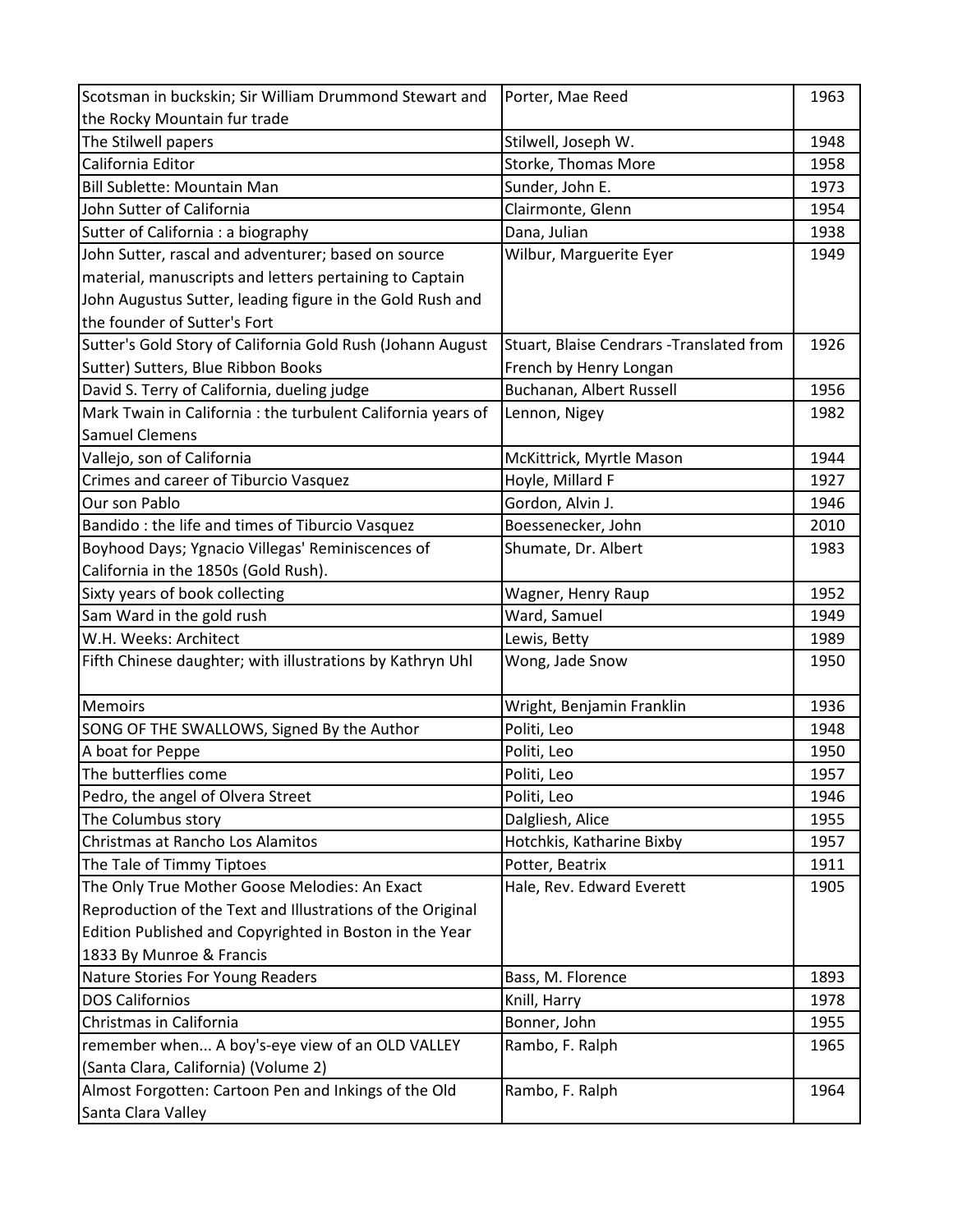| Christmas in the gold fields, 1849;: The reminiscences of                          | McCloskey, Joseph J                       | 1959 |
|------------------------------------------------------------------------------------|-------------------------------------------|------|
| Joseph J. McCloskey & Hermann J. Sharmann,                                         |                                           |      |
|                                                                                    |                                           |      |
| Elfinhound. Inscribed By the Author and Illustrator                                | Tevis, Richard                            | 1984 |
| Lean John, California's horseback hero (History &                                  | Reinstedt, Randall A                      | 1996 |
| happenings of California series)                                                   |                                           |      |
| Ships Under Sail: An outline of the development of the                             | Grant, Gordon                             | 1939 |
| sailing vessel                                                                     |                                           |      |
| Stagecoach Santa                                                                   | Reinstedt, Randall A.                     | 1986 |
| Mike goes to the North Pole                                                        | Holt, S. Marie                            | 1993 |
| Sophie's Surprise - SIGNED                                                         | Richardson, Shirley Holt and Lee          | 1983 |
| The Night Before Christmas                                                         | Moore, Clement Clarke                     | 1990 |
| Little Red Riding Hood                                                             | Holt, Shirley                             | 1985 |
| Mother Goose Volume II                                                             | Holt, Shirley                             | ?    |
| Mike Moves to the City (Collectible Children's Classics)                           | Holt, Shirley                             | 1992 |
|                                                                                    |                                           |      |
| Libros Californianos or Five Feet of California Books                              | Hanna, Phil Townsend                      | 1932 |
| Cuentos: Based on the folk tales of the Spanish Californians   MacLean, Angus      |                                           | 1979 |
|                                                                                    |                                           |      |
| Lighthouses (Redfeather Book)                                                      | Guiberson, Brenda Z.                      | 1995 |
| Harvest of the sea,                                                                | Buehr, Walter                             | 1955 |
| The most popular Mother Goose songs, and other nursery                             | Lewis, Carrie Bullard, [from old catalog] | 1910 |
| rhymes                                                                             |                                           |      |
| The seven seas                                                                     | Clemons, Elizabeth                        | 1971 |
| The French explorers in America                                                    | Buehr, Walter                             | 1961 |
| The Adventures of Monterey Jack: Jack's Original Recipe                            | Coburn, Catherine                         | 2002 |
| for Rescue                                                                         |                                           |      |
| <b>Silver Spurs to Monterey</b>                                                    | Cooper, Page.                             | 1956 |
| The bells of Carmel                                                                | Blackburn, Edith H. [from old catalog]    | 1954 |
|                                                                                    |                                           |      |
| The Unlikely One                                                                   | Kinnoull, Claude                          | 1961 |
| Bears, pirates and silver lace; stories of old California                          | Fisher, Anne B.                           | 1944 |
|                                                                                    |                                           |      |
| <b>Budgee Budgee Cottontail</b>                                                    | Mora, Joseph Jacinto                      | 1995 |
| John Martin's Book: a Magazine for Little Children -                               |                                           | 1914 |
| Volume 8, December, 1914 / No. 3; Vol. XIX, March, 1919 /                          |                                           |      |
| No. 3                                                                              |                                           |      |
| A Trip to the San Francisco Exposition with Bobby and Betty Jackson, Joseph Henry. |                                           | 1939 |
|                                                                                    |                                           |      |
| A Catalogue of the John Steinbeck Collection at Stanford                           | libraries, stanford university            | 1980 |
| University                                                                         |                                           |      |
| Nomenclature for Museum Cataloging: A System for                                   | Chenhall, Robert G.                       | 1978 |
| <b>Classifying Man-Made Objects</b>                                                |                                           |      |
| THE BOOKS OF CALIFORNIA An Introduction to the History                             | Stoughton, Gertrude K.                    | 1968 |
| and the Heritage of this State as revealed in  Pasadena                            |                                           |      |
| <b>Public Library</b>                                                              |                                           |      |
| Century of California Literature                                                   |                                           | 1950 |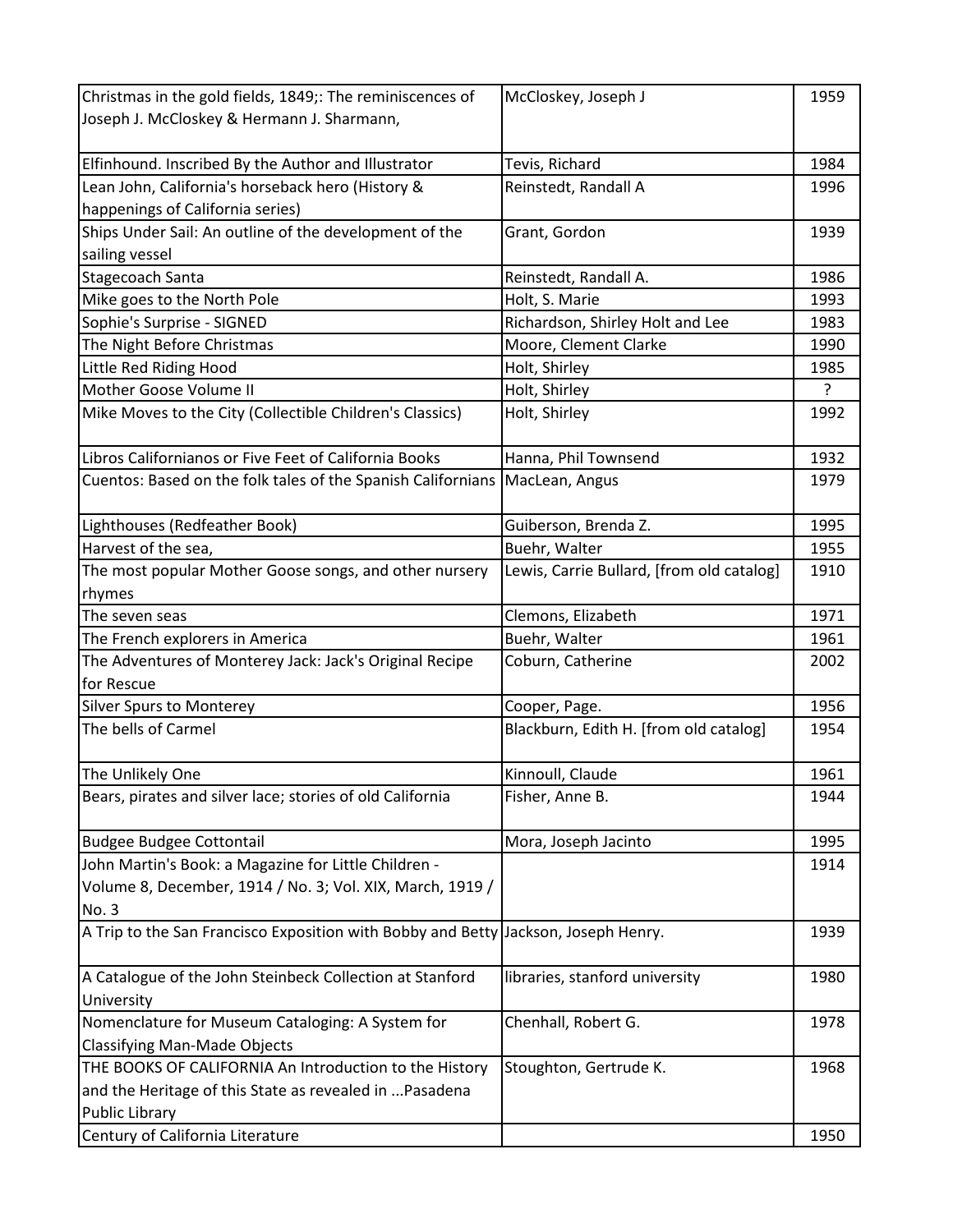| Mexico: Ancient and Modern as Respresented by a            |                                        | 1962 |
|------------------------------------------------------------|----------------------------------------|------|
| selection of Works in the Bancroft Library                 |                                        |      |
| GPH: an informal record of George P. Hammond and his       | Hammond, George P. Bancroft Library.   | 1965 |
| era in the Bancroft Library.                               |                                        |      |
| America & Her Almanacs - With, Wisdom & Weather, 1639-     | Sagendorph, Bobb                       | 1970 |
| 1970                                                       |                                        |      |
| Interpreting Our Heritage: Priciples and Practices for     | Tilden, Freeman                        | 1957 |
| Visitor Services in Parks, Museums, and Historic Places    |                                        |      |
|                                                            |                                        |      |
| GAUDY CENTURY. The Story of San Francisco's Hundred        | Bruce, John. Jackson, Joseph Henry -   | 1948 |
| Years of Robust Journalism. With an Introduction by John   | Contributor.                           |      |
| Henry Jackson.                                             |                                        |      |
| Newspapering in the Old West; a Pictorial History of       | Karolevitz, Robert F.                  | 1965 |
| Journalism and Printing on the Frontier, by Robert F.      |                                        |      |
| Karolevitz                                                 |                                        |      |
| A History of California Newspapers. 1846-1858. Reprinted   | Kemble, Edward                         | 1962 |
| From the Supplement to the Sacramento Union of             |                                        |      |
| December 25, 1858                                          |                                        |      |
| The Los Angeles Star, 1851-1864: The Beginnings of         | Rice, William Broadhead                | 1947 |
| Journalism in Southern California                          |                                        |      |
| The Golden gazette: News from the newspapers of 1848-      | Ross, Dudley T.                        | 1978 |
| 1857 : hundreds of events reported from the exciting years |                                        |      |
| following the great California discovery of gold           |                                        |      |
|                                                            |                                        |      |
| Patience and her garden                                    | Decker, Ida Smith. [from old catalog]  | 1910 |
|                                                            |                                        |      |
| The grace of Guadalupe                                     | Keyes, Frances Parkinson               | 1941 |
| Jesuits by the Golden Gate; the Society of Jesus in San    | McGloin, John Bernard                  | 1972 |
| Francisco, 1849-1969                                       |                                        |      |
| The power and secret of the Jesuits                        | Fülöp-Miller, René                     | 1930 |
| Catholicism on the march, the California missions          | Loth, John H.                          | 1961 |
| History of the diocese of California from 1849 to 1914     | Kelley, Douglas Ottinger, 1844-1916    | 1915 |
|                                                            |                                        |      |
| California souvenir. The House of Bishops General          | Francisco, Calif.), . House of Bishops | 2012 |
| convention, San Francisco, October, 1901                   | General Convention (1901 : San         |      |
| The Pacific churchman                                      |                                        | ?    |
| The Diocese of California a Quarter Century 1915-1940      | Parsons, Edward                        | 1958 |
|                                                            |                                        |      |
| From Gold Rush to Millennium: 150 Years of the Episcopal   | Robinson, Mary Judith                  | 2001 |
| Diocese of California 1849-2000                            |                                        |      |
| THE PROVINCE OF THE PACIFIC. [Episcopal]                   | Sanford, Louis Childs                  | 1949 |
| Academy Scrapbook Volume 5                                 | Culleton, James                        | 1959 |
| The Conquest Of The Continent                              | Burleson, Hugh Latimer                 | 1911 |
| Documents of California Catholic history, 1784-1963        | Weber, Francis J.                      | 1965 |
| Hallowed were the gold dust trails; the story of the       |                                        |      |
|                                                            | Walsh, Henry L.                        | 1946 |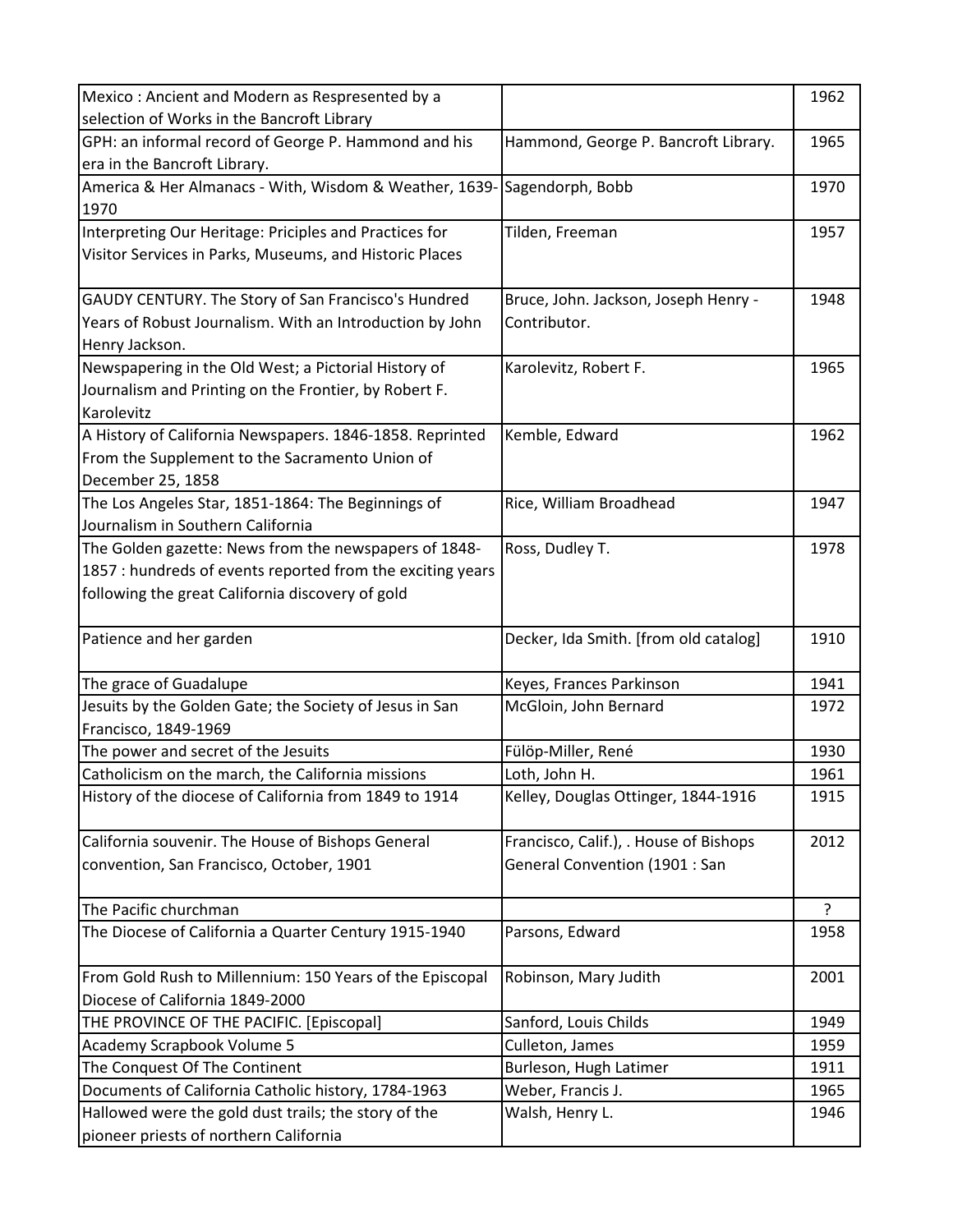| The History of the First Presbyterian Church of Monterey<br>1883-1983                                                                                         | lobb, helen f.                         | ?    |
|---------------------------------------------------------------------------------------------------------------------------------------------------------------|----------------------------------------|------|
| The History of The First Baptist Church of Pacific Grove<br>California                                                                                        | Beene, Rose C.                         | 1995 |
| California women;: A guide to their politics, 1885-1911                                                                                                       | Davis, Reda                            | 1968 |
| The Japanese of the Monterey Peninsula: Their History &<br>Legacy 1895-1995                                                                                   | Yamada, David T.                       | 1995 |
| The Use of Personal Documents in History, Anthropology                                                                                                        | Gottschalk, Louis, Clyde Kluckhohn and | 1947 |
| and Sociology, Bulletin 93                                                                                                                                    | <b>Robert Angell</b>                   |      |
| Thrown among strangers: the making of Mexican culture<br>in Frontier California                                                                               | Monroy, Douglas                        | 1990 |
| A History of the Chinese in California; a syllabus                                                                                                            | Chinn, Thomas W.                       | 1969 |
| The Chinese in California : a brief bibliographic history                                                                                                     | Hansen, Gladys C.                      | 1970 |
| California's prodigal sons; Hiram Johnson and the<br>Progressives, 1911-1917                                                                                  | Olin, Spencer C.                       | 1968 |
| California Heritage Task Force : a report to the legislature<br>and people of California, Sacramento, August 1984                                             |                                        | 1984 |
| The Politics of Prejudice: The Anti-Japanese Movement in<br>California and the Struggle for Japanese Exclusion                                                | DANIELS, Roger                         | 1977 |
| The Other Californians. Prejudice and Discrimination Under<br>Spain, Mexico, and the United States to 1820                                                    | Heizer, Robert                         | 1971 |
| Nisei: the quiet Americans.                                                                                                                                   | Hosokawa, Bill                         | 1969 |
| Prejudice, War and the Constitution: Causes and                                                                                                               | TenBroek, Jacobus; Barnhart, Edward    | 1954 |
| Consequences of the Evaucation of the Japanese<br>Americans in World War II                                                                                   | N.; Matson, Floyd W.                   |      |
| Chinatown, a legend of Old Cannery Row                                                                                                                        | Elstob, Winston                        | 1965 |
| Pictures of Old Chinatown. 1908. Cloth.                                                                                                                       | Irwin, Arnold and Will Genthe and      | 1908 |
| Chinese Gold: The Chinese in the Monterey Bay Region                                                                                                          | Lydon, Sandy                           | 1985 |
| Pigtails and gold dust                                                                                                                                        | McLeod, Alexander                      | 1948 |
| The Political Code of the State of California: As Enacted in<br>1872, and Amended in 1883. with Notes and References to<br>the Decisions of the Supreme Court | California                             | 1883 |
| Factories in the field                                                                                                                                        | McWilliams, Carey                      | 1939 |
| The Indispensable Enemy- Labor & the Anti-Chinese<br>Movement in California by Saxton, Alexander. [1975]<br>Paperback                                         | Saxton                                 | 1975 |
| Biography of a Bank. the Story of Bank of America. Nt & Sa                                                                                                    | James, Marquis                         | 1954 |
| William Tecumseh Sherman: Gold Rush Banker                                                                                                                    | Clarke, D. E                           | 1969 |
| 400 California Street;: A century plus five                                                                                                                   | Wilson, Neill Compton                  | 1969 |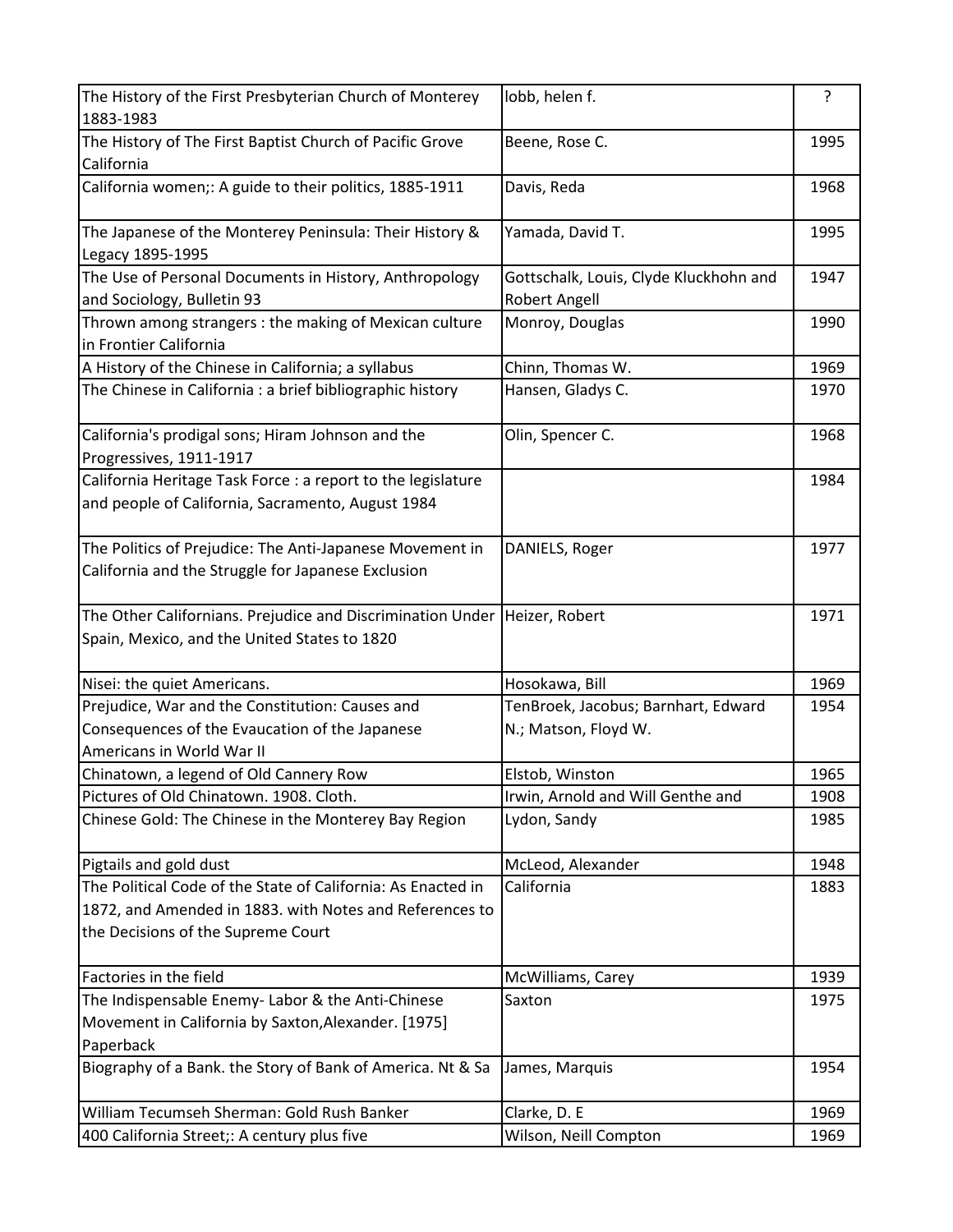| The destruction of California                                                                                                                                                                                                                                                               | Dasmann, Raymond F.                | 1966 |
|---------------------------------------------------------------------------------------------------------------------------------------------------------------------------------------------------------------------------------------------------------------------------------------------|------------------------------------|------|
| Ranchos of Monterey County                                                                                                                                                                                                                                                                  | Howard, Donald M.                  | 1978 |
| California Lands: Ownership, Use and Management.                                                                                                                                                                                                                                            | Dana, Samuel Trask & Myron Krueger | 1958 |
| Ranchos of California;: A list of Spanish concessions, 1775-<br>1822, and Mexican grants, 1822-1846                                                                                                                                                                                         | Cowan, Robert G                    | 1956 |
| Romance & history of California ranchos                                                                                                                                                                                                                                                     | Garrison, Myrtle                   | 1935 |
| Land in California : the story of mission lands, ranchos,                                                                                                                                                                                                                                   | Robinson, W. W.                    | 1948 |
| squatters, mining claims, railroad grants, land scrip [and]                                                                                                                                                                                                                                 |                                    |      |
| homesteads                                                                                                                                                                                                                                                                                  |                                    |      |
| California's utopian colonies                                                                                                                                                                                                                                                               | Hine, Robert V.                    | 1983 |
| California's Utopian colonies                                                                                                                                                                                                                                                               | Hine, Robert V.                    | 1953 |
| The California wine industry, 1830-1895 : a study of the                                                                                                                                                                                                                                    | Carosso, Vincent P.                | 1951 |
| formative years                                                                                                                                                                                                                                                                             |                                    |      |
| A romance of steel in California                                                                                                                                                                                                                                                            | Judson Pacific-Murphy Corporation. | 1946 |
| A century of hardware and steel, being the story of Baker                                                                                                                                                                                                                                   | Ryder, David Warren                | 1949 |
| & Hamilton, a business institution which has helped to                                                                                                                                                                                                                                      |                                    |      |
| write the history of California and the Pacific Coast                                                                                                                                                                                                                                       |                                    |      |
| An unsinkable Titanic; every ship its own lifeboat                                                                                                                                                                                                                                          | Walker, John Bernard               | 1912 |
| The original constitution of the state of California, 1849 :                                                                                                                                                                                                                                | California.                        | 1965 |
| the engrossed copy with the official Spanish translation                                                                                                                                                                                                                                    |                                    |      |
| Early justice in Sonora                                                                                                                                                                                                                                                                     | Lang, Margaret Hanna               | 1963 |
| Bench and Bar in California: History, Anecdotes,                                                                                                                                                                                                                                            | Shuck, Oscar T.                    | 1887 |
| Reminiscences                                                                                                                                                                                                                                                                               |                                    |      |
| History of the Bench and Bar of California                                                                                                                                                                                                                                                  | Shuck, Oscar T., Editor            | 1901 |
| Wielding the gavel: The story of the courts of San Benito                                                                                                                                                                                                                                   | Thomas, Mark                       | 1996 |
| County from 1874 through 1994                                                                                                                                                                                                                                                               |                                    |      |
| Ordenanzas de tierras y aguas, ó sea Formulario<br>geométrico-judicial, para la designacion, establecimiento,<br>mensura, amojonamiento y deslinde de las poblaciones, y<br>todas suertes de tierras, sitios, caballerías y criaderos de<br>ganados mayores y menores, y mercedes de aguas: | Galván Rivera, Mariano             | 1842 |
| recopiladas a beneficio y obsequio de los pobladores,                                                                                                                                                                                                                                       |                                    |      |
| ganadores, labradores, dueños, arrendatarios y                                                                                                                                                                                                                                              |                                    |      |
| administradores de haciendas, y toda clase de predios                                                                                                                                                                                                                                       |                                    |      |
| rústicos, de las muchas y dispersas resoluciones d                                                                                                                                                                                                                                          |                                    |      |
| The ordinances of the City of Monterey, a municipal                                                                                                                                                                                                                                         | (Calif.), Monterey                 | 1913 |
| corporation of the State of California under a Freeholders'                                                                                                                                                                                                                                 |                                    |      |
| Charter: Classified, with appendix containing the Charter of                                                                                                                                                                                                                                |                                    |      |
| said City. February, 1913                                                                                                                                                                                                                                                                   |                                    |      |
| The laws of the town of San Francisco, 1847                                                                                                                                                                                                                                                 | San Francisco (Calif.).            | 1947 |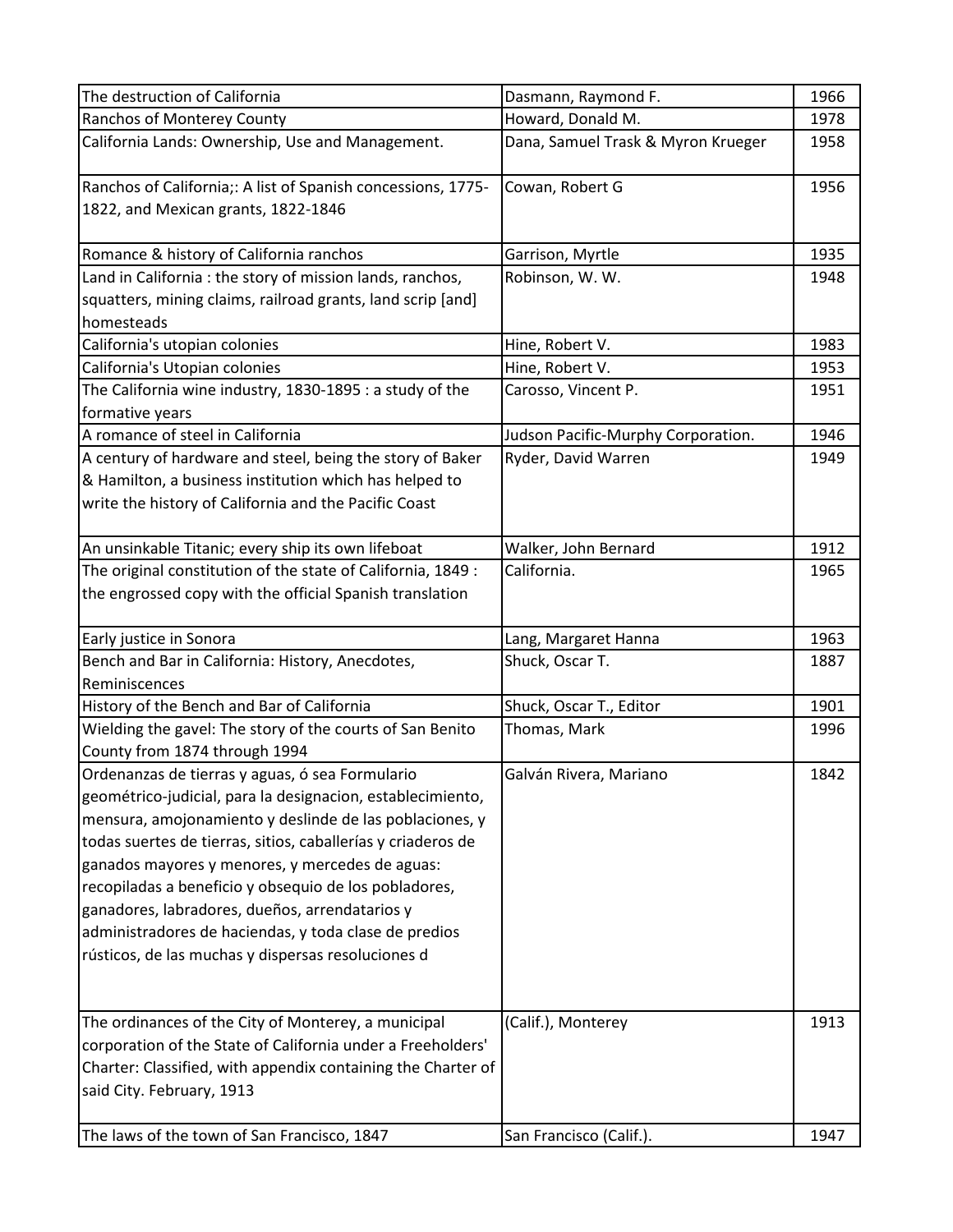| Thirty Years' View or A History of the Working of the          | Benton], [Thomas H.                    | 1856 |
|----------------------------------------------------------------|----------------------------------------|------|
| American Govenrment for Thirty Years from 1820-1850 In         |                                        |      |
| Two Volumes, Volume II                                         |                                        |      |
| California Blue Book Or State Roster                           | WaiteEG                                | 1893 |
| California Blue Book, or State Roster, 1899                    | Curry, Charles Forrest (compiler)      | 1899 |
| California Blue Book or State Roster 1913-1915                 | Jordan, Secty. of State Compiled by    | 1915 |
|                                                                | Frank C.                               |      |
| Frontier army sketches,                                        | Steele, James William                  | 1969 |
| OFFICIAL ARMY REGISTER For JANUARY, 1888.                      | Government]., [United States           | 1888 |
| A General's Story                                              | Stockton, M.L.                         | 1965 |
| A guide to the military posts of the United States, 1789-      | Prucha, Francis Paul.                  | 1964 |
| 1895.                                                          |                                        |      |
| A Long Line of Ships: Mare Island's Century of Naval           | Lott, Arnold S.                        | 1954 |
| Activity in California                                         |                                        |      |
| Naval duty in California: with map and plates from original    | Revere, Joseph W. Sullivan, Joseph A., | 1947 |
| designs.                                                       |                                        |      |
| A record of the Red Cross work on the Pacific slope,           | LEMMON, J. G., et al, editors. [Red    | 1902 |
| including California, Nevada, Oregon, Washington, and          | Cross]                                 |      |
| Idaho with their auxiliaries; also reports from Nebraska,      |                                        |      |
| Tennessee, and far-away Japan                                  |                                        |      |
| <b>Bad Company</b>                                             | Jackson, Joseph Henry                  | 1949 |
| Tintypes in gold; four studies in robbery                      | Jackson, Joseph Henry                  | 1939 |
| Graphic description of Pacific Coast outlaws                   | Shinn, Charles Howard                  | 1958 |
| Overland to the Pacific.: information pamphlet.                | Dixon, Ben F.                          | 1955 |
| Saddles and Spurs The Pony Express Saga                        | Settle, Raymond W. And Mary Lund       | 1955 |
| Redwood Railways: A Story of Redwoods, Picnics and             | Kneiss, Gilbert H.                     | 1956 |
| Commuters                                                      |                                        |      |
| Santa Fe: The Railroad That Built an Empire                    | Marshall, James                        | 1945 |
| History of the College of the Pacific. 1851-1951. Written in   | Hunt, Rockwell                         | 1951 |
| Commemoration of the One Hundredth Anniversary of It's         |                                        |      |
| Founding                                                       |                                        |      |
| China Trade Days in California; Selected Letters From the      |                                        | 1947 |
| Thompson Papers, 1832-1863, Edited By D. Mackenzie             |                                        |      |
| Brown, With a Foreword By Robert Glass Cleland                 |                                        |      |
|                                                                |                                        |      |
| The First Overland Mail - Butterfield Trail - St. Louis to San | Lang, Walter B.                        | 1940 |
| Francisco 1858-1861.                                           |                                        |      |
| The Expressmen (Old West Time-Life Series)                     | Nevin, David                           | 1974 |
| California's Seventy-five Historic Years DAR 1891-1966,        | Anderson, Eunice Moore, Editor         | 1966 |
| Including State Society Markers and Chapter Names and          |                                        |      |
| <b>Markers</b>                                                 |                                        |      |
| The true meaning of Christmas                                  | Sheen, Fulton J.                       | 1955 |
| Founding of the Leland Stanford junior university              | Crothers, George Edward                | 1932 |
| The story of an inspiring past; historical sketch of the San   | Greathead, Sarah Estelle Hammond       | 1928 |
| José State teachers college from 1862 to 1928, with an         |                                        |      |
| alphabetical list of matriculates and record of graduates by   |                                        |      |
| classes                                                        |                                        |      |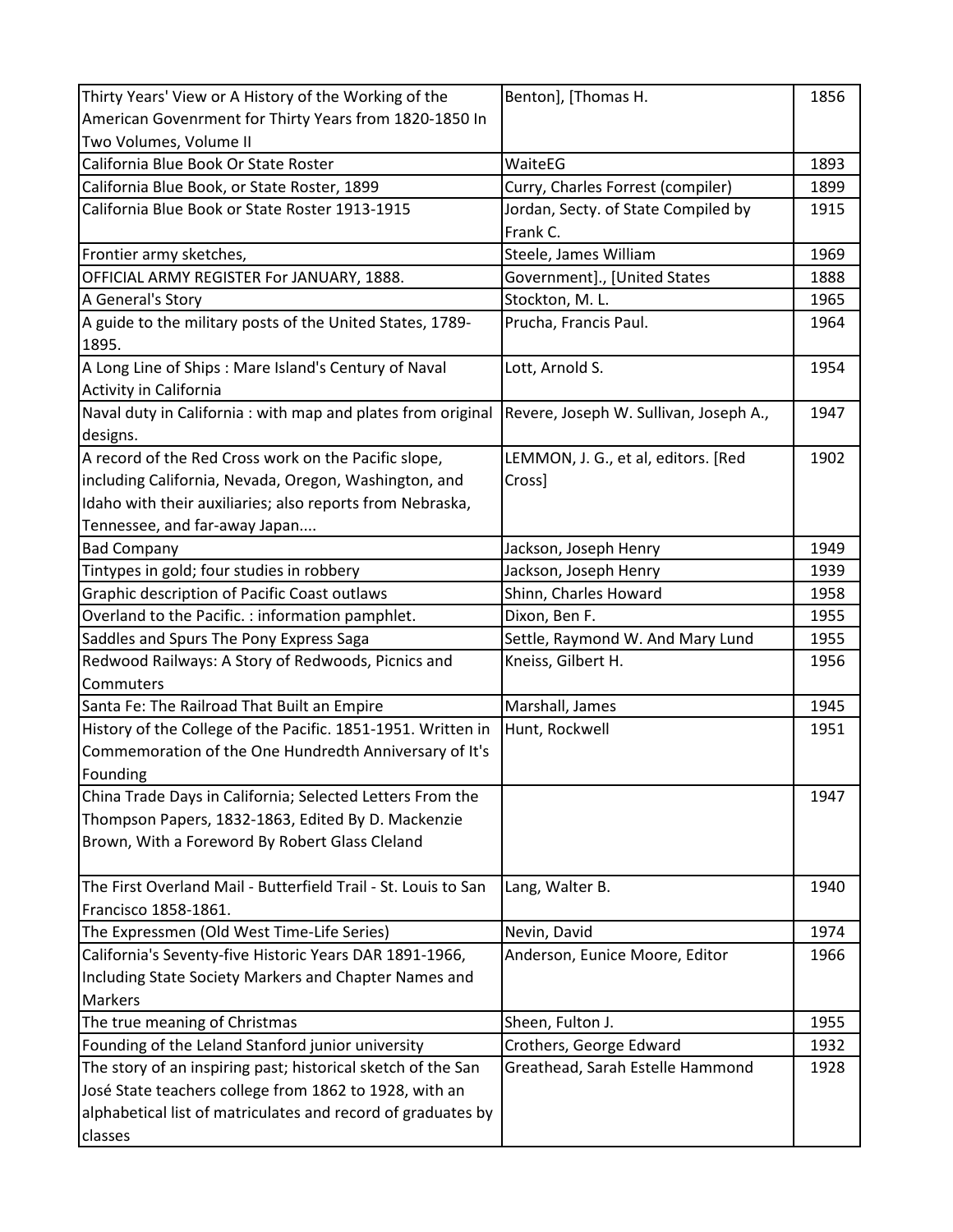| Historical sketch of the State normal school at San José,     | San Jose State College.             | 1889 |
|---------------------------------------------------------------|-------------------------------------|------|
| California                                                    |                                     |      |
| Cable car carnival                                            | Beebe, Lucius Morris                | 1951 |
| Up the river : steam navigation above Carquinez Strait        | Hull, David                         | 2003 |
|                                                               |                                     |      |
| The railroaders                                               | Time-Life Books.                    | 1973 |
| U.S. West, the saga of Wells Fargo                            | Beebe, Lucius Morris                | 1949 |
| Southern Pacific: the roaring story of a fighting railroad    | Wilson, Neill Crompton              | 1952 |
| <b>Wells Fargo</b>                                            | Loomis, Noel M.                     | 1968 |
| Steinbeck country narrow gauge                                | Fabing, Horace W.                   | 1985 |
| San Francisco Bay ferryboats                                  | Harlan, George H.                   | 1967 |
| San Francisco's ocean trade, past and future; a story of the  | Wright, Benjamin Cooper             | 1911 |
| deep water service of San Francisco, 1848 to 1911. Effect     |                                     |      |
| the Panama canal will have upon it                            |                                     |      |
| The islands and ports of California; a guide to coastal       | Gleason, Joe Duncan                 | 1958 |
| California                                                    |                                     |      |
| Lighthouse : Point Pinos, Pacific Grove, Ca                   | McCaffery, Jerry                    | 2001 |
| <b>TUGBOAT: The Moran Story</b>                               | Moran, Eugene F. And Reid, Louis    | 1956 |
| Last days of sail on the West coast, San Francisco harbor     | Macarthur, Walter                   | 1929 |
|                                                               |                                     |      |
| EL TRIUNFO DE LA CRUZ (First Ship Built in the Californias)   | Hittell, Theodore H.                | 1963 |
| Paddle-wheel days in California,                              | MacMullen, Jerry                    | 1944 |
| Of Walking Beams & Paddle Wheels 1st Edition                  | Harlan, George                      | 1951 |
| Ships of the Redwood Coast                                    | McNairn, Jack                       | 1945 |
| Pacific Lumber ships                                          | Newell, Gordon                      | 1960 |
| Pacific Coastal Liners. All the color and stark drama of the  | Newell, Gordon                      | 1959 |
| ships that steamed offshore from Baja California to Nome.     |                                     |      |
| British Merchant Seamen In San Francisco, 1892-1898           | Fell, James                         | 2008 |
| (1899)                                                        |                                     |      |
| The Panama Route 1848-1869 University of California           | Kemble, John Haskell                | 1943 |
| Publications in History Volume 29                             |                                     |      |
| Honolulu Centre of Trans-Pacific Trade: Shipping Arrivals     | Richards, Rhys                      | 2000 |
| and Departures 1820 to 1840                                   |                                     |      |
| Stagecoach west                                               | Moody, Ralph                        | 1967 |
| Stagecoaching on El Camino Real, Los Angeles to San           | Outland, Charles F.                 | 1973 |
| Francisco, 1861-1901: The clouds on its origin, its turbulent |                                     |      |
| and boisterous progress to the completion of the rails,       |                                     |      |
| (American Trails Series)                                      |                                     |      |
| Horse power days; popular vehicles of nineteenth century      | Collins, Ivan L.                    | 1953 |
| America                                                       |                                     |      |
| The Pony Express: Herioc Effort - Tragic End. (Utah           | Settle, Raymond W.; Mortensen, A.R. | 1959 |
| Historical Quarterly Volume XXVII, Number 2 (April, 1959))    | (editor)                            |      |
|                                                               |                                     |      |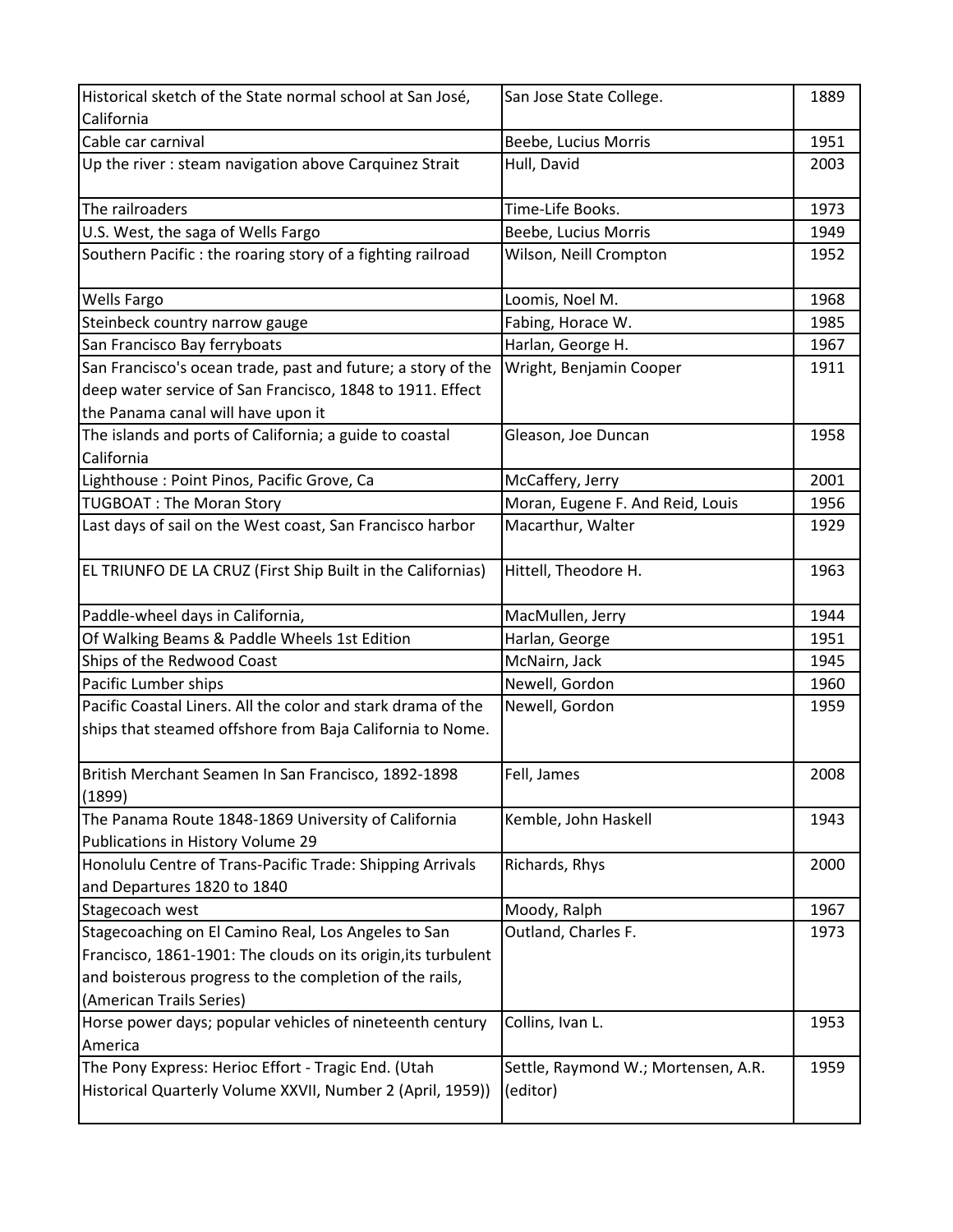| What People Wore: A Visual History of Dress from Ancient                                               | GORSLINE, Douglas.               | 1952           |
|--------------------------------------------------------------------------------------------------------|----------------------------------|----------------|
| Times to 20th-Century A                                                                                |                                  |                |
| Early California Costumes 1769 - 1847                                                                  | mackey, Margaret Gilbert         | 1932           |
| Myths and Legend of California and the Old Southwest                                                   | Judson, Katherine Berry          | 1912           |
| Tjatjakiymatchan (Coyote): A Legend from Carmel Valley                                                 | Ramirez, Alex O.                 | $\overline{?}$ |
| Incredible ghosts of the Big Sur coast                                                                 | Reinstedt, Randall A.            | 1981           |
| The Life and Adventures of Joaquin Murieta, the                                                        | Ridge, John Rollin (Yellow Bird) | 1955           |
| Celebrated California Bandit. SIX DIFFERENT VOLUMES                                                    |                                  |                |
| Legends of the California bandidos; illustrations by Ione<br>MacLean Bowman.                           | MacLean, Angus                   | 1979           |
| Ghosts, Bandits & Legends of Old Monterey, Carmel &<br><b>Surrounding Areas</b>                        | Reinstedt, Randall               | 1972           |
| Ghostly Tales and Mysterious Happenings of Old Monterey                                                | Reinstedt, Randall A.            | 1977           |
| Incredible Ghosts of Old Monterey's Hotel Del Monte                                                    | Reinstedt, Randall A.            | 1980           |
| Ghosts of old Monterey  Carmel, and surrounding<br>communities                                         | Reinstedt, Randall A             | 1971           |
| Ghosts and Mystery Along Old Monterey's Path of History                                                | Reinstedt, Randall A.            | 2007           |
| California-Spanish Proverbs                                                                            | MacArthur, Mildred Yorba         | 1954           |
| Western words; a dictionary of the range, cow camp and<br>trail                                        | Adams, Ramon F.                  | 1945           |
| A Southwestern vocabulary : the words they used                                                        | Smith, Cornelius Cole            | 1984           |
| Monterey Bay area: natural history and cultural imprints                                               | Gordon, B. Le Roy                | 1974           |
| The Death and Life of Monterey Bay: A Story of Revival                                                 | PhD, Dr. Stephen R Palumbi       | 2010           |
| the Wilderness World of John Muir with an Introduction<br>and Interpretive Comments By edwin Way Teale | Teale, Edwin Way, Ed.            | 1954           |
| The Monterey Bay Shoreline Guide (UC Press/Monterey<br>Bay Aquarium Series in Marine Conservation)     | Emory, Jerry                     | 1999           |
| Autumn Across America                                                                                  | Teale, Edwin Way                 | 1961           |
| The California Almanac for 1849. Reprinted from the copy                                               | Greenleaf, Benjamin.             | 1942           |
| in the Huntington Library.                                                                             |                                  |                |
| Earthquake Country: How, Why and Where Earthquakes                                                     | lacopi, Robert                   | 1978           |
| Strike in California                                                                                   |                                  |                |
| Evolution of the California Landscape, San Francisco,                                                  | Hinds, Norman E. A.              | 1952           |
| Bulletin 158, December 1952.                                                                           |                                  |                |
| Mountains of Fire: San Luis Obispo County's Famous Nine<br><b>Sisters</b>                              | Dickerson, Sharon L.             | 1990           |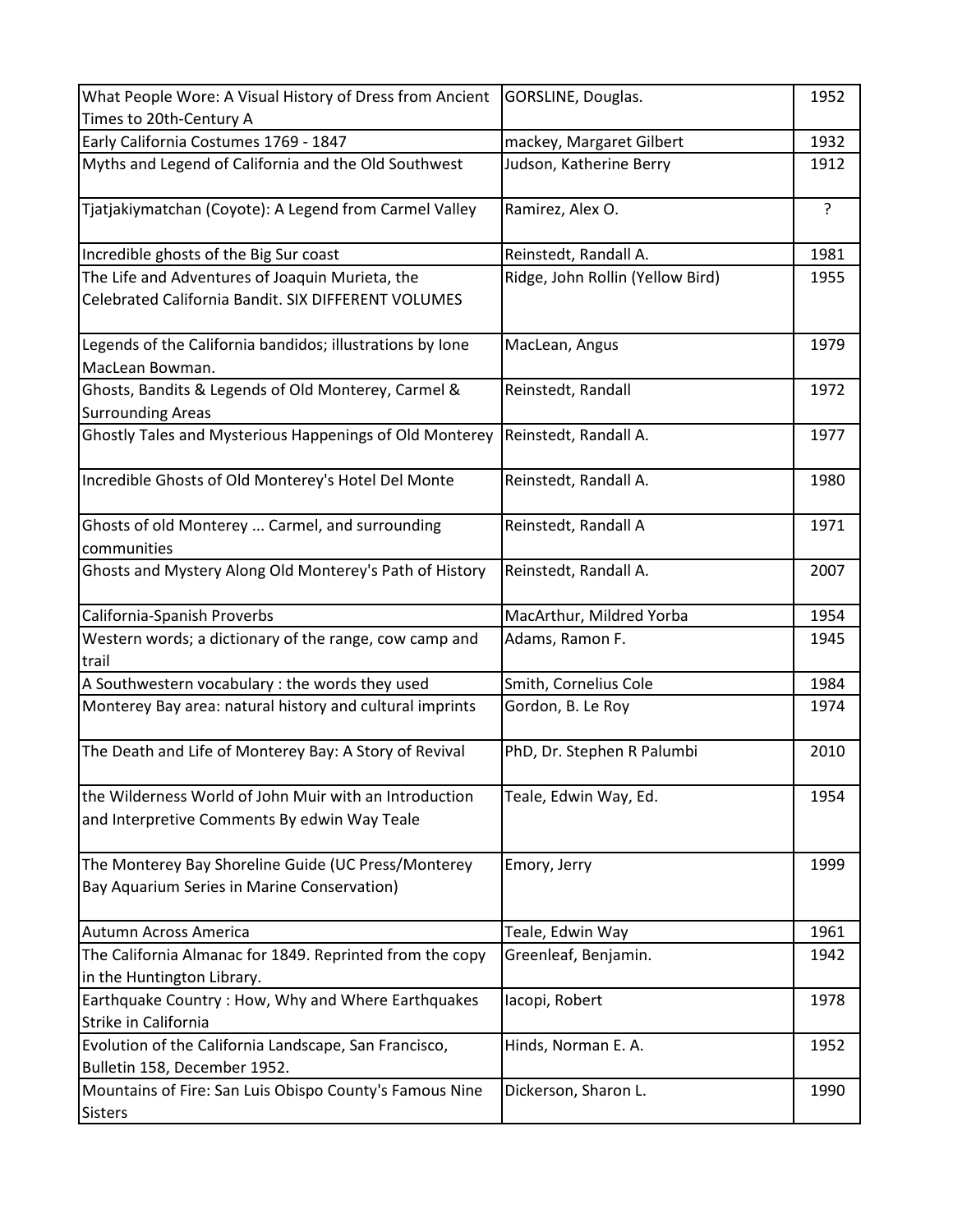| Geologic guidebook along Highway 49 -- Sierran Gold Belt.                                             | JENKINS, Olaf P. (Ed.) [CALIFORNIA --   | 1948 |
|-------------------------------------------------------------------------------------------------------|-----------------------------------------|------|
| The Mother Lode country (Centennial edition). Prepared                                                | GOLD RUSH].                             |      |
| under the direction of Bulletin 141                                                                   |                                         |      |
|                                                                                                       |                                         |      |
| THE INCOMPARABLE VALLEY A Geographic Interpretation                                                   | Matthes, Francois E. (edited by Fritiof | 1950 |
| of the Yosemite                                                                                       | Fryxell)                                |      |
| Naked First Lady - Bare Facts From Monterey's Past                                                    | Stern, Jerry                            | 1992 |
| Between Pacific Tides 3RD Edition Revised                                                             | Ricketts, Edward F                      | 1962 |
| Seashore Plants of California (California Natural History                                             | Dawson, E. Yale                         | 1982 |
| Guides)                                                                                               |                                         |      |
| In Full View: Three Ways of Seeing California Plants                                                  | Keator, Glenn                           | 2001 |
| An introduction to California plant life.                                                             | Ornduff, Robert.                        | 1974 |
| The wild gardens of old California,: A presentation of Padre Saunders, Charles Francis                |                                         | 1927 |
| Juan Crespi and how he went on a journey; of David                                                    |                                         |      |
| Douglas, the Scot, and how he  seeds of hope for the dim                                              |                                         |      |
| and distant future,                                                                                   |                                         |      |
| A manual of the flowering plants of California                                                        | Jepson, Willis Linn                     | 1970 |
| Flowers of coast and sierra, with thirty-two plates in color                                          | Clements, Edith S.                      | 1928 |
|                                                                                                       |                                         |      |
| Wild Flowers of California, Their Names, Haunts, and Habits Parsons, Mary Elizabeth; Illustrations By |                                         | 1921 |
|                                                                                                       | Margaret Warriner Buck                  |      |
|                                                                                                       |                                         |      |
| <b>Discovering Sierra trees</b>                                                                       | Arno, Stephen F                         | 1973 |
| The two oldest trees : one dead, one living                                                           | Briscoe, Rufus Janvier                  | 1914 |
| The story of the sequoias, Sequoia sempervirens                                                       | Guppy, Estella L.                       | 1925 |
| Sequoia gigantea or Washingtoniana  "nature's noblest                                                 |                                         |      |
| legacy"                                                                                               |                                         |      |
| Introduced trees of central California                                                                | Metcalf, Woodbridge                     | 1968 |
| Flowering shrubs of California and their value to the                                                 | Rowntree, Lester                        | 1939 |
| gardener                                                                                              |                                         |      |
| Flowers of the foothills: An introduction to 81 California                                            | Lloyd, Francis E.                       | 1973 |
| wildflowers                                                                                           |                                         |      |
| Marine algae of the Monterey Peninsula, California                                                    | Smith, Gilbert Morgan                   | 1944 |
| Monterey sanctuary                                                                                    | Forbes, Margaret Beresford. [from old   | 1940 |
|                                                                                                       | catalog]                                |      |
| Seashore Animals of the Pacific Coast                                                                 | Johnson, Myrtle Elizabeth and Snook,    | 1935 |
|                                                                                                       | <b>Harry James</b>                      |      |
| Sea of Cortez - A Leisurely Journey of Travel and Research                                            | Steinbeck, John and E. F. Ricketts      | 1941 |
|                                                                                                       |                                         |      |
| Animals without backbones;: An introduction to the                                                    | Buchsbaum, Ralph Morris                 | 1948 |
| invertebrates                                                                                         |                                         |      |
| Handbook of California birds                                                                          | Brown, Vinson Weston, Henry G.,;        | 1973 |
|                                                                                                       | Buzzell, Jerry,                         |      |
| A Field Guide to Western Birds. Second Edition,                                                       | Peterson, Roger Tory and Edward L.      | 1961 |
| <b>Completely Revised and Enlarged</b>                                                                | Chalif                                  |      |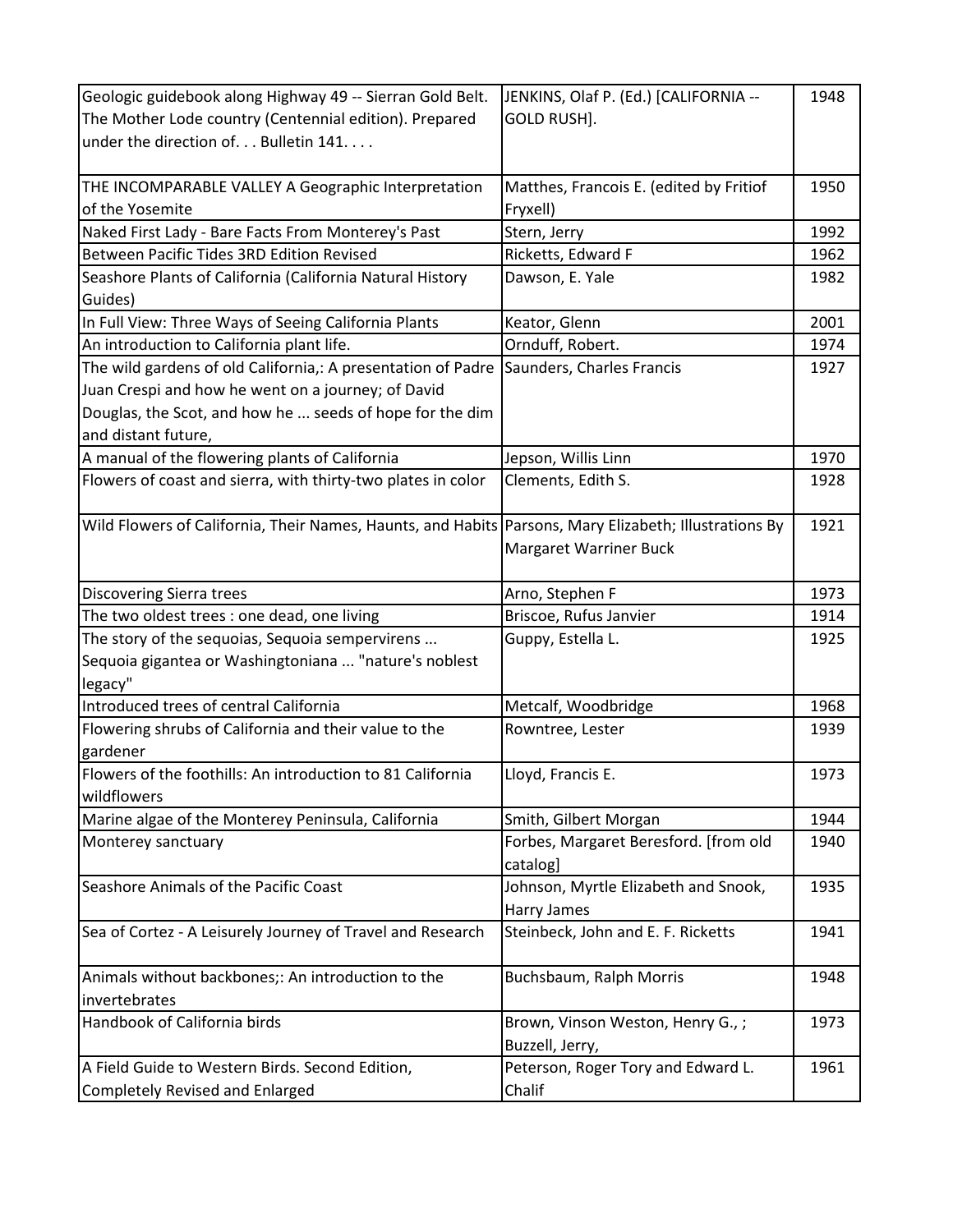| Chapin, Ray                                                 | 1971                                                                                                                                                                                                                                                                                                                                                                                                                                                            |
|-------------------------------------------------------------|-----------------------------------------------------------------------------------------------------------------------------------------------------------------------------------------------------------------------------------------------------------------------------------------------------------------------------------------------------------------------------------------------------------------------------------------------------------------|
|                                                             |                                                                                                                                                                                                                                                                                                                                                                                                                                                                 |
|                                                             |                                                                                                                                                                                                                                                                                                                                                                                                                                                                 |
|                                                             | 1978                                                                                                                                                                                                                                                                                                                                                                                                                                                            |
|                                                             |                                                                                                                                                                                                                                                                                                                                                                                                                                                                 |
|                                                             | 1977                                                                                                                                                                                                                                                                                                                                                                                                                                                            |
|                                                             |                                                                                                                                                                                                                                                                                                                                                                                                                                                                 |
|                                                             |                                                                                                                                                                                                                                                                                                                                                                                                                                                                 |
| Nickerson, Roy                                              | 1984                                                                                                                                                                                                                                                                                                                                                                                                                                                            |
| Robertson, Robert Blackwood                                 | 1954                                                                                                                                                                                                                                                                                                                                                                                                                                                            |
| Paca, Lillian Grace                                         | 1961                                                                                                                                                                                                                                                                                                                                                                                                                                                            |
|                                                             | 1972                                                                                                                                                                                                                                                                                                                                                                                                                                                            |
|                                                             |                                                                                                                                                                                                                                                                                                                                                                                                                                                                 |
|                                                             |                                                                                                                                                                                                                                                                                                                                                                                                                                                                 |
|                                                             | 1932                                                                                                                                                                                                                                                                                                                                                                                                                                                            |
|                                                             | 1969                                                                                                                                                                                                                                                                                                                                                                                                                                                            |
|                                                             |                                                                                                                                                                                                                                                                                                                                                                                                                                                                 |
|                                                             | 1972                                                                                                                                                                                                                                                                                                                                                                                                                                                            |
|                                                             |                                                                                                                                                                                                                                                                                                                                                                                                                                                                 |
|                                                             | 1897                                                                                                                                                                                                                                                                                                                                                                                                                                                            |
|                                                             |                                                                                                                                                                                                                                                                                                                                                                                                                                                                 |
|                                                             | 1970                                                                                                                                                                                                                                                                                                                                                                                                                                                            |
|                                                             |                                                                                                                                                                                                                                                                                                                                                                                                                                                                 |
|                                                             | 1897                                                                                                                                                                                                                                                                                                                                                                                                                                                            |
|                                                             |                                                                                                                                                                                                                                                                                                                                                                                                                                                                 |
|                                                             | 1962                                                                                                                                                                                                                                                                                                                                                                                                                                                            |
|                                                             |                                                                                                                                                                                                                                                                                                                                                                                                                                                                 |
|                                                             |                                                                                                                                                                                                                                                                                                                                                                                                                                                                 |
|                                                             | 1977                                                                                                                                                                                                                                                                                                                                                                                                                                                            |
|                                                             |                                                                                                                                                                                                                                                                                                                                                                                                                                                                 |
|                                                             | 1993                                                                                                                                                                                                                                                                                                                                                                                                                                                            |
|                                                             |                                                                                                                                                                                                                                                                                                                                                                                                                                                                 |
|                                                             | 1950                                                                                                                                                                                                                                                                                                                                                                                                                                                            |
|                                                             | 1967                                                                                                                                                                                                                                                                                                                                                                                                                                                            |
|                                                             |                                                                                                                                                                                                                                                                                                                                                                                                                                                                 |
|                                                             | 1920                                                                                                                                                                                                                                                                                                                                                                                                                                                            |
|                                                             | 2002                                                                                                                                                                                                                                                                                                                                                                                                                                                            |
| JAMES, George Wharton.                                      | 1917                                                                                                                                                                                                                                                                                                                                                                                                                                                            |
|                                                             |                                                                                                                                                                                                                                                                                                                                                                                                                                                                 |
|                                                             | 1981                                                                                                                                                                                                                                                                                                                                                                                                                                                            |
| Sonnichsen, Deke                                            | 2004                                                                                                                                                                                                                                                                                                                                                                                                                                                            |
|                                                             |                                                                                                                                                                                                                                                                                                                                                                                                                                                                 |
| Cook, Lawrence F.                                           | 1942                                                                                                                                                                                                                                                                                                                                                                                                                                                            |
| Brown, Alan K                                               | 1966                                                                                                                                                                                                                                                                                                                                                                                                                                                            |
| Stanger, Frank                                              | 1967                                                                                                                                                                                                                                                                                                                                                                                                                                                            |
|                                                             |                                                                                                                                                                                                                                                                                                                                                                                                                                                                 |
| The Airships Akron & Macon: Flying Aircraft Carriers of the | Reinhardt, Richard<br>Lewis, Betty<br>Orr, Robert T.<br>Harris, Henry<br>Welton, John<br>Kemp, Donald Campbell<br>1852-1924., Shinn. Charles Howard.<br>Spence, Clark C.<br>Copp, Henry Norris<br>P, Russell Carl<br>Colonial Times Through the Years of the Western Fur Trade<br>Smith, Richard K.<br>Umbrella Guide to California Lighthouses (Umbrella Guides) Nelson, Sharlene<br>Galloway, John Debo<br>Riegel, Robert Edgar<br>Blow, Ben<br>Caffrey, Jane |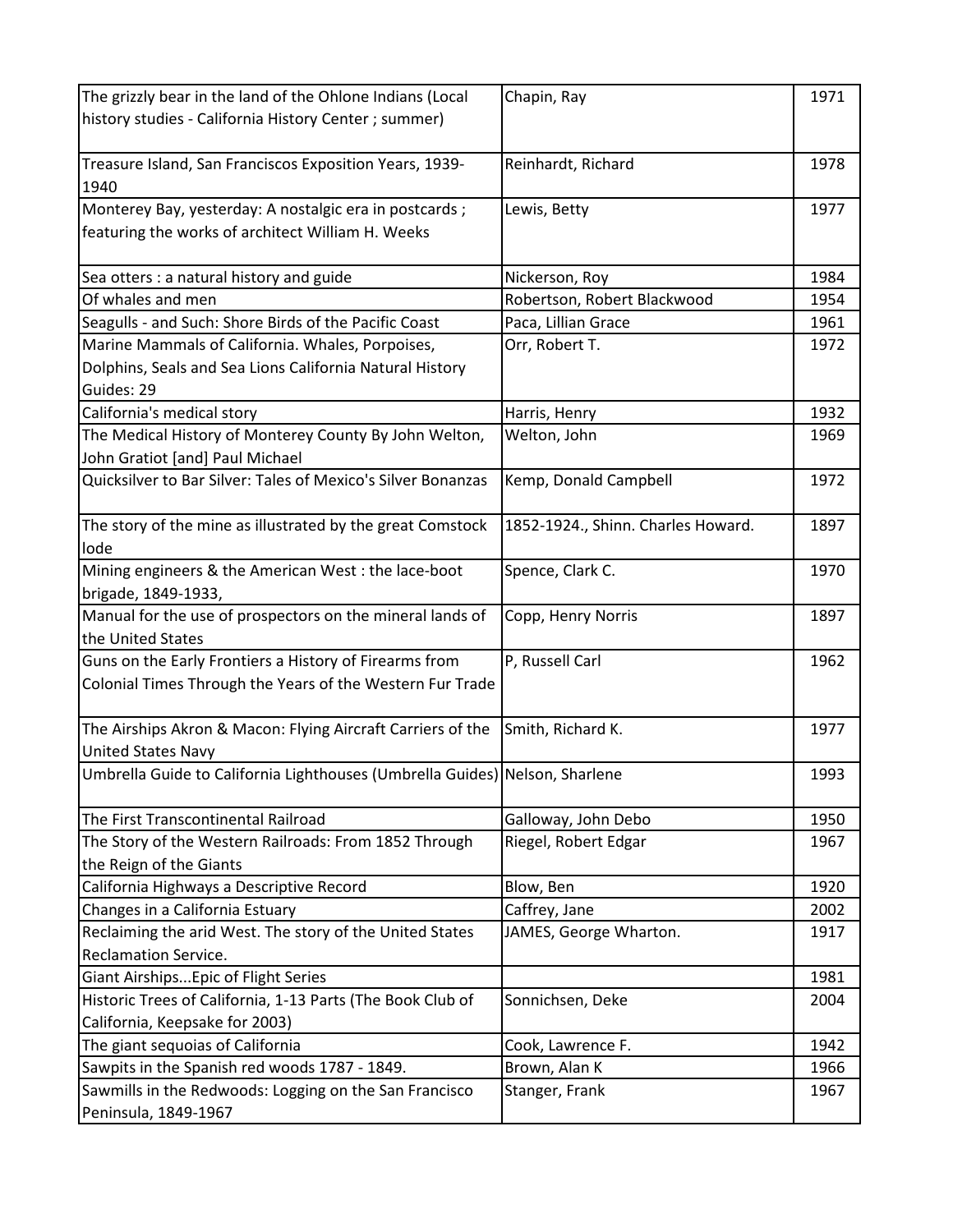| The last redwoods, and the parkland of Redwood Creek           | Leydet, Francois                  | 1969 |
|----------------------------------------------------------------|-----------------------------------|------|
| The redwoods of coast and Sierra,                              | Shirley, James Clifford           | 1937 |
| Gardening in California, landscape and flower                  | McLaren, John                     | 1909 |
| California garden-flowers, shrubs, trees and vines; being      | Wickson, Edward J.                | 1915 |
| mainly suggestions for working amateurs                        |                                   |      |
| The garden book of California                                  | Angier, Belle Sumner              | 1906 |
| <b>Colour Schemes for the Flower Garden</b>                    | Jekyll, Gertrude                  | 1921 |
| Popular studies of California wild flowers                     | Rice, Bertha Marguerite           | 1920 |
| <b>Hardy Californians</b>                                      | Rowntree, Lester                  | 1936 |
| Pacific Coast tree finder : a pocket manual for identifying    | Watts, Tom                        | 1973 |
| <b>Pacific Coast trees</b>                                     |                                   |      |
| Point Lobos wildflowers                                        | California.                       | 1954 |
| California Brand Book 1973                                     |                                   | 1973 |
| Stickeen: The story of a dog                                   | Muir, John                        | 1909 |
| Whale ships and whaling,                                       | Church, Albert Cook               | 1938 |
| Salted Tories: The Story of the Whaling Fleets of San          | Hare, Lloyd Custer Mayhew         | 1960 |
| Francisco (Marine Historical Association, Publication No.      |                                   |      |
| 37)                                                            |                                   |      |
| Men & whales at Scammon's Lagoon, (Baja California             | Henderson, David A                | 1972 |
| travels series)                                                |                                   |      |
| The California Abalone Industry: A Pictorial History           | Lundy, A. L. "Scrap"              | 1997 |
| The California sea otter trade, 1784-1848                      | Ogden, Adele                      | 1975 |
| The Portuguese shore whalers of California, 1854-1904          | Bertão, David E.                  | 2006 |
| Famous recipes by famous people                                | Cerwin, Herbert                   | 1936 |
| Cows, Poets & Other Loves                                      |                                   | 1978 |
| Old Capital Cookbook                                           | Association, Monterey, California | 1989 |
|                                                                | Monterey History And Art          |      |
| <b>EARLY CALIFORNIA HOSPITALITY</b>                            | Packman, Ana Begue de             | 1952 |
| Party time on the Monterey Peninsula                           | Spangenberg, Helen                | 1983 |
| Bonanza Inn: America's First Luxury Hotel                      | Lewis, Oscar                      | 1939 |
| Historic Country Inns of California                            | Crain, Jim                        | 1980 |
| A Facsimile Edition of California's First Book, Reglamento     | Zamorano, Agustin V.              | 1954 |
| Provicional                                                    |                                   |      |
| the Private Press Ventures of Samuel Lloyd Osbourne and        | Hart, James D                     | 1966 |
| R.L.S., with facsimiles of their publications                  |                                   |      |
| United States Coast Pilot: Pacific Coast: California, Oregon,  | Graham, Lt. L.D.                  | 1934 |
| and Washington                                                 |                                   |      |
| The Age of the Moguls                                          | Holbrook, Stewart                 | 1953 |
| Century of Hardware & Steel, Baker & Hamilton                  | Ryder, David (Signed By Author)   | 1949 |
| <b>Early American Firearms</b>                                 | Abels, Robert                     | 1950 |
| <b>FABRICAS A Collection of Pictures and Statements on the</b> | Egenhoff, Elisabeth L             | 1952 |
| Mineral Materials Used in Building in California Prior to      |                                   |      |
| 1850                                                           |                                   |      |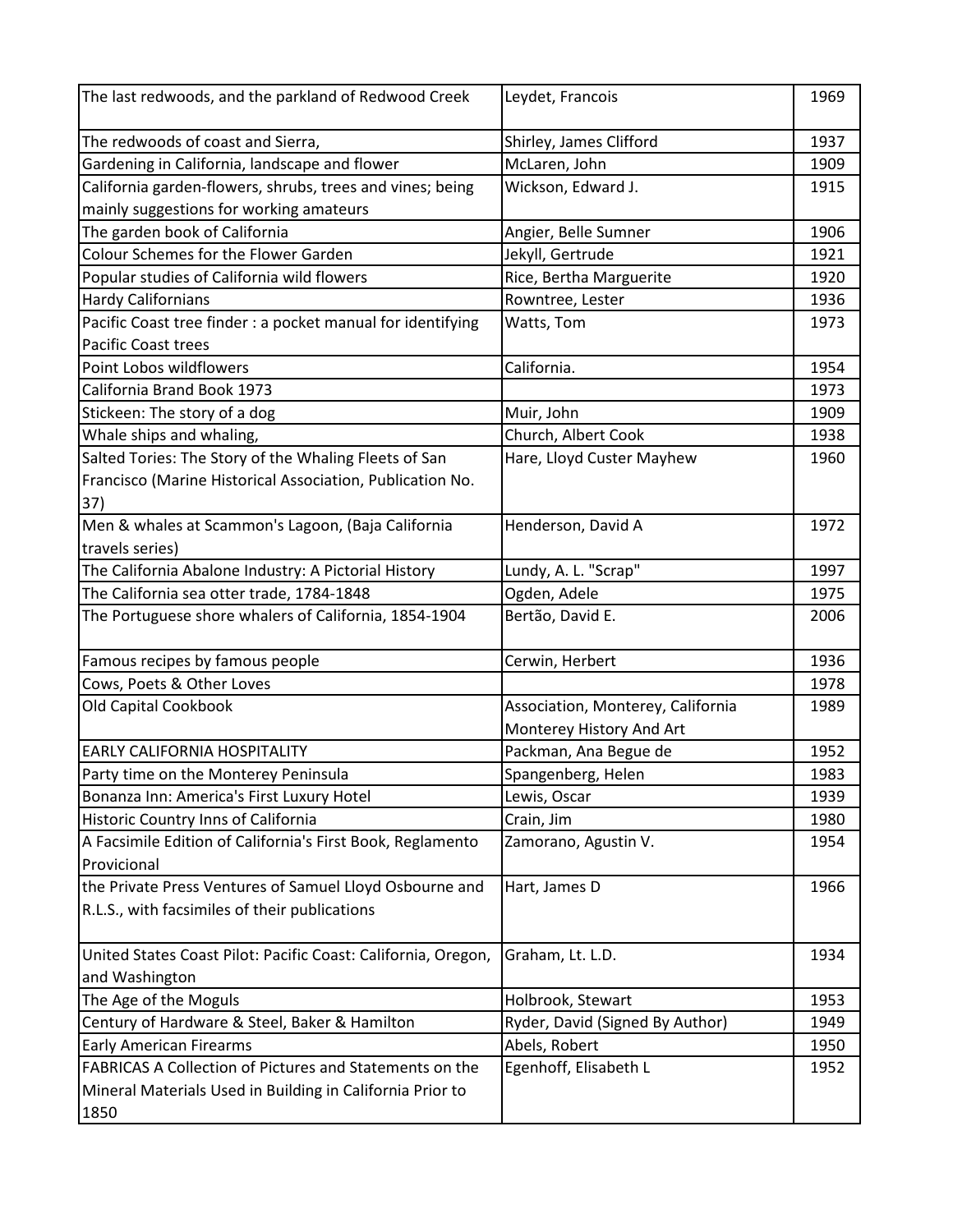| Golden Gate International Exposition, San Francisco 1939:   |                                         | 1939 |
|-------------------------------------------------------------|-----------------------------------------|------|
| Masterworks of Five Centuries, Official Catalog,            |                                         |      |
| Department of Fine Arts, Division of European Art           |                                         |      |
|                                                             |                                         |      |
| Navidad; a Christmas Day With the Early Californians        | Bandini, Don Arturo                     | 1958 |
| [With] Pastorela, a Shepherd's Play, Translated, With a     |                                         |      |
| Note By Gwladys Louise Williams                             |                                         |      |
| The history & ideals of American art,                       | Neuhaus, Eugen                          | 1931 |
| Saints and Saint Makers of New Mexico (Santos)              | Boyd, E.                                | 1946 |
| City Of Domes - A Walk With An Architect About The          | Barry, John D.                          | 1915 |
| Courts & Palaces Of The Panama-pacific International        |                                         |      |
| Exposition                                                  |                                         |      |
| Treasure Island "The Magic City" 1939-1940                  | Weller, Jack and and Earle James        | 1941 |
| Art of California: Selected Works From The Collection of    | Orr-Cahall, Christina                   | 1992 |
| The Oakland Museum                                          |                                         |      |
| Antiques A to Z                                             | Wenham, Edward                          | 1954 |
| Antique Collector's Dictionary                              | Cowie, Donald and Keith Henshaw         | 1962 |
| The ARCHITECTURE And The GARDENS Of The SAN DIEGO           |                                         | 1916 |
| EXPOSITION. A Pictorial Survey of the Aesthetic Featues of  |                                         |      |
| the Panama California International Exposition. With an     |                                         |      |
| Introduction by Bertram Grosvenor Goodhue. Together         |                                         |      |
| with an Essay by Clarence S. Stein.                         |                                         |      |
|                                                             |                                         |      |
| THE SAN DIEGO GARDEN FAIR: PERSONAL IMPRESSIONS OF          | Neuhaus, Eugen.                         | 1916 |
| THE ARCHITECTURE, SCULPTURE, H                              |                                         |      |
| The Architecture and Landscape Gardening of the             | Mullgardt, Louis Christian              | 1915 |
| Exposition: A Pictorial Survey of the Most Beautiful of the |                                         |      |
| Architectural Compositions of the Panama-Pacific            |                                         |      |
| International Exposition.                                   |                                         |      |
| The Sculpture & Mural Decorations of the Exposition: a      | Perry, Stella G.S. & A. Stirling Calder | 1915 |
| Pictorial Survey of Art of the Panama-Pacific International |                                         |      |
| Exposition                                                  |                                         |      |
| The galleries of the exposition; a critical review of the   | Neuhaus, Eugen, 1879-1963               | 1915 |
| paintings, statuary and the graphic arts in the Palace of   |                                         |      |
| Fine Arts at the Panama-Pacific International Exposition    |                                         |      |
|                                                             |                                         |      |
| The art of the exposition : personal impressions of the     | Neuhaus, Eugen                          | 1915 |
| architecture, sculpture, mural decorations, color scheme &  |                                         |      |
| other aesthetic aspects of the Panama-Pacific International |                                         |      |
| Exposition                                                  |                                         |      |
| Little journeys to the homes of eminent artists. Raphael,   | Hubbard, Elbert Green                   | 1907 |
| Leonardo da Vinci, Botticelli                               |                                         |      |
| The Kahn Collection of nineteenth-century paintings by      | Oakland Museum.                         | 1975 |
| artists in California                                       |                                         |      |
| American narrative painting : [exhibition, October 1-       | Moure, Nancy Dustin Wall                | 1974 |
| November 17, 1974]                                          |                                         |      |
| Sunshine muse : art on the west coast, 1945-1970            | Plagens, Peter                          | 1999 |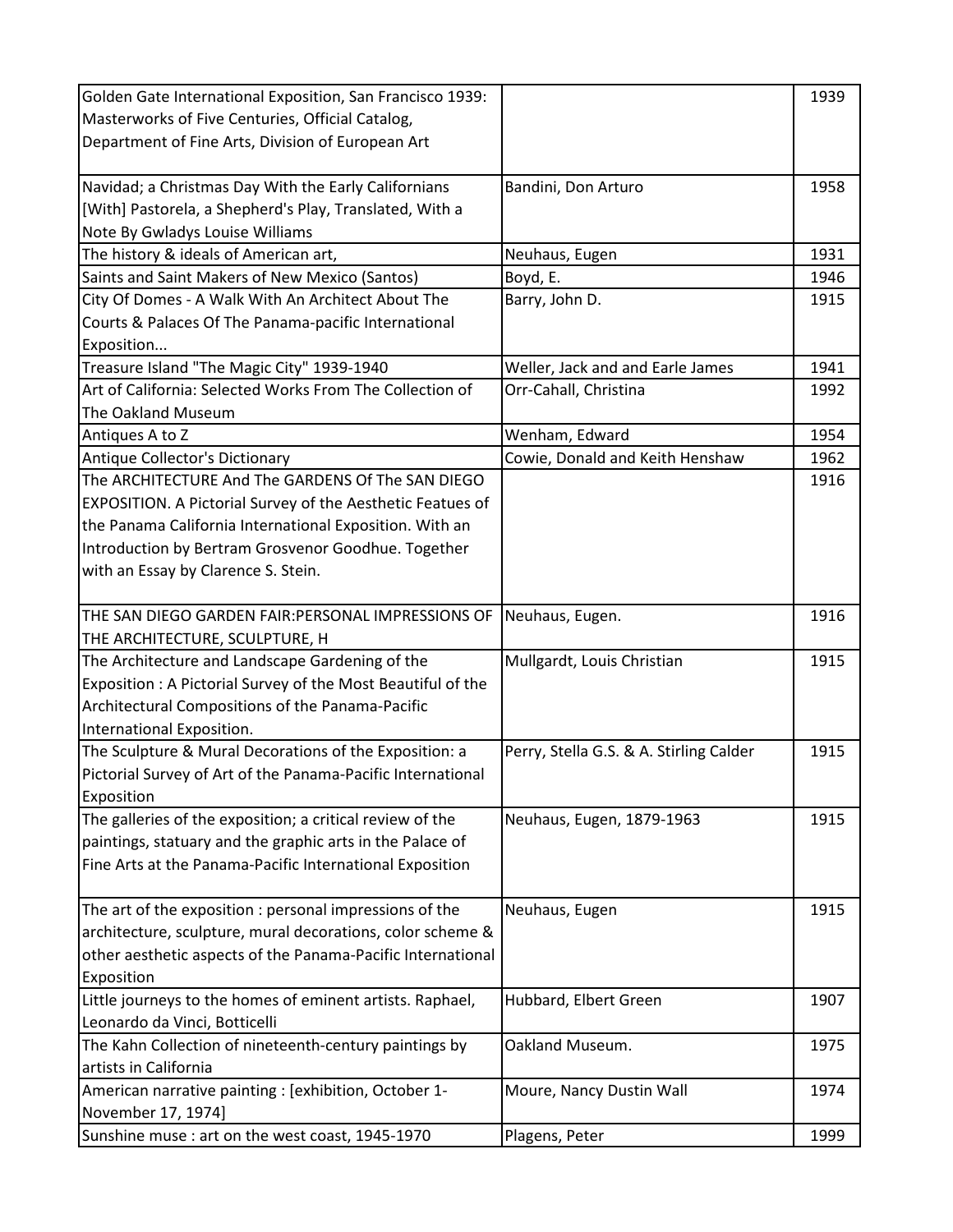| The phantom cities of California,                            | Wood, Samuel E                           | 1963 |
|--------------------------------------------------------------|------------------------------------------|------|
| Point Lobos Reserve 1954                                     | Drury, Aubrey                            | 1954 |
| California, Going, Going                                     | Wood, Samuel E. Alfred E. Heller         | 1962 |
| My father "talked to trees"                                  | Erlandson, Wilma                         | 2001 |
| Landscaping the American Dream: The Gardens and Film         | Yoch, James J.                           | 1989 |
| Sets of Florence Yoch: 1890-1972                             |                                          |      |
| POINT LOBOS RESERVE: Interpretation of a Primitive           | Drury, Aubrey                            | 1953 |
| Landscape                                                    |                                          |      |
| California going, going; our State's struggle to remain      | Wood, Samuel E.                          | 1962 |
| beautiful and productive                                     |                                          |      |
| Rehab Right (How To Rehabilitate Your Oakland House          | Department, City of Oakland Planning     | 1978 |
| <b>Without Sacrificing Architectural Assets)</b>             |                                          |      |
| Santa Cruz historic building survey                          | Associates, inc. Charles Hall Page &     | 1976 |
| The buildings of Oakland, with a section on Piedmont         | Bernhardi, Robert                        | 1979 |
|                                                              |                                          |      |
| Greene & Greene : architecture as a fine art                 | Makinson, Randell L.                     | 1977 |
| The sidewalk companion to Santa Cruz architecture            | Chase, John                              | 1975 |
| Harry Downie and the restoration of Mission San Carlos       | Pagliarulo, Celeste                      | 2004 |
| Borromeo, 1931-1937                                          |                                          |      |
| Are the stars out tonight? : the story of the famous         | Burk, Margaret Tante                     | 1980 |
| Ambassador and Cocoanut Grove, "Hollywood's hotel"           |                                          |      |
|                                                              |                                          |      |
| Cottages by the sea: the handmade homes of Carmel,           | Paul, Linda Leigh                        | 2000 |
| America's first artist community                             |                                          |      |
| Toward a simpler way of life : the arts & crafts architects  | Winter, Robert                           | 1997 |
| of California                                                |                                          |      |
| California architecture : historic American buildings survey | Woodbridge, Sally Byrne                  | 1988 |
|                                                              |                                          |      |
| Architectural History of Mission San Carlos Borromeo (       | Smith, edited by Owen C. Coy, Ph.D.,     | 1921 |
| Spanish Missions of California)                              | director of the Commission, frontispiece |      |
|                                                              | ruins of San Carlos about 1865 from      |      |
|                                                              | photograph by Johnson, includes          |      |
|                                                              | diagrams, a fold-out floorplan Frances   |      |
|                                                              | Rand                                     |      |
| Artists at Continent's End: The Monterey Peninsula Art       | Shields, Scott A.                        | 2006 |
| Colony, 1875-1907                                            |                                          |      |
| Accidental Ambassador Gordo: The Comic Strip Art of Gus      | Harvey, Robert C.                        | 2000 |
| Arriola                                                      |                                          |      |
| Antiques for the home                                        | Rollins, Alice R                         | 1946 |
| An encyclopedia of antiques,                                 | Bond, Harold Lewis                       | 1947 |
| The Romance of the Patchwork Quilt in America -- Part I:     | Hall, Carrie A. / Kretsinger, Rose G.    | 1935 |
| History and Quilt Patches, Part II: Quilts - Antique and     |                                          |      |
| Modern, Part III: Quilting and Quilting Designs              |                                          |      |
|                                                              |                                          |      |
| The lace book,                                               | Caplin, Jessie Florence                  | 1932 |
| Peasant Art in Austria & Hungary                             | Holme, Charles, Editor                   | 1911 |
| The Homes of Our Ancestors                                   | Halsey, R.T.H. and Elizabeth Tower       | 1925 |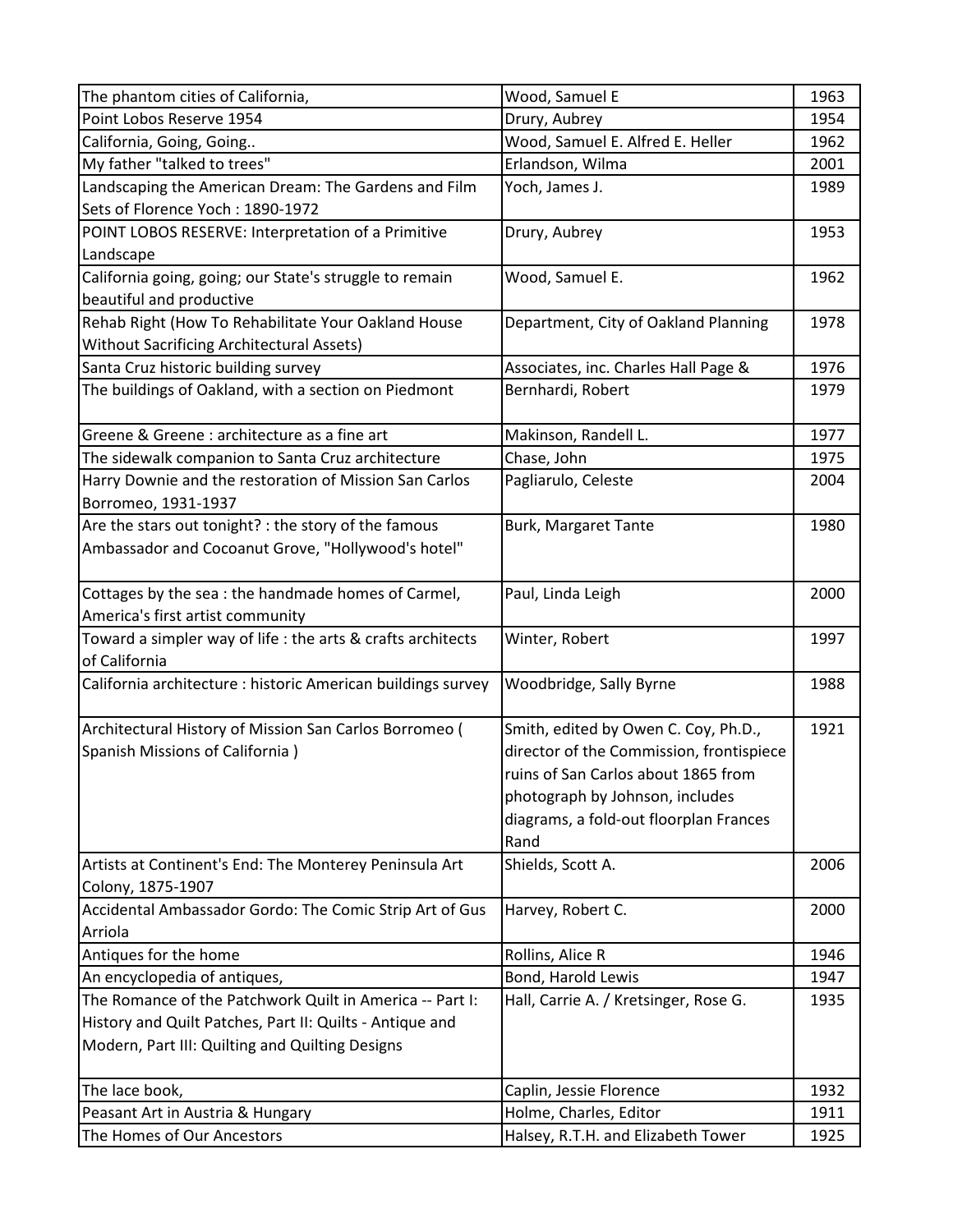| Frances Elkins: Interior Design                                                                   | Salny, Stephen M.                    | 2005 |
|---------------------------------------------------------------------------------------------------|--------------------------------------|------|
| COLLECTING AMERICAN GLASS. Originally published as                                                | McClinton, Katharine Morrison        | 1950 |
| <b>AMERICAN GLASS.</b>                                                                            |                                      |      |
| Furniture Treasury (Mostly of American Origin). Volumes I,                                        | Nutting, Wallace                     | 1948 |
| II and III (Three Volumes Complete)                                                               |                                      |      |
| early steamships currier & ives prints no. 4                                                      | RIESENBERG, Felix.                   | 1933 |
| In a Sacred Manner We Live                                                                        |                                      | 1972 |
| Yosemite Reflections: The Words of John Muir, the                                                 | Johnston, Hank                       | 1977 |
| Photographs of Ted Orland                                                                         |                                      |      |
| Room and time enough: The land of Mary Austin                                                     | Baer, Morley                         | 1979 |
| Sentinels of Solitude                                                                             | Gibbs, Jim                           | 1989 |
| Shepp's Photographs of the World. Consisting of                                                   | Shepp, James W. And Daniel B.        | 1892 |
| Photographic Views of Cities, Street Scenes, Public                                               |                                      |      |
| Buildings, Cathedrals, Mosques, Churches, Temples,                                                |                                      |      |
| Observatories, Castles                                                                            |                                      |      |
| DIABLO. The Fifty-Second Grove Play of the Bohemian Club   Bauer, E. Kramer & Morrish, Kendric B. |                                      | 1957 |
| of San Francisco. Music by Frank R. Denke. Under the                                              |                                      |      |
| Direction of William D. Pabst.                                                                    |                                      |      |
| A Book of Gaelic Airs for Una's Melodeon (Publication /                                           | Jeffers, Una                         | 1989 |
| <b>Book Club of California)</b>                                                                   |                                      |      |
| Navidad; a Christmas Day With the Early Californians                                              | Bandini, Don Arturo                  | 1958 |
| [With] Pastorela, a Shepherd's Play, Translated, With a                                           |                                      |      |
| Note By Gwladys Louise Williams                                                                   |                                      |      |
| Curiosities of the American Stage                                                                 | Hutton, Laurence                     | 1891 |
| Troupers of the Gold Coast, Or the Rise of Lotta Crabtree                                         | Rourke, Constance                    | 1928 |
|                                                                                                   |                                      |      |
| Silver theatre,: Amusements of the mining frontier in early                                       | Watson, Margaret G                   | 1964 |
| Nevada, 1850 to 1864,                                                                             |                                      |      |
| The First Fifty Years: 1925-1975                                                                  | Durein, Ted                          | 1975 |
| Pebble Beach Golf Links. the Official History                                                     | Hotelling, Neal                      | 1999 |
| Champions in the Sun                                                                              | Ring, Frances                        | 1984 |
| The Hunting of the Buffalo                                                                        | branch, edward                       | 1962 |
| Steinbeck Review and Steinbeck Studies, Vol. 3, No. 2, Fall                                       | Heavilin, Barbara; and Paul Douglass | 2006 |
| 2006                                                                                              | (eds)                                |      |
| A TRUMPET OF OUR OWN Yellow Bird's essays on the                                                  | RIDGE, John Rollin (Yellow Bird).    | 1981 |
| North American Indian. Selections from the writings of the                                        |                                      |      |
| noted Cherokee author . compiled and edited by David                                              |                                      |      |
| Farmer and Rennard Strickland.                                                                    |                                      |      |
| The First 75 Years; the Story of the Book Club of California                                      | Lewis, Oscar                         | 1987 |
| 19812-1987                                                                                        |                                      |      |
| Life                                                                                              | Calif.), Harry Leon Wilson 1867-1939 | 1919 |
|                                                                                                   | Brescia Domenico Bohemian Club (San  |      |
|                                                                                                   | Francisco                            |      |
| Sea Sequel To the Week-End Book                                                                   | Coates, Marion                       | 1935 |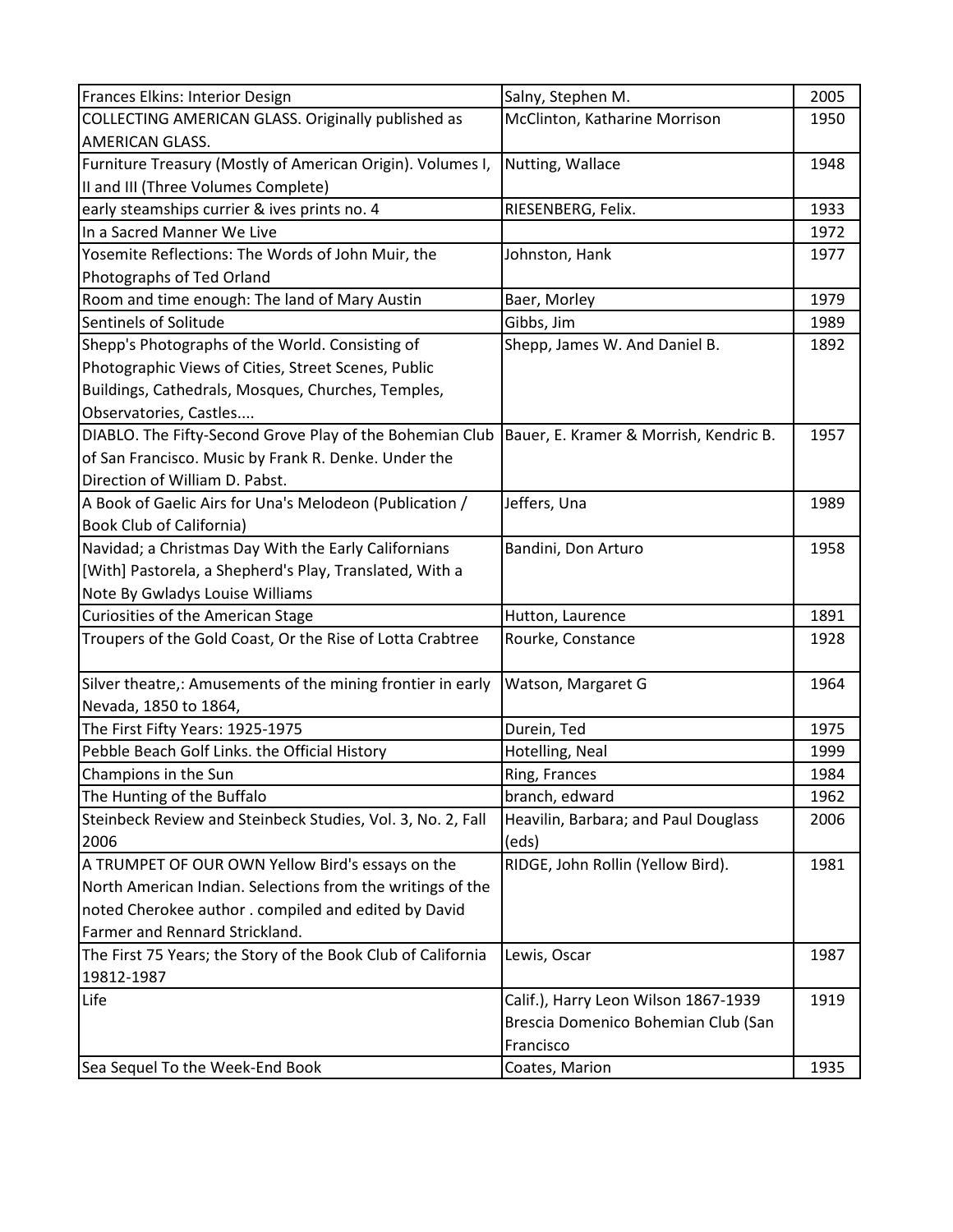| The California scrap-book: A repository of useful          | Shuck, Oscar T                           | 1869 |
|------------------------------------------------------------|------------------------------------------|------|
| information and select reading. Comprising choice          |                                          |      |
| selections of prose and poetry, tales and  of the Pacific  |                                          |      |
| coast (Western Americana)                                  |                                          |      |
| <b>Great Western short stories</b>                         | Taylor, J. Golden                        | 1967 |
| American images of Spanish California                      | Hart, James David                        | 1960 |
| Canterbury Chapbook 1967 (A Small Book Carried By          |                                          | 1967 |
| Literary California, poetry, prose and portraits           | Mighels, Ella Sterling                   | 1918 |
| Continent's End: a Collection of California Writing        | JACKSON, Joseph Henry                    | 1944 |
| San Francisco's literary frontier                          | Walker, Franklin Dickerson               | 1939 |
| My Sacramento                                              | Browning, Charles                        | 1922 |
| Voice in the Circle                                        | D'orge, Jeanne                           | 1955 |
| The Poetical Works of Bret Harte (Household Edition)       |                                          | 1902 |
| Not Man Apart: Lines from Robinson Jeffers (A Sierra Club- | Jeffers, Robinson                        | 1969 |
| <b>Ballantine book)</b>                                    |                                          |      |
| EAST AND WEST POEMS [1871] [1st]                           | HARTE, Bret                              | 1871 |
| Wild roses of California, a book of verse                  | Hibbard, Grace                           | 1902 |
| Such counsels you gave to me & other poems                 | Jeffers, Robinson                        | 1937 |
| The selected poetry of Robinson Jeffers                    | Jeffers, Robinson                        | 1938 |
| The double axe & other poems                               | Jeffers, Robinson                        | 1948 |
| Roan stallion, Tamar and other poems                       | Jeffers, Robinson                        | 1935 |
| The golden whales of California and other rhymes in the    | Lindsay, Vachel                          | 1920 |
| American language                                          |                                          |      |
| The Shoes of Happiness and Other Poems                     | Markham, Edwin                           | 1921 |
| Songs of the sun-lands                                     | Miller, Joaquin                          | 1873 |
| Golden Empire                                              | norris, gordon                           | 1949 |
| Latest & Later Poems                                       | Reed, Anna Morrison                      | 1896 |
| Idylls of Monterey and Other Verses                        | Richards, John E.                        | 1906 |
| Beyond the breakers, and other poems                       | Sterling, George                         | 1914 |
| Horsetails                                                 | Taugher, Stephen, William Witherup       | 1970 |
| A California Pilgrimage                                    | Truesdell, Amelia Woodward               | 1884 |
| Collected poems                                            | Wood, Charles Erskine Scott              | 1949 |
| Tales of soldiers & civilians                              | Bierce, Ambrose Jackson, Joseph Henry,   | 1943 |
|                                                            | ; Landacre, Paul, ; Macy, George, ; E.L. |      |
|                                                            | Hildreth & Company, ; Limited Editions   |      |
|                                                            | Club, ; Limited Editions Club Collection |      |
|                                                            | Library of Congress                      |      |
|                                                            |                                          |      |
| The Spinners' Book of Fiction                              | Club, Book Committee of the Spinners'    | 1907 |
| In This Wild Water: The Suppressed Poems of Robison        | Shebl, James                             | 1976 |
| Jeffers                                                    |                                          |      |
| Gloryland                                                  | Johnson, Shelton                         | 2010 |
| The Californiacs                                           | Irwin, Inez Haynes                       | 1916 |
| The Provocative Pen of Lucius Beebe, Esq.                  | Beebe, Lucius Morris                     | 1966 |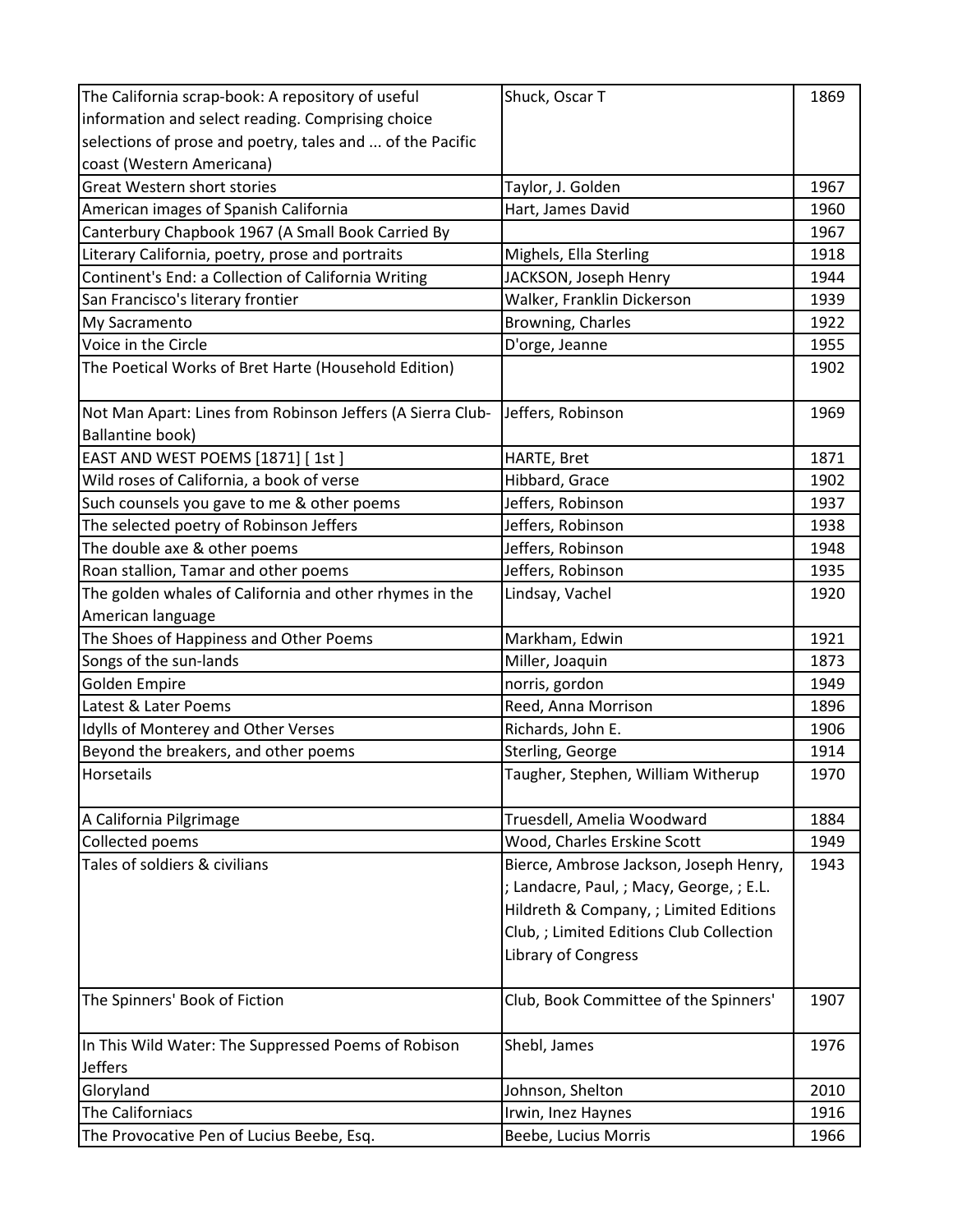| SKETCHES Of The SIXTIES. Being Forgotten Material Now         | Twain, Mark [pseudonym for Clemens,      | 1927 |
|---------------------------------------------------------------|------------------------------------------|------|
| Collected for the First Time from The Californian, 1864 - 67. | Samuel Langhorne. 1835 - 1910]. Harte,   |      |
|                                                               | Bret.                                    |      |
| A WIDELY CAST NET. Selections from the Work of a              | Lewis, Oscar. [Bonnett, Wayne - Editor]. | 1996 |
| Veteran California Writer Chosen with Comments.               | [Publication Prospectus].                |      |
| The California Revolution, Edited by Carey McWilliams         |                                          | 1968 |
|                                                               |                                          |      |
| Mark Twain Press Critic: Two Previously Unpublished           | Twain, Mark and Leonard, Thomas C.       | 2003 |
| Essays: Interviewing the Interviewer and The American         |                                          |      |
| Press                                                         |                                          |      |
| ROUGHING IT IN CALIFORNIA. [by] Mark Twain.                   | Clemens, Samuel                          | 1953 |
| The Great Landslide Case: Three Versions                      | Twain, Mark                              | 1972 |
| My Peaceful Forest: Reflections on Life in Pacific Grove      | Breen, Elaine                            | 2001 |
|                                                               |                                          |      |
| The California I love                                         | Carrillo, Leo                            | 1961 |
| Phoenixiana; or, Sketches and burlesques                      | Derby, George Horatio                    | 1856 |
| A vintage of vignettes                                        | Hunt, Rockwell Dennis                    | 1951 |
| The Pocket R. L. S. -Being Favourite Passages from the        | Stevenson, Robert Louis                  | 1905 |
| Works of Stevenson                                            |                                          |      |
| Selections From Robert Louis Stevenson                        | Pierce, Henry Canby and Frederick        | 1911 |
| A child's garden of verses and Underwoods,                    | Stevenson, Robert Louis                  | 1906 |
| A child's garden of verses and other poems                    | Stevenson, Robert Louis                  | 1926 |
| Complete Poems : a child's garden of verses, Underwoods,      | Stevenson, Robert Louis                  | 1908 |
| ballards                                                      |                                          |      |
| Familiar studies of men and books                             | Stevenson, Robert Louis                  | ?    |
| Across the plains, with other memories and essays             | Stevenson, Robert Louis                  | 1910 |
| Virginibus Puerisque and Other Papers Memories and            | Stevenson, Robert Louis                  | 1920 |
| Portraits                                                     |                                          |      |
| TRAVELS WITH A DONKEY IN THE CEVENNES                         | STEVENSON, ROBERT LOUIS                  | 1899 |
| Travels with a Donkey (Biographical Edition, IN THE           | Stevenson, Robert Louis                  | 1909 |
| <b>CEVENNES</b> )                                             |                                          |      |
| Thurso's landing and other poems                              | Jeffers, Robinson                        | 1932 |
| Spanish and Indian Place Names of California;                 | Sanchez, Nellie Van De Grift             | 1922 |
| RAMAYANA: The Epic of Rama Prince of India                    | Dutt, Romesh                             | 1899 |
| The Indian Uprising in Lower California 1734-1737             | Sigismundo), TARAVAL (Father             | 1931 |
| translated w/ introduction and notes by Marguerite Eyer       |                                          |      |
| Wilbur                                                        |                                          |      |
| Interpretation of historic sites                              | Alderson, William T                      | 1976 |
| Life Is a Local Story: A Collection of Talks Concerning Local | Silvestro, Clement M.                    | 1964 |
| History, Historic Sites, and History Museums                  |                                          |      |
| Local History: How To Gather It, Write It, and Publish It     | Parker, Donald Dean                      | 1944 |
| The Voyage of the Frigate Princesa to Southern California     | Arriaga, Juan, and Martinez, Esteban     | 1982 |
| in 1782, as recorded in the Logs of Juan Pantoja y Arriaga    | Jose; Sahyun, Geraldine V. (Trans        |      |
| and Esteban Jose Martinez                                     | Pantoja y                                |      |
|                                                               |                                          |      |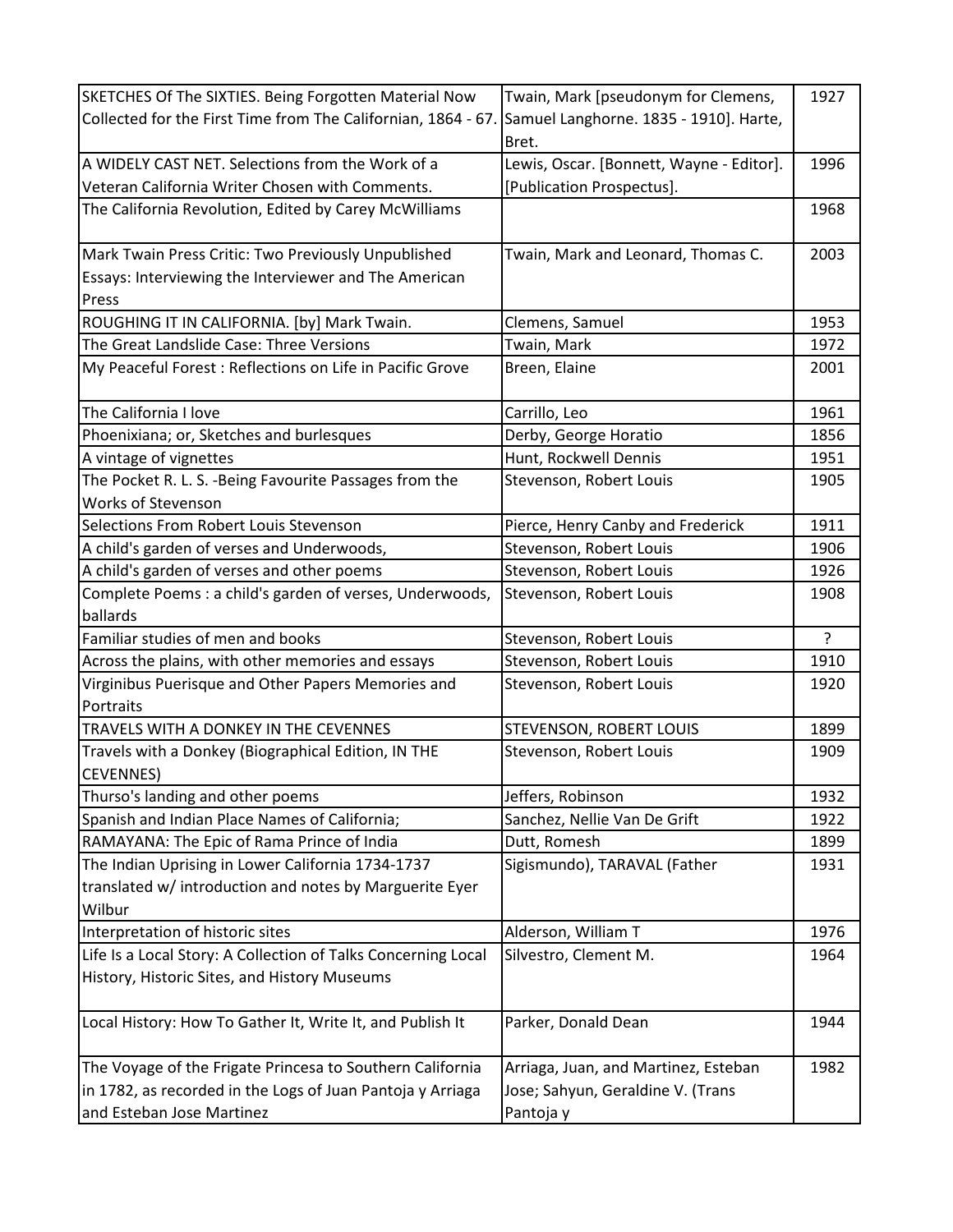| Deck and port;: Or, Incidents of a cruise in the United      | Colton, Walter                        | 1860 |
|--------------------------------------------------------------|---------------------------------------|------|
| States frigate Congress to California                        |                                       |      |
| Two years before the mast: A personal narrative (Riverside   | Dana, Richard Henry                   | 1923 |
| bookshelf)                                                   |                                       |      |
| Two Years Before The Mast : a Personal Narrative Of Life     | Dana, Jr., Richard Henry              | 1964 |
| At Sea; 2 Volume Set                                         |                                       |      |
| Shanghaiing days                                             | Dillon, Richard H                     | 1961 |
| Narratives of Exploration and Adventure                      | Fremont, John Charles                 | 1956 |
| Around the Horn to the Sandwich Islands and California,      | Lyman, Chester Smith                  | 1971 |
| 1845-1850 : being a personal record kept by Chester S.       |                                       |      |
| Lyman                                                        |                                       |      |
| Star of India: The Log of An Iron Ship                       | MacMullen, Jerry                      | 1961 |
| A Gold Rush Voyage on the Bark Orion: From Boston            | Jenkins, Foster H.                    | 1978 |
| Around Cape Horn to San Francisco, 1849-1850                 |                                       |      |
|                                                              |                                       |      |
| Brother Jonathan Sinking; Who was at Fault? California's     | Olson, Gene                           | 2006 |
| <b>Worst Maritime Tragedy</b>                                |                                       |      |
| Captain Kidd and his skeleton Island;: The discovery of a    | Wilkins, Harold T                     | 1935 |
| strange secret hidden for 266 years                          |                                       |      |
| Sea Witch, a Narrative of the Experiences of Capt. Roger     | Laing, Alexander                      | 1944 |
| Murray and Others in an American Clipper Ship During the     |                                       |      |
| Years 1846 to 1856                                           |                                       |      |
| Deep Water Days. [46 Short Stories of American Sailing       | Swan, Oliver G. [Ed.] (1905-1988)     | 1929 |
| Ships, 1700-1860, by 39 Authors].                            |                                       |      |
| Sailing Round Cape Horn                                      | SCHULZ, Guenther T.                   | 1954 |
| Una Storia Segreta: The Secret History of Italian American   | (Foreword), Lawrence Distasi (Editor) | 2001 |
| Evacuation and Internment During World War II                | Sandra Gilbert                        |      |
|                                                              |                                       |      |
| California; land of contrast                                 | Lantis, David W.                      | 1963 |
| California: mapping the golden state through history: rare   | Virga, Vincent                        | 2010 |
| and unusual maps from the Library of Congress                |                                       |      |
|                                                              |                                       |      |
| Archeology and the historical society [by] J. C. Harrington  | Harrington, Jean Carl                 | 1965 |
|                                                              |                                       |      |
| Descripcion de los estados de la casa de Monterrey en        | Gonzalez de Ulloa, Pedro              | 1950 |
| Galicia                                                      |                                       |      |
| To Oregon by ox-team in '47 : the story of the coming of     | Lockley, Fred                         | 1924 |
| the Hunt family to the Oregon country and the                |                                       |      |
| experiences of G. W. Hunt in the gold diggings of California |                                       |      |
| in 1849                                                      |                                       |      |
| The Innocents Abroad                                         | Twain, Mark                           | 1911 |
| THE SEA OF CORTEZ: Gulf of California - Baja - Mainland      | Cannon, Ray                           | 1966 |
| Coast (A Sunset Book)                                        |                                       |      |
| Sonora Sketchbook                                            | Hilton, John W.                       | 1947 |
| Lower California Guidebook a Descriptive Traveler's Guide    | Gerhard, Peter and Howard Gulick      | 1967 |
| with Twenty Detail Maps and Key Map                          |                                       |      |
| The Big Spenders                                             | Beebe, Lucius                         | 1966 |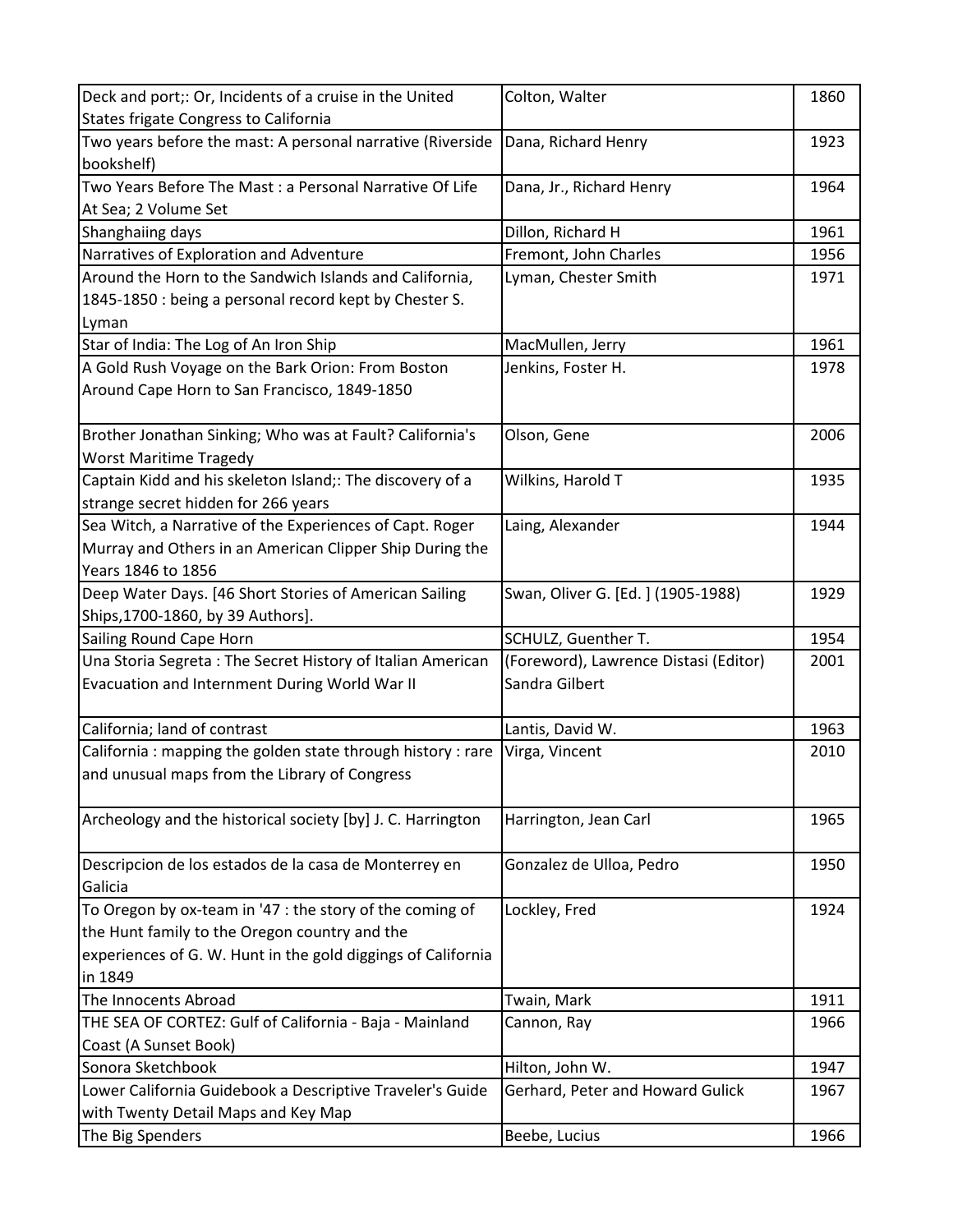| Travels with Charley in Search for America                   | Steinbeck, John                            | 1962 |
|--------------------------------------------------------------|--------------------------------------------|------|
| <b>AMERICA AND AMERICANS</b>                                 | Steinbeck, John                            | 1968 |
| Combing the coast; San Francisco through the Big Sur;        | Jackson, Ruth A.                           | 1972 |
| coastside backroads and background                           |                                            |      |
| Padres and People of Old Mission San Antonio                 | Casey, Beatrice Tid                        | 1957 |
| In the Rough Land to the South: An Oral History of the       |                                            | 1982 |
| Lives and Events at Big Creek, Big Sur, California           |                                            |      |
| Our New West. Records of Travel Between the Mississippi      | Bowles, Samuel                             | 1869 |
| River and the Pacific Ocean                                  |                                            |      |
| Zigzag Journeys in the Occident: Vacation Rambles in         | Butterworth, Hezekiah                      | 1886 |
| <b>Western Lands</b>                                         |                                            |      |
| The West Is Still Wild                                       | Carr, Harry, with illustrations by Charles | 1932 |
|                                                              | H. Owens                                   |      |
| Terrible Trail: The Meek Cutoff, 1845,                       | Clark, Keith                               | 1966 |
| The lost trappers                                            | Coyner, David H.                           | 1970 |
| NARRATIVE Of NICHOLAS "CHEYENNE" DAWSON (Overland            | Dawson, Nicholas "Cheyenne" [b. 1819].     | 1933 |
| to California in '41 & '49, and Texas in '51) With an        | Watson, Douglas S. - Editor. Camp,         |      |
| Introduction by Charles L. Camp and Colored Drawings by      | Charles L. - Contributor.                  |      |
| Arvilla Parker. Number Seven of the Rare Americana Series.   |                                            |      |
|                                                              |                                            |      |
| The Mariposa Indian War, 1850-1851:                          | Crampton, C. Gregory (Editor)              | 1957 |
| Overland To California on the Southwestern Trail 1849,       | Eccleston, Robert                          | 1950 |
| Diary of Robert Eccleston. Edited by George P. Hammond       |                                            |      |
| and Edward H. Howes                                          |                                            |      |
| Lewis & Clark and the Crossing of North America              | DAVID, HOLLOWAY                            | 1974 |
| The Land of Living Color, A Pictorial Journey From the       | Magazine, Sunset                           | 1915 |
| Storied Southwest Through the Gardens and Missions and       |                                            |      |
| Scenic Splendor of the Pacific Coast Country to the Eternal  |                                            |      |
| Snows of Alaska                                              |                                            |      |
| Trail to California: The Overland Journal of Vincent Geiger  | Potter, David Morris                       | 1945 |
| and Wakeman Bryarly                                          |                                            |      |
| Forty-niners. The chronicle of the California Trail. With an | HULBERT, Archer Butler.                    | 1949 |
| introduction by Joseph Henry Jackson.                        |                                            |      |
| Seeking the Elephant, 1849 James Mason Hutchins' Journal     | (Editor), Shirley Sargent                  | 1980 |
| of his Overland Trek to California                           |                                            |      |
| The Forty-Niners (Old West Time-Life Series)                 | Johnson, William Weber                     | 1974 |
| the lewis and clark expedition 1814 edition unabridged in    | lewis, meriwether                          | 1961 |
| three volumes                                                |                                            |      |
| History of the Donner Party - A Tragety of the Sierra        | McGlashan, C. F.                           | 1934 |
| With Fremont: To California and the Southwest 1845-1849      | Martin, Thomas s.                          | 1975 |
|                                                              |                                            |      |
| The Journal of Madison Berryman Moorman, 1850-1851           | Moorman, Madison Berryman                  | 1948 |
|                                                              |                                            |      |
| Trail dust and saddle leather                                | Mora, Joseph Jacinto                       | 1946 |
| The Butterfield overland mail                                | Ormsby, Waterman Lilly                     | 1954 |
| California and Oregon Trail: Being Sketches of Prairie and   | Parkman, Francis                           | 1903 |
| Rocky Mountain Life                                          |                                            |      |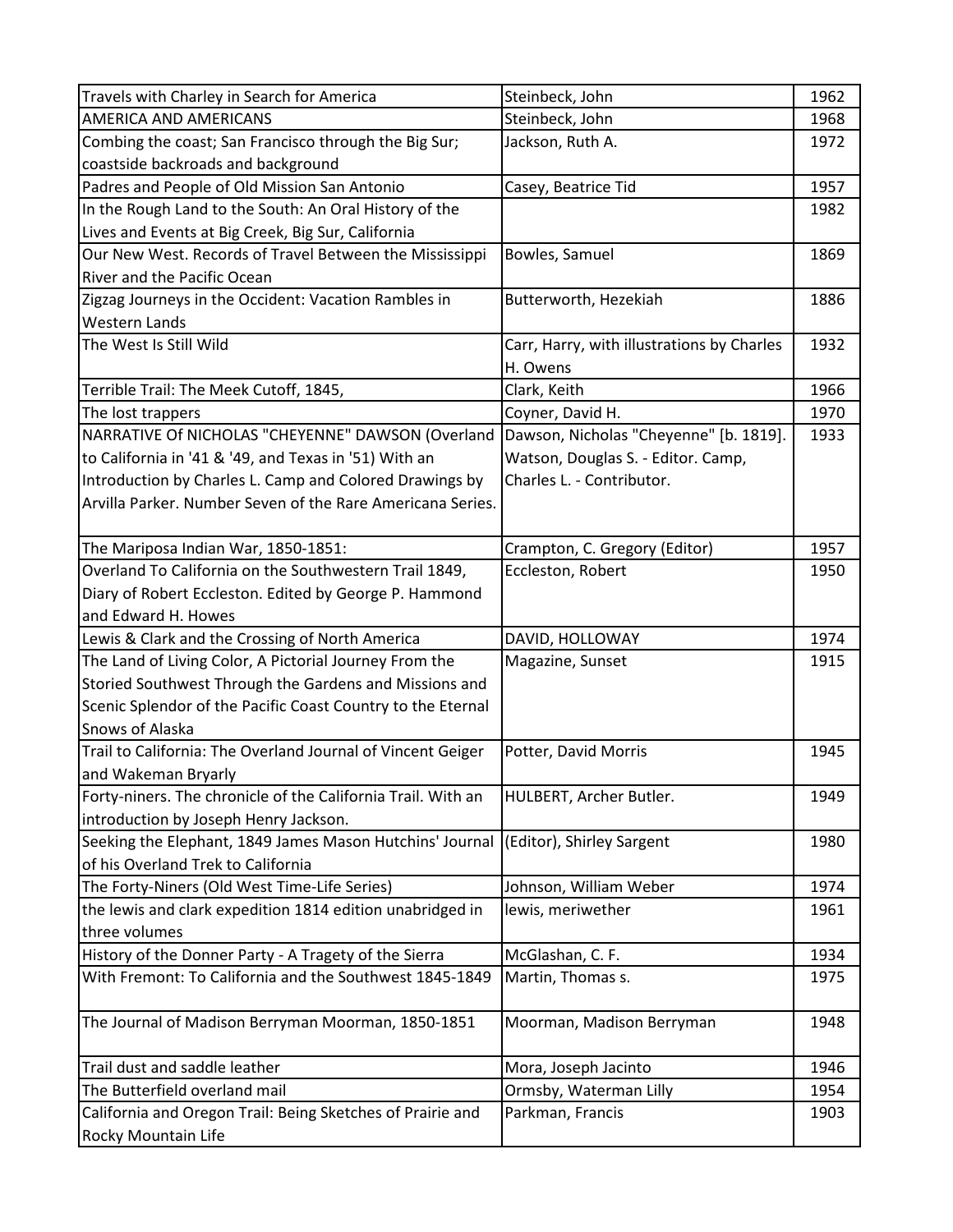| The Oregon Trail. Doubleday. 1946. Illustrations 1945 By    | PARKMAN                                    | 1946 |
|-------------------------------------------------------------|--------------------------------------------|------|
| <b>Thomas Hart Benton</b>                                   |                                            |      |
| The personal narrative of James O. Pattie of Kentucky       | Pattie, James O. Flint, Timothy, ; Quaife, | 1930 |
|                                                             | Milo Milton,                               |      |
| Good Medicine: Memories of the Real West (The               | Russell, Charles M.                        | 1930 |
| illustrated letters of Charles M. Russell). With an         |                                            |      |
| introduction by Will Rogers and a biographical note by      |                                            |      |
| Nancy C. Russell [1st]                                      |                                            |      |
| The Opening Of The California Trail. The Story of the       | Stewart, George R. [edited by]             | 1953 |
| Stevens Party from the Reminiscences of Moses               |                                            |      |
| Schallenberger as set down for H.H. Bancroft about 1885,    |                                            |      |
| edited and expanded by Horace S. Foote in 1888 [Limited     |                                            |      |
| First Edition of 350 Copies]                                |                                            |      |
| To California By Covered Wagon (Landmark Books #42)         | Stewart, George Rippey                     | 1954 |
|                                                             |                                            |      |
| The Land of Poco Tiempo                                     | Lummis, Charles F.                         | 1921 |
| Pacific Coast Souvenir.                                     | Johnstone, E. McD. PACIFIC COAST)          | 1888 |
| West coast portrait                                         | Muench, Joyce Rockwood                     | 1946 |
| Pacific Pathways: The West in Color and Story               | Magazine, Pacific Pathways                 | 1947 |
| OVER THE RANGE TO THE GOLDEN GATE: A COMPLETE               | Wood, Stanley                              | 1912 |
| TOURIST'S GUIDE TO COLORADO, NEW MEXICO, UTAH,              |                                            |      |
| CALIFORNIA, NEVADA, OREGON, WASHINGTON, IDAHO,              |                                            |      |
| PUGET SOUND AND THE GREAT NORTHWEST                         |                                            |      |
|                                                             |                                            |      |
|                                                             |                                            |      |
| <b>Desert Rats</b>                                          | Camp, Charles L                            | 1966 |
| Arizona and Sonora the geography. history. and resources    | 1830-1871., Mowry. Sylvester.              | 1864 |
| of the                                                      |                                            |      |
| George C. Yount and his chronicles of the West,:            | Yount, George Calvert                      | 1966 |
| Comprising extracts from his "Memoirs" and from the         |                                            |      |
| Orange Clark "Narrative."                                   |                                            |      |
| Legends of the Comstock Lode,                               | Beebe, Lucius Morris                       | 1950 |
| Vigilante Days at Virginia City: Personal Narrative of Col. | Lockley, Fred                              | 1924 |
| Henry E. Dosch, Member of the Remonts Body Guard and        |                                            |      |
| one-time Pony Express Rider.                                |                                            |      |
| An editor on the Comstock Lode                              | Drury, Wells                               | 1936 |
| CALIFORNIA JUBILEE. Nuggets from Many Hidden Veins.         | AINSWORTH, Ed.                             | 1948 |
|                                                             |                                            |      |
| The Flock [1906]                                            | Austin, Mary                               | 1906 |
| The land of little rain. by Mary Austin.                    | 1868-1934., Austin. Mary Hunter.           | 1903 |
| Observations in Lower California                            | Baegert, Johann Jakob                      | 1952 |
| A description of California in 1828 (English and Spanish    | Bandini, Jose                              | 1951 |
| Edition)                                                    |                                            |      |
| Gateways to California: Compiled from a series of articles  | Baxter, Don J.                             | 1968 |
| in P.G. and E. Progress                                     |                                            |      |
| A Journey to California, 1841; the First Emigrant Party to  | Bidwell, John, Introduction By Francis P.  | 1964 |
| California By Wagon Train; the Journal of John Bidwell      | Farquhar                                   |      |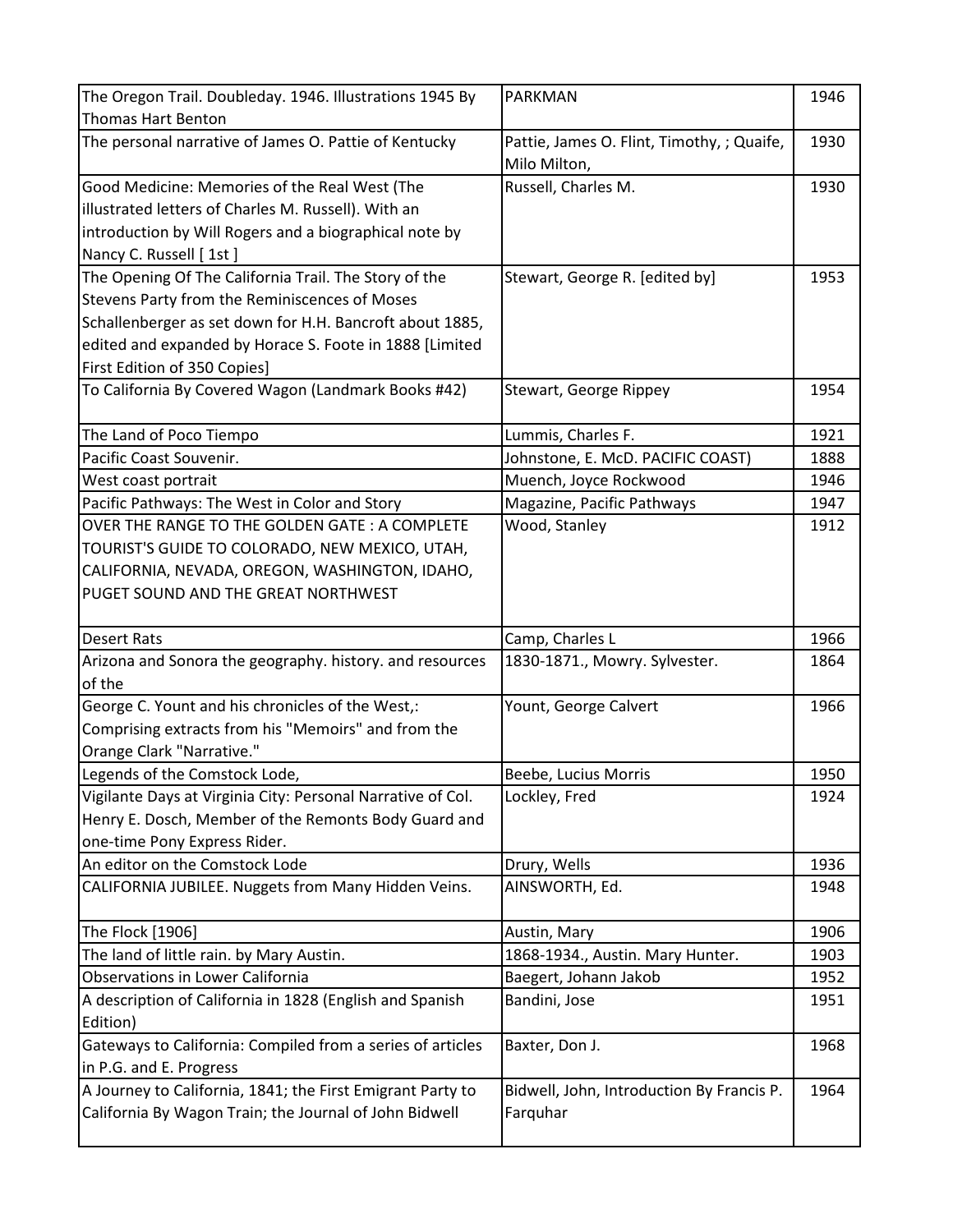| Up, down and all around California                          | Breeden, Marshall                        | 1923 |
|-------------------------------------------------------------|------------------------------------------|------|
| A WESTERN WIND.                                             | Brooks, Charles S[tephen]. [Carmel       | 1935 |
|                                                             | California].                             |      |
| Muleback to the Convention Letters of J. Ross Browne        | Browne, J. Ross                          | 1950 |
| Reporter to the Constitutional Convention Monterey,         |                                          |      |
| September-October, 1849                                     |                                          |      |
| A dangerous journey, California 1849                        | Browne, J. Ross                          | 1950 |
| Outdoor Heritage                                            | Bryant, Harold Child                     | 1929 |
| The Story of Bodie / with Introduction by Donald I.         | Cain, Ella M. Cody (1882-)               | 1956 |
| Segerstrom                                                  |                                          |      |
| California, where life is better                            | Californians Inc., San Francisco         | 1922 |
| California state parks guide                                | Carpenter, Carol                         | 1985 |
| Ramblings in California: The adventures of Henry Cerruti    | Cerruti, Henry                           | 1954 |
| <b>California Coast Trails</b>                              | Chase, J. Smeaton                        | 1913 |
| The Shirley Letters from the California Mines 1851-1852     | Wheat, Carl.                             | 1949 |
|                                                             |                                          |      |
| Lost Mines of the Old West, by Howard D. Clark              | Clark, Howard Dudley                     | 1946 |
| Monterey County place names : a geographical dictionary     | Clark, Donald Thomas                     | 1991 |
|                                                             |                                          |      |
| Golden tapestry of California                               | Clark, Sydney                            | 1937 |
| GLANCES INTO CALIFORNIA. Introduction by Edwin Corle.       | Colton, Walter.                          | 1955 |
|                                                             |                                          |      |
| Gold days                                                   | Coy, Owen Cochran                        | 1929 |
| The early inns of California, 1844-1869                     | Cross, Ralph Herbert                     | 1954 |
| Embarcadero                                                 | Dillon, Richard H.                       | 1959 |
| California Historical Landmarks                             | California                               | 1979 |
| John Doble's Journal and Letters From the Mines:            | Camp, Charles L., Editor                 | 1962 |
| Mokelume Hill, Jackson, Volcano and San Francisco           |                                          |      |
| California; An Intimate Guide.                              | Drury, Aubrey                            | 1947 |
| & Agrave; la California. Sketch of life in the Golden state | Evans, Albert S.                         | 1873 |
|                                                             |                                          |      |
| The early days of California                                | Farnham, Thomas Jefferson                | 1860 |
| California : a guide to the Golden state                    | Federal Writers' Project.                | 1939 |
| A GOLDEN HIGHWAY.                                           | Glasscock, C. B.                         | 1934 |
| The Gold Mines of California: Two Guidebooks                | Robinson, Fayette / Franklin Street /    | 1974 |
|                                                             | <b>Promontory Press</b>                  |      |
| The California missions                                     | Hannau, Hans W.                          | 1966 |
| Romantic cities of California                               | Hawthorne, Hildegarde                    | 1939 |
| Santa Barbara: Tierra Adorada. A Community History.         | Angeles, Security First National Bank of | 1930 |
|                                                             | Los                                      |      |
| California Ghost Towns Live Again                           | Hunt, Rockwell D.                        | 1948 |
| Scenes of Wonder & Curiosity from Hutchings' California     | Olmsted, Roger R.                        | 1962 |
| Magazine, 1856-1861                                         |                                          |      |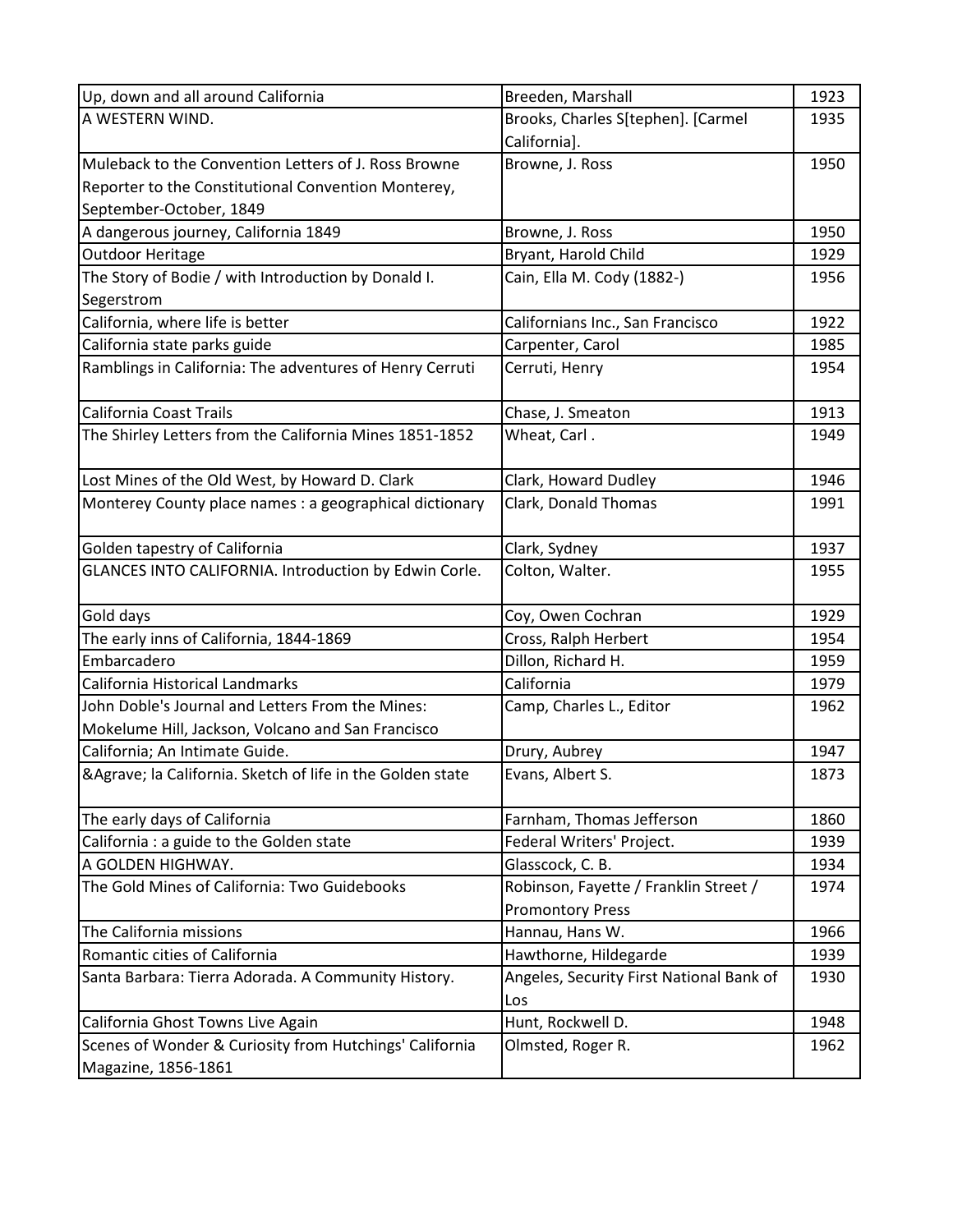| Scenes of Wonder and Curiosity in California. Illustrated By | Hutchings, J.M.                       | 1860 |
|--------------------------------------------------------------|---------------------------------------|------|
| Ninety-Two Well Executed Engravings, Including the           |                                       |      |
| Mammoth Trees of Calaveras, Caves and Natural Bridges,       |                                       |      |
| the Yo-Semite Valley, the Mammoth Trees of Mariposa          |                                       |      |
| and Frezno, Mount Shasta                                     |                                       |      |
|                                                              |                                       |      |
| Anybody's gold. The story of California's mining towns.      | JACKSON, Joseph Henry.                | 1941 |
| Illustrated by E.H. Suydam.                                  |                                       |      |
| In & Out of the Old Missions of California, An Historical &  | James, George Wharton, Illustrated by | 1911 |
| Pictorial Account of the Franciscan Missions                 | With 142 Il                           |      |
|                                                              |                                       |      |
| Alps of the King Kern Divide                                 | Jordan, David Starr                   | 1907 |
| California and the Californians                              | Jordan, David Starr                   | 1907 |
| Exploring California folklore: the San Joaquin Valley, the   | Leadabrand, Russ                      | 1972 |
| mountains, the coast, and the desert                         |                                       |      |
| Gold Rush adventures of James Lovell Loring                  | Loring, James Lovell                  | 1963 |
| California landmarks, a photographic guide to the state's    | McClure, James D                      | 1948 |
| historic spots;: Text, maps, and photos                      |                                       |      |
| The California Gold Rush                                     | McNeer, May                           | 1950 |
| California; An Intimate Guide.                               | Drury, Aubrey                         | 1947 |
| Mountains and Molehills, or Recollections of a Burnt         | Marryat, Frank                        | 1952 |
| Journal. ILlust. by the Author. Facsimile reprint of 1st US  |                                       |      |
| edition.                                                     |                                       |      |
| The decoration of the California missions                    | Neuerburg, Norman                     | 1987 |
| The old mission churches and historic houses of California;  | Newcomb, Rexford                      | 1925 |
| their history, architecture, art and lore                    |                                       |      |
| The lighter side of the Lode                                 | Matthews, Dave S                      | 1950 |
| Rivers of California                                         | (McDonnnell, Lawrence                 | 1962 |
| Romantic California                                          | Peixotto, Ernest                      | 1927 |
| Monterey's Mother Lode                                       | Reinstedt, Randall A.                 | 1977 |
| Les aventures d'un jeune Suisse en Californie : 1846-1856    | Rutté, Théophile de                   | 1979 |
|                                                              |                                       |      |
| California Information Almanac                               | Salitore, Edward V.                   | 1968 |
| A Little Book of California Missions. Revised and enlarged   | Saunders, Charles Francis             | 1939 |
| edition                                                      |                                       |      |
| Finding the worth while in California,                       | Saunders, Charles Francis             | 1930 |
| Under the sky in California                                  | Saunders, Charles Francis             | 1913 |
| Romance Of The Highways Of California. Unusual And           | Scott., Commander                     | 1945 |
| <b>Interesting Facts And Stories</b>                         |                                       |      |
| It's An Old California Custom                                | Shippey, Lee                          | 1948 |
| Old California: The Missions, Ranchos, and Romantic          | Shipman, Bret                         | 1980 |
| Adobes                                                       |                                       |      |
| The Southwest expedition of Jedediah S. Smith: His           | Smith, Jedediah Strong                | 1977 |
|                                                              |                                       |      |
| personal account of the journey to California, 1826-1827     |                                       |      |
| (Western frontiersman series)                                |                                       |      |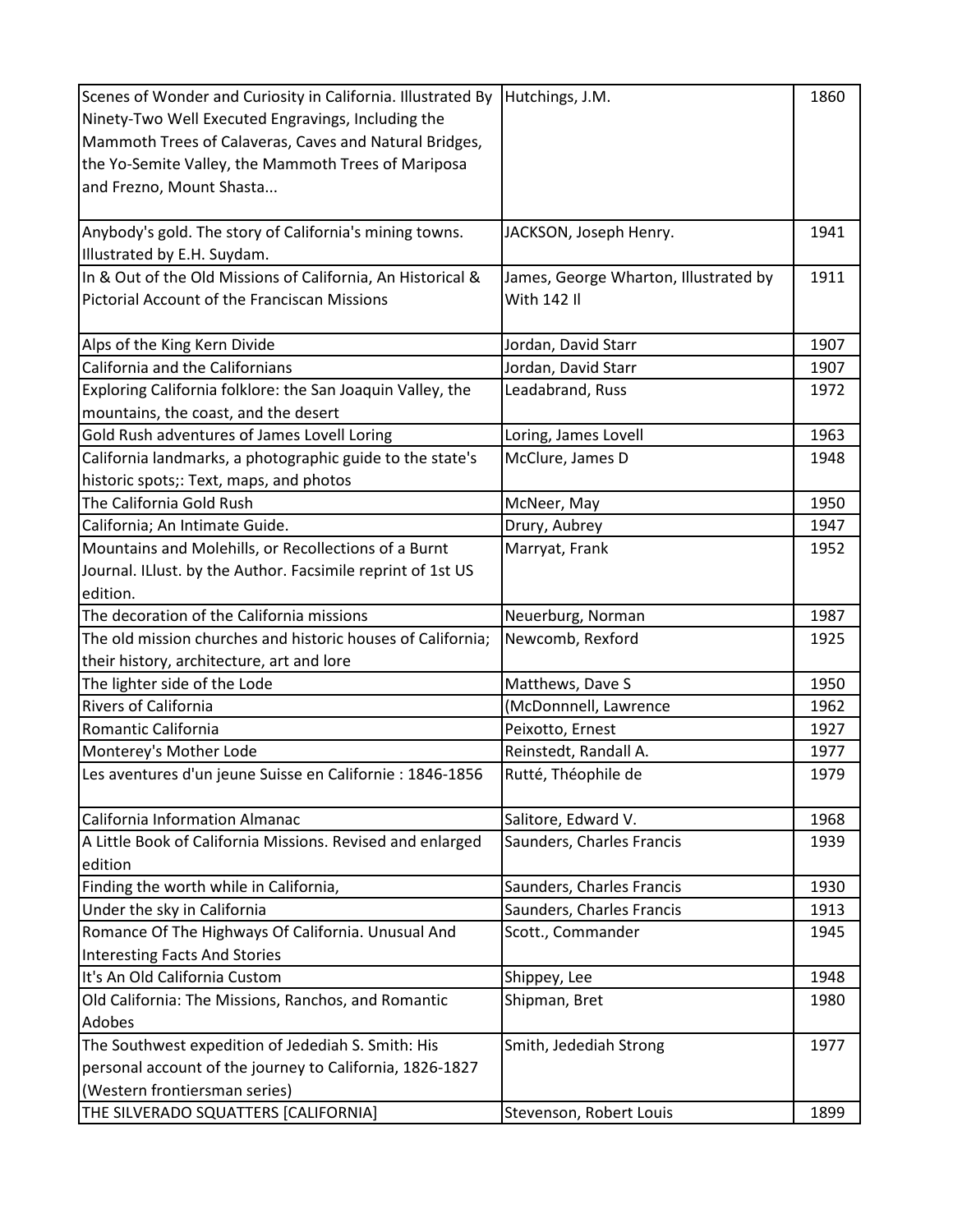| Life Sketches of a Jayhawker of '49. Actual Experiences of a Stephens, L. Dow. |                                     | 1916 |
|--------------------------------------------------------------------------------|-------------------------------------|------|
| Pioneer Told by Himself in His Own Way.                                        |                                     |      |
|                                                                                |                                     |      |
| In the footprints of the padres                                                | Stoddard, Charles Warren            | 1911 |
| California life illustrated                                                    | Taylor, William                     | 1858 |
| Land of homes                                                                  | Taylor, Frank J.                    | 1929 |
| Eldorado : or, Adventures in the path of empire :                              | Taylor, Bayard                      | 1850 |
| comprising a voyage to California via Panama, life in San                      |                                     |      |
| Francisco and Monterey, pictures of the gold region, and                       |                                     |      |
| experiences of Mexican travel                                                  |                                     |      |
| Eldorado, Being a True Facsimile of the Whole of the First                     | Taylor, Bayard                      | 1968 |
| 1850 Edition, Including the Orginal Color Plates, with a                       |                                     |      |
| Biographical Introduction by Richard H. Dillon in Two                          |                                     |      |
| <b>Volumes in Slip Case</b>                                                    |                                     |      |
| Tourists' illustrated guide to the celebrated summer and                       | Truman, Benjamin Cummings           | 1883 |
| winter resorts of California : adjacent to and upon the lines                  |                                     |      |
| of the Central and Southern Pacific Railroads                                  |                                     |      |
|                                                                                |                                     |      |
| Rivers of Gold,                                                                | Woodworth, James K                  | 1966 |
| Point Arena night (California print)                                           | Scott, Gertrude                     | 1939 |
| Mother Lode Album                                                              | Weston, Otheto                      | 1948 |
| California ghost towns                                                         | Florin, Lambert                     | 1971 |
| Mountaineering in the Sierra Nevada,                                           | King, Clarence                      | 1915 |
| My first summer in the Sierra. With illustrations from                         | Muir, John                          | 1911 |
| drawings made by the author in 1869 and from                                   |                                     |      |
| photographs by Herbert W. Gleason.                                             |                                     |      |
| Twenty Years on the Pacific Slope                                              | Eno, Henry & Jackson, Turrentine as | 1965 |
|                                                                                | editor                              |      |
| The lake of the sky, Lake Tahoe in the High Sierras of                         | James, George Wharton               | 1956 |
| California and Nevada: its history, Indians, discovery by                      |                                     |      |
| Fremont, legendary lore, various namings, physical                             |                                     |      |
| characteristics, glacial phenomena, geology, single outlet,                    |                                     |      |
| automobile routes, historic towns, early mining                                |                                     |      |
| excitements, steamer ride, mineral springs, mountain and                       |                                     |      |
| lake resorts, trail and camping out trips, summer                              |                                     |      |
| residences, fishing, hunting, flowers, birds, animals, trees,                  |                                     |      |
| and chapparal, with a full account of the Tahoe National F                     |                                     |      |
|                                                                                |                                     |      |
|                                                                                |                                     |      |
| Handbook Of Yosemite National Park - 1st Edition                               | Hall, Ansel F.                      | 1921 |
| Hutchings' tourist guide to the Yo Semite Valley and the                       | Hutchings, J. M.                    | 1877 |
| big tree groves for the spring and summer of 1877                              |                                     |      |
|                                                                                |                                     |      |
| A vacation among the Sierras; Yosemite in 1860                                 | King, Thomas Starr                  | 1962 |
| A summer of travel in the High Sierra                                          | LeConte, Joseph N.                  | 1972 |
| A journal of ramblings through the high Sierra of California                   | Le Conte, Joseph                    | 1930 |
| by the University excursion party                                              |                                     |      |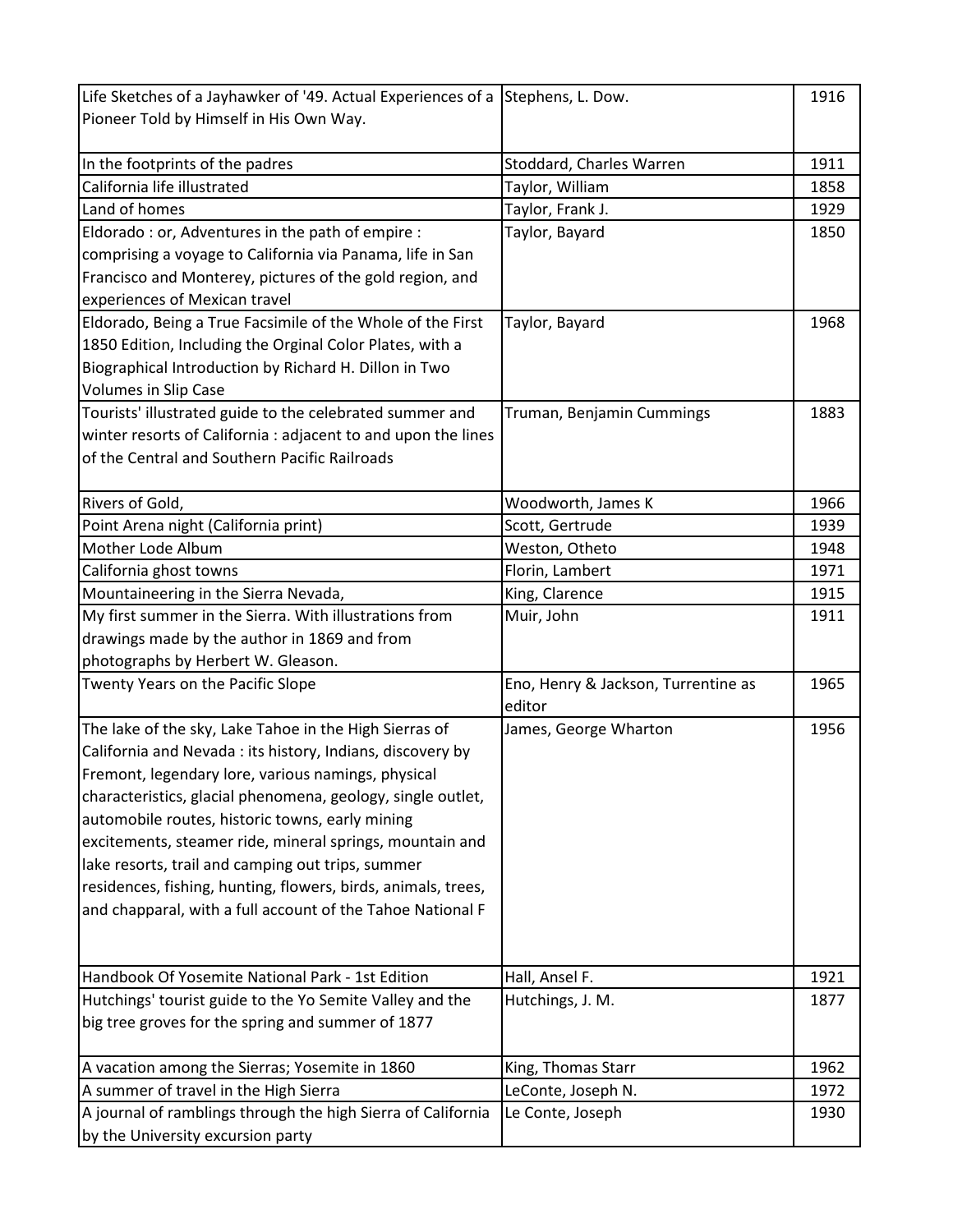| The Yosemite                                                 | Muir, John                              | 1962 |
|--------------------------------------------------------------|-----------------------------------------|------|
| Fulfilment                                                   | Bedell, Clyde Hilliard, John Northern,  | 1923 |
|                                                              |                                         |      |
| SAN FRANCISCO: THE BAY AND ITS CITIES (AMERICAN              | California, Workers for the Writers'    | 1947 |
| <b>GUIDE SERIES)</b>                                         | Program of the Work Projects            |      |
|                                                              | Administration in Northern              |      |
| Timeless Walks in San Francisco                              | Brant, Michelle                         | 1975 |
| Herb Caen's Guide to San Francisco                           | CAEN, Herb                              | 1957 |
| The San Francisco Book. 1948. Cloth with dustjacket.         | Caen, Max & Herb Yavno &                | 1948 |
| The empire of the Golden Gate, 1858-1928,                    | Cahen, Louis                            | 1928 |
| Don't Call It Frisco                                         | Caen, Herb                              | 1953 |
| Care-free San Francisco                                      | 1872-1941, Dunn J Allan (Joseph Allan)  | 1913 |
|                                                              |                                         |      |
| Bohemian San Francisco: Its Restaurants and their Most       | Edwords, Clarence E.                    | 1914 |
| Famous Recipes; the Elegant Art of Dining                    |                                         |      |
| <b>SAN FRANCISCO BAY.</b>                                    | Gilliam, Harold Thompson                | 1957 |
| Old Chinatown : a book of pictures                           | Irwin, Will                             | 1912 |
| My San Francisco                                             | Jackson, Joseph Henry                   | 1953 |
| City of the golden 'fifties                                  | Jacobson, Pauline                       | 1941 |
| San Francisco and thereabout                                 | Keeler, Charles Augustus                | 1903 |
| Bay window Bohemia; an account of the brilliant artistic     | Lewis, Oscar                            | 1956 |
| world of gaslit San Francisco                                |                                         |      |
| Adobes in the sun : portraits of a tranquil era              | Baer, Morley                            | 1980 |
| San Francisco, Oakland and other bay cities; a visitor's     | Rand McNally and Company.               | 1923 |
| guide                                                        |                                         |      |
| Rand McNally guide to San Francisco, Oakland, Berkeley       |                                         | 1927 |
| and environs of the bay cities                               |                                         |      |
| San Francisco's Laurel Hill                                  | Hart, Ann Clark                         | 1940 |
| Champagne Days of San Francisco                              | Wells, Evelyn                           | 1943 |
| San Francisco: a Trip Book: a Volume for Those Who Have      | Taylor, Katheirne Ames                  | 1927 |
| a Few Days or a Few Decades to Spend in the City By the      |                                         |      |
| Golden Gate                                                  |                                         |      |
| <b>BELOVED CITY [San Francisco]</b>                          | Ross, Eleanore Farrand                  | 1934 |
| Historic landmarks of Monterey, California : a brief sketch  | Andresen, Anna Geil.                    | 1917 |
| of the landmarks of Monterey, with a resume of the           |                                         |      |
| history of Monterey since its discovery, and a sketch of the |                                         |      |
| old social life. A guide book for tourists and visitors.     |                                         |      |
| Carmel: Today and Yesterday                                  | Bostick, Daisy                          | 1945 |
| Carmel At Work And Play                                      | Bostick, Daisy F. & Castelhun, Dorothea | 1986 |
| Steinbeck country                                            | Crouch, Steve                           | 1973 |
| Where California began,                                      | Davidson, Winifred.                     | 1929 |
| Letters from California, 1846-1847.                          | Garner, William Robert                  | 1970 |
| Cross trails and chaparral,                                  | Gray, Eunice T                          | 1925 |
| <b>History of Cannery Row</b>                                | Person, Richard                         | 1973 |
| Presidio of Monterey 1938                                    |                                         | 1938 |
|                                                              |                                         |      |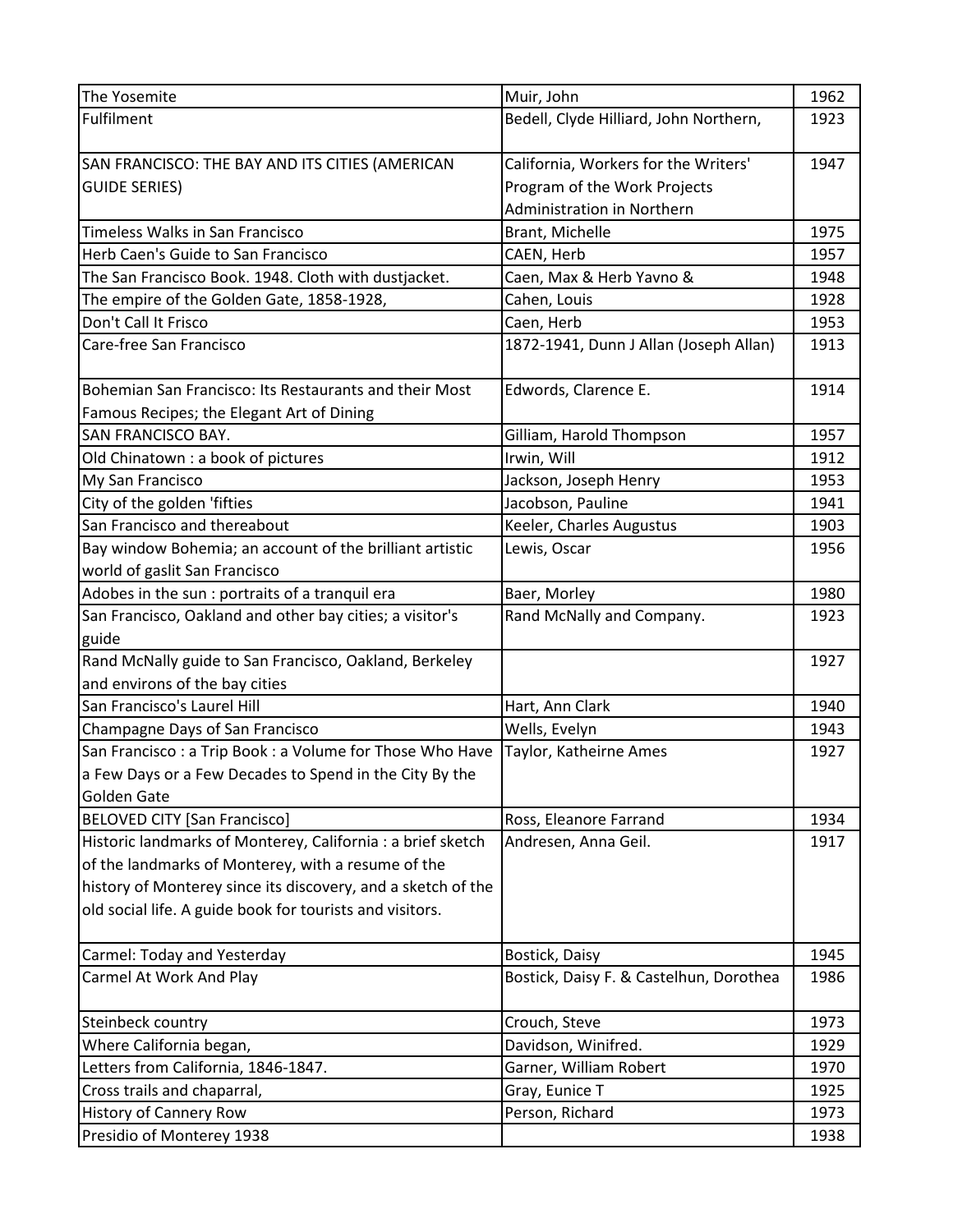| Carmel--: Its poets and peasants,                          | Reynolds, Stephen Allen                  | 1925 |
|------------------------------------------------------------|------------------------------------------|------|
| A Journey into Steinbeck's California (ArtPlace series)    |                                          | 2011 |
| [Paperback] [2011] (Author) Susan Shillinglaw, Nancy       |                                          |      |
| <b>Burnett</b>                                             |                                          |      |
| <b>Lingering Legacy</b>                                    | Khorsand, Seonaid & Marchall, Alice      | 1973 |
| Prehistoric Sites Handbook: Monterey & San Luis Obispo     |                                          | 1979 |
| Counties: The Coast Vol. I (Volume 1)                      |                                          |      |
| Creme De Carmel: The Story of the Lively Personalities     | Marek, Donna                             | 1994 |
| Who Shaped California's Coastal Kingdom                    |                                          |      |
| Visit to Monterey in 1842                                  | Maxwell, Dr. R.T.; Kemble, John Haskell  | 1955 |
| Tales, treasures, and pirates of old Monterey              | Reinstedt, Randall A.                    | 1976 |
| Where California began : a pocket handbook to the          | Shropshire, Helen                        | 1978 |
| Monterey Peninsula and Big Sur country                     |                                          |      |
| The Mission of San Antonio de Padua (California)           | Smith, Frances Rand                      | 1932 |
| The old Pacific Capital.                                   |                                          | 1962 |
| First American Vessel in California: Monterey in 1796      | Wagner, Henry R.                         | 1954 |
| Point Lobos an Illustrated Walker's Handbook               | Thompson, Frances                        | 1980 |
| <b>Moss Landing</b>                                        | Woodward, Lillian                        | 1983 |
| Big Sur a Battle for Wilderness 1869 1985                  | Woolfenden, John                         | 1981 |
| Monterey Peninsula American Guide Series Workers of the    | Program, Workers of the Writers'         | 1975 |
| Writers' Project (WPA)                                     |                                          |      |
| Big Sur: A Battle for the Wilderness 1869-1981             | Woolfenden, John                         | 1981 |
| Monterey Peninsula                                         |                                          | 1941 |
| Death Valley: The facts                                    | Chalfant, W. A                           | 1936 |
| Death Valley in '49;: An important chapter of California   | Manly, William Lewis                     | 1929 |
| pioneer history; the autobiography of a pioneer, detailing |                                          |      |
| his life from a humble home in the  and children who       |                                          |      |
| gave Death Valley its name                                 |                                          |      |
| Facts Behind the Fame of Santa Barbara and Santa Barbara   | (Firm), First National Trust and Savings | 1949 |
| County: Yesterday, Today and Tomorrow                      | <b>Bank of Santa Barbara</b>             |      |
| The white lady of La Jolla                                 |                                          | 1904 |
| Captain Sol. Tetherow, wagon train master: personal        | Lockley, Fred                            | 1925 |
| narrative of his son, Sam. Tetherow, who crossed the       |                                          |      |
| plains to Oregon, in 1845, and personal narrative of Jack  |                                          |      |
| McNemee, who was born in Portland, Oregon, in 1848,        |                                          |      |
| and whose father built the fourth house in Portland.       |                                          |      |
| Through Ramona's country. With more than 100               | James, George Wharton                    | 1909 |
| illustrations.                                             |                                          |      |
| Overland to Oregon and In the Indian Wars of 1853          | Hill), GILLETTE (Martha                  | 1971 |
| Voyaging southward from the Strait of Magellan             | Kent, Rockwell                           | 1968 |
| The legacy of James D. Hart at The Bancroft Library, 1970- |                                          | 1991 |
| 1990: [catalog                                             |                                          |      |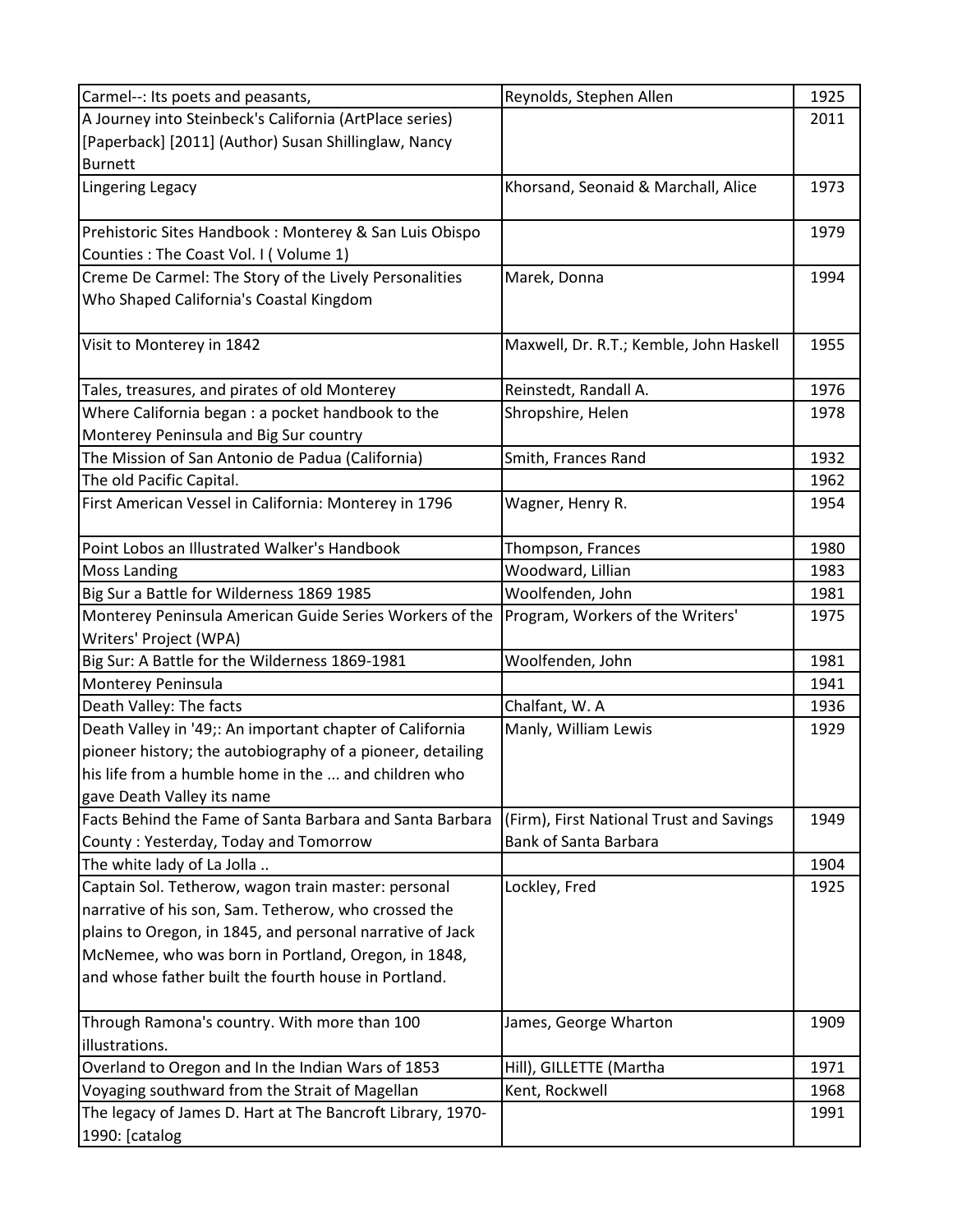| Women's voices from the Mother Lode: tales from the<br>Butruille, Susan G.<br>1998<br>California gold rush<br>1,000 California place names, their origin and meaning<br>Gudde, Erwin Gustav<br>1949<br>The dictionary of California land names<br>Hanna, Phil Townsend<br>1951<br>Parker, Nathan C.<br>Personal name index to the 1856 city directories of<br>1980<br>California<br>Flags through the ages and across the world<br>1975<br>Smith, Whitney<br>Kannik, Preben<br>The flag book<br>1959<br>Chronology of the war at sea 1939-1945 : the naval history<br>Rohwer, Jürgen<br>1992<br>of world War Two<br>The great betrayal; the evacuation of the Japanese-<br>Girdner, Audrie<br>1969<br>Americans during World War II<br><b>Retreat with Stilwell</b><br>Belden, Jack<br>1943<br>Romulo, Carlos Penifa<br>I saw the fall of the Philippines<br>1944<br>Stilwell and the American Experience in China 1911-45<br>Tuchman, Barbara W.<br>1971<br>Stilwell and the American Experience in China 1911-45<br>Tuchman, Barbara W.<br>1971<br>Bridges Between Two Worlds: The Life of Ascencion<br>1995<br>Fortaine, Loyola<br>Solorsano de Cervantes, A Traditional Mutsun Ohlone<br>Doctor<br>The Way We Lived: California Indian Reminiscences,<br>Margolin, Malcolm, edited with<br>1981<br>Stories and Songs.<br>comment by.<br>Morrow, Betty<br>People at the Edge of the World<br>1991<br>Miwok Material Culture. Bulletin of the Public Museum of<br>Barrett, S.A. & E.W. Gifford<br>1933<br>the City of Milwaukee. Vol. 2, No. 4.<br>The Indians of Monterey County<br>1972<br>Breschini, Gary S.<br>The Esselen Indians of the Big Sur Country : the land and<br>Breschini, Gary S.<br>2004<br>the people<br>The Indian in American history<br>Hagan, William T.<br>1963<br>California Indians: A Source Book.<br>HEIZER, R.F. (ED.)<br>1965<br>Archaeology in paradise: A survey of Monterey County<br>Howard, Donald M<br>1974<br>archaeology<br>Early Man of the Monterey Peninsula: A Guide to<br>Howard, Donald M.<br>1978<br>Archaeological Sites<br>American Indian history : a reader in early culture contact,<br>Morrison, Kenneth M.<br>1979<br>1492-1760<br>Californian Indian characteristics & Centennial mission to<br>Powers, Stephen<br>1975<br>the Indians of western Nevada and California<br>Myths of the North American Indians<br>1995<br>Taylor, Colin F.<br>indian masks and myths of the west<br>wherry, Illustrated by photographs<br>1968<br>joseph h<br>Wollesen, Olive E<br>1972<br>The aboriginal Salinan Indians | 1500 California place names : their origin and meaning | Bright, William | 1998 |
|------------------------------------------------------------------------------------------------------------------------------------------------------------------------------------------------------------------------------------------------------------------------------------------------------------------------------------------------------------------------------------------------------------------------------------------------------------------------------------------------------------------------------------------------------------------------------------------------------------------------------------------------------------------------------------------------------------------------------------------------------------------------------------------------------------------------------------------------------------------------------------------------------------------------------------------------------------------------------------------------------------------------------------------------------------------------------------------------------------------------------------------------------------------------------------------------------------------------------------------------------------------------------------------------------------------------------------------------------------------------------------------------------------------------------------------------------------------------------------------------------------------------------------------------------------------------------------------------------------------------------------------------------------------------------------------------------------------------------------------------------------------------------------------------------------------------------------------------------------------------------------------------------------------------------------------------------------------------------------------------------------------------------------------------------------------------------------------------------------------------------------------------------------------------------------------------------------------------------------------------------------------------------------------------------------------------------------------------------------------------------------------------------------------------------------------------------------------------------------------------------------------------------------------------------------------|--------------------------------------------------------|-----------------|------|
|                                                                                                                                                                                                                                                                                                                                                                                                                                                                                                                                                                                                                                                                                                                                                                                                                                                                                                                                                                                                                                                                                                                                                                                                                                                                                                                                                                                                                                                                                                                                                                                                                                                                                                                                                                                                                                                                                                                                                                                                                                                                                                                                                                                                                                                                                                                                                                                                                                                                                                                                                                  |                                                        |                 |      |
|                                                                                                                                                                                                                                                                                                                                                                                                                                                                                                                                                                                                                                                                                                                                                                                                                                                                                                                                                                                                                                                                                                                                                                                                                                                                                                                                                                                                                                                                                                                                                                                                                                                                                                                                                                                                                                                                                                                                                                                                                                                                                                                                                                                                                                                                                                                                                                                                                                                                                                                                                                  |                                                        |                 |      |
|                                                                                                                                                                                                                                                                                                                                                                                                                                                                                                                                                                                                                                                                                                                                                                                                                                                                                                                                                                                                                                                                                                                                                                                                                                                                                                                                                                                                                                                                                                                                                                                                                                                                                                                                                                                                                                                                                                                                                                                                                                                                                                                                                                                                                                                                                                                                                                                                                                                                                                                                                                  |                                                        |                 |      |
|                                                                                                                                                                                                                                                                                                                                                                                                                                                                                                                                                                                                                                                                                                                                                                                                                                                                                                                                                                                                                                                                                                                                                                                                                                                                                                                                                                                                                                                                                                                                                                                                                                                                                                                                                                                                                                                                                                                                                                                                                                                                                                                                                                                                                                                                                                                                                                                                                                                                                                                                                                  |                                                        |                 |      |
|                                                                                                                                                                                                                                                                                                                                                                                                                                                                                                                                                                                                                                                                                                                                                                                                                                                                                                                                                                                                                                                                                                                                                                                                                                                                                                                                                                                                                                                                                                                                                                                                                                                                                                                                                                                                                                                                                                                                                                                                                                                                                                                                                                                                                                                                                                                                                                                                                                                                                                                                                                  |                                                        |                 |      |
|                                                                                                                                                                                                                                                                                                                                                                                                                                                                                                                                                                                                                                                                                                                                                                                                                                                                                                                                                                                                                                                                                                                                                                                                                                                                                                                                                                                                                                                                                                                                                                                                                                                                                                                                                                                                                                                                                                                                                                                                                                                                                                                                                                                                                                                                                                                                                                                                                                                                                                                                                                  |                                                        |                 |      |
|                                                                                                                                                                                                                                                                                                                                                                                                                                                                                                                                                                                                                                                                                                                                                                                                                                                                                                                                                                                                                                                                                                                                                                                                                                                                                                                                                                                                                                                                                                                                                                                                                                                                                                                                                                                                                                                                                                                                                                                                                                                                                                                                                                                                                                                                                                                                                                                                                                                                                                                                                                  |                                                        |                 |      |
|                                                                                                                                                                                                                                                                                                                                                                                                                                                                                                                                                                                                                                                                                                                                                                                                                                                                                                                                                                                                                                                                                                                                                                                                                                                                                                                                                                                                                                                                                                                                                                                                                                                                                                                                                                                                                                                                                                                                                                                                                                                                                                                                                                                                                                                                                                                                                                                                                                                                                                                                                                  |                                                        |                 |      |
|                                                                                                                                                                                                                                                                                                                                                                                                                                                                                                                                                                                                                                                                                                                                                                                                                                                                                                                                                                                                                                                                                                                                                                                                                                                                                                                                                                                                                                                                                                                                                                                                                                                                                                                                                                                                                                                                                                                                                                                                                                                                                                                                                                                                                                                                                                                                                                                                                                                                                                                                                                  |                                                        |                 |      |
|                                                                                                                                                                                                                                                                                                                                                                                                                                                                                                                                                                                                                                                                                                                                                                                                                                                                                                                                                                                                                                                                                                                                                                                                                                                                                                                                                                                                                                                                                                                                                                                                                                                                                                                                                                                                                                                                                                                                                                                                                                                                                                                                                                                                                                                                                                                                                                                                                                                                                                                                                                  |                                                        |                 |      |
|                                                                                                                                                                                                                                                                                                                                                                                                                                                                                                                                                                                                                                                                                                                                                                                                                                                                                                                                                                                                                                                                                                                                                                                                                                                                                                                                                                                                                                                                                                                                                                                                                                                                                                                                                                                                                                                                                                                                                                                                                                                                                                                                                                                                                                                                                                                                                                                                                                                                                                                                                                  |                                                        |                 |      |
|                                                                                                                                                                                                                                                                                                                                                                                                                                                                                                                                                                                                                                                                                                                                                                                                                                                                                                                                                                                                                                                                                                                                                                                                                                                                                                                                                                                                                                                                                                                                                                                                                                                                                                                                                                                                                                                                                                                                                                                                                                                                                                                                                                                                                                                                                                                                                                                                                                                                                                                                                                  |                                                        |                 |      |
|                                                                                                                                                                                                                                                                                                                                                                                                                                                                                                                                                                                                                                                                                                                                                                                                                                                                                                                                                                                                                                                                                                                                                                                                                                                                                                                                                                                                                                                                                                                                                                                                                                                                                                                                                                                                                                                                                                                                                                                                                                                                                                                                                                                                                                                                                                                                                                                                                                                                                                                                                                  |                                                        |                 |      |
|                                                                                                                                                                                                                                                                                                                                                                                                                                                                                                                                                                                                                                                                                                                                                                                                                                                                                                                                                                                                                                                                                                                                                                                                                                                                                                                                                                                                                                                                                                                                                                                                                                                                                                                                                                                                                                                                                                                                                                                                                                                                                                                                                                                                                                                                                                                                                                                                                                                                                                                                                                  |                                                        |                 |      |
|                                                                                                                                                                                                                                                                                                                                                                                                                                                                                                                                                                                                                                                                                                                                                                                                                                                                                                                                                                                                                                                                                                                                                                                                                                                                                                                                                                                                                                                                                                                                                                                                                                                                                                                                                                                                                                                                                                                                                                                                                                                                                                                                                                                                                                                                                                                                                                                                                                                                                                                                                                  |                                                        |                 |      |
|                                                                                                                                                                                                                                                                                                                                                                                                                                                                                                                                                                                                                                                                                                                                                                                                                                                                                                                                                                                                                                                                                                                                                                                                                                                                                                                                                                                                                                                                                                                                                                                                                                                                                                                                                                                                                                                                                                                                                                                                                                                                                                                                                                                                                                                                                                                                                                                                                                                                                                                                                                  |                                                        |                 |      |
|                                                                                                                                                                                                                                                                                                                                                                                                                                                                                                                                                                                                                                                                                                                                                                                                                                                                                                                                                                                                                                                                                                                                                                                                                                                                                                                                                                                                                                                                                                                                                                                                                                                                                                                                                                                                                                                                                                                                                                                                                                                                                                                                                                                                                                                                                                                                                                                                                                                                                                                                                                  |                                                        |                 |      |
|                                                                                                                                                                                                                                                                                                                                                                                                                                                                                                                                                                                                                                                                                                                                                                                                                                                                                                                                                                                                                                                                                                                                                                                                                                                                                                                                                                                                                                                                                                                                                                                                                                                                                                                                                                                                                                                                                                                                                                                                                                                                                                                                                                                                                                                                                                                                                                                                                                                                                                                                                                  |                                                        |                 |      |
|                                                                                                                                                                                                                                                                                                                                                                                                                                                                                                                                                                                                                                                                                                                                                                                                                                                                                                                                                                                                                                                                                                                                                                                                                                                                                                                                                                                                                                                                                                                                                                                                                                                                                                                                                                                                                                                                                                                                                                                                                                                                                                                                                                                                                                                                                                                                                                                                                                                                                                                                                                  |                                                        |                 |      |
|                                                                                                                                                                                                                                                                                                                                                                                                                                                                                                                                                                                                                                                                                                                                                                                                                                                                                                                                                                                                                                                                                                                                                                                                                                                                                                                                                                                                                                                                                                                                                                                                                                                                                                                                                                                                                                                                                                                                                                                                                                                                                                                                                                                                                                                                                                                                                                                                                                                                                                                                                                  |                                                        |                 |      |
|                                                                                                                                                                                                                                                                                                                                                                                                                                                                                                                                                                                                                                                                                                                                                                                                                                                                                                                                                                                                                                                                                                                                                                                                                                                                                                                                                                                                                                                                                                                                                                                                                                                                                                                                                                                                                                                                                                                                                                                                                                                                                                                                                                                                                                                                                                                                                                                                                                                                                                                                                                  |                                                        |                 |      |
|                                                                                                                                                                                                                                                                                                                                                                                                                                                                                                                                                                                                                                                                                                                                                                                                                                                                                                                                                                                                                                                                                                                                                                                                                                                                                                                                                                                                                                                                                                                                                                                                                                                                                                                                                                                                                                                                                                                                                                                                                                                                                                                                                                                                                                                                                                                                                                                                                                                                                                                                                                  |                                                        |                 |      |
|                                                                                                                                                                                                                                                                                                                                                                                                                                                                                                                                                                                                                                                                                                                                                                                                                                                                                                                                                                                                                                                                                                                                                                                                                                                                                                                                                                                                                                                                                                                                                                                                                                                                                                                                                                                                                                                                                                                                                                                                                                                                                                                                                                                                                                                                                                                                                                                                                                                                                                                                                                  |                                                        |                 |      |
|                                                                                                                                                                                                                                                                                                                                                                                                                                                                                                                                                                                                                                                                                                                                                                                                                                                                                                                                                                                                                                                                                                                                                                                                                                                                                                                                                                                                                                                                                                                                                                                                                                                                                                                                                                                                                                                                                                                                                                                                                                                                                                                                                                                                                                                                                                                                                                                                                                                                                                                                                                  |                                                        |                 |      |
|                                                                                                                                                                                                                                                                                                                                                                                                                                                                                                                                                                                                                                                                                                                                                                                                                                                                                                                                                                                                                                                                                                                                                                                                                                                                                                                                                                                                                                                                                                                                                                                                                                                                                                                                                                                                                                                                                                                                                                                                                                                                                                                                                                                                                                                                                                                                                                                                                                                                                                                                                                  |                                                        |                 |      |
|                                                                                                                                                                                                                                                                                                                                                                                                                                                                                                                                                                                                                                                                                                                                                                                                                                                                                                                                                                                                                                                                                                                                                                                                                                                                                                                                                                                                                                                                                                                                                                                                                                                                                                                                                                                                                                                                                                                                                                                                                                                                                                                                                                                                                                                                                                                                                                                                                                                                                                                                                                  |                                                        |                 |      |
|                                                                                                                                                                                                                                                                                                                                                                                                                                                                                                                                                                                                                                                                                                                                                                                                                                                                                                                                                                                                                                                                                                                                                                                                                                                                                                                                                                                                                                                                                                                                                                                                                                                                                                                                                                                                                                                                                                                                                                                                                                                                                                                                                                                                                                                                                                                                                                                                                                                                                                                                                                  |                                                        |                 |      |
|                                                                                                                                                                                                                                                                                                                                                                                                                                                                                                                                                                                                                                                                                                                                                                                                                                                                                                                                                                                                                                                                                                                                                                                                                                                                                                                                                                                                                                                                                                                                                                                                                                                                                                                                                                                                                                                                                                                                                                                                                                                                                                                                                                                                                                                                                                                                                                                                                                                                                                                                                                  |                                                        |                 |      |
|                                                                                                                                                                                                                                                                                                                                                                                                                                                                                                                                                                                                                                                                                                                                                                                                                                                                                                                                                                                                                                                                                                                                                                                                                                                                                                                                                                                                                                                                                                                                                                                                                                                                                                                                                                                                                                                                                                                                                                                                                                                                                                                                                                                                                                                                                                                                                                                                                                                                                                                                                                  |                                                        |                 |      |
|                                                                                                                                                                                                                                                                                                                                                                                                                                                                                                                                                                                                                                                                                                                                                                                                                                                                                                                                                                                                                                                                                                                                                                                                                                                                                                                                                                                                                                                                                                                                                                                                                                                                                                                                                                                                                                                                                                                                                                                                                                                                                                                                                                                                                                                                                                                                                                                                                                                                                                                                                                  |                                                        |                 |      |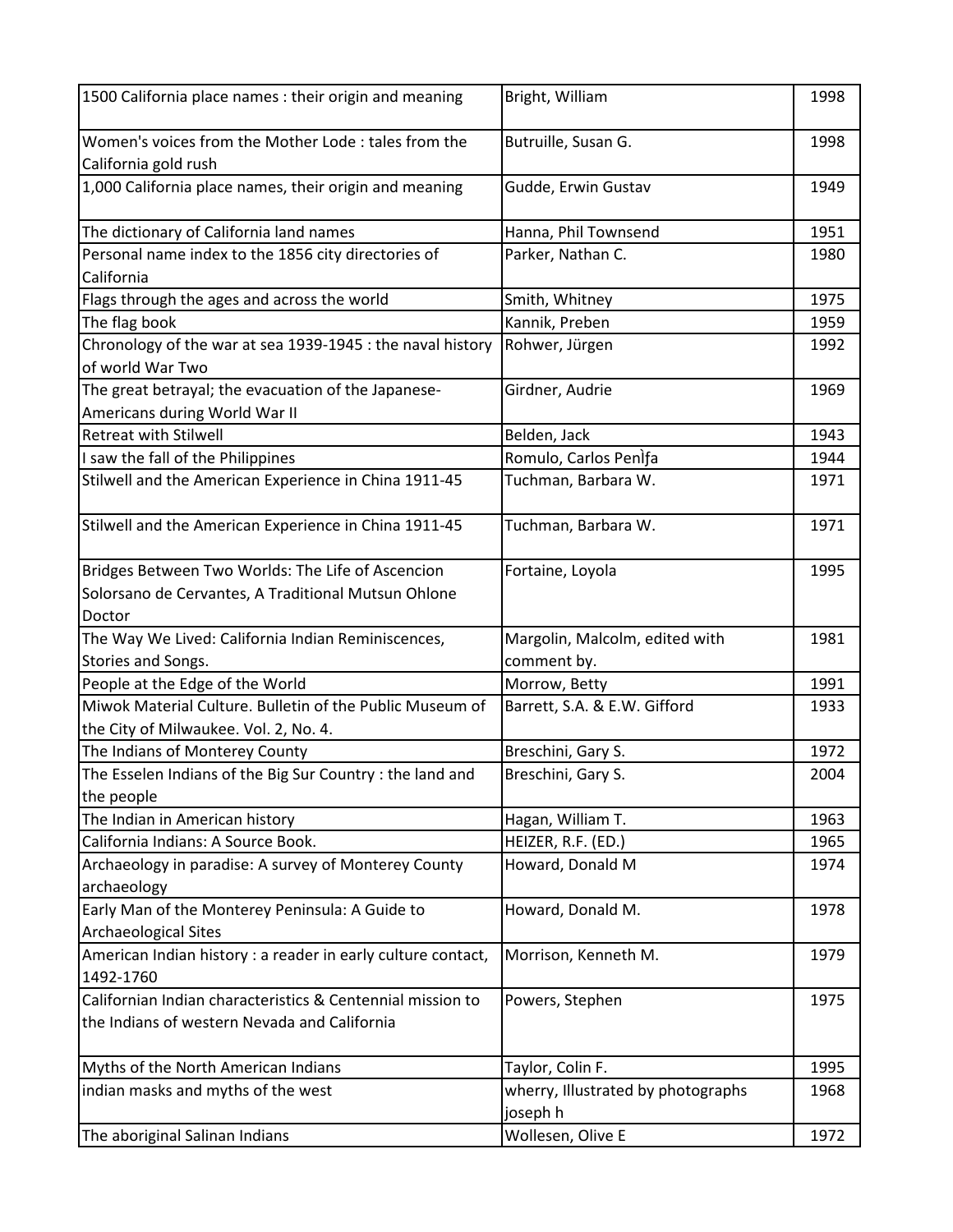| <b>Tailholt Tales</b>                                         | LAtta, Frank F.                          | 1976 |
|---------------------------------------------------------------|------------------------------------------|------|
| Spin a silver dollar; the story of a desert trading-post      | Hannum, Alberta                          | 1945 |
|                                                               |                                          |      |
| Watsonville yesterday                                         | Lewis, Betty                             | 1978 |
| The damndest finest ruins                                     | Sutherland, Monica La Fontaine           | 1959 |
| The mastering of Mexico, told after one of the                | Díaz del Castillo, Bernal                | 1916 |
| conqistadores and various of his interpreters                 |                                          |      |
| A history of Mexico                                           | Parkes, Henry Bamford                    | 1960 |
| History of the Conquest of Mexico                             | Prescott, William H.                     | 1847 |
| Mexico, and the life of the conqueror Fernando Cortes         | Prescott, William Hickling               | 1898 |
|                                                               |                                          |      |
| <b>Timeless Mexico</b>                                        | Strode, Hudson                           | 1944 |
| The log from the Sea of Cortez : The narrative portion of     | Steinbeck, John                          | 1962 |
| the book, Sea of Cortez                                       |                                          |      |
| Monterrey                                                     | Taboada, Jesús                           | 1960 |
| La ciudad metropolitana de Nuestra Señora de Monterrey,       | Pérez-Maldonado, Carlos                  | 1946 |
| CCCL aniversario de su fundación, 1596 septiembre 20,         |                                          |      |
| 1946                                                          |                                          |      |
| Documents from the Sutro Collection in Publications of the    | Griffin, Geo. Butler (translated,        | 1891 |
| Historical Society of Southern California, vol. II, part I    | annotated, and edited by)                |      |
|                                                               |                                          |      |
| The Early Spanish Main                                        | Ortwin), SAUER (Carl                     | 1966 |
| History of the United States                                  | education, California State board of     | 1888 |
| Spain's share in the history of the United States of America  | Munilla, Octavio Gil                     | 1952 |
| (Spanish topics for the world)                                |                                          |      |
| Who's who among the women of California; an annual            | Lyons, Louis S.                          | 1922 |
| devoted to the representative women of California, with       |                                          |      |
| an authoritative review of their activities in civic, social, |                                          |      |
| athletic, philanthropic, art and music, literary and dramatic |                                          |      |
| circles                                                       |                                          |      |
| Carlos III y La Ilustracion: 1788 - 1988                      |                                          | 1987 |
| Spanish help in American independence                         | Morales Padrón, Francisco                | 1952 |
| Rehearsal for conflict; the war with Mexico, 1846-1848        | Bill, Alfred Hoyt                        | 1947 |
|                                                               |                                          |      |
| The Battle of Santa Clara, January 2, 1847 : the only         | Regnery, Dorothy F.                      | 1978 |
| campaign in the northern district between the Californios     |                                          |      |
| and the United States Forces during the Mexican War           |                                          |      |
|                                                               |                                          |      |
| History of the celebration of the fiftieth anniversary of the | [National association of veterans of the | 1896 |
| taking possession of California and raising of the American   | Mexican war] [from old catalog]          |      |
| flag at Monterey, Cal                                         |                                          |      |
| The Story of the Guard. A Chronicle of the War. 1863.         | Fremont, Jessie Benton                   | 1863 |
| Cloth.                                                        |                                          |      |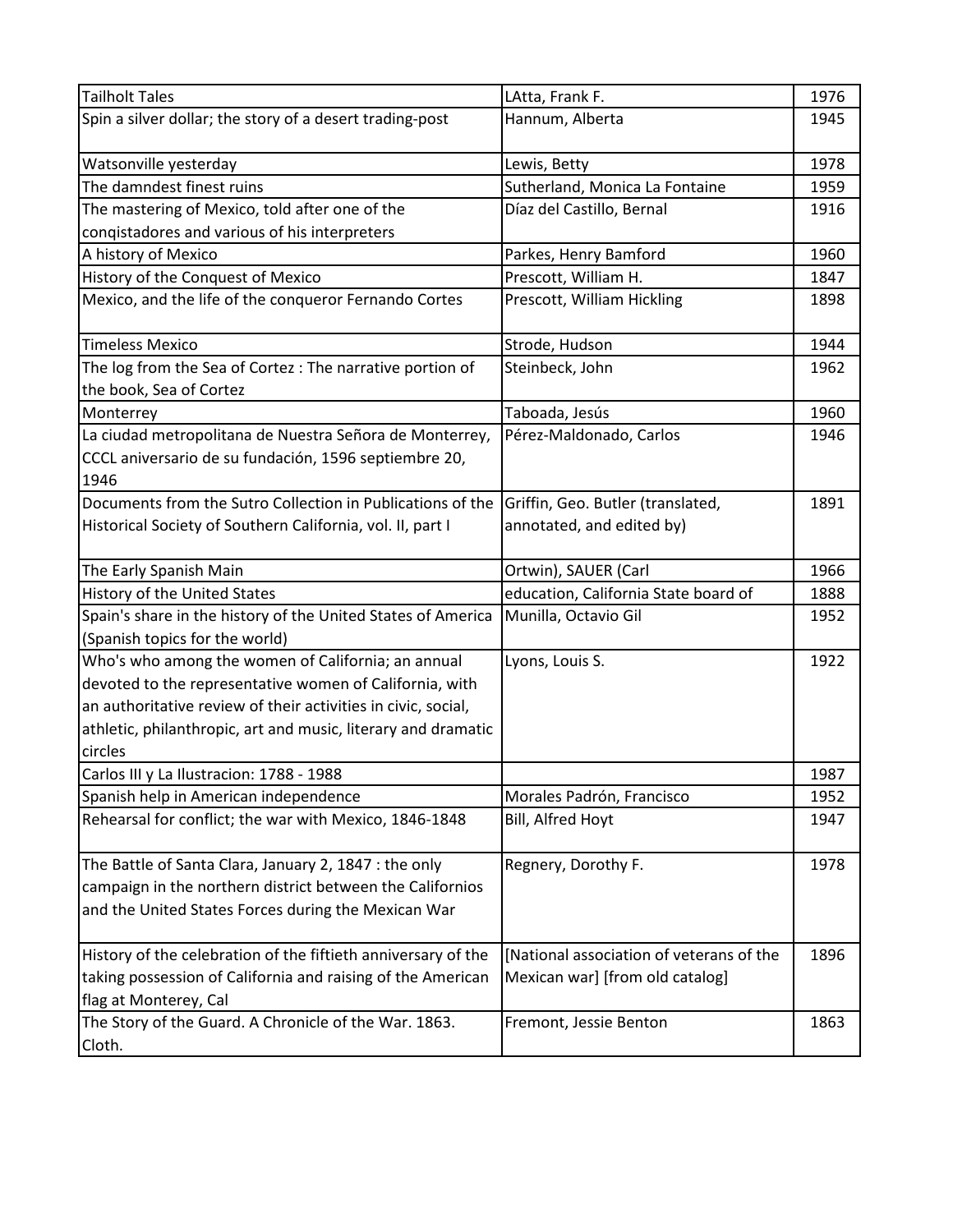| The American Conflict: a History of the Great Rebellion in | Greeley, Horace                           | 1864 |
|------------------------------------------------------------|-------------------------------------------|------|
| the United States of America, 1860-64: Its Causes,         |                                           |      |
| Incidents, and Results With the Drift and Progress of      |                                           |      |
| American Opinion Respecting Human Slavery-Vol. I: 1776-    |                                           |      |
| 1862; Vol. II: 1862-65 [2 Vols]                            |                                           |      |
|                                                            |                                           |      |
| The Spanish Borderlands: A Chronicle of Old Florida and    | Bolton, Herbert E.                        | 1921 |
| the Southwest (The Chronicles of America Series, Vol. 23)  |                                           |      |
|                                                            |                                           |      |
| San Miguel Island: Santa Barbara's 4th Island West         | Roberts, Lois W.                          | 1991 |
| San Francisco Bay A Pictorial Maritime History             | Kemble, John Haskell                      | 1957 |
| For Old Acquaintance Prints From the Etchings of E.T.      | Hurley, Sara Sax and E.T.                 | 1917 |
| Hurley                                                     |                                           |      |
| The Old California Trail, Traces in Folklore and Furrow    | Altrocchi, Julia Cooley                   | 1945 |
|                                                            |                                           |      |
| The American Fur Trade of the Far West Volume I & II       | Chittenden, Hiram Martin                  | 1954 |
|                                                            |                                           |      |
| This Reckless Breed Of Men: Trappers And Fur Traders Of    | Cleland, Robert Glass                     | 1950 |
| The South                                                  |                                           |      |
| Pathfinders                                                | <b>Cleland, Robert Glass</b>              | 1929 |
| <b>Desert Country</b>                                      | Corle, Edwin / Edited By Erskine Caldwell | 1941 |
|                                                            |                                           |      |
| Covered Wagon Women, Diaries & Letters from the            | Holmes, Kenneth L. (editor)               | 1983 |
| Western Trails, 1840-1890 (11 volumes)                     |                                           |      |
| <b>California: The Great Trek</b>                          | Coy, Owen Cochran                         | 1931 |
| The year of decision, 1846                                 | DeVoto, Bernard Augustine                 | 1960 |
| <b>Ghost Town Trails</b>                                   | Florin, Lambert                           | 1963 |
| Historic Glimpses of Trees of the West: A Journey with     | Florin, Lambert                           | 1977 |
| Lambert Florin                                             |                                           |      |
| <b>Ghost Town El Dorado</b>                                | Florin, Lambert                           | 1968 |
| Three Caravans to Yuma: The Untold Story of Bactrian       | Fowler, Harlan Davey                      | 1980 |
| Camels in Western America                                  |                                           |      |
| A Year of American Travel: Narrative of Personal           | Fremont, Jessie Benton                    | 1960 |
| Experience Voyage to California in 1848: impressions of    |                                           |      |
| Panama, San Francisco, Monterey, San Jose, &c., and a      |                                           |      |
| Letter from Colonel John Charles Fremont, describing his   |                                           |      |
| Expedition to the Rocky Mountains made during the          |                                           |      |
| winter of 1848-49                                          |                                           |      |
| The early far West : a narrative outline, 1540-1850        | Ghent, William J.                         | 1931 |
| The road to California: the search for a southern overland | Hague, Harlan                             | 1978 |
| route, 1540-1848                                           |                                           |      |
| America's western frontiers; the exploration and           | Hawgood, John Arkas                       | 1967 |
| settlement of the Trans-Mississippi West                   |                                           |      |
| The Pathbreakers from River to Ocean: The Story of the     | Hebard, Grace Raymond                     | 1940 |
| Great West from the Time of Coronado to the Present        |                                           |      |
|                                                            |                                           |      |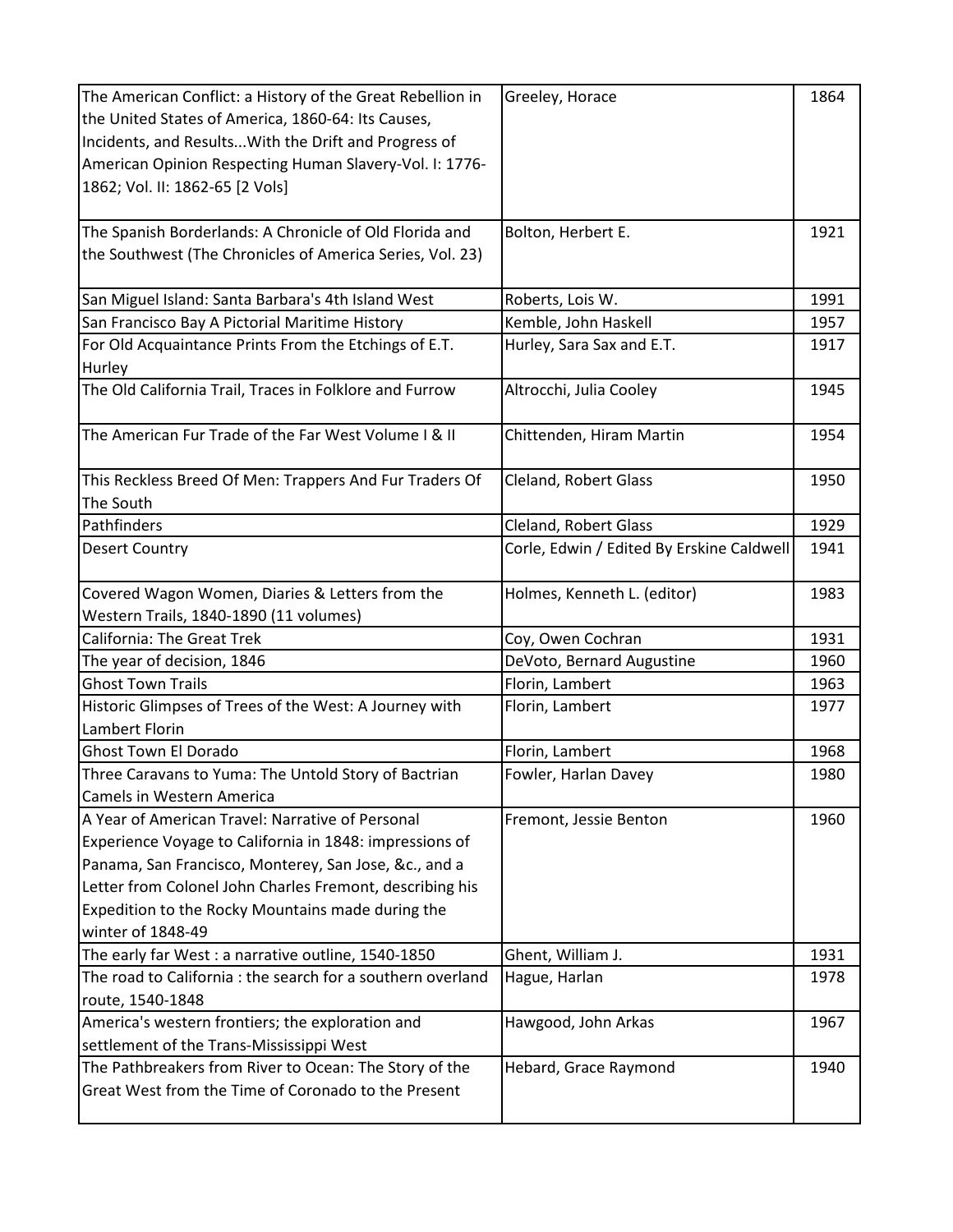| Ghost Trails to California: with Selected Excerpts from      | Hunt, Thomas H.               | 1974          |
|--------------------------------------------------------------|-------------------------------|---------------|
| <b>Emigrant Journals (Images of America Series)</b>          |                               |               |
| The Black West                                               | Katz, William Loren           | 1971          |
| The American West Magazine November-December 1979            | editor, Ed Holm publisher and | 1979          |
| single issue magazine Volume XVI No 6                        |                               |               |
| Adventures of Zenas Leonard Fur Trader                       | Ewers, John C., Ed            | 1959          |
| Uncle Sam's Camels: The Journal of May Humphrey's            | Lesley, Lewis Burt            | 1970          |
| Stacey Supplemented By the Report of Edward Fitzgerald       |                               |               |
| Beale (1857-1858)                                            |                               |               |
| THE AUTOBIOGRAPHY OF THE WEST. Personal Narratives           | Lewis, Oscar (compiler)       | 1958          |
| of the Discovery and Settlement of the American West         |                               |               |
| The Book of the American West                                | Monaghan, Jay                 | 1963          |
| Valley of salt, memories of wine; a journal of Death Valley, | Nusbaumer, Louis              | 1967          |
| 1849                                                         |                               |               |
| Greater America: essays in honor of Herbert Eugene           | Bolton, Herbert Eugene        | 1945          |
| <b>Bolton</b>                                                |                               |               |
| The wake of the prairie schooner                             | Paden, Irene Dakin            | 1943          |
| A Nation moving West; readings in the history of the         | Richmond, Robert W.           | 1966          |
| American frontier                                            |                               |               |
| The beaver men; spearheads of empire                         | Sandoz, Mari                  | 1964          |
| The California trail, an epic with many heroes               | Stewart, George Rippey        | 1962          |
| A room for the night : hotels of the Old West                | Van Orman, Richard A.         | 1966          |
| <b>Exploring the West</b>                                    | Viola, Herman J.              | 1987          |
| The bonanza trail; ghost towns and mining camps of the       | Wolle, Muriel Sibell          | 1953          |
| West                                                         |                               |               |
| California heritage; an anthology of history and literature  | Caughey, John Walton          | 1962          |
| The Ashley-Smith explorations and the discovery of a         | Dale, Harrison Clifford       | 1918          |
| central route to the Pacific, 1822-1829, with the original   |                               |               |
| journals                                                     |                               |               |
| Missions and pueblos of the Old Southwest, their myths,      | Forrest, Earle Robert         | 1979          |
| legends, fiestas, and ceremonies, with some accounts of      |                               |               |
| the Indian tribes and their dances, and of the Penitentes    |                               |               |
|                                                              |                               |               |
| Camels to California : a chapter in Western transportation   | Fowler, Harlan Davey          | 1950          |
| The Ralston-Fry wedding and the wedding journey to           | Haight, Sarah                 | 1961          |
| Yosemite, May 20, 1958 : from the diary of Miss Sarah        |                               |               |
| Haight (Mrs. Edward Tompkins)                                |                               |               |
| Odessey of the California Islands                            | Hall, Thorne                  | 1962          |
| Empire of the Columbia; a history of the Pacific Northwest   | Johansen, Dorothy O.          | 1957          |
|                                                              |                               |               |
| El Susurro,                                                  |                               | 1919, 1920, 1 |
| On sunset highways; a book of motor rambles in California    | Murphy, Thomas Dowler         | 1921          |
|                                                              |                               |               |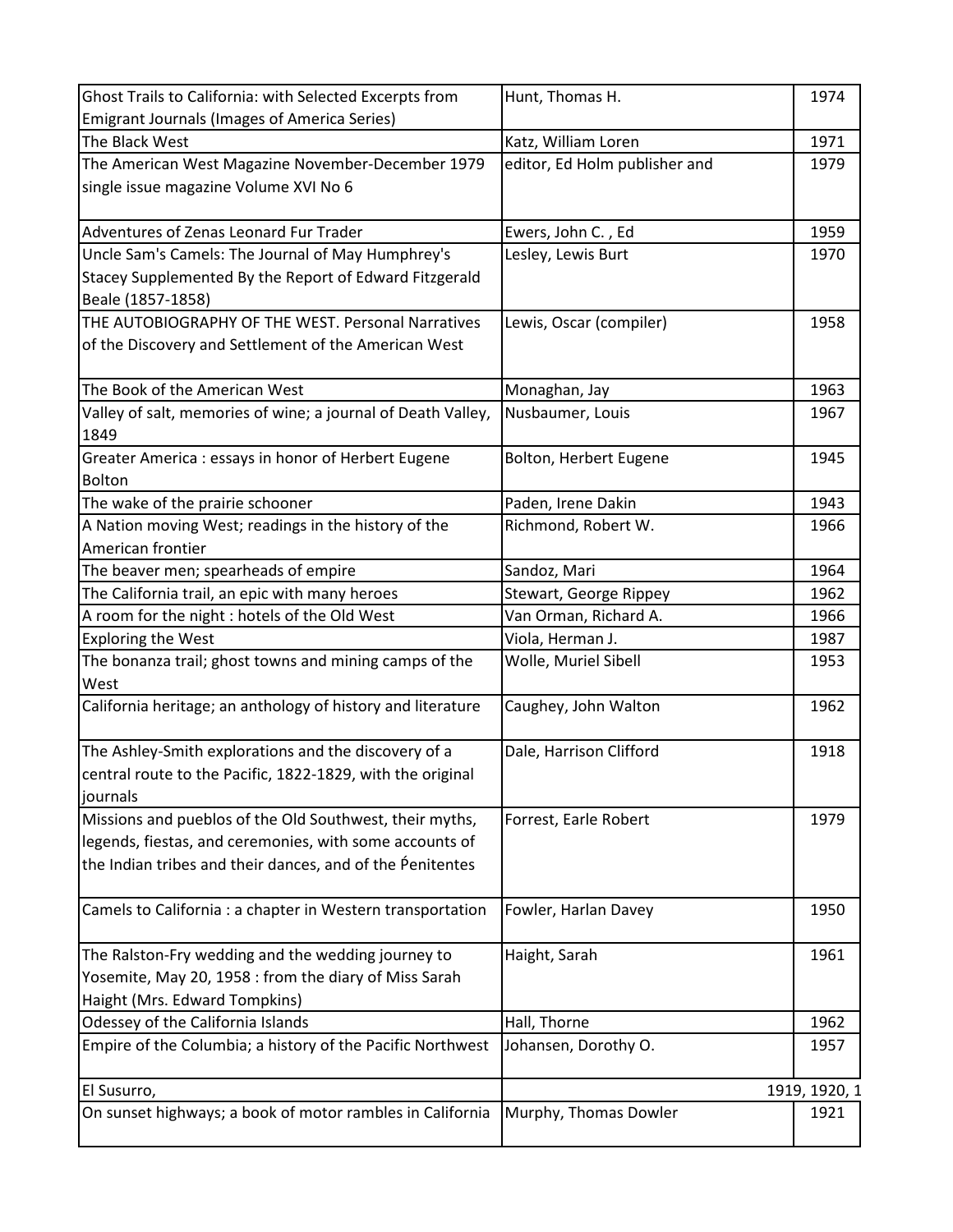| Memories of the Pajaro Valley: An interview with John<br>Porter, John Easton<br>1974<br><b>Easton Porter</b><br>Pony Tracks<br>Remington, frederic<br>1961<br>Los Angeles From the Days of the Pueblo: a Brief History<br>Robinson, W.W.; Nunis Jr., Doyce B.<br>1981<br>and a Guide to the Plaza Area<br>(revision, introduction)<br>Jacobo Sedelmayr, missionary, frontiersman, explorer in<br>Sedelmayr, Jacobo<br>1955<br>Arizona and Sonora<br>Around the Horn to California in 1849<br>Stillman, J. D. B.<br>1967<br>Men to match my mountains; the opening of the Far West<br>Stone, Irving<br>1956<br>1840-1900<br>Glory, God, and gold; a narrative history<br>Wellman, Paul Iselin<br>1954<br>Tubac<br>Wormser, Richard Edward<br>1975<br>Virginia & Truckee; a story of Virginia City and Comstock<br>Beebe, Lucius Morris<br>1949<br>times<br>The richest place on earth : the story of Virginia City, and<br>1978<br>Hinckle, Warren<br>the heyday of the Comstock lode<br>Reproduction of Thompson and West's History of Nevada<br>Myrick, David F.<br>1958<br>1881, with Illustrations and Biographical Sketches of Its<br><b>Prominent Men and Pioneers</b><br>Nevada ghost towns & mining camps<br>Paher, Stanley W.<br>1970<br>The big bonanza; an authentic account of the discovery,<br>De Quille, Dan<br>1947<br>history, and working of the world-renowned Comstock<br>lode of Nevada, including the present condition of the<br>various mines situated thereon, sketches of the most<br>prominent men interested in them, incidents and<br>adventures connected with mining, the Indians, and the<br>country; amusing stories, experiences, anecdotes, etc.,<br>etc., and a full exposition of the production of pure silver<br>The saga of the Comstock lode; boom days in Virginia City<br>Lyman, George D.<br>1934<br>The California Diary of Faxon Dean Atherton, 1836-1839<br>Nunis, Doyce B., Jr. (Editor)<br>1964<br>The California Diary of Faxon Dean Atherton, 1836-1839<br>Nunis, Doyce B., Jr. (Editor)<br>1964<br>California; an intimate history<br>Atherton, Gertrude Franklin Horn<br>1914<br>California gold book: first nugget, its discovery and<br>Allen, William Wallace<br>1893<br>discoverers, and some of the results proceeding therefrom<br>California History: The Magazine of the California Historical<br>Orsi, Richard J. (Editor)<br>1997<br>Society - Volume LXXVI, Numbers 2 and 3, Summer and<br>Fall 1997; Volume LXXVII, Number 4, Winter 1998/99;<br>Volume 81, No. 3/4, 2003; Volume LXXIX, No. 2, Summer | Memories of the Pajaro Valley ;: An interview with Edward | Pfingst, Edward Porter | 1974 |
|------------------------------------------------------------------------------------------------------------------------------------------------------------------------------------------------------------------------------------------------------------------------------------------------------------------------------------------------------------------------------------------------------------------------------------------------------------------------------------------------------------------------------------------------------------------------------------------------------------------------------------------------------------------------------------------------------------------------------------------------------------------------------------------------------------------------------------------------------------------------------------------------------------------------------------------------------------------------------------------------------------------------------------------------------------------------------------------------------------------------------------------------------------------------------------------------------------------------------------------------------------------------------------------------------------------------------------------------------------------------------------------------------------------------------------------------------------------------------------------------------------------------------------------------------------------------------------------------------------------------------------------------------------------------------------------------------------------------------------------------------------------------------------------------------------------------------------------------------------------------------------------------------------------------------------------------------------------------------------------------------------------------------------------------------------------------------------------------------------------------------------------------------------------------------------------------------------------------------------------------------------------------------------------------------------------------------------------------------------------------------------------------------------------------------------------------------------------------------------------------------------------------------------------------------------------------|-----------------------------------------------------------|------------------------|------|
|                                                                                                                                                                                                                                                                                                                                                                                                                                                                                                                                                                                                                                                                                                                                                                                                                                                                                                                                                                                                                                                                                                                                                                                                                                                                                                                                                                                                                                                                                                                                                                                                                                                                                                                                                                                                                                                                                                                                                                                                                                                                                                                                                                                                                                                                                                                                                                                                                                                                                                                                                                        | Pfingst                                                   |                        |      |
|                                                                                                                                                                                                                                                                                                                                                                                                                                                                                                                                                                                                                                                                                                                                                                                                                                                                                                                                                                                                                                                                                                                                                                                                                                                                                                                                                                                                                                                                                                                                                                                                                                                                                                                                                                                                                                                                                                                                                                                                                                                                                                                                                                                                                                                                                                                                                                                                                                                                                                                                                                        |                                                           |                        |      |
|                                                                                                                                                                                                                                                                                                                                                                                                                                                                                                                                                                                                                                                                                                                                                                                                                                                                                                                                                                                                                                                                                                                                                                                                                                                                                                                                                                                                                                                                                                                                                                                                                                                                                                                                                                                                                                                                                                                                                                                                                                                                                                                                                                                                                                                                                                                                                                                                                                                                                                                                                                        |                                                           |                        |      |
|                                                                                                                                                                                                                                                                                                                                                                                                                                                                                                                                                                                                                                                                                                                                                                                                                                                                                                                                                                                                                                                                                                                                                                                                                                                                                                                                                                                                                                                                                                                                                                                                                                                                                                                                                                                                                                                                                                                                                                                                                                                                                                                                                                                                                                                                                                                                                                                                                                                                                                                                                                        |                                                           |                        |      |
|                                                                                                                                                                                                                                                                                                                                                                                                                                                                                                                                                                                                                                                                                                                                                                                                                                                                                                                                                                                                                                                                                                                                                                                                                                                                                                                                                                                                                                                                                                                                                                                                                                                                                                                                                                                                                                                                                                                                                                                                                                                                                                                                                                                                                                                                                                                                                                                                                                                                                                                                                                        |                                                           |                        |      |
|                                                                                                                                                                                                                                                                                                                                                                                                                                                                                                                                                                                                                                                                                                                                                                                                                                                                                                                                                                                                                                                                                                                                                                                                                                                                                                                                                                                                                                                                                                                                                                                                                                                                                                                                                                                                                                                                                                                                                                                                                                                                                                                                                                                                                                                                                                                                                                                                                                                                                                                                                                        |                                                           |                        |      |
|                                                                                                                                                                                                                                                                                                                                                                                                                                                                                                                                                                                                                                                                                                                                                                                                                                                                                                                                                                                                                                                                                                                                                                                                                                                                                                                                                                                                                                                                                                                                                                                                                                                                                                                                                                                                                                                                                                                                                                                                                                                                                                                                                                                                                                                                                                                                                                                                                                                                                                                                                                        |                                                           |                        |      |
|                                                                                                                                                                                                                                                                                                                                                                                                                                                                                                                                                                                                                                                                                                                                                                                                                                                                                                                                                                                                                                                                                                                                                                                                                                                                                                                                                                                                                                                                                                                                                                                                                                                                                                                                                                                                                                                                                                                                                                                                                                                                                                                                                                                                                                                                                                                                                                                                                                                                                                                                                                        |                                                           |                        |      |
|                                                                                                                                                                                                                                                                                                                                                                                                                                                                                                                                                                                                                                                                                                                                                                                                                                                                                                                                                                                                                                                                                                                                                                                                                                                                                                                                                                                                                                                                                                                                                                                                                                                                                                                                                                                                                                                                                                                                                                                                                                                                                                                                                                                                                                                                                                                                                                                                                                                                                                                                                                        |                                                           |                        |      |
|                                                                                                                                                                                                                                                                                                                                                                                                                                                                                                                                                                                                                                                                                                                                                                                                                                                                                                                                                                                                                                                                                                                                                                                                                                                                                                                                                                                                                                                                                                                                                                                                                                                                                                                                                                                                                                                                                                                                                                                                                                                                                                                                                                                                                                                                                                                                                                                                                                                                                                                                                                        |                                                           |                        |      |
|                                                                                                                                                                                                                                                                                                                                                                                                                                                                                                                                                                                                                                                                                                                                                                                                                                                                                                                                                                                                                                                                                                                                                                                                                                                                                                                                                                                                                                                                                                                                                                                                                                                                                                                                                                                                                                                                                                                                                                                                                                                                                                                                                                                                                                                                                                                                                                                                                                                                                                                                                                        |                                                           |                        |      |
|                                                                                                                                                                                                                                                                                                                                                                                                                                                                                                                                                                                                                                                                                                                                                                                                                                                                                                                                                                                                                                                                                                                                                                                                                                                                                                                                                                                                                                                                                                                                                                                                                                                                                                                                                                                                                                                                                                                                                                                                                                                                                                                                                                                                                                                                                                                                                                                                                                                                                                                                                                        |                                                           |                        |      |
|                                                                                                                                                                                                                                                                                                                                                                                                                                                                                                                                                                                                                                                                                                                                                                                                                                                                                                                                                                                                                                                                                                                                                                                                                                                                                                                                                                                                                                                                                                                                                                                                                                                                                                                                                                                                                                                                                                                                                                                                                                                                                                                                                                                                                                                                                                                                                                                                                                                                                                                                                                        |                                                           |                        |      |
|                                                                                                                                                                                                                                                                                                                                                                                                                                                                                                                                                                                                                                                                                                                                                                                                                                                                                                                                                                                                                                                                                                                                                                                                                                                                                                                                                                                                                                                                                                                                                                                                                                                                                                                                                                                                                                                                                                                                                                                                                                                                                                                                                                                                                                                                                                                                                                                                                                                                                                                                                                        |                                                           |                        |      |
|                                                                                                                                                                                                                                                                                                                                                                                                                                                                                                                                                                                                                                                                                                                                                                                                                                                                                                                                                                                                                                                                                                                                                                                                                                                                                                                                                                                                                                                                                                                                                                                                                                                                                                                                                                                                                                                                                                                                                                                                                                                                                                                                                                                                                                                                                                                                                                                                                                                                                                                                                                        |                                                           |                        |      |
|                                                                                                                                                                                                                                                                                                                                                                                                                                                                                                                                                                                                                                                                                                                                                                                                                                                                                                                                                                                                                                                                                                                                                                                                                                                                                                                                                                                                                                                                                                                                                                                                                                                                                                                                                                                                                                                                                                                                                                                                                                                                                                                                                                                                                                                                                                                                                                                                                                                                                                                                                                        |                                                           |                        |      |
|                                                                                                                                                                                                                                                                                                                                                                                                                                                                                                                                                                                                                                                                                                                                                                                                                                                                                                                                                                                                                                                                                                                                                                                                                                                                                                                                                                                                                                                                                                                                                                                                                                                                                                                                                                                                                                                                                                                                                                                                                                                                                                                                                                                                                                                                                                                                                                                                                                                                                                                                                                        |                                                           |                        |      |
|                                                                                                                                                                                                                                                                                                                                                                                                                                                                                                                                                                                                                                                                                                                                                                                                                                                                                                                                                                                                                                                                                                                                                                                                                                                                                                                                                                                                                                                                                                                                                                                                                                                                                                                                                                                                                                                                                                                                                                                                                                                                                                                                                                                                                                                                                                                                                                                                                                                                                                                                                                        |                                                           |                        |      |
|                                                                                                                                                                                                                                                                                                                                                                                                                                                                                                                                                                                                                                                                                                                                                                                                                                                                                                                                                                                                                                                                                                                                                                                                                                                                                                                                                                                                                                                                                                                                                                                                                                                                                                                                                                                                                                                                                                                                                                                                                                                                                                                                                                                                                                                                                                                                                                                                                                                                                                                                                                        |                                                           |                        |      |
|                                                                                                                                                                                                                                                                                                                                                                                                                                                                                                                                                                                                                                                                                                                                                                                                                                                                                                                                                                                                                                                                                                                                                                                                                                                                                                                                                                                                                                                                                                                                                                                                                                                                                                                                                                                                                                                                                                                                                                                                                                                                                                                                                                                                                                                                                                                                                                                                                                                                                                                                                                        |                                                           |                        |      |
|                                                                                                                                                                                                                                                                                                                                                                                                                                                                                                                                                                                                                                                                                                                                                                                                                                                                                                                                                                                                                                                                                                                                                                                                                                                                                                                                                                                                                                                                                                                                                                                                                                                                                                                                                                                                                                                                                                                                                                                                                                                                                                                                                                                                                                                                                                                                                                                                                                                                                                                                                                        |                                                           |                        |      |
|                                                                                                                                                                                                                                                                                                                                                                                                                                                                                                                                                                                                                                                                                                                                                                                                                                                                                                                                                                                                                                                                                                                                                                                                                                                                                                                                                                                                                                                                                                                                                                                                                                                                                                                                                                                                                                                                                                                                                                                                                                                                                                                                                                                                                                                                                                                                                                                                                                                                                                                                                                        |                                                           |                        |      |
|                                                                                                                                                                                                                                                                                                                                                                                                                                                                                                                                                                                                                                                                                                                                                                                                                                                                                                                                                                                                                                                                                                                                                                                                                                                                                                                                                                                                                                                                                                                                                                                                                                                                                                                                                                                                                                                                                                                                                                                                                                                                                                                                                                                                                                                                                                                                                                                                                                                                                                                                                                        |                                                           |                        |      |
|                                                                                                                                                                                                                                                                                                                                                                                                                                                                                                                                                                                                                                                                                                                                                                                                                                                                                                                                                                                                                                                                                                                                                                                                                                                                                                                                                                                                                                                                                                                                                                                                                                                                                                                                                                                                                                                                                                                                                                                                                                                                                                                                                                                                                                                                                                                                                                                                                                                                                                                                                                        |                                                           |                        |      |
|                                                                                                                                                                                                                                                                                                                                                                                                                                                                                                                                                                                                                                                                                                                                                                                                                                                                                                                                                                                                                                                                                                                                                                                                                                                                                                                                                                                                                                                                                                                                                                                                                                                                                                                                                                                                                                                                                                                                                                                                                                                                                                                                                                                                                                                                                                                                                                                                                                                                                                                                                                        |                                                           |                        |      |
|                                                                                                                                                                                                                                                                                                                                                                                                                                                                                                                                                                                                                                                                                                                                                                                                                                                                                                                                                                                                                                                                                                                                                                                                                                                                                                                                                                                                                                                                                                                                                                                                                                                                                                                                                                                                                                                                                                                                                                                                                                                                                                                                                                                                                                                                                                                                                                                                                                                                                                                                                                        |                                                           |                        |      |
|                                                                                                                                                                                                                                                                                                                                                                                                                                                                                                                                                                                                                                                                                                                                                                                                                                                                                                                                                                                                                                                                                                                                                                                                                                                                                                                                                                                                                                                                                                                                                                                                                                                                                                                                                                                                                                                                                                                                                                                                                                                                                                                                                                                                                                                                                                                                                                                                                                                                                                                                                                        |                                                           |                        |      |
|                                                                                                                                                                                                                                                                                                                                                                                                                                                                                                                                                                                                                                                                                                                                                                                                                                                                                                                                                                                                                                                                                                                                                                                                                                                                                                                                                                                                                                                                                                                                                                                                                                                                                                                                                                                                                                                                                                                                                                                                                                                                                                                                                                                                                                                                                                                                                                                                                                                                                                                                                                        |                                                           |                        |      |
|                                                                                                                                                                                                                                                                                                                                                                                                                                                                                                                                                                                                                                                                                                                                                                                                                                                                                                                                                                                                                                                                                                                                                                                                                                                                                                                                                                                                                                                                                                                                                                                                                                                                                                                                                                                                                                                                                                                                                                                                                                                                                                                                                                                                                                                                                                                                                                                                                                                                                                                                                                        |                                                           |                        |      |
|                                                                                                                                                                                                                                                                                                                                                                                                                                                                                                                                                                                                                                                                                                                                                                                                                                                                                                                                                                                                                                                                                                                                                                                                                                                                                                                                                                                                                                                                                                                                                                                                                                                                                                                                                                                                                                                                                                                                                                                                                                                                                                                                                                                                                                                                                                                                                                                                                                                                                                                                                                        |                                                           |                        |      |
|                                                                                                                                                                                                                                                                                                                                                                                                                                                                                                                                                                                                                                                                                                                                                                                                                                                                                                                                                                                                                                                                                                                                                                                                                                                                                                                                                                                                                                                                                                                                                                                                                                                                                                                                                                                                                                                                                                                                                                                                                                                                                                                                                                                                                                                                                                                                                                                                                                                                                                                                                                        |                                                           |                        |      |
|                                                                                                                                                                                                                                                                                                                                                                                                                                                                                                                                                                                                                                                                                                                                                                                                                                                                                                                                                                                                                                                                                                                                                                                                                                                                                                                                                                                                                                                                                                                                                                                                                                                                                                                                                                                                                                                                                                                                                                                                                                                                                                                                                                                                                                                                                                                                                                                                                                                                                                                                                                        |                                                           |                        |      |
|                                                                                                                                                                                                                                                                                                                                                                                                                                                                                                                                                                                                                                                                                                                                                                                                                                                                                                                                                                                                                                                                                                                                                                                                                                                                                                                                                                                                                                                                                                                                                                                                                                                                                                                                                                                                                                                                                                                                                                                                                                                                                                                                                                                                                                                                                                                                                                                                                                                                                                                                                                        |                                                           |                        |      |
|                                                                                                                                                                                                                                                                                                                                                                                                                                                                                                                                                                                                                                                                                                                                                                                                                                                                                                                                                                                                                                                                                                                                                                                                                                                                                                                                                                                                                                                                                                                                                                                                                                                                                                                                                                                                                                                                                                                                                                                                                                                                                                                                                                                                                                                                                                                                                                                                                                                                                                                                                                        |                                                           |                        |      |
|                                                                                                                                                                                                                                                                                                                                                                                                                                                                                                                                                                                                                                                                                                                                                                                                                                                                                                                                                                                                                                                                                                                                                                                                                                                                                                                                                                                                                                                                                                                                                                                                                                                                                                                                                                                                                                                                                                                                                                                                                                                                                                                                                                                                                                                                                                                                                                                                                                                                                                                                                                        |                                                           |                        |      |
|                                                                                                                                                                                                                                                                                                                                                                                                                                                                                                                                                                                                                                                                                                                                                                                                                                                                                                                                                                                                                                                                                                                                                                                                                                                                                                                                                                                                                                                                                                                                                                                                                                                                                                                                                                                                                                                                                                                                                                                                                                                                                                                                                                                                                                                                                                                                                                                                                                                                                                                                                                        |                                                           |                        |      |
|                                                                                                                                                                                                                                                                                                                                                                                                                                                                                                                                                                                                                                                                                                                                                                                                                                                                                                                                                                                                                                                                                                                                                                                                                                                                                                                                                                                                                                                                                                                                                                                                                                                                                                                                                                                                                                                                                                                                                                                                                                                                                                                                                                                                                                                                                                                                                                                                                                                                                                                                                                        |                                                           |                        |      |
|                                                                                                                                                                                                                                                                                                                                                                                                                                                                                                                                                                                                                                                                                                                                                                                                                                                                                                                                                                                                                                                                                                                                                                                                                                                                                                                                                                                                                                                                                                                                                                                                                                                                                                                                                                                                                                                                                                                                                                                                                                                                                                                                                                                                                                                                                                                                                                                                                                                                                                                                                                        |                                                           |                        |      |
|                                                                                                                                                                                                                                                                                                                                                                                                                                                                                                                                                                                                                                                                                                                                                                                                                                                                                                                                                                                                                                                                                                                                                                                                                                                                                                                                                                                                                                                                                                                                                                                                                                                                                                                                                                                                                                                                                                                                                                                                                                                                                                                                                                                                                                                                                                                                                                                                                                                                                                                                                                        |                                                           |                        |      |
|                                                                                                                                                                                                                                                                                                                                                                                                                                                                                                                                                                                                                                                                                                                                                                                                                                                                                                                                                                                                                                                                                                                                                                                                                                                                                                                                                                                                                                                                                                                                                                                                                                                                                                                                                                                                                                                                                                                                                                                                                                                                                                                                                                                                                                                                                                                                                                                                                                                                                                                                                                        |                                                           |                        |      |
|                                                                                                                                                                                                                                                                                                                                                                                                                                                                                                                                                                                                                                                                                                                                                                                                                                                                                                                                                                                                                                                                                                                                                                                                                                                                                                                                                                                                                                                                                                                                                                                                                                                                                                                                                                                                                                                                                                                                                                                                                                                                                                                                                                                                                                                                                                                                                                                                                                                                                                                                                                        |                                                           |                        |      |
|                                                                                                                                                                                                                                                                                                                                                                                                                                                                                                                                                                                                                                                                                                                                                                                                                                                                                                                                                                                                                                                                                                                                                                                                                                                                                                                                                                                                                                                                                                                                                                                                                                                                                                                                                                                                                                                                                                                                                                                                                                                                                                                                                                                                                                                                                                                                                                                                                                                                                                                                                                        |                                                           |                        |      |
|                                                                                                                                                                                                                                                                                                                                                                                                                                                                                                                                                                                                                                                                                                                                                                                                                                                                                                                                                                                                                                                                                                                                                                                                                                                                                                                                                                                                                                                                                                                                                                                                                                                                                                                                                                                                                                                                                                                                                                                                                                                                                                                                                                                                                                                                                                                                                                                                                                                                                                                                                                        |                                                           |                        |      |
|                                                                                                                                                                                                                                                                                                                                                                                                                                                                                                                                                                                                                                                                                                                                                                                                                                                                                                                                                                                                                                                                                                                                                                                                                                                                                                                                                                                                                                                                                                                                                                                                                                                                                                                                                                                                                                                                                                                                                                                                                                                                                                                                                                                                                                                                                                                                                                                                                                                                                                                                                                        |                                                           |                        |      |
|                                                                                                                                                                                                                                                                                                                                                                                                                                                                                                                                                                                                                                                                                                                                                                                                                                                                                                                                                                                                                                                                                                                                                                                                                                                                                                                                                                                                                                                                                                                                                                                                                                                                                                                                                                                                                                                                                                                                                                                                                                                                                                                                                                                                                                                                                                                                                                                                                                                                                                                                                                        |                                                           |                        |      |
|                                                                                                                                                                                                                                                                                                                                                                                                                                                                                                                                                                                                                                                                                                                                                                                                                                                                                                                                                                                                                                                                                                                                                                                                                                                                                                                                                                                                                                                                                                                                                                                                                                                                                                                                                                                                                                                                                                                                                                                                                                                                                                                                                                                                                                                                                                                                                                                                                                                                                                                                                                        | 2000.                                                     |                        |      |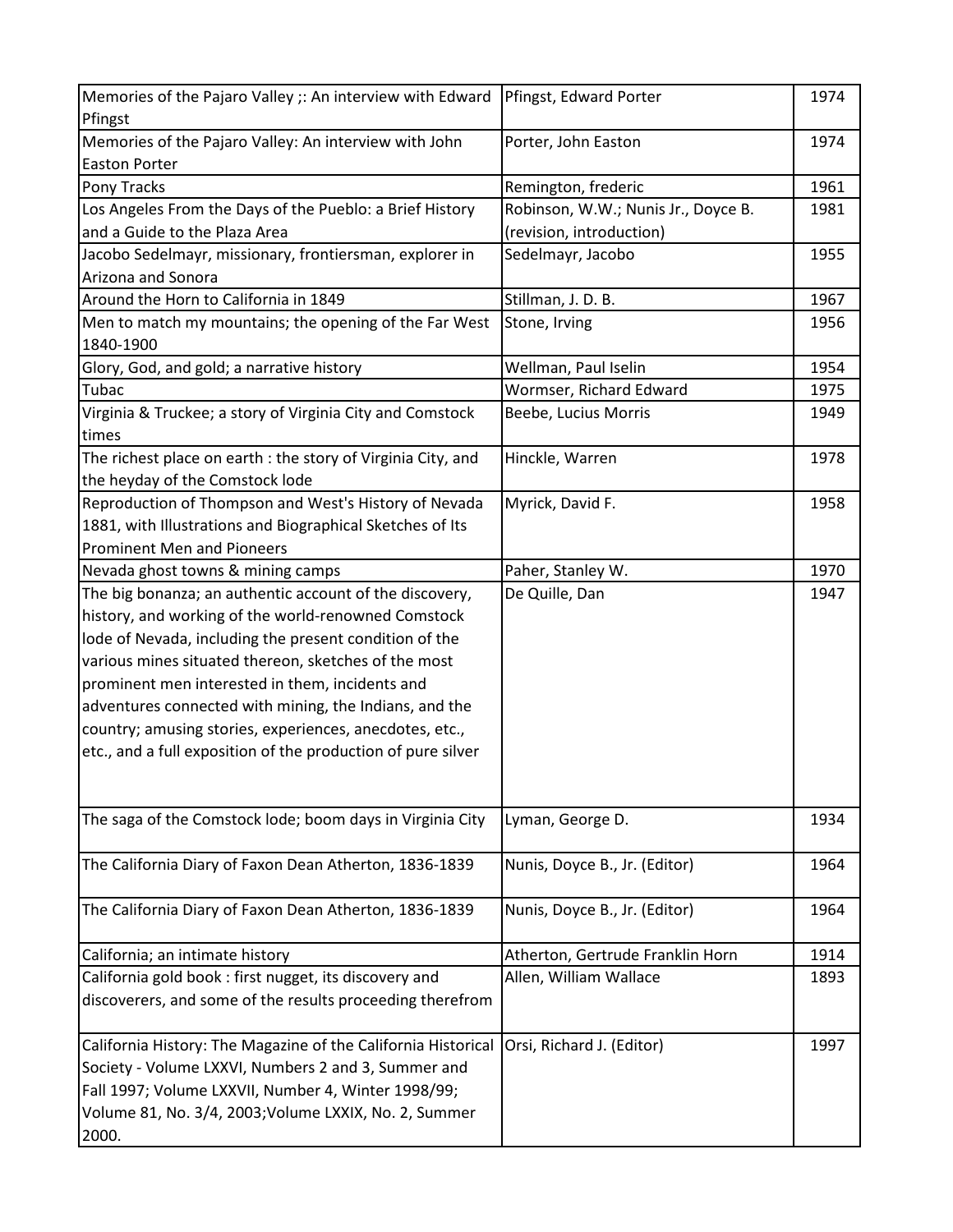| Architecture of the California Missions W/Press Release      | Baer, Text Kurt                        | 1958 |
|--------------------------------------------------------------|----------------------------------------|------|
| For This Book                                                |                                        |      |
| Retrospection, political and personal                        | Bancroft, Hubert Howe                  | 1912 |
| Gold fleet for California; forty-niners from Australia and   | Bateson, Charles                       | 1963 |
| <b>New Zealand</b>                                           |                                        |      |
| Boss Ruef's San Francisco: the story of the Union Labor      | Bean, Walton                           | 1972 |
| Party, big business, and the graft prosecution               |                                        |      |
| The Franciscan missions of California                        | Berger, John A.                        | 1941 |
| Life in California before the gold discovery                 | Bidwell, John                          | 1966 |
| Anza's California expeditions                                | Bolton, Herbert Eugene                 | 1930 |
| Fray Juan Crespi, missionary explorer on the Pacific coast,  | Crespí, Juan                           | 1927 |
| 1769-1774                                                    |                                        |      |
| Font's complete diary, a chronicle of the founding of San    | Font, Pedro                            | 1931 |
| Francisco                                                    |                                        |      |
| Letters of the Gold Discovery (The Book Club of California,  | Hammond, George P.                     | 1948 |
| Keepsakes No. 7, 8, 9, 11, and 12 in slipcase)               |                                        |      |
|                                                              |                                        |      |
| California's story                                           | Bolton, Herbert Eugene                 | 1922 |
| What I saw in California                                     | Bryant, Edwin                          | 1985 |
| Discovery of the Yosemite, and the Indian war of 1851,       | Bunnell, Lafayette Houghton            | 1971 |
| which led to that event                                      |                                        |      |
| CALIFORNIA - THE FABULOUS ISLAND                             | Burdick, Barbara, Illustrated by Tom   | 1970 |
|                                                              | Huntington                             |      |
| The Story of Early Mono County: Its settlers, gold rushes,   | Cain, Ella M.                          | 1961 |
| indians and ghost towns                                      |                                        |      |
| The French in California: One Hundred Years of               | Honor, CALIFORNIA Palace of the Legion | 1950 |
| Achievement, 1850-1950                                       | of                                     |      |
| The Plate of Brass                                           |                                        | 1953 |
| The penance of Magdalena: And other tales of the             | Chase, J. Smeaton                      | 1915 |
| California missions                                          |                                        |      |
| THE STORY OF INYO An Authentic Record of Pioneering To       | Chalfant, W.A.                         | 1922 |
| Which Has Been Added Indian Life, Customs and Legends,       |                                        |      |
| How Los Angeles Got Owens Valley Water                       |                                        |      |
|                                                              |                                        |      |
| Catalogue of Materials in the Archivo General de Indias for  | Chapman, Charles E.                    | 1919 |
| the History of the Pacific Coast and the American            |                                        |      |
| Southwest [University of California Publications in History, |                                        |      |
| Volume VIII].                                                |                                        |      |
| A History of California: The Spanish Period                  | Chapman, Charles E., Ph.D.             | 1925 |
| The call of gold; true tales on the gold road to Yosemite    | Chamberlain, Newell D.                 | 1972 |
|                                                              |                                        |      |
| Gold, guns, & ghost towns                                    | Chalfant, W. A.                        | 1947 |
| Gold is the cornerstone                                      | Caughey, John Walton                   | 1948 |
| Rushing for gold                                             | Caughey, John Walton                   | 1949 |
| California                                                   | Caughey, John Walton                   | 1953 |
| The diary of a forty-niner                                   | Canfield, Chauncey de Leon             | 1947 |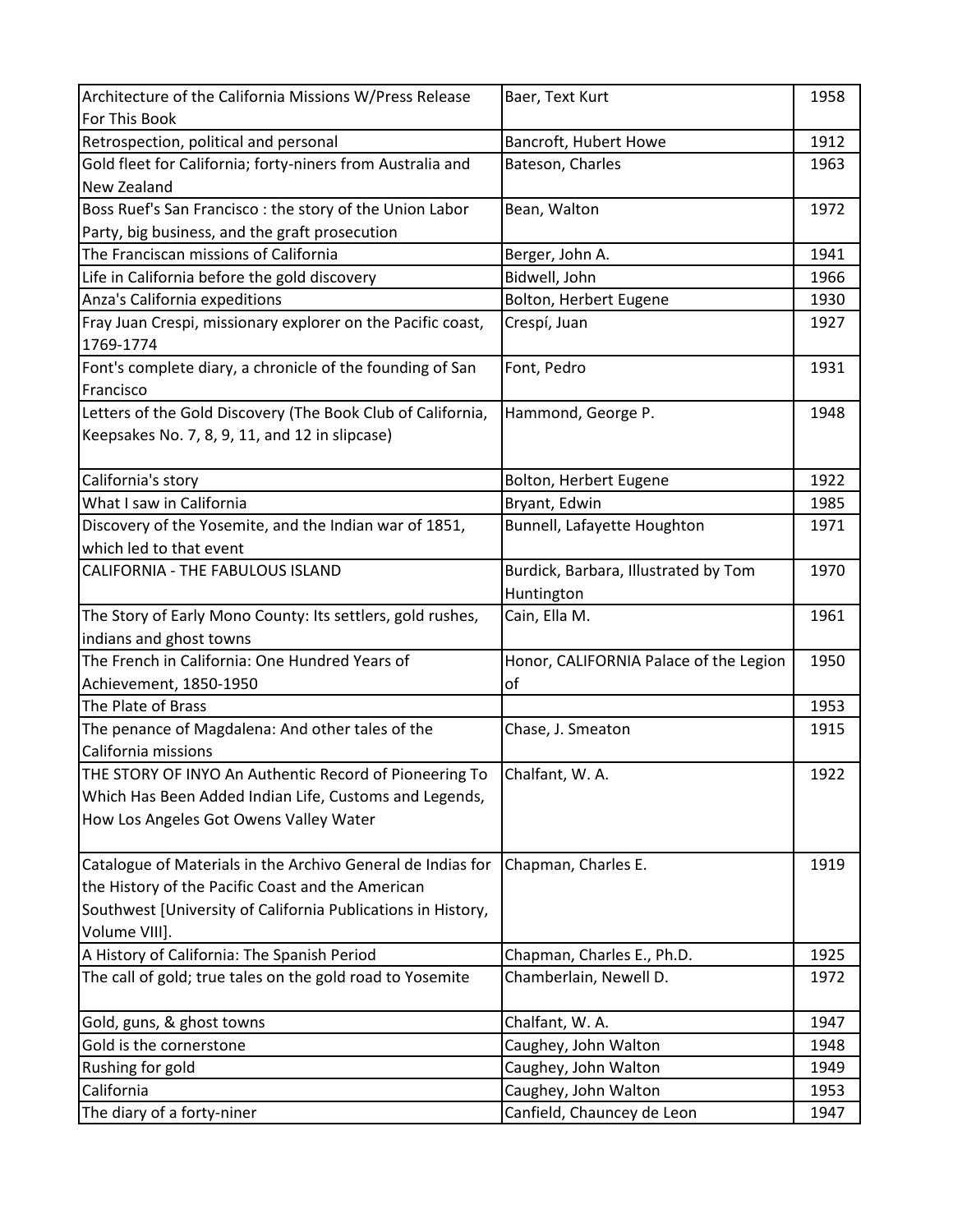| The conquest of New Mexico and California in 1846-1848                                                       |                                                          | 1964 |
|--------------------------------------------------------------------------------------------------------------|----------------------------------------------------------|------|
| California Journal of Mines and Geology, Vol. 48, No. 2,<br>April 1952                                       | $N/A$ .                                                  | 1941 |
| California: West of the West                                                                                 | Collings, Adam                                           | 2003 |
| Captain Portola in San Luis Obispo County,: 1769-1969                                                        | Crespi, Juan                                             | 1968 |
| The missions of California,                                                                                  | Connell, Will                                            | 1941 |
| History Of California: The American Period                                                                   | Cleland, Robert Glass                                    | 1939 |
| FROM WILDERNESS TO EMPIRE, A HISTORY OF                                                                      | Cleland, Robert Glass - - Dumke, Glenn                   | 1959 |
| CALIFORNIA------COMBINED/REVISED EDITION OF "FROM<br>WILDERNESS TO EMPIRE " WITH "CALIFORNIA IN OUR<br>TIME" | S, revised edition                                       |      |
| CALIFORNIA In OUR TIME. 1900 - 1940.                                                                         | Cleland, Robert Glass.                                   | 1947 |
| The Irvine Ranch of Orange County, 1810-1950                                                                 | Cleland, Robert Glass                                    | 1952 |
| California pageant: The story of four centuries                                                              | <b>Cleland, Robert Glass</b>                             | 1950 |
| The Portola Expedition of 1769-1770. Diary of Miguel<br>Costanso                                             | Teggart, Frederick J. (ed)                               | 1911 |
| The Costansó Narrative of the Portolá Expedition: First                                                      | Costansó, Miguel                                         | 1970 |
| Chronicle of the Spanish Conquest of Alta California                                                         |                                                          |      |
| (Hogarth series of early California)                                                                         |                                                          |      |
| California in 1792: A Spanish Naval Visit (American                                                          | Cutter, Donald C.                                        | 1990 |
| <b>Exploration and Travel)</b>                                                                               |                                                          |      |
| The Sacramento: River of Gold (Rivers of America Series)                                                     | Dana, Julian                                             | 1939 |
| ROSE, OR ROSE THORN Three Women of Spanish California                                                        | Dakin, Susanna Bryant                                    | 1963 |
| California Romantic And Resourceful                                                                          | Davis, John F.                                           | 1914 |
| California Gold Rush Merchant: The Journal of Stephen                                                        | Richards, Benjamin B. (Editor)                           | 1956 |
| <b>Chapin Davis</b>                                                                                          |                                                          |      |
| The twenty-one missions of California                                                                        | Deakin, Edwin. [from old catalog]                        | 1901 |
| Monterey peninsula                                                                                           | Writers' Program (Calif.)                                | 1946 |
| SPANISH ALTA CALIFORNIA.                                                                                     | Denis, Alberta Johnston. Decorations by<br>Loren Barton. | 1927 |
| Embarcadero                                                                                                  | Dillon, Richard H.                                       | 1959 |
| <b>Burnt-out fires</b>                                                                                       | Dillon, Richard H.                                       | 1973 |
| Hunting for gold                                                                                             | Downie, William                                          | 1893 |
| California, the last frontier                                                                                | Durrenberger, Robert W.                                  | 1969 |
| Letters to a pioneer senator; original extracts from the                                                     | Dressler, Albert                                         | 1925 |
| mail bag of a California statesman of the '50's                                                              |                                                          |      |
| History of California                                                                                        | Eldredge, Zoeth Skinner                                  | 1915 |
| A self-governing dominion: California, 1849-1860                                                             | Ellison, William Henry                                   | 1950 |
| Around California in 1891                                                                                    | Emmons, Terence                                          | 1991 |
| The Missions and Missionaries of California (Vol. II: Upper<br>California)                                   | Engelhardt, Fr. Zephyrin                                 | 1930 |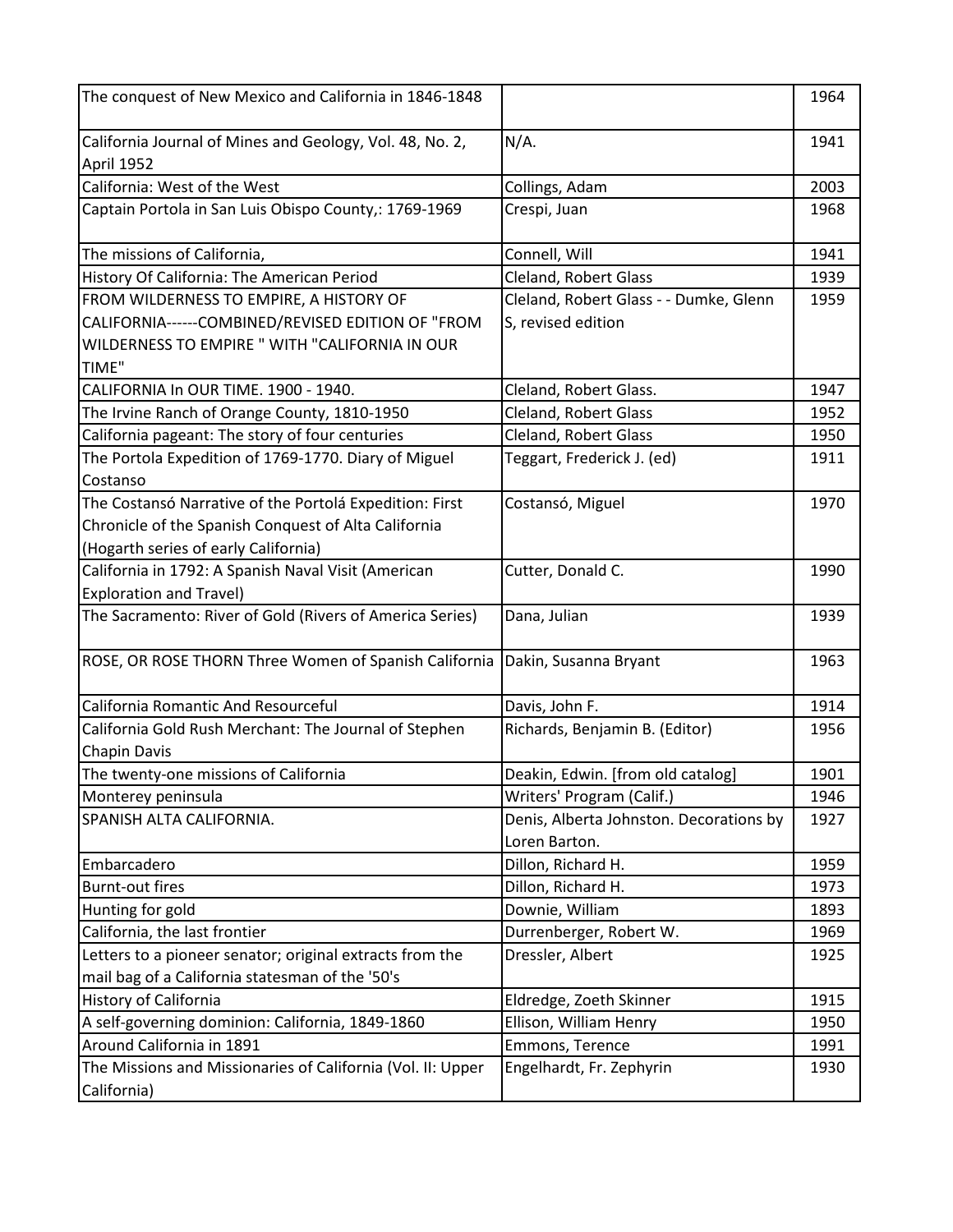| A Historical, Political, and Natural Description of California                                                                                                                                                                                                                                                                                                                                                                           | Fages, Pedro                                                                                                           | 1937                                 |
|------------------------------------------------------------------------------------------------------------------------------------------------------------------------------------------------------------------------------------------------------------------------------------------------------------------------------------------------------------------------------------------------------------------------------------------|------------------------------------------------------------------------------------------------------------------------|--------------------------------------|
| By Pedro Fages, Soldier of Spain, Dutifully Made for the                                                                                                                                                                                                                                                                                                                                                                                 |                                                                                                                        |                                      |
| Viceroy in the Year 1775                                                                                                                                                                                                                                                                                                                                                                                                                 |                                                                                                                        |                                      |
| The Gold Hunters of California                                                                                                                                                                                                                                                                                                                                                                                                           | Farish, Thomas Edwin                                                                                                   | 1904                                 |
| Life, adventures, and travels in California Pictorial Edition!!                                                                                                                                                                                                                                                                                                                                                                          | Farnham, Thomas Jefferson                                                                                              | 1857                                 |
|                                                                                                                                                                                                                                                                                                                                                                                                                                          |                                                                                                                        |                                      |
| California speaking: (a handbook of California history)                                                                                                                                                                                                                                                                                                                                                                                  | Field, Maria Antonia                                                                                                   | 1934                                 |
|                                                                                                                                                                                                                                                                                                                                                                                                                                          |                                                                                                                        |                                      |
| Drakes Plate of Brass Authenticated                                                                                                                                                                                                                                                                                                                                                                                                      | Fink, Colin                                                                                                            | 1938                                 |
| The Salinas, Upside-down River                                                                                                                                                                                                                                                                                                                                                                                                           | Fisher, Anne                                                                                                           | 1945                                 |
| THE ANZA EXPEDITION OF 1775-1776. DIARY OF PEDRO                                                                                                                                                                                                                                                                                                                                                                                         | FONT, Pedro. Edited by Frederick J.                                                                                    | 1913                                 |
| FONT. Publications of the Academy of Pacific Coast                                                                                                                                                                                                                                                                                                                                                                                       | Teggart.                                                                                                               |                                      |
| History. Vol. 3. No. 1.                                                                                                                                                                                                                                                                                                                                                                                                                  |                                                                                                                        |                                      |
| Mission tales in the days of the dons                                                                                                                                                                                                                                                                                                                                                                                                    | Forbes, A. S. C                                                                                                        | 1926                                 |
| California Missions and Land-Marks El Camino Real                                                                                                                                                                                                                                                                                                                                                                                        | Forbes, Mrs. A. S. C.                                                                                                  | 1915                                 |
| California: A History of Upper and Lower California                                                                                                                                                                                                                                                                                                                                                                                      | Forbes, Alexander                                                                                                      | 1937                                 |
| [Hardcover]                                                                                                                                                                                                                                                                                                                                                                                                                              |                                                                                                                        |                                      |
| In Pursuit of the Golden Dream                                                                                                                                                                                                                                                                                                                                                                                                           | Gardiner, Howard C.                                                                                                    | 1970                                 |
| The FIRST SPANISH ENTRY Into SAN FRANCISCO BAY 1775.                                                                                                                                                                                                                                                                                                                                                                                     | Galvin, John                                                                                                           | 1971                                 |
| The Original Narritive, Hitherto Unpublished, by Fr                                                                                                                                                                                                                                                                                                                                                                                      |                                                                                                                        |                                      |
| Vincente Maria. And Further Details by Participants in the                                                                                                                                                                                                                                                                                                                                                                               |                                                                                                                        |                                      |
| First Explorations of the Bay's Waters.                                                                                                                                                                                                                                                                                                                                                                                                  |                                                                                                                        |                                      |
|                                                                                                                                                                                                                                                                                                                                                                                                                                          |                                                                                                                        |                                      |
| California expedition : Stevenson's Regiment of First New                                                                                                                                                                                                                                                                                                                                                                                | Giffen, Guy James                                                                                                      | 1951                                 |
| York Volunteers; with a foreword by Joseph A. Sullivan                                                                                                                                                                                                                                                                                                                                                                                   |                                                                                                                        |                                      |
|                                                                                                                                                                                                                                                                                                                                                                                                                                          |                                                                                                                        |                                      |
| Readings in California history                                                                                                                                                                                                                                                                                                                                                                                                           | Gilmore, Newton Ray                                                                                                    | 1966                                 |
| A doctor comes to California, the diary of John S. Griffin,                                                                                                                                                                                                                                                                                                                                                                              | Griffin, John S.                                                                                                       | 1943                                 |
| assistant surgeon with Kearny's dragoons, 1846-1847                                                                                                                                                                                                                                                                                                                                                                                      |                                                                                                                        |                                      |
|                                                                                                                                                                                                                                                                                                                                                                                                                                          |                                                                                                                        |                                      |
| Military governments in California, 1846-1850; with a                                                                                                                                                                                                                                                                                                                                                                                    | Grivas, Théodore                                                                                                       | 1963                                 |
| chapter on their prior use in Louisiana, Florida, and New                                                                                                                                                                                                                                                                                                                                                                                |                                                                                                                        |                                      |
| Mexico                                                                                                                                                                                                                                                                                                                                                                                                                                   |                                                                                                                        |                                      |
| Bigler's chronicle of the West; the conquest of California,                                                                                                                                                                                                                                                                                                                                                                              | Bigler, Henry William                                                                                                  | 1962                                 |
| discovery of gold, and Mormon settlement                                                                                                                                                                                                                                                                                                                                                                                                 |                                                                                                                        |                                      |
|                                                                                                                                                                                                                                                                                                                                                                                                                                          |                                                                                                                        |                                      |
|                                                                                                                                                                                                                                                                                                                                                                                                                                          |                                                                                                                        |                                      |
|                                                                                                                                                                                                                                                                                                                                                                                                                                          |                                                                                                                        |                                      |
|                                                                                                                                                                                                                                                                                                                                                                                                                                          |                                                                                                                        |                                      |
|                                                                                                                                                                                                                                                                                                                                                                                                                                          |                                                                                                                        |                                      |
|                                                                                                                                                                                                                                                                                                                                                                                                                                          |                                                                                                                        |                                      |
|                                                                                                                                                                                                                                                                                                                                                                                                                                          |                                                                                                                        |                                      |
|                                                                                                                                                                                                                                                                                                                                                                                                                                          |                                                                                                                        |                                      |
|                                                                                                                                                                                                                                                                                                                                                                                                                                          |                                                                                                                        |                                      |
| Memorable Historical Dates                                                                                                                                                                                                                                                                                                                                                                                                               |                                                                                                                        |                                      |
| California place names; the origin and etymology of<br>current geographical names<br>Contested Eden: California before the Gold Rush<br>Californian trails, intimate guide to the old missions; the<br>story of the California missions<br>The Ralston-Fry Wedding and the Wedding Journey to<br>Yosemite May 20, 1858 From the Diary of Miss Sarah<br>Haight (Mrs. Edward Tompkins)<br>California Through Four Centuries, a Handbook of | Gudde, Erwin Gustav<br>Gutiérrez, Ramón A.<br>Hall, Trowbridge<br>Farquhar, Francis P., Editor<br>Hanna, Phil Townsend | 1969<br>1997<br>1920<br>1961<br>1935 |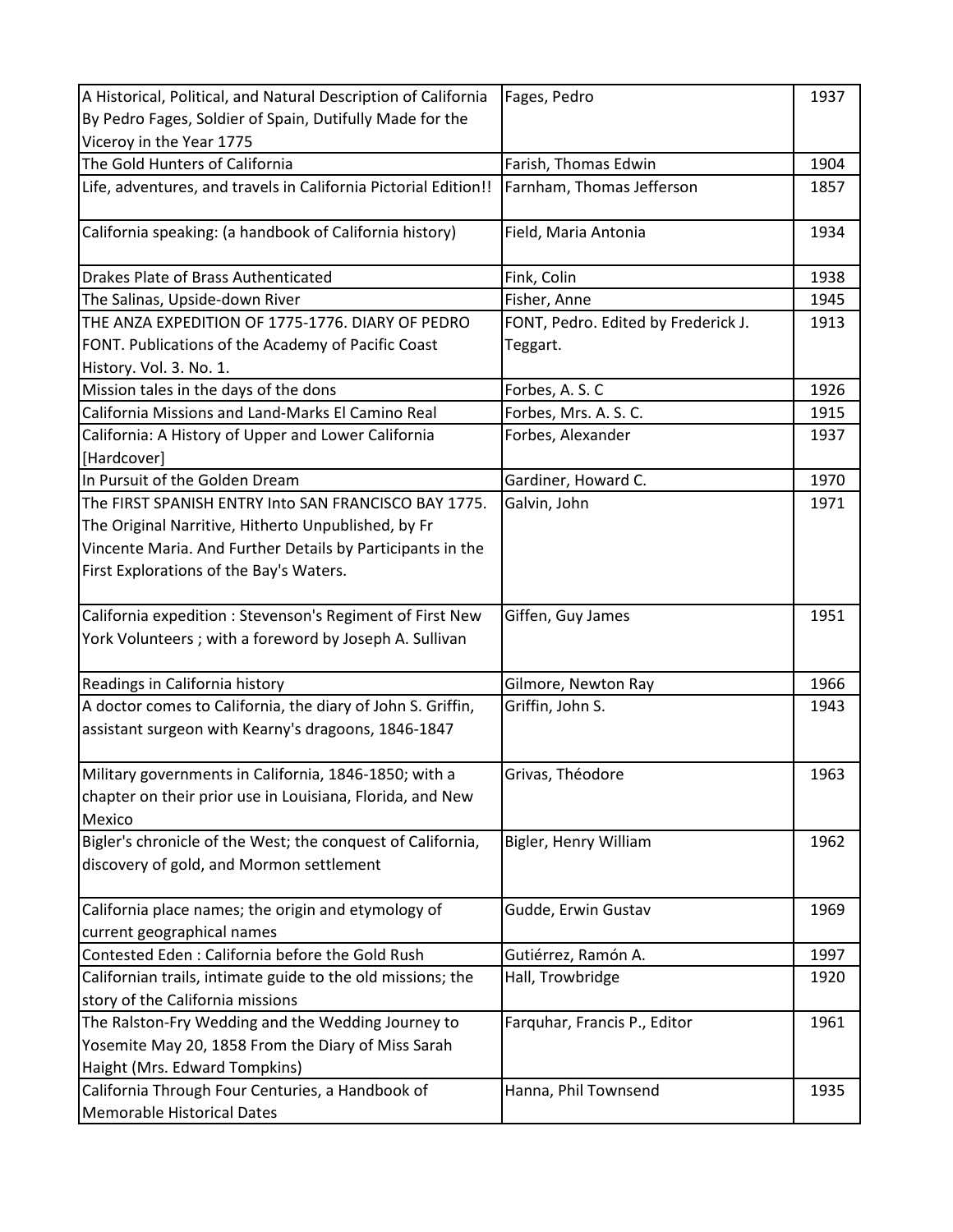| LOST HARBOR, THE CONTROVERSY OVER DRAKE'S                  | Hanna, L.                  | 1979 |
|------------------------------------------------------------|----------------------------|------|
| <b>CALIFORNIA ANCHORAGE</b>                                |                            |      |
| California Conquered: War and Peace on the Pacific, 1846-  | Harlow, Neal               | 1982 |
| 1850                                                       |                            |      |
| The Early Days of Santa Barbara, California                | Hawley, Walter             | 1910 |
| History of California 1ST Edition (Two Volume Set)         | Hittell, Theodore H.       | 1885 |
| <b>History of California</b>                               | Hittell, Theodore H.       | 1885 |
| The World Rushed In: The California Gold Rush Experience   | Holliday, Joseph           | 1981 |
|                                                            |                            |      |
| Historic Spots in California Third Edition                 | Hoover, Mildred Brooke     | 1966 |
| Historical collections of the great West: Containing       | Howe, Henry                | 1855 |
| narratives of the most important and interesting events in |                            |      |
| western history -remarkable individual  Washington,        |                            |      |
| Nebraska, Kansas, etc., etc                                |                            |      |
| Ballarat, 1897-1917: facts and folklore                    | Hubbard, Paul B            | 1965 |
| CALIFORNIA IN THE MAKING. Essays and Papers in             | Hunt, Rockwell D.          | 1953 |
| California History.                                        |                            |      |
| New California the Golden Book (California State Series)   | Hunt, Rockwell D.          | 1937 |
|                                                            |                            |      |
| California Firsts                                          | Hunt, Rockwell Dennis      | 1957 |
| A short history of California                              | Hunt, Rockwell Dennis      | 1929 |
| The Spirit of the Monterey Coast                           | Hobbs, Frederic            | 1990 |
| The California Missions                                    | Sides, Dorothy Smith       | 1937 |
| Glimpses of California and the missions,                   | Jackson, Helen Hunt        | 1903 |
| Pictorial history of California                            | JOHNSON, PAUL C.           | 1970 |
| The Early Sunset Magazine, 1898-1928, An Anthology         | Johnson, Paul C. - Editor  | 1974 |
| SUTTER'S FORT: GATEWAY TO THE GOLD FIELDS                  | Lewis, Oscar               | 1966 |
| California: Two Centuries of Man, Land & Growth in the     | Hutchinson, W.H.           | 1969 |
| Golden State                                               |                            |      |
| Portsmouth Plaza, the Cradle of San Francisco (Signed),    | Phillips, Catherine Coffin | 1932 |
|                                                            |                            |      |
| Gold Rush Album.                                           | JACKSON, JOSEPH HENRY.     | 1949 |
| San Francisco Bay A Pictorial Maritime History             | Kemble, John Haskell       | 1957 |
| West of the West. Witnesses to the California experience,  | Kirsch, Robert R           | 1967 |
| 1542-1906: The story of California from the                |                            |      |
| conquistadores to the great earthquake, as described by    |                            |      |
| the men and women who were there                           |                            |      |
| Essays and Assays: California History Reappraised          | knoles, george             | 1973 |
| Steinbeck's Street: Cannery Row                            | Knox, Maxine               | 1980 |
| California A Landmark History                              | Knowland, Joseph R         | 1941 |
| Hardscrabble : a narrative of the California hill country  | Kunkler, Anita             | 1975 |
| California: Land of New Beginnings                         | Lavender, David            | 1972 |
| Missions of the southern coast                             | Lemke, Nancy               | 1996 |
| Here lived the Californians                                | Lewis, Oscar               | 1957 |
| California : a literary chronicle                          | Lee, W. Storrs             | 1968 |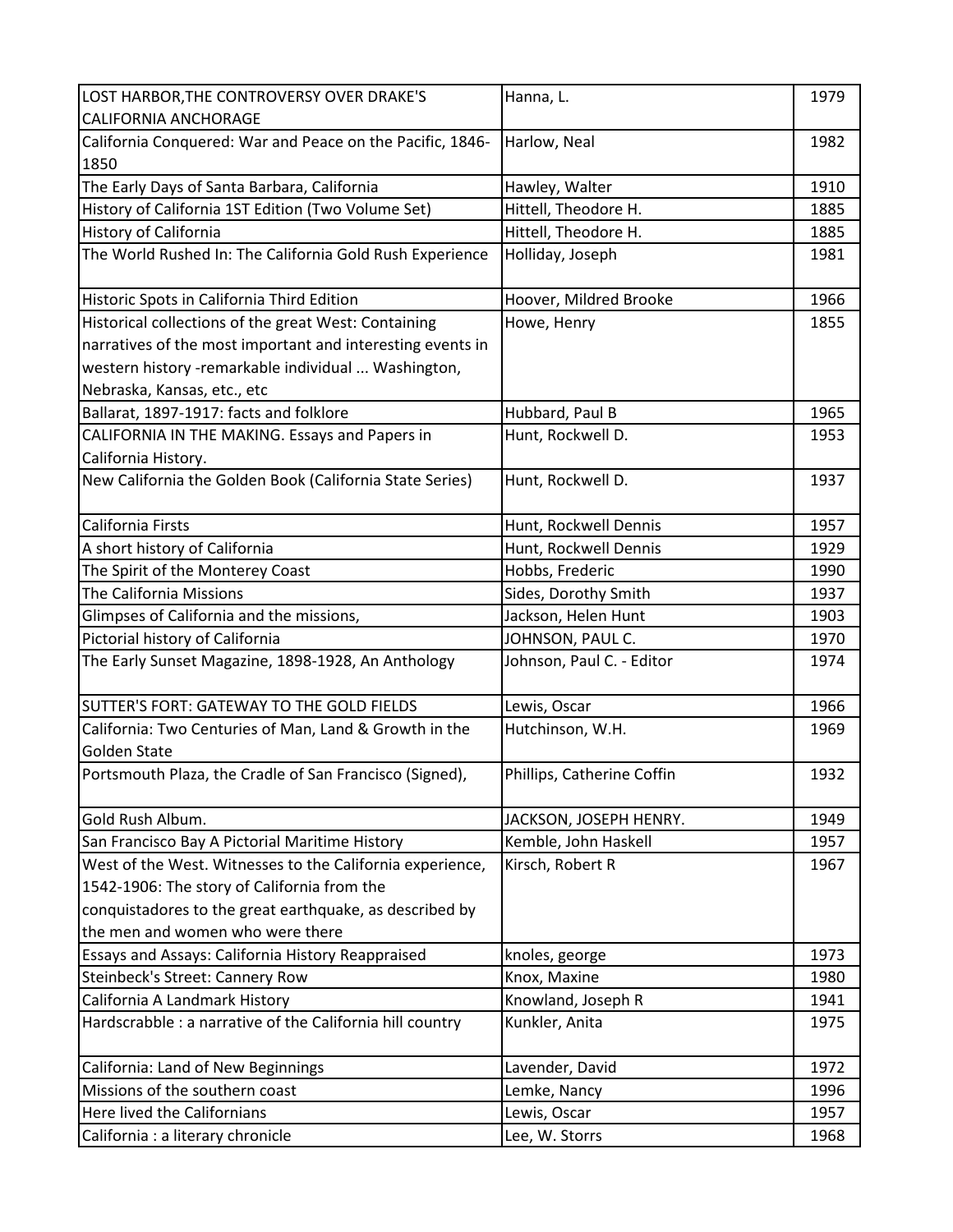| Sea routes to the gold fields : the migration by water to                    | Lewis, Oscar              | 1949 |
|------------------------------------------------------------------------------|---------------------------|------|
| California in 1849-1852                                                      |                           |      |
| High Sierra country                                                          | Lewis, Oscar              | 1955 |
| The mining frontier; contemporary accounts from the                          | Lewis, Marvin             | 1967 |
| American West in the nineteenth century                                      |                           |      |
| California heritage                                                          | Lewis, Oscar              | 1949 |
| The old Spanish missions of California                                       | Lowman, Hubert A          | 1989 |
| Bodie Bonanza: The True Story of a Flamboyant Past. (An                      | Loose, Warren             | 1971 |
| Exposition-Lochinvar book)                                                   |                           |      |
| RALSTON'S RING: CALIFORNIA PLUNDERS THE COMSTOCK                             | Lyman, George D.          | 1937 |
| LODE [Hardcover]                                                             |                           |      |
| California Missions: The Earliest Series of Views Made in                    | Miller, Henry             | 1985 |
| 1856                                                                         |                           |      |
| Your Lakes, Valleys & Mountains: History of Lake County.                     | Mauldin, Henry K.         | 1960 |
| Volume I: Clear Lake and Mt. Konocti.                                        |                           |      |
| Taming the forty-niner                                                       | Margo, Elisabeth          | 1955 |
| California the wonderful: her romantic history, her                          | Markham, Edwin            | 1914 |
| picturesque people, her wild shores, her desert mystery,                     |                           |      |
| her valley loveliness, her mountain glory, including her                     |                           |      |
| varied resources, her commercial greatness, her                              |                           |      |
| intellectual achievements, her expanding hopes; with                         |                           |      |
| glimpses of Oregon and Washington, her northern                              |                           |      |
| neighbors                                                                    |                           |      |
| Out West, A journal of California, Volume Six, October 1971 McKenney, Wilson |                           | 1971 |
| California 1850 : A Snapshot in Time                                         | Marschner, Janice         | 2000 |
| Left Hand Turn: A Story of the Donner Party Women                            | Maino, Jeannette Gould    | 1987 |
| Soldiers, Scoundrels, Poets & Priests: Stories of the Men                    | McLaughlin, David J.      | 2004 |
| and Women Behind the Missions of California                                  |                           |      |
| California : Its History and Romance                                         | McGroarty, John S.        | 1911 |
| California's Historical Monuments [ 1965, Pacific Gas and                    | Brown, Governor Edmund G. | 1965 |
| Electric Company ] compiled from a series of articles in                     |                           |      |
| P.G. and E. Progress                                                         |                           |      |
| Early California Reflections: A Series of Lectures Held at the               | Magalousis, Nicholas M.   | 1987 |
| San Juan Capistrano Branch of the Orange County Public                       |                           |      |
| Library                                                                      |                           |      |
| Between the Rivers: A History of Early Calaveras County,                     |                           | 2002 |
| California                                                                   |                           |      |
| The New York volunteers in California: With Stevenson to                     | Lynch, James              | 1970 |
| California                                                                   |                           |      |
| Australians and the gold rush : California and down under,                   | Monaghan, James           | 1966 |
| 1849-1854                                                                    |                           |      |
| The San Francisco Calamity By Earthquake and Fire                            | Morris, Edited By Charles | 1906 |
| Californios, the saga of the hard-riding vaqueros,:                          | Mora, Joseph Jacinto      | 1949 |
| America's first cowboys;                                                     |                           |      |
| West of the Rocky Mountains                                                  | Muir, John                | 1976 |
| Seldom Seen Slim                                                             | Murray, Tom G.            | 1971 |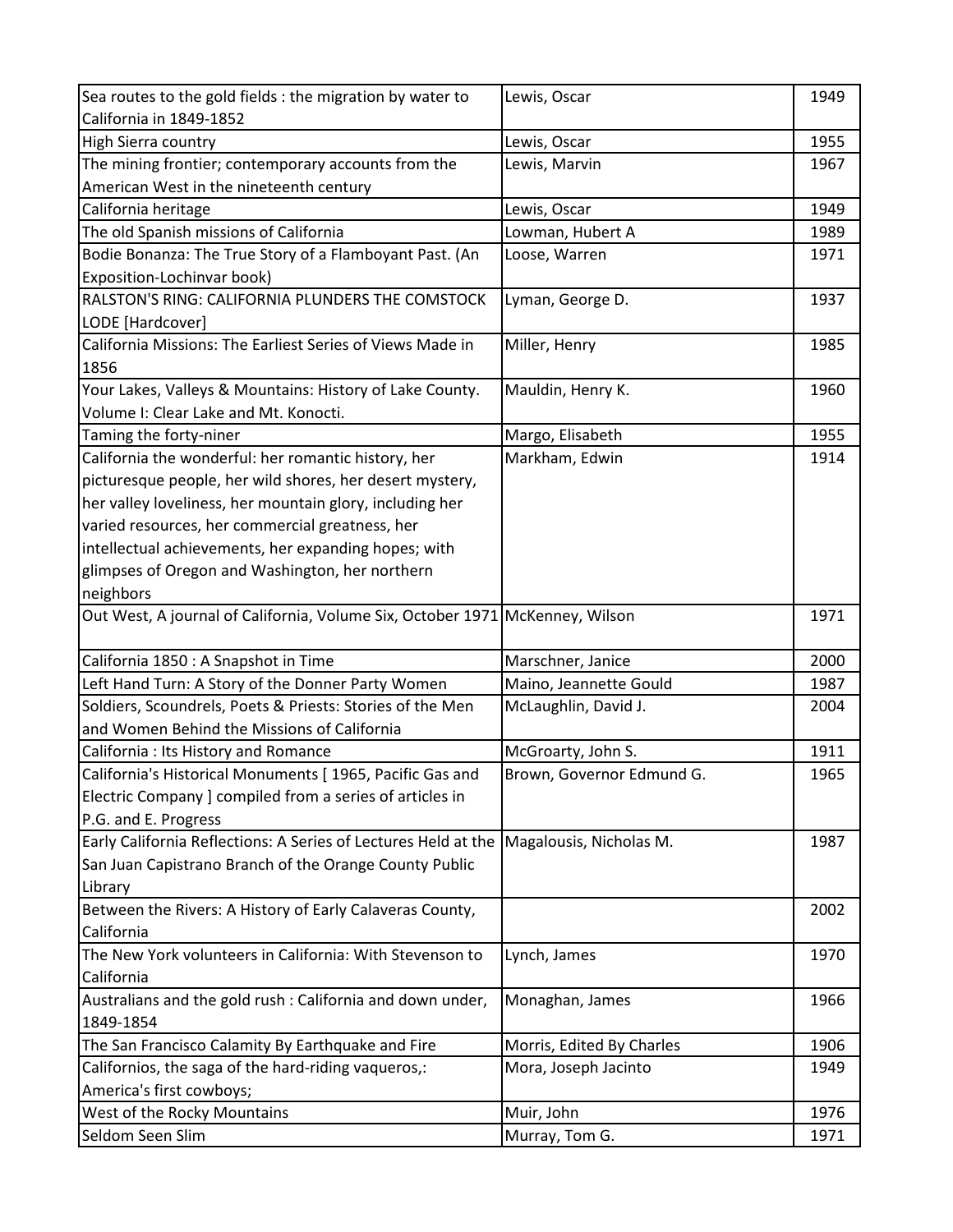| California's Chumash Indians: A project of the Santa            | Center, Santa Barbara Museum of       | 1986 |
|-----------------------------------------------------------------|---------------------------------------|------|
| Barbara Museum of Natural History Education Center              | <b>Natural History Education</b>      |      |
|                                                                 |                                       |      |
| Old San Francisco: The biography of a city from early days      | Muscatine, Doris                      | 1975 |
| to the earthquake                                               |                                       |      |
| Ghost towns and mining camps of California                      | Nadeau, Remi A                        | 1965 |
| THE OLD SPANISH MISSIONS OF CALIFORNIA; SAN GABRIEL             | Nolan, Anne Jennings and Mildred Mac  | 1930 |
| MISSION AND THE MISSION PLAY                                    | Lean                                  |      |
| The Story of California                                         | Norton, Henry K.                      | 1913 |
| The Lost Death Valley' 49er Journal of Louis Nusbaumer          | Koenig, George                        | 1974 |
|                                                                 |                                       |      |
| California Called Them. a Saga of Golden Days and Roaring       | O'Brien, Robert                       | 1951 |
| Camps (Gold Rush).                                              |                                       |      |
| 1830, On the Ambitious Projects of Russia in Regard to          | HAMMOND, George P., introduction      | 1955 |
| North West America, with Particular                             |                                       |      |
| Occurrences in Hispanic California                              | Ord, Angustias                        | 1956 |
| THE CALL To CALIFORNIA. Commissioned by James S.                | Pourade, Richard F.                   | 1968 |
| Copley.                                                         |                                       |      |
| OLD CALIFORNIA HOUSES. Portraits and Stories.                   | Parsons, Marion Randall.              | 1952 |
| Romantic California                                             | Peixotto, Ernest                      | 1910 |
| Three years in California : William Perkin's journal of life at | Perkins, William                      | 1964 |
| Sonora, 1849-1852                                               |                                       |      |
| Coulterville Chronicle : the annals of a mother lode mining     | Phillips, Catherine Coffin            | 1942 |
| town                                                            |                                       |      |
| California controversies; major issues in the history of the    | Pitt, Leonard                         | 1968 |
| <b>State</b>                                                    |                                       |      |
| The decline of the Californios : a social history of the        | Pitt, Leonard                         | 1966 |
| Spanish-speaking Californians, 1846-1890                        |                                       |      |
| The plate of brass: evidence of the visit of Francis Drake to   | California Historical Society.        | 1953 |
| California in the year 1579                                     |                                       |      |
| California gold rush voyages, 1848-1849: three original         | Pomfret, John E.                      | 1954 |
| narratives                                                      |                                       |      |
| Franciscan explorations in California                           | Priestley, Herbert Ingram             | 1946 |
| The story of Mission Santa Ysabel                               | Quinn, Charles Russell                | 1964 |
| Historic Spots in California                                    | Hoover, Mildred                       | 1948 |
| California: The name                                            | Putnam, Ruth                          | 1917 |
| <b>California Missions</b>                                      | Brown, Karl Fredrick, And Ray, Floyd  | 1954 |
|                                                                 |                                       |      |
| The Golden Road                                                 | Riesenberg, Felix                     | 1962 |
| The Story of San Luis Obispo County                             | Robinson, W.W.                        | 1957 |
| California: A History                                           | Rolle, Andrew                         | 1963 |
| The Golden Crucible                                             | Ross, Blake                           | 1930 |
| California, from the Conquest in 1846 to the Second             | Royce, Joasiah; Cleland, Robert Glass | 1948 |
| Vigilance Committee in San Francisco, a Study of American       | (int.)                                |      |
| Character                                                       |                                       |      |
| The California Gold Rush and the Coming of the Civil War        | Richards, Leonard L.                  | 2007 |
|                                                                 |                                       |      |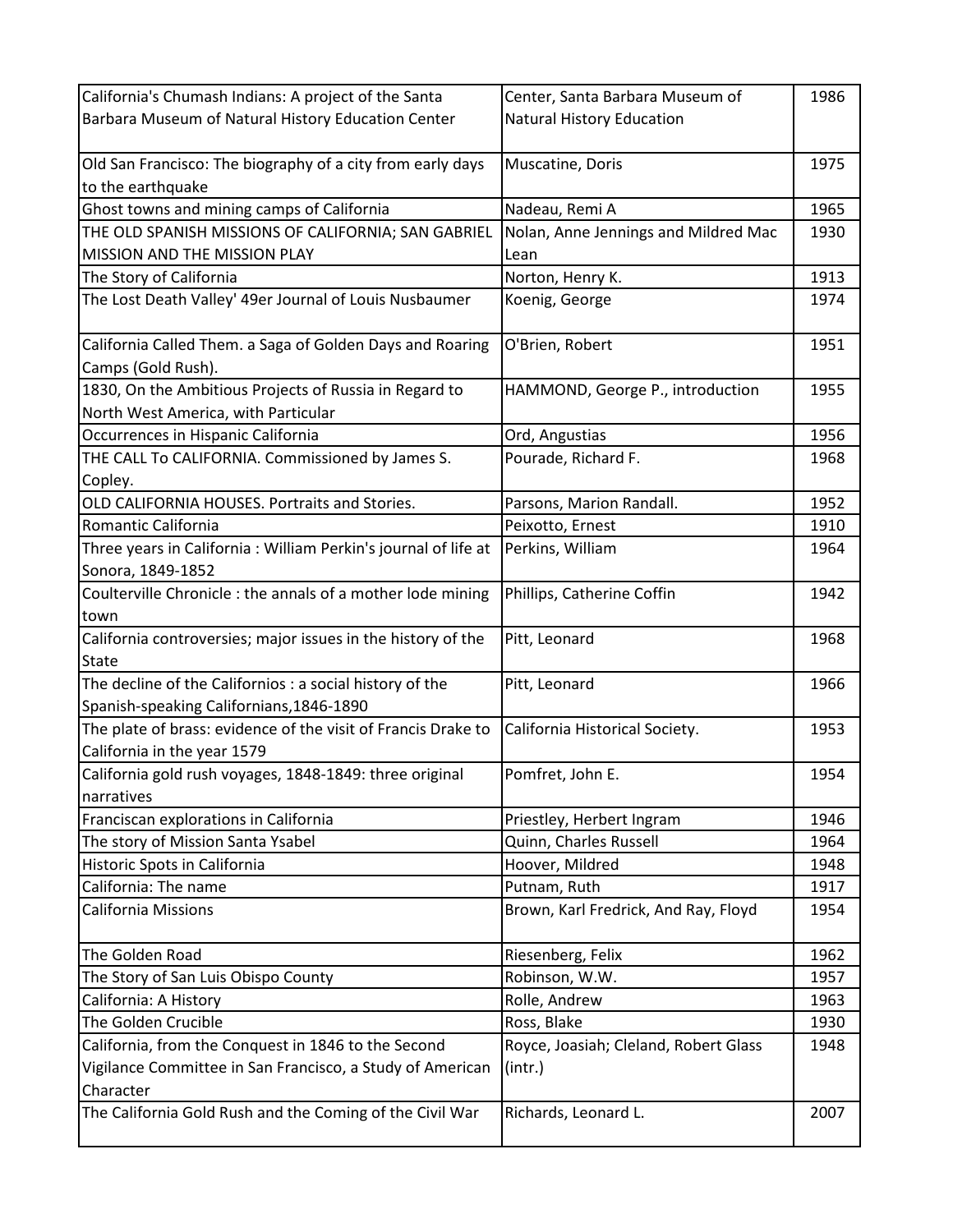| Historical sketches of the Californias: Spanish and Mexican   | Rush, Philip S                            | 1953 |
|---------------------------------------------------------------|-------------------------------------------|------|
| periods,                                                      |                                           |      |
| The American: river of El Dorado (Rivers of America)          | Sanborn, Margaret                         | 1974 |
| SPANISH AND INDIAN PLACE NAMES OF CALIFORNIA:                 | Sanchez, Nellie Van De Grift              | 1922 |
| THEIR MEANING AND ROMANCE                                     |                                           |      |
| SPANISH ARCADIA. Of The SERIES CALIFORNIA.                    | Sanchez, Nellie Van de Grift. McCarthy,   | 1929 |
|                                                               | John Russell - Series Editor.             |      |
|                                                               |                                           |      |
| The Buckeye Rovers In The Gold Rush: An Edition In Two        | Scamehorn, Howard L.                      | 1965 |
| <b>Diaries</b>                                                |                                           |      |
| The first forty-niner and the story of the golden tea-caddy,  | Scherer, James Augustin Brown             | 1925 |
|                                                               |                                           |      |
| Thirty-first star                                             | Scherer, James Augustin Brown             | 1942 |
| Recollections of California, 1846-1861                        | Sherman, William T.                       | 1945 |
| A letter from a gold miner, Placerville, California, October, | Shufelt, S.                               | 1944 |
| 1850                                                          |                                           |      |
| Gold gamble                                                   | Starry, Roberta Martin                    | 1974 |
| Americans and the California dream, 1850-1915                 | Starr, Kevin                              | 1973 |
| Old Californian days                                          | Steele, James                             | 1889 |
| The old San Gabriel mission; historical notes taken from      | Sugranes, Eugene Joseph                   | 1909 |
| old manuscripts and records                                   |                                           |      |
| A trip to the gold mines of California in 1848                | Swan, John Alfred                         | 1960 |
| Eldorado; or, Adventures in the path of empire; comprising    | Taylor, Bayard                            | 1949 |
| a voyage to California, via Panama, life in San Francisco     |                                           |      |
| and Monterey, pictures of the gold region, and                |                                           |      |
| experiences of Mexican travel                                 |                                           |      |
| Oxcart, chuckwagon and jeep                                   | Taylor, Eva (Stevens), [from old catalog] | 1945 |
|                                                               |                                           |      |
| Gold Centennial: Tuolumne County                              | Anon                                      | 1950 |
| Wielding the Gavel: The Story of the Courts of San Benito     | Thomas, Mark                              | 1996 |
| County from 1874 throu                                        |                                           |      |
| From Cowhides to Golden Fleece                                | Underhill, R L                            | 1946 |
| CALIFORNIA PICTORIAL. A History in Contemporary               | Nostrand, Jeanne van                      | 1948 |
| Pictures, 1786 to 1859 With Descriptive Notes on Pictures     |                                           |      |
| and Artists.                                                  |                                           |      |
| ROB WAGNER'S CALIFORNIA ALMANACK.                             | Wagner, Rob.                              | 1922 |
| The Founding Of The First California Missions                 | Watson, Douglas S.                        | 1934 |
| Indian life at the old missions                               | Webb, Edith Buckland                      | 1952 |
| A historical album of California                              | Wills, Charles                            | 1994 |
| America's sunset coast                                        | Windsor, Merrill                          | 1978 |
| Via western express & stagecoach                              | Winther, Oscar Osburn                     | 1945 |
| Buildings of the bay area; a guide to the architecture of the | Woodbridge, John Marshall                 | 1960 |
| San Francisco Bay Region                                      |                                           |      |
| The California story, its history, problems, and government   | Wood, R. Coke                             | 1957 |
|                                                               |                                           |      |
| A guide to the Mariano Guadalupe Vallejo documentos           | Bancroft Library.                         | 1953 |
| para la historia de California, 1780-1875                     |                                           |      |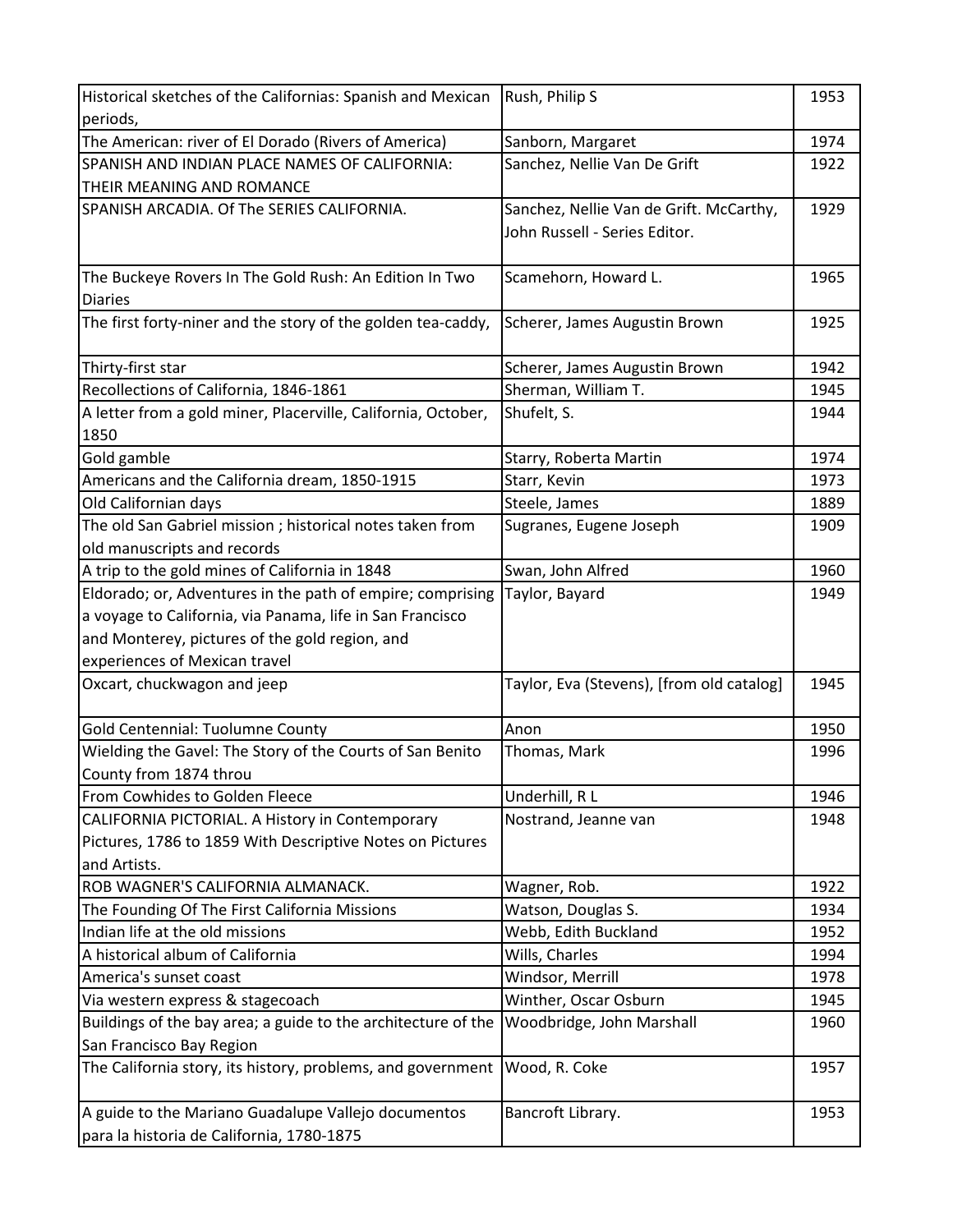| California emigrant letters                                                            | Wyman, Walker Demarquis            | 1952         |
|----------------------------------------------------------------------------------------|------------------------------------|--------------|
| Christmas in the gold fields, 1849; the reminiscences of                               | McCloskey, Joseph J.               | 1959         |
| Joseph J. McCloskey & Hermann J. Sharmann                                              |                                    |              |
|                                                                                        |                                    |              |
| Argonauts of '49; history and adventures of the emigrant                               | Howe, Octavius T.                  | 1923         |
| companies from Massachusetts, 1849-1850                                                |                                    |              |
| To California by sea : a maritime history of the California                            | Delgado, James P.                  | 1990         |
| gold rush                                                                              |                                    |              |
| Memories of the Mendocino coast; being a brief account                                 | Ryder, David Warren                | 1948         |
| of the discovery, settlement and development of the                                    |                                    |              |
| Mendocino coast, together with the correlated history of                               |                                    |              |
| the Union Lumber Company and how coast and company                                     |                                    |              |
| grew up together                                                                       |                                    |              |
|                                                                                        |                                    |              |
| Queen of the hills; the story of Piedmont, a California city                           | Pattiani, Evelyn Craig             | 1954         |
|                                                                                        |                                    |              |
| The People of the Pueblo, Or, the Story of Sonoma                                      | murphy, celeste                    | 1937         |
| History of the mission presidio and pueblo of Sonoma                                   | Tuomey, Honoria                    | 1923         |
|                                                                                        |                                    |              |
| 100 years ago: True stories of early California's gold mining                          | Davis, Frank                       | 1980         |
| days                                                                                   |                                    |              |
| Donner Pass and Those Who Crossed It. the Story of the                                 | Stewart, George                    | 1960         |
| Country Made Notable By the Stevens Party, the Donner                                  |                                    |              |
| Party, the Gold-Hunters, and the Railroad Builders                                     |                                    |              |
|                                                                                        |                                    |              |
| [Ordeal by Hunger] the Story of the Donner Party With                                  | Stewart, George Rippey             | 1936         |
| Drawings by Ray Boyton, Maps and Other Illustrations                                   |                                    |              |
|                                                                                        |                                    |              |
| History of the Sierra Nevada<br>Two essays on the sights & sounds of the Sierra Nevada | Farquhar, Francis P.<br>Muir, John | 1966<br>1973 |
|                                                                                        |                                    |              |
| CALIFORNIA GOLD DISCOVERY Centennial Papers on the                                     | California                         | 1947         |
| Time, The Site and Artifacts                                                           |                                    |              |
| The Story and Sketches of Columbia                                                     | Otheto                             | 1945         |
| History of the Donner Party: A Tragedy of the Sierra                                   | McGlashan, C.                      | 1940         |
| California's Agua Fria: the early history of Mariposa                                  | Wood, Raymund Francis              | 1954         |
| County.                                                                                |                                    |              |
| <b>Yosemite Trails</b>                                                                 | Chase, J. Smeaton                  | 1911         |
| Waters of the Golden Trout Country                                                     | McDermand, Charles                 | 1946         |
| Black Oxen by Atherton, Gertrude                                                       | Atherton, Gertrude                 | 1923         |
| The Big Oak Flat Road; an account of freighting from                                   | Paden, Irene Dakin                 | 1955         |
| Stockton to Yosemite Valley                                                            |                                    |              |
| One hundred years in Yosemite; the romantic story of                                   | Russell, Carl Parcher              | 1931         |
| early human affairs in the central Sierra Nevada                                       |                                    |              |
| Lights and Shadows of Yosemite                                                         | Taylor, Katherine Ames             | 1926         |
| They would rule the Valley                                                             | Downey, Sheridan                   | 1947         |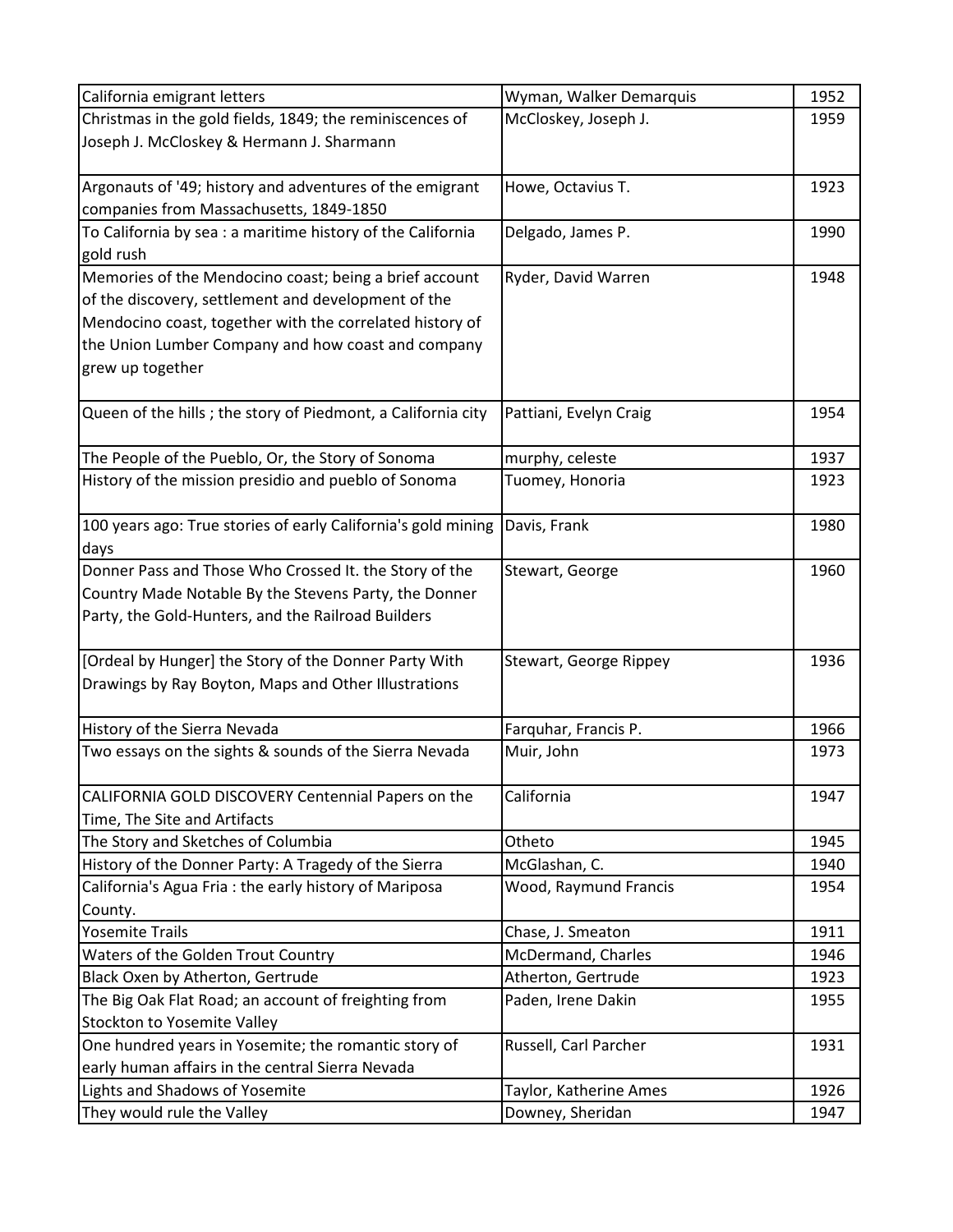| California<br>The years between<br>Gist, Brooks Dewitt<br>1952<br>Garden of the Sun: The San Joaquin Valley's Finest History<br>Smith, Wallace<br>1960<br>1772-1939<br>Benicia's Early Glory: California State Capital 1853-1854<br>Solano County Historical Society<br>c1958<br>Woodruff, Jacqueline McCart, and<br>Benicia: the Promise of California, 1846-1889<br>1947<br>Herger, Bernice (sketches)<br>A Sailor's Sketch of the Sacramento Valley in 1842 by John<br>Yates, John<br>1971<br>Yates With an Introduction and Notes by Ferol Egan WAH<br>They Were San Franciscans<br>deFord, Miriam Allen<br>1947<br>San Francisco Kaleidoscope<br>dickson, samuel<br>1949<br>100 years of Mechanics' Institute of San Francisco, 1855-<br>1955<br>1955<br>EARLY DISCOVERIES OF SAN FRANCISCO BAY: Especially<br>Power, Robert H.<br>1968<br>Prepared for the Senate Parks and Recreation<br>Subcommittee of the United States Senate Hearings Held<br>at the Presidio of San Francisco April 19, 1968.<br>San Francisco ship passenger lists<br>1969<br>Rasmussen, Louis J.<br>The first hundred years,: Being the highlighted history of<br>Ryder, David Warren<br>1949<br>the first & oldest wholesale drug house in the West, Coffin-<br>Redington Company, 1849-1949<br>Authentic Pictorial and Facts about the San Francisco-<br>1936<br>Oakland East Bay Bridge and Golden Gate Bridge<br>San Francisco Bay Discovery and Colonization 1769-1776<br>Treutlein, Theodore<br>1968<br>Here is the Golden Gate. It's History, it's Romance, and it's<br>Wilson, Neill C.<br>1962<br>Derring-Do.<br>A history of the earthquake and fire in San Francisco; an<br>Aitken, Frank W.<br>1906<br>account of the disaster of April 18, 1906 and its immediate<br>results<br>The Barbary coast; an informal history of the San Francisco<br>Asbury, Herbert<br>1933<br>underworld<br><b>Golden Gate country</b><br>Atherton, Gertrude Franklin Horn<br>1945<br>The Treasures of Mission Santa Ines: A History and Catalog<br>Baer, Kurt<br>1956<br>of the Paintings, Sculpture, and Craft Works<br>The Complete History of the San Francisco Disaster and<br>Banks, Charles<br>1906 |
|------------------------------------------------------------------------------------------------------------------------------------------------------------------------------------------------------------------------------------------------------------------------------------------------------------------------------------------------------------------------------------------------------------------------------------------------------------------------------------------------------------------------------------------------------------------------------------------------------------------------------------------------------------------------------------------------------------------------------------------------------------------------------------------------------------------------------------------------------------------------------------------------------------------------------------------------------------------------------------------------------------------------------------------------------------------------------------------------------------------------------------------------------------------------------------------------------------------------------------------------------------------------------------------------------------------------------------------------------------------------------------------------------------------------------------------------------------------------------------------------------------------------------------------------------------------------------------------------------------------------------------------------------------------------------------------------------------------------------------------------------------------------------------------------------------------------------------------------------------------------------------------------------------------------------------------------------------------------------------------------------------------------------------------------------------------------------------------------------------------------------------------------------------------------------------|
|                                                                                                                                                                                                                                                                                                                                                                                                                                                                                                                                                                                                                                                                                                                                                                                                                                                                                                                                                                                                                                                                                                                                                                                                                                                                                                                                                                                                                                                                                                                                                                                                                                                                                                                                                                                                                                                                                                                                                                                                                                                                                                                                                                                    |
|                                                                                                                                                                                                                                                                                                                                                                                                                                                                                                                                                                                                                                                                                                                                                                                                                                                                                                                                                                                                                                                                                                                                                                                                                                                                                                                                                                                                                                                                                                                                                                                                                                                                                                                                                                                                                                                                                                                                                                                                                                                                                                                                                                                    |
|                                                                                                                                                                                                                                                                                                                                                                                                                                                                                                                                                                                                                                                                                                                                                                                                                                                                                                                                                                                                                                                                                                                                                                                                                                                                                                                                                                                                                                                                                                                                                                                                                                                                                                                                                                                                                                                                                                                                                                                                                                                                                                                                                                                    |
|                                                                                                                                                                                                                                                                                                                                                                                                                                                                                                                                                                                                                                                                                                                                                                                                                                                                                                                                                                                                                                                                                                                                                                                                                                                                                                                                                                                                                                                                                                                                                                                                                                                                                                                                                                                                                                                                                                                                                                                                                                                                                                                                                                                    |
|                                                                                                                                                                                                                                                                                                                                                                                                                                                                                                                                                                                                                                                                                                                                                                                                                                                                                                                                                                                                                                                                                                                                                                                                                                                                                                                                                                                                                                                                                                                                                                                                                                                                                                                                                                                                                                                                                                                                                                                                                                                                                                                                                                                    |
|                                                                                                                                                                                                                                                                                                                                                                                                                                                                                                                                                                                                                                                                                                                                                                                                                                                                                                                                                                                                                                                                                                                                                                                                                                                                                                                                                                                                                                                                                                                                                                                                                                                                                                                                                                                                                                                                                                                                                                                                                                                                                                                                                                                    |
|                                                                                                                                                                                                                                                                                                                                                                                                                                                                                                                                                                                                                                                                                                                                                                                                                                                                                                                                                                                                                                                                                                                                                                                                                                                                                                                                                                                                                                                                                                                                                                                                                                                                                                                                                                                                                                                                                                                                                                                                                                                                                                                                                                                    |
|                                                                                                                                                                                                                                                                                                                                                                                                                                                                                                                                                                                                                                                                                                                                                                                                                                                                                                                                                                                                                                                                                                                                                                                                                                                                                                                                                                                                                                                                                                                                                                                                                                                                                                                                                                                                                                                                                                                                                                                                                                                                                                                                                                                    |
|                                                                                                                                                                                                                                                                                                                                                                                                                                                                                                                                                                                                                                                                                                                                                                                                                                                                                                                                                                                                                                                                                                                                                                                                                                                                                                                                                                                                                                                                                                                                                                                                                                                                                                                                                                                                                                                                                                                                                                                                                                                                                                                                                                                    |
|                                                                                                                                                                                                                                                                                                                                                                                                                                                                                                                                                                                                                                                                                                                                                                                                                                                                                                                                                                                                                                                                                                                                                                                                                                                                                                                                                                                                                                                                                                                                                                                                                                                                                                                                                                                                                                                                                                                                                                                                                                                                                                                                                                                    |
|                                                                                                                                                                                                                                                                                                                                                                                                                                                                                                                                                                                                                                                                                                                                                                                                                                                                                                                                                                                                                                                                                                                                                                                                                                                                                                                                                                                                                                                                                                                                                                                                                                                                                                                                                                                                                                                                                                                                                                                                                                                                                                                                                                                    |
|                                                                                                                                                                                                                                                                                                                                                                                                                                                                                                                                                                                                                                                                                                                                                                                                                                                                                                                                                                                                                                                                                                                                                                                                                                                                                                                                                                                                                                                                                                                                                                                                                                                                                                                                                                                                                                                                                                                                                                                                                                                                                                                                                                                    |
|                                                                                                                                                                                                                                                                                                                                                                                                                                                                                                                                                                                                                                                                                                                                                                                                                                                                                                                                                                                                                                                                                                                                                                                                                                                                                                                                                                                                                                                                                                                                                                                                                                                                                                                                                                                                                                                                                                                                                                                                                                                                                                                                                                                    |
|                                                                                                                                                                                                                                                                                                                                                                                                                                                                                                                                                                                                                                                                                                                                                                                                                                                                                                                                                                                                                                                                                                                                                                                                                                                                                                                                                                                                                                                                                                                                                                                                                                                                                                                                                                                                                                                                                                                                                                                                                                                                                                                                                                                    |
|                                                                                                                                                                                                                                                                                                                                                                                                                                                                                                                                                                                                                                                                                                                                                                                                                                                                                                                                                                                                                                                                                                                                                                                                                                                                                                                                                                                                                                                                                                                                                                                                                                                                                                                                                                                                                                                                                                                                                                                                                                                                                                                                                                                    |
|                                                                                                                                                                                                                                                                                                                                                                                                                                                                                                                                                                                                                                                                                                                                                                                                                                                                                                                                                                                                                                                                                                                                                                                                                                                                                                                                                                                                                                                                                                                                                                                                                                                                                                                                                                                                                                                                                                                                                                                                                                                                                                                                                                                    |
|                                                                                                                                                                                                                                                                                                                                                                                                                                                                                                                                                                                                                                                                                                                                                                                                                                                                                                                                                                                                                                                                                                                                                                                                                                                                                                                                                                                                                                                                                                                                                                                                                                                                                                                                                                                                                                                                                                                                                                                                                                                                                                                                                                                    |
|                                                                                                                                                                                                                                                                                                                                                                                                                                                                                                                                                                                                                                                                                                                                                                                                                                                                                                                                                                                                                                                                                                                                                                                                                                                                                                                                                                                                                                                                                                                                                                                                                                                                                                                                                                                                                                                                                                                                                                                                                                                                                                                                                                                    |
|                                                                                                                                                                                                                                                                                                                                                                                                                                                                                                                                                                                                                                                                                                                                                                                                                                                                                                                                                                                                                                                                                                                                                                                                                                                                                                                                                                                                                                                                                                                                                                                                                                                                                                                                                                                                                                                                                                                                                                                                                                                                                                                                                                                    |
|                                                                                                                                                                                                                                                                                                                                                                                                                                                                                                                                                                                                                                                                                                                                                                                                                                                                                                                                                                                                                                                                                                                                                                                                                                                                                                                                                                                                                                                                                                                                                                                                                                                                                                                                                                                                                                                                                                                                                                                                                                                                                                                                                                                    |
|                                                                                                                                                                                                                                                                                                                                                                                                                                                                                                                                                                                                                                                                                                                                                                                                                                                                                                                                                                                                                                                                                                                                                                                                                                                                                                                                                                                                                                                                                                                                                                                                                                                                                                                                                                                                                                                                                                                                                                                                                                                                                                                                                                                    |
|                                                                                                                                                                                                                                                                                                                                                                                                                                                                                                                                                                                                                                                                                                                                                                                                                                                                                                                                                                                                                                                                                                                                                                                                                                                                                                                                                                                                                                                                                                                                                                                                                                                                                                                                                                                                                                                                                                                                                                                                                                                                                                                                                                                    |
|                                                                                                                                                                                                                                                                                                                                                                                                                                                                                                                                                                                                                                                                                                                                                                                                                                                                                                                                                                                                                                                                                                                                                                                                                                                                                                                                                                                                                                                                                                                                                                                                                                                                                                                                                                                                                                                                                                                                                                                                                                                                                                                                                                                    |
|                                                                                                                                                                                                                                                                                                                                                                                                                                                                                                                                                                                                                                                                                                                                                                                                                                                                                                                                                                                                                                                                                                                                                                                                                                                                                                                                                                                                                                                                                                                                                                                                                                                                                                                                                                                                                                                                                                                                                                                                                                                                                                                                                                                    |
|                                                                                                                                                                                                                                                                                                                                                                                                                                                                                                                                                                                                                                                                                                                                                                                                                                                                                                                                                                                                                                                                                                                                                                                                                                                                                                                                                                                                                                                                                                                                                                                                                                                                                                                                                                                                                                                                                                                                                                                                                                                                                                                                                                                    |
|                                                                                                                                                                                                                                                                                                                                                                                                                                                                                                                                                                                                                                                                                                                                                                                                                                                                                                                                                                                                                                                                                                                                                                                                                                                                                                                                                                                                                                                                                                                                                                                                                                                                                                                                                                                                                                                                                                                                                                                                                                                                                                                                                                                    |
|                                                                                                                                                                                                                                                                                                                                                                                                                                                                                                                                                                                                                                                                                                                                                                                                                                                                                                                                                                                                                                                                                                                                                                                                                                                                                                                                                                                                                                                                                                                                                                                                                                                                                                                                                                                                                                                                                                                                                                                                                                                                                                                                                                                    |
|                                                                                                                                                                                                                                                                                                                                                                                                                                                                                                                                                                                                                                                                                                                                                                                                                                                                                                                                                                                                                                                                                                                                                                                                                                                                                                                                                                                                                                                                                                                                                                                                                                                                                                                                                                                                                                                                                                                                                                                                                                                                                                                                                                                    |
|                                                                                                                                                                                                                                                                                                                                                                                                                                                                                                                                                                                                                                                                                                                                                                                                                                                                                                                                                                                                                                                                                                                                                                                                                                                                                                                                                                                                                                                                                                                                                                                                                                                                                                                                                                                                                                                                                                                                                                                                                                                                                                                                                                                    |
|                                                                                                                                                                                                                                                                                                                                                                                                                                                                                                                                                                                                                                                                                                                                                                                                                                                                                                                                                                                                                                                                                                                                                                                                                                                                                                                                                                                                                                                                                                                                                                                                                                                                                                                                                                                                                                                                                                                                                                                                                                                                                                                                                                                    |
|                                                                                                                                                                                                                                                                                                                                                                                                                                                                                                                                                                                                                                                                                                                                                                                                                                                                                                                                                                                                                                                                                                                                                                                                                                                                                                                                                                                                                                                                                                                                                                                                                                                                                                                                                                                                                                                                                                                                                                                                                                                                                                                                                                                    |
|                                                                                                                                                                                                                                                                                                                                                                                                                                                                                                                                                                                                                                                                                                                                                                                                                                                                                                                                                                                                                                                                                                                                                                                                                                                                                                                                                                                                                                                                                                                                                                                                                                                                                                                                                                                                                                                                                                                                                                                                                                                                                                                                                                                    |
|                                                                                                                                                                                                                                                                                                                                                                                                                                                                                                                                                                                                                                                                                                                                                                                                                                                                                                                                                                                                                                                                                                                                                                                                                                                                                                                                                                                                                                                                                                                                                                                                                                                                                                                                                                                                                                                                                                                                                                                                                                                                                                                                                                                    |
|                                                                                                                                                                                                                                                                                                                                                                                                                                                                                                                                                                                                                                                                                                                                                                                                                                                                                                                                                                                                                                                                                                                                                                                                                                                                                                                                                                                                                                                                                                                                                                                                                                                                                                                                                                                                                                                                                                                                                                                                                                                                                                                                                                                    |
|                                                                                                                                                                                                                                                                                                                                                                                                                                                                                                                                                                                                                                                                                                                                                                                                                                                                                                                                                                                                                                                                                                                                                                                                                                                                                                                                                                                                                                                                                                                                                                                                                                                                                                                                                                                                                                                                                                                                                                                                                                                                                                                                                                                    |
|                                                                                                                                                                                                                                                                                                                                                                                                                                                                                                                                                                                                                                                                                                                                                                                                                                                                                                                                                                                                                                                                                                                                                                                                                                                                                                                                                                                                                                                                                                                                                                                                                                                                                                                                                                                                                                                                                                                                                                                                                                                                                                                                                                                    |
|                                                                                                                                                                                                                                                                                                                                                                                                                                                                                                                                                                                                                                                                                                                                                                                                                                                                                                                                                                                                                                                                                                                                                                                                                                                                                                                                                                                                                                                                                                                                                                                                                                                                                                                                                                                                                                                                                                                                                                                                                                                                                                                                                                                    |
|                                                                                                                                                                                                                                                                                                                                                                                                                                                                                                                                                                                                                                                                                                                                                                                                                                                                                                                                                                                                                                                                                                                                                                                                                                                                                                                                                                                                                                                                                                                                                                                                                                                                                                                                                                                                                                                                                                                                                                                                                                                                                                                                                                                    |
|                                                                                                                                                                                                                                                                                                                                                                                                                                                                                                                                                                                                                                                                                                                                                                                                                                                                                                                                                                                                                                                                                                                                                                                                                                                                                                                                                                                                                                                                                                                                                                                                                                                                                                                                                                                                                                                                                                                                                                                                                                                                                                                                                                                    |
| <b>Mount Vesuvius Horror</b>                                                                                                                                                                                                                                                                                                                                                                                                                                                                                                                                                                                                                                                                                                                                                                                                                                                                                                                                                                                                                                                                                                                                                                                                                                                                                                                                                                                                                                                                                                                                                                                                                                                                                                                                                                                                                                                                                                                                                                                                                                                                                                                                                       |
| Outpost of Empire 1ST Edition the Story of the F<br>Bolton, Herbert Euge<br>1931                                                                                                                                                                                                                                                                                                                                                                                                                                                                                                                                                                                                                                                                                                                                                                                                                                                                                                                                                                                                                                                                                                                                                                                                                                                                                                                                                                                                                                                                                                                                                                                                                                                                                                                                                                                                                                                                                                                                                                                                                                                                                                   |
| [Hardcover]                                                                                                                                                                                                                                                                                                                                                                                                                                                                                                                                                                                                                                                                                                                                                                                                                                                                                                                                                                                                                                                                                                                                                                                                                                                                                                                                                                                                                                                                                                                                                                                                                                                                                                                                                                                                                                                                                                                                                                                                                                                                                                                                                                        |
| San Francisco Old & New<br>Brown, Marion<br>1939                                                                                                                                                                                                                                                                                                                                                                                                                                                                                                                                                                                                                                                                                                                                                                                                                                                                                                                                                                                                                                                                                                                                                                                                                                                                                                                                                                                                                                                                                                                                                                                                                                                                                                                                                                                                                                                                                                                                                                                                                                                                                                                                   |
| San Francisco. Port of Gold (Gold Rush).<br>Camp, William<br>1948                                                                                                                                                                                                                                                                                                                                                                                                                                                                                                                                                                                                                                                                                                                                                                                                                                                                                                                                                                                                                                                                                                                                                                                                                                                                                                                                                                                                                                                                                                                                                                                                                                                                                                                                                                                                                                                                                                                                                                                                                                                                                                                  |
| SAN FRANCISCO : A PROFILE WITH PICTURE<br>Conrad, Barnaby<br>1959                                                                                                                                                                                                                                                                                                                                                                                                                                                                                                                                                                                                                                                                                                                                                                                                                                                                                                                                                                                                                                                                                                                                                                                                                                                                                                                                                                                                                                                                                                                                                                                                                                                                                                                                                                                                                                                                                                                                                                                                                                                                                                                  |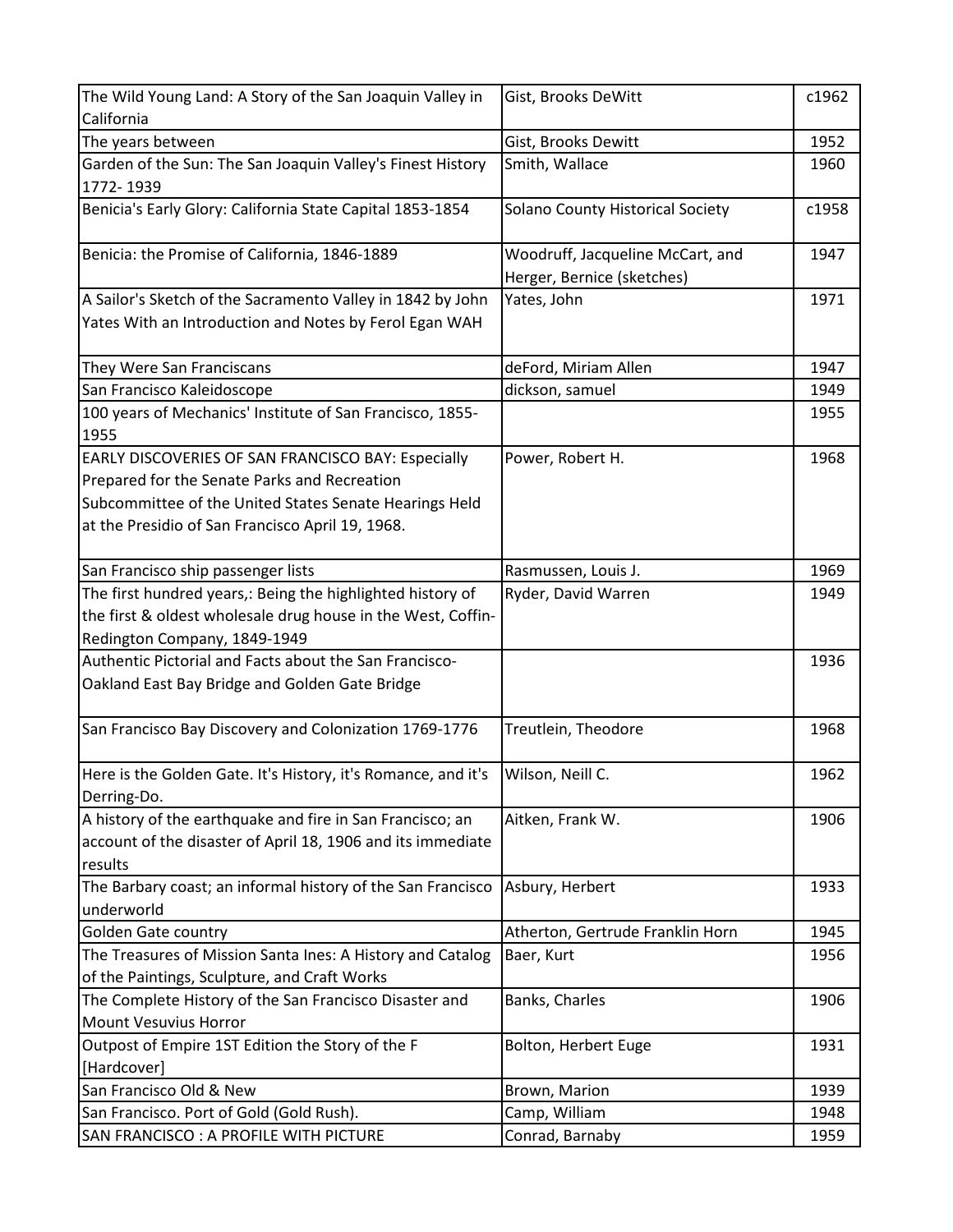| The Trianon Waits (Local History Studies Vol. 14)             | Young, Editors Ann W. Conner and<br>Ethron | 1973 |
|---------------------------------------------------------------|--------------------------------------------|------|
| Noticias of the port of San Francisco in letters of Miguel    | CostansGo, Miguel CrespGi, Juan, ;         | 1940 |
| Costanso, Fray Juan Crespi and Fray Francisco Palou in the    | PalGou, Francisco, ; Ayer, Edward E.,      |      |
| year 1772                                                     |                                            |      |
| Tales of San Francisco. 3 Volumes in One Comprising San       | Dickson, Samuel                            | 1957 |
| Francisco is Your Home, San Francisco Kaleidoscope and        |                                            |      |
| the Streets of San Francisco                                  |                                            |      |
|                                                               |                                            |      |
| San Francisco: A Pageant [Hardcover]                          | Suydam, Charles Dobie; Caldwell;           | 1934 |
|                                                               | Illustrated By E.H.                        |      |
| SAN FRANCISCO'S CHINATOWN                                     | Dobie, Charles Caldwell                    | 1936 |
| Hidden Villa tales (Local history studies)                    | Duveneck, Josephine Whitney                | 1973 |
| Beginnings of San Francisco from the Expedition of Anza,      |                                            | 1912 |
| 1774 to the City Charter of April 15, 1850, with              |                                            |      |
| Biographical and Other Notes, 2 Volumes                       |                                            |      |
| Complete story of the San Francisco earthquake; the           | Everett, Marshall                          | 1906 |
| eruption of Mount Vesuvius and other volcanic outbursts       |                                            |      |
| and earthquakes, including all the great disasters of history |                                            |      |
|                                                               |                                            |      |
| The face of San Francisco                                     | Gilliam, Harold                            | 1960 |
| San Francisco Bay ferryboats                                  | Harlan, George H.                          | 1967 |
| Byways around San Francisco bay                               | Hutchinson, William E.                     | 1915 |
| The Western Gate, a San Francisco reader                      | Jackson, Joseph Henry                      | 1952 |
| Ark of empire; San Francisco's Montgomery Block               | Jones, Idwal                               | 1951 |
| Cable car days in San Francisco                               | Kahn, Edgar Myron                          | 1944 |
| The great earthquake and fire, San Francisco, 1906            | Kennedy, John Castillo                     | 1963 |
| The SAN FRANCISCO CITY DIRECTORY.                             | Kimball, Chares P.                         | 1850 |
| San francisco since 1872: a pictorial history of seven        | L                                          | 1946 |
| decades                                                       |                                            |      |
| An historical review of the San Francisco Exchange            | Masters, R. S.                             | 1927 |
| REIGN OF TERROR - SAN FRANCISCO                               | MYERS, JOHN M                              | 1966 |
| This is San Francisco                                         | O'Brien, Robert                            | 1948 |
| San Francisco;: Magic city                                    | Older, Mrs. Fremont (Cora)                 | 1961 |
| The San Francisco Skyline, by Elizabeth Gray Potter; with     | Potter, Elizabeth Gray                     | 1939 |
| Illustrations from Photographs by the Author and by           |                                            |      |
| <b>Gabriel Moulin, and Maps</b>                               |                                            |      |
| County Chronicles Volume 9                                    | Quackenbush, Margery                       | 1972 |
| Golden Gate: The Story of San Francisco Harbor                | Riesenberg, Felix                          | 1940 |
| Complete Story of the San Francisco Horror                    | Fallows, Samuel                            | 1906 |
| Telegraph Hill: A Story of Old San Francisco                  | Ryder, David Warren                        | 1948 |
| Century of commerce celebration historical programme;         | Norriss, Charles Caldwell Dobie, Edward    | 1935 |
| [October 14-19] 1835 1935.                                    | F. O'Day, John Howell, Herbert I.          |      |
|                                                               | Priestley, Robert Ernest Cowan and         |      |
|                                                               | others Kathleen                            |      |
| San Francisco, 1906 and before : memories of the older        | Irwin, Will                                | 1973 |
| city's splendor                                               |                                            |      |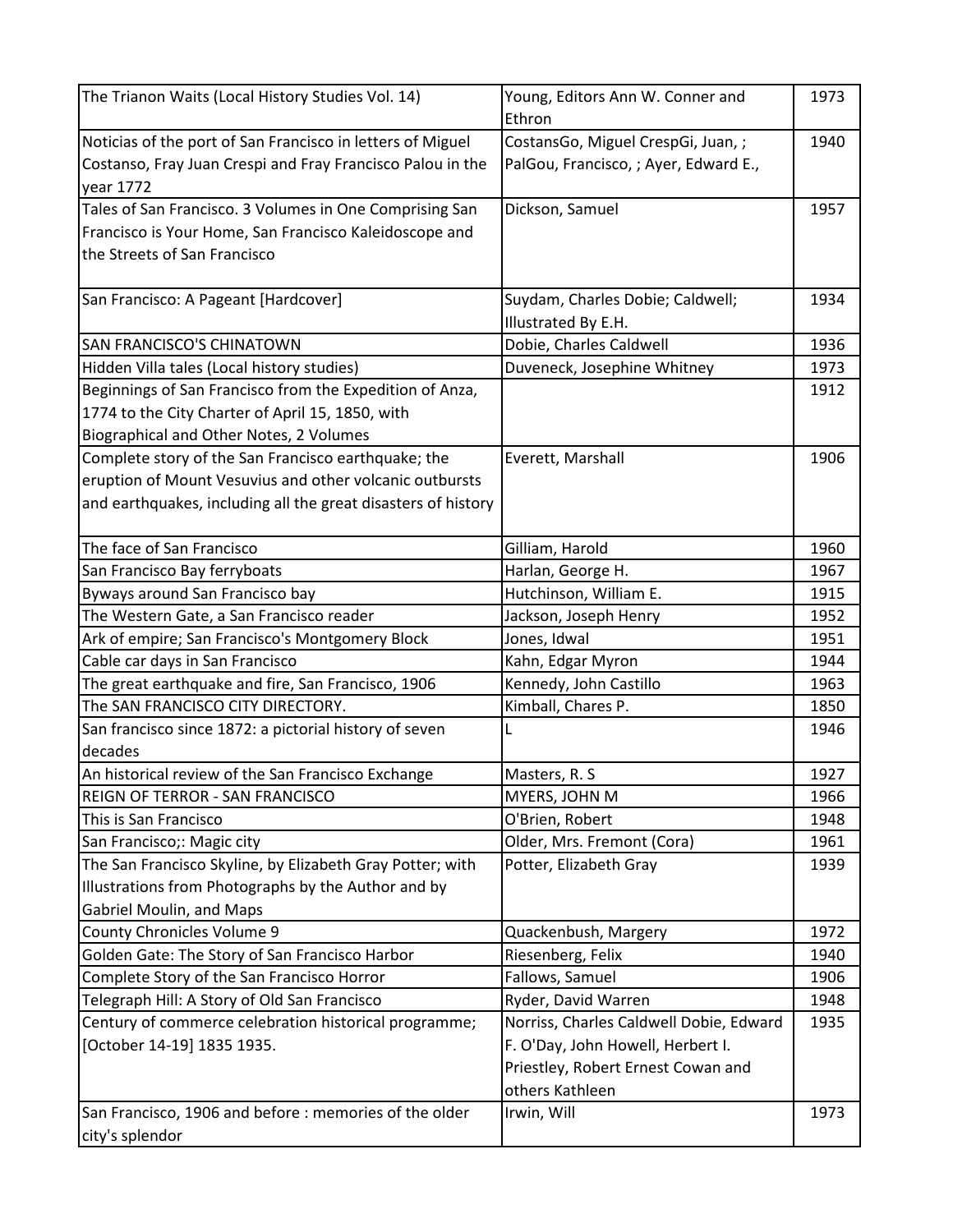| The great San Francisco earthquake and fire, 1906             | Saul, Eric                                | 1981 |
|---------------------------------------------------------------|-------------------------------------------|------|
| Rincon Hill and South Park : San Francisco's early            | Shumate, Albert                           | 1988 |
| fashionable neighborhood                                      |                                           |      |
| Society of California Pioneers Inaugural Ceremonies at the    | Sutton, O.P. And Lies, Eugene             | 1863 |
| Opening of the New Pioneer Hall Eighth of January, 1963       |                                           |      |
|                                                               |                                           |      |
| The Annals of San Francisco; Containing a Summary of the      | Soule, Frank, John H. Gihon And James     | 1854 |
| History of the First Discovery, Settlement, Progress, and     | Nisbet                                    |      |
| Present Condition of California, and a Complete History of    |                                           |      |
| All the Important Events Connected With Its Great City:       |                                           |      |
| Committee of Vigilance: Revolution in San Francisco, 1851.    | Stewart, George R.                        | 1964 |
| Stated 1st Printing.                                          |                                           |      |
| That Was A Dream Worth Building: The Spirit of San            | Stellmann, Louis J.                       | 1916 |
| Francisco's Great Fair Portrayed in Picture and Words         |                                           |      |
|                                                               |                                           |      |
| Golden Gate: The Park of a Thousand Vistas                    | Wilson, Katherine                         | 1947 |
| WILD PENINSULA. The Story of Point Reyes National             | Baker, Laura Nelson.                      | 1969 |
| Seashore. With an Introduction by Stewart L. Udall.           |                                           |      |
| Clayton: not quite Shangri-La; the story of a California town | Pettitt, George Albert                    | 1969 |
|                                                               |                                           |      |
| Berkeley, California; the story of the evolution of a hamlet  | Ferrier, William Warren                   | 1933 |
| into a city of culture and commerce                           |                                           |      |
| History of Contra Costa County, California                    |                                           | 1974 |
| Be it ever so humble-- : a pictorial, social history with     | Jones, Virgie V.                          | 1983 |
| personalized footnotes                                        |                                           |      |
| The romance of the University of California                   | Sibley, Robert                            | 1928 |
| Oakland's early history                                       | Adams, Edson Francis                      | 1932 |
| The beginnings of Oakland, California, A.U.C.                 | Conmy, Peter Thomas                       | 1961 |
| Oakland : a history                                           | Cummings, George Alfred                   | 1942 |
| Land of the Oaks                                              | Harlow, James                             | 1955 |
| An HISTORICAL REVIEW Of The EAST BAY EXCHANGE.                | Masters, R. S. Smith, R. C. Winter, W. E. | 1927 |
| Oakland, Berkeley, Alameda, Piedmont, Albany,                 |                                           |      |
| Emeryville, San Leandro, El Cerrito.                          |                                           |      |
|                                                               |                                           |      |
| History of Alameda County, California, Including Its          | Wood, M. W. [J. P. Munro-Fraser,          | 1969 |
| Geology, Topography, Soil, and Productions; Together          | Historian]                                |      |
| With a Full and Partic                                        |                                           |      |
| South From San Francisco, San Mateo County, California Its    | Stanger, Frank M.                         | 1963 |
| <b>History and Heritage</b>                                   |                                           |      |
| Stories of San Mateo County: Written for boys and girls       | Freeman, Eleanor                          | 1938 |
| San Leandro, a history                                        | Stuart, Reginald Ray                      | 1951 |
| Santa Cruz County: Parade of the Past                         | Koch, Margaret                            | 1973 |
| <b>Watsonville: Memories That Linger</b>                      | Lewis, Betty                              | 1976 |
| Watsonville yesterday                                         | Lewis, Betty                              | 1978 |
| Highlights in the history of Watsonville California           | Lewis, Betty                              | 1975 |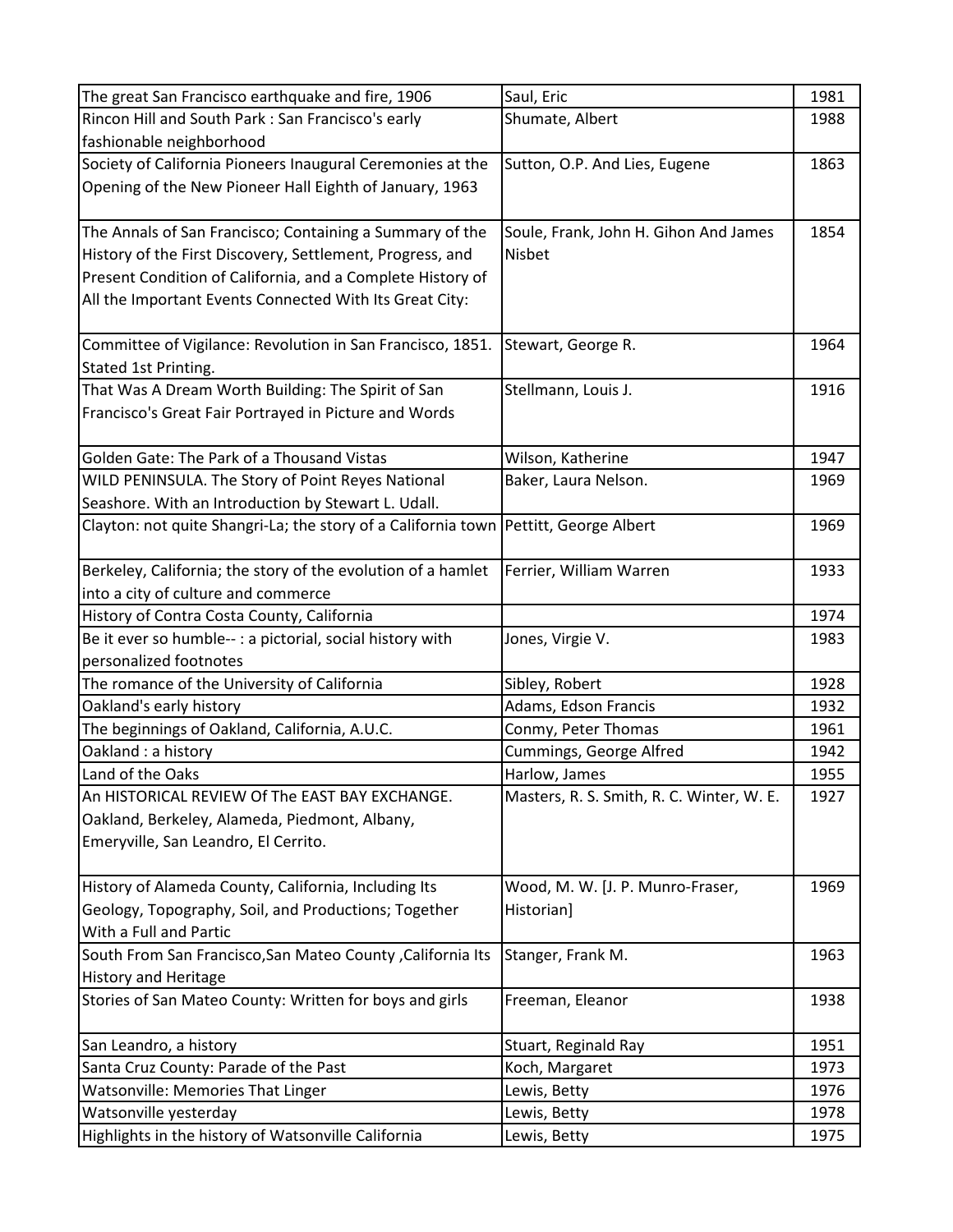| Victorian houses of Watsonville                                | Lewis, Betty              | 1974 |
|----------------------------------------------------------------|---------------------------|------|
| Watsonville: Memories That Linger, Volume 2                    | Lewis, Betty              | 1980 |
| <b>Big Basin</b>                                               | Lowry, Alexander          | 1973 |
| Soquel Landing to Capitola-By-The-Sea, by Sandy Lydon,         | Lydon, Sandy              | 1978 |
| Carolyn Swift (Local History Studies, Volume 22)               |                           |      |
|                                                                |                           |      |
| A howling wilderness: A history of the Summit Road area        | Payne, Stephen M          | 1978 |
| of the Santa Cruz Mountains, 1850-1906                         |                           |      |
| Annals of Santa Cruz [Paperback]                               | Rowland, Leon             | 1947 |
| Ghost towns of the Santa Cruz Mountains                        | Young, John V             | 1979 |
| American Society of Mechanical Engineers: A history of the     | Adams, William J          | 1985 |
| Santa Clara Valley Section 1955-1985, the first thirty years   |                           |      |
|                                                                |                           |      |
| Palo Alto, 1906 (Local history studies)                        | Dick, Linda               | 1925 |
| San Jose's Luis Maria Peralta and His Adobe                    | Fox, Frances L.           | 1975 |
| Mission San Juan Bautista, a school of church music            | Engelhardt, Zephyrin      | 1931 |
| Early days at the mission San Juan Bautista                    | Mylar, Isaac L.           | 1929 |
| Fulfilment                                                     | Bedell, Clyde             | 1923 |
| The Mission of San Antonio de Padua (California)               | Smith, Frances Rand       | 1932 |
| Padres and People of Old Mission San Antonio                   | Casey, Beatrice Tid       | 1957 |
| An entrance to the past: Stabilized for the future : Cooper-   | DeVoe, Marsha             | 1985 |
| Molera adobe restoration, Monterey, California                 |                           |      |
|                                                                |                           |      |
| Padres and people of Salinas: This is an illustrated history   | Earley, Thomas J.         | 1953 |
| of the Catholic clergy, religious, layfolk and institutions in |                           |      |
| and about Salinas, California, 1877-1952                       |                           |      |
|                                                                |                           |      |
| Up and down California in 1860-1864 : the journal of           | Brewer, William Henry     | 1949 |
| William H. Brewer                                              |                           |      |
| Antepasados: Commander Jose Castro in the Two                  | Burton-Carvajal, Julianne | 2008 |
| Californias Including His Final Correspondence, 1859-1860      |                           |      |
|                                                                |                           |      |
| The Monterey Mesa Oldest Neighborhood in California            | Burton-Carvajal, Julianne | 2002 |
|                                                                |                           |      |
| Three years in California; together with excerpts from the     | Colton, Walter            | 1949 |
| author's Deck and port, covering his arrival in California,    |                           |      |
| and a selection of his letters from Monterey                   |                           |      |
|                                                                |                           |      |
| Indians and pioneers of old Monterey; being a chronicle of     | Culleton, James           | 1950 |
| the religious history of Carmel Mission considered in          |                           |      |
| connection with Monterey's other local events and              |                           |      |
| California's general history                                   |                           |      |
| Monterey : a view from Garlic Hill                             | Cutino, Peter J.          | 1995 |
| Tell Me More Ancestor Stories, Grandma                         | Dennett, Diana J.         | 1992 |
| Tales of Monterey: Since the Beginning                         | Dutton, Davis             | 1974 |
| Monterey County the Dramatic Story of Its Past                 | Fink, Augusta             | 1982 |
| Monterey: The Presence of the Past                             | Fink, Augusta             | 1972 |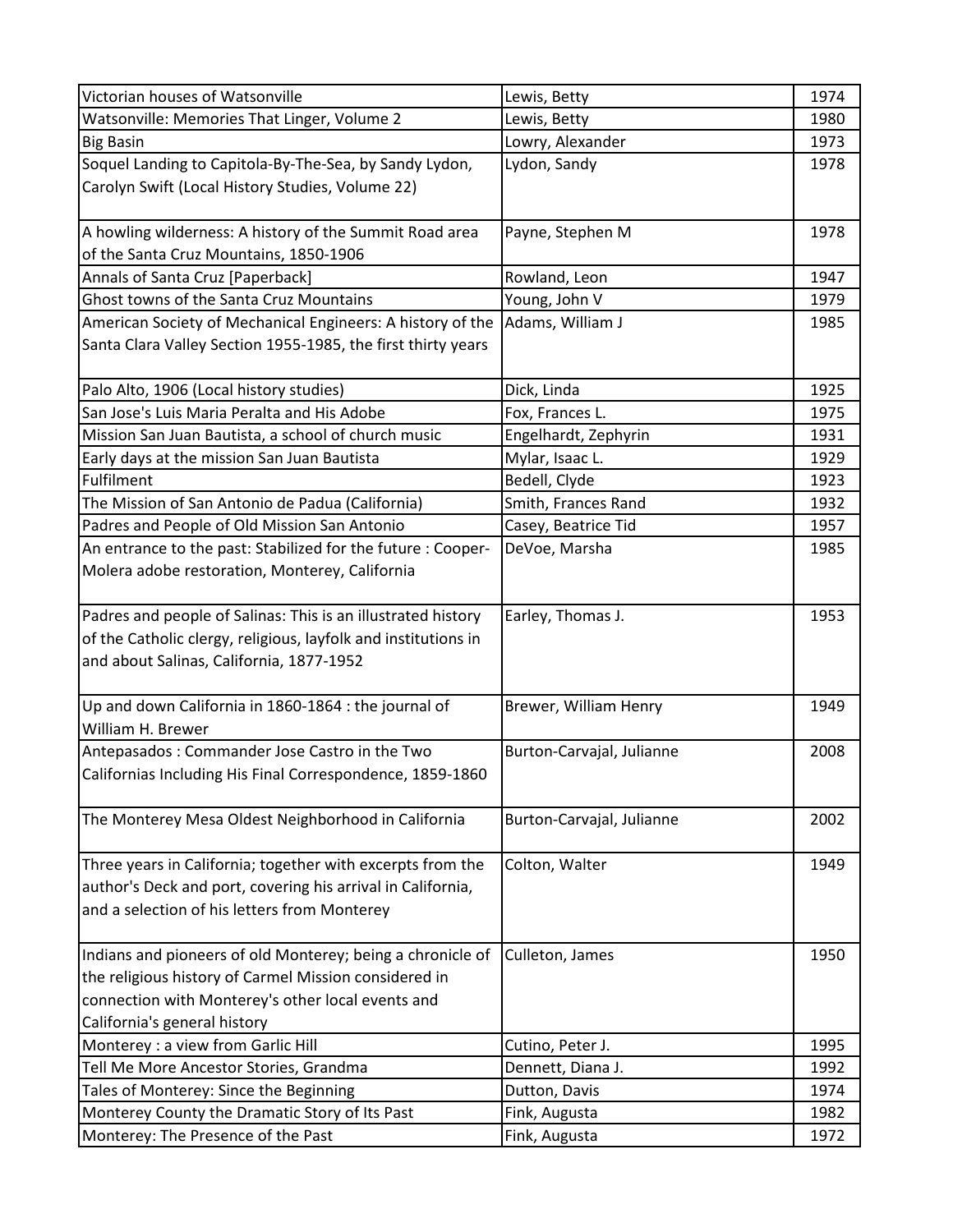| Walk this way please: On foot on the Monterey Peninsula,   | Gaasch, Irene                           | 1984 |
|------------------------------------------------------------|-----------------------------------------|------|
| Carmel, Carmel Valley and Big Sur                          |                                         |      |
| Calle De Alvarado                                          | GAY, Antoinette G.                      | 1936 |
| Bastions by the bay: New documentation on the royal        | Howard, Donald M                        | 1981 |
| Presidio of Monterey                                       |                                         |      |
| Lost Adobes of Monterey County                             | Howard, Don                             | 1973 |
| Forest heritage: A natural history of the Del Monte Forest | Howitt, Beatrice F                      | 1972 |
|                                                            |                                         |      |
| Cannery Row The History Of Old Ocean View Avenue.          | Hemp, Michael Kenneth                   | 1986 |
| <b>Detailed Indexed Map</b>                                |                                         |      |
| Historic Spots In California. Three Volumes In One.        | Hoover, Mildred Brooke and Hero         | 1953 |
|                                                            | Eugene Rensch, and Ethel Grace Rensch   |      |
|                                                            |                                         |      |
| A History of the Presidio of Monterey 1770 to 1970         | Horne, Kibbey M.                        | 1970 |
| California The Golden Shore by the Sundown Sea             | Hutchinson, William                     | 1979 |
| California, Two Centuries of Man, Land, Growth in the      | Hutchinson, W.H.                        | 1969 |
| Golden State 2                                             |                                         |      |
| Pacific Grove An Early Seaside Retreat Revisited           |                                         | 1978 |
| 1963 Illustrated Directory of the Monterey Peninsula       | Ashley, Shelley V.                      | 1963 |
| California                                                 |                                         |      |
| Old Monterey County - A Pictorial History                  | Johnston, Robert B.                     | 1970 |
| The beginnings of Salinas: Brief history to 1874           | Johnston, Robert B                      | 1977 |
| Monterey, all of it between two covers, 1542-1930          | Jochmus, A. C                           | 1930 |
| Making the Most of the Monterey Peninsula & Big Sur        | Knox, Maxine and Rodriguez, Mary        | 1978 |
|                                                            |                                         |      |
| Doc's Lab: Myth & Legends from Cannery Row                 | Larsh, Ed B                             | 1995 |
| Monterey Bay, yesterday: A nostalgic era in postcards;     | Lewis, Betty                            | 1977 |
| featuring the works of architect William H. Weeks          |                                         |      |
|                                                            |                                         |      |
| Monterey, cradle of California's romance; the story of a   |                                         | 1914 |
| lost port that was found again and a dream that came true  |                                         |      |
|                                                            |                                         |      |
| A Piney Paradise By Monterey Bay                           | McLane, Lucy Nelly                      | 1952 |
| A Piney Paradise By Monterey Bay                           | McLane, Lucy Neely                      | 1958 |
| Beyond Cannery Row: Sicilian Women, Immigration, and       | McKibben, Carol Lynn                    | 2006 |
| Community in Monterey, California, 1915-99 (Statue of      |                                         |      |
| Liberty Ellis Island)                                      |                                         |      |
| Creme De Carmel: The Story of the Lively Personalities     | Marek, Donna                            | 1994 |
| Who Shaped California's Coastal Kingdom                    |                                         |      |
|                                                            |                                         |      |
| PACIFIC GROVE, CALIFORNIA: THE FIRST 100 YEARS; A          | Miller, Evelyn Grantham et al (editors) | 1975 |
| Glimpse of the Past That Shaped the City s Present.        |                                         |      |
|                                                            |                                         |      |
| Monterey County Illustrated: Resources, History,           | Harrison, E. S., Publisher              | ?    |
| Biography. Souvenir Edition                                |                                         |      |
| Lighthouse point: Reflections on Monterey Bay history      | Perry, Frank                            | 1982 |
|                                                            |                                         |      |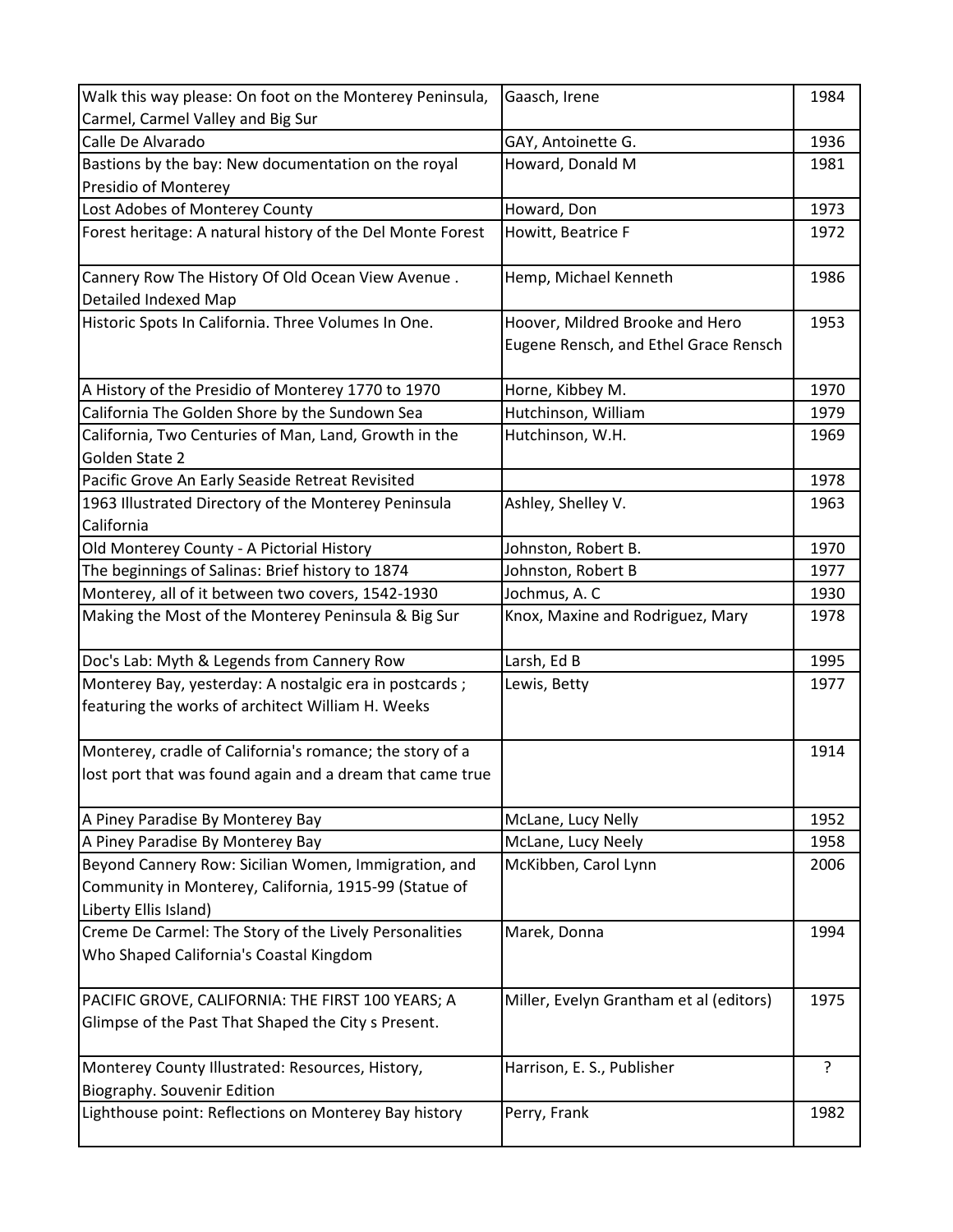| <b>History of Cannery Row</b>                               | Person, Richard                      | 1972       |
|-------------------------------------------------------------|--------------------------------------|------------|
| Old Monterey California's Adobe Capital w/ foreword by      | Bride), POWERS (Laura                | 1934       |
| Dr. Herbert E. Bolton                                       |                                      |            |
| The Big Sur: Land of rare treasures                         | Schmoe, Floyd Wilfred                | 1975       |
| The Early Maritime History of Monterey                      | Spaulding, John                      | 1984       |
| A brief history of old Monterey                             | Reese, Robert W.                     | 1969       |
| The California Historical Quarterly                         | Society, California Historical       | 932 - ~198 |
| More than memories                                          | Reinstedt, Randall A                 | 2001       |
| Portraits of the past, a collection of stories              | Reinstedt, Randall A.                | 1979       |
| The Monterey Peninsula : an enchanted land                  | Reinstedt, Randall A.                | 1987       |
| The J. B. Phillips Historical Fisheries Report              |                                      | ?          |
| The Carmel Mission : from founding to rebuilding            | Temple, Sydney                       | 1980       |
| Tales and treasures of the California gold rush             | Reinstedt, Randall A.                | 1994       |
| Gold in the Santa Lucias                                    | Reinstedt, Randall A.                | 1973       |
| The burning of Monterey : the 1818 attack on California by  | Uhrowczik, Peter                     | 2001       |
| the privateer Bouchard                                      |                                      |            |
| Ghost notes : haunted happenings on California's historic   | Reinstedt, Randall A.                | 1991       |
| Monterey peninsula                                          |                                      |            |
| From fisherman's wharf to steinbeck's cannery row : a       | Reinstedt, Randall A.                | 2009       |
| pictorial history of monterey's historic waterfront and its |                                      |            |
| famed sardine industry                                      |                                      |            |
| When the coast was wild and lonely : early settlers of the  | Wall, Rosalind Sharpe                | 1987       |
| Sur                                                         |                                      |            |
| Ghosts and Mystery Along Old Monterey's Path of History     | Reinstedt, Randall A.                | 2007       |
|                                                             |                                      |            |
| Where the Road Begins: The Saga of Big Sur's Pioneer        | Scott, Peter Gray                    | 2011       |
| <b>Families</b>                                             |                                      |            |
| Storied Land: Community and Memory in Monterey              | Walton, John                         | 2001       |
| Monterey Peninsula, The: A Postcard Journey                 | Willes, Burl                         | 2005       |
| America's Wild West                                         | Life, Editors Of Time                | 1992       |
| Life in a California Mission: Monterey in 1786 : The        | Introduction-Ma, Jean-Francois De LA | 1989       |
| Journals of Jean Francois D                                 | Perouse; Illustrator-Linda Gonsalves |            |
|                                                             | Yamane;                              |            |
| Monterey County, California : its attractions and resources | Wells, A. J.                         | 1909       |
|                                                             |                                      |            |
| The seacoast of Bohemia; an account of early Carmel         | Walker, Franklin Dickerson           | 1966       |
|                                                             |                                      |            |
| Mysteries and legends of Jolon, California                  | Wollesen, Olive E                    | 1985       |
| Fabulous San Simeon a History of the Hearst Castle          | Lewis, Oscar                         | 1958       |
| Circle of Enchantment, Big Sur, Carmel, Pebble Beach;       | White, Emil                          | 1964       |
| Monterey; Pacific Grove Morro Bay to Monterey               |                                      |            |
|                                                             |                                      |            |
| The Lands of Mission San Miguel                             | Ohles, Wallace V.                    | 1997       |
| Los Altos Reminiscences                                     | Connor, Ann                          | 1976       |
| Death Valley prospectors                                    | Coolidge, Dane                       | 1937       |
| Death valley national monument, California                  | United States.                       | 1934       |
| The story of San Luis Obispo County                         | Robinson, W. W                       | 1965       |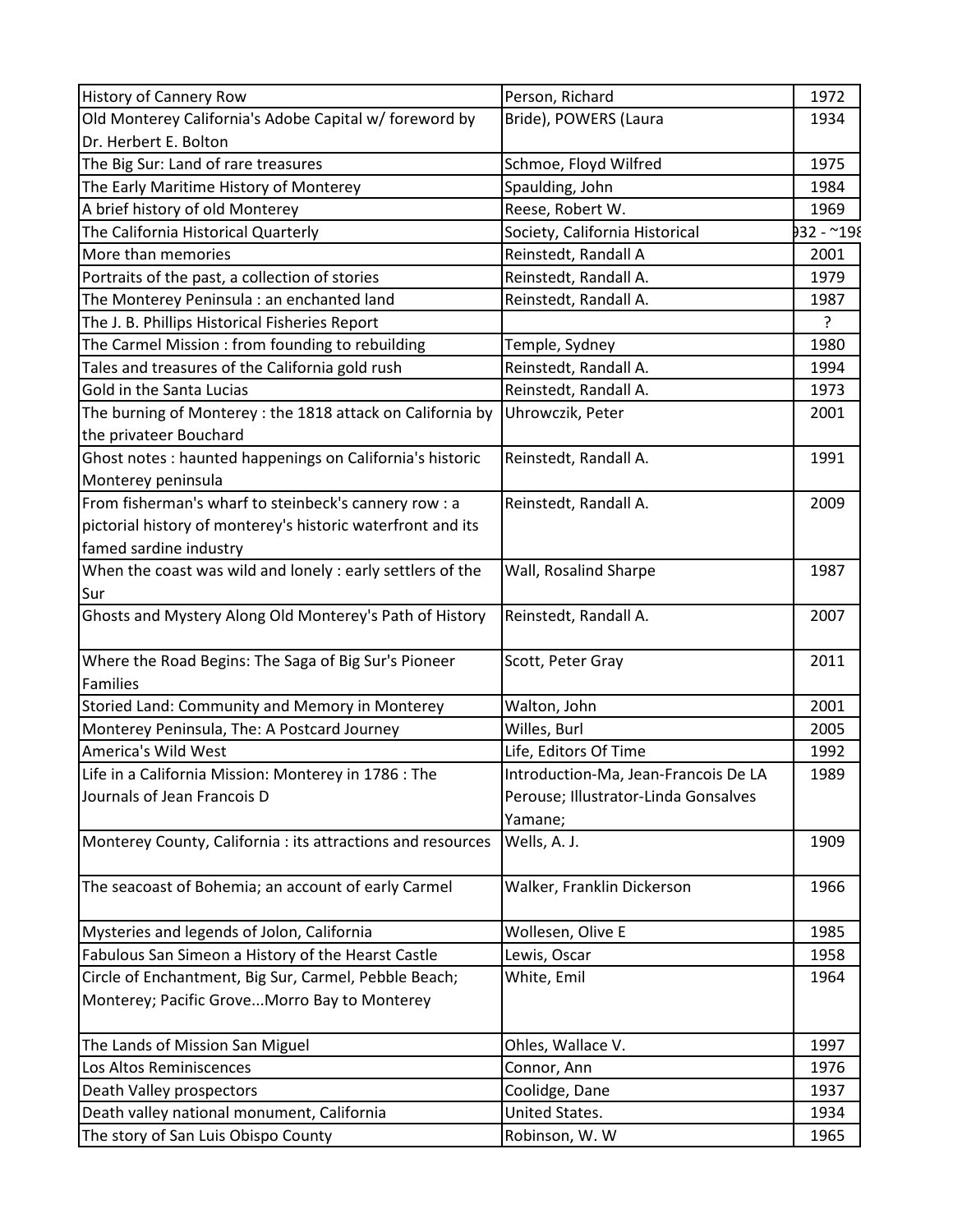| Beyond This Place There Be Dragons: The Routes of the        | Koenig, George                    | 1984 |
|--------------------------------------------------------------|-----------------------------------|------|
| Tragic Trek of the Death Valley 1849Ers Through Nevada       |                                   |      |
| (American Trails Series)                                     |                                   |      |
| Valley of salt, memories of wine;: A journal of Death        | Nusbaumer, Louis                  | 1967 |
| Valley, 1849 (Keepsakes, no. 15)                             |                                   |      |
| Death Valley And Its Country                                 | Putnam, George Palmer             | 1946 |
| San Joaquin Vignettes: The Reminiscences of Captain John     |                                   | 1955 |
| <b>Barker</b>                                                |                                   |      |
| Camels and Surveyors in Death Valley, by Arthur              |                                   | 1961 |
| Woodward                                                     |                                   |      |
| Lost mines of Death Valley                                   | Weight, Harold O.                 | 1953 |
| A centennial bibliography on the history of Kern County,     | Boyd, William Harland             | 1966 |
| California; selected and annotated books and pamphlets.      |                                   |      |
| And including a synoptic history of Kern County              |                                   |      |
|                                                              |                                   |      |
| Panorama : a picture history of southern California : issued | Title Insurance and Trust Company | 1953 |
| on the 60th anniversary of Title Insurance and Trust         | $(1893 - 1968)$                   |      |
| Company                                                      |                                   |      |
| Semi-tropical California: its climate, healthfulness,        | Truman, Benjamin Cummings         | 1874 |
| productiveness, and scenery                                  |                                   |      |
| Los Angeles, 1781-1981; a Special Bicentennial Issue of      |                                   | 1981 |
| California History                                           |                                   |      |
| Santa Barbara Architecture: from Spanish Colonial to         | McCALL, Wayne & ANDREE, Herb &    | 1980 |
| Modern                                                       | YOUNG, Noel                       |      |
| <b>SWINGING THE CENSER Reminiscences of Old Santa</b>        | Bell, Katherine M., Compiled By   | 1931 |
| Barbara                                                      | Katherine Bell Cheney             |      |
| California and the Civil War 1861-1865: The Book Club of     | CHANDLER, Dr. Robert J. ed.       | 1992 |
| California 1992 Keepsake Series.                             |                                   |      |
| La Reina; Los Angeles in Three Centuries                     | HILL, Laurance L.                 | 1929 |
| This land was ours : the Del Valles and Camulos              | Smith, Wallace E.                 | 1978 |
| The lore and the lure of the Yosemite; the Indians, their    | Wilson, Herbert Earl              | 1925 |
| customs, legends and beliefs, big trees, geology, and the    |                                   |      |
| story of Yosemite                                            |                                   |      |
| The History of San Diego County Ranchos: The Spanish,        |                                   | 1951 |
| Mexican, American Occupation of San Diego County and         |                                   |      |
| the Story of Ownership of Land Grants Therein                |                                   |      |
|                                                              |                                   |      |
| San Diego Mission                                            | Engelhardt, Fr. Zephyrin, O.F.M.  | 1920 |
| They came by sea; a pictorial history of San Diego Bay       | MacMullen, Jerry                  | 1969 |
|                                                              |                                   |      |
| The Glory Years. The Booms and Busts in the Land of the      | Pourade, Richard F.               | 1966 |
| Sundown Sea (The History of San Diego, Volume Four)          |                                   |      |
|                                                              |                                   |      |
| Gold In The Sun. The History Of San Dlego. A Copley Book.    | Pourade, Richard F.               | 1966 |
|                                                              |                                   |      |
| A journey to lower Oregon & upper California, 1848-49,       | Damon, Samuel Chenery             | 1927 |
|                                                              |                                   |      |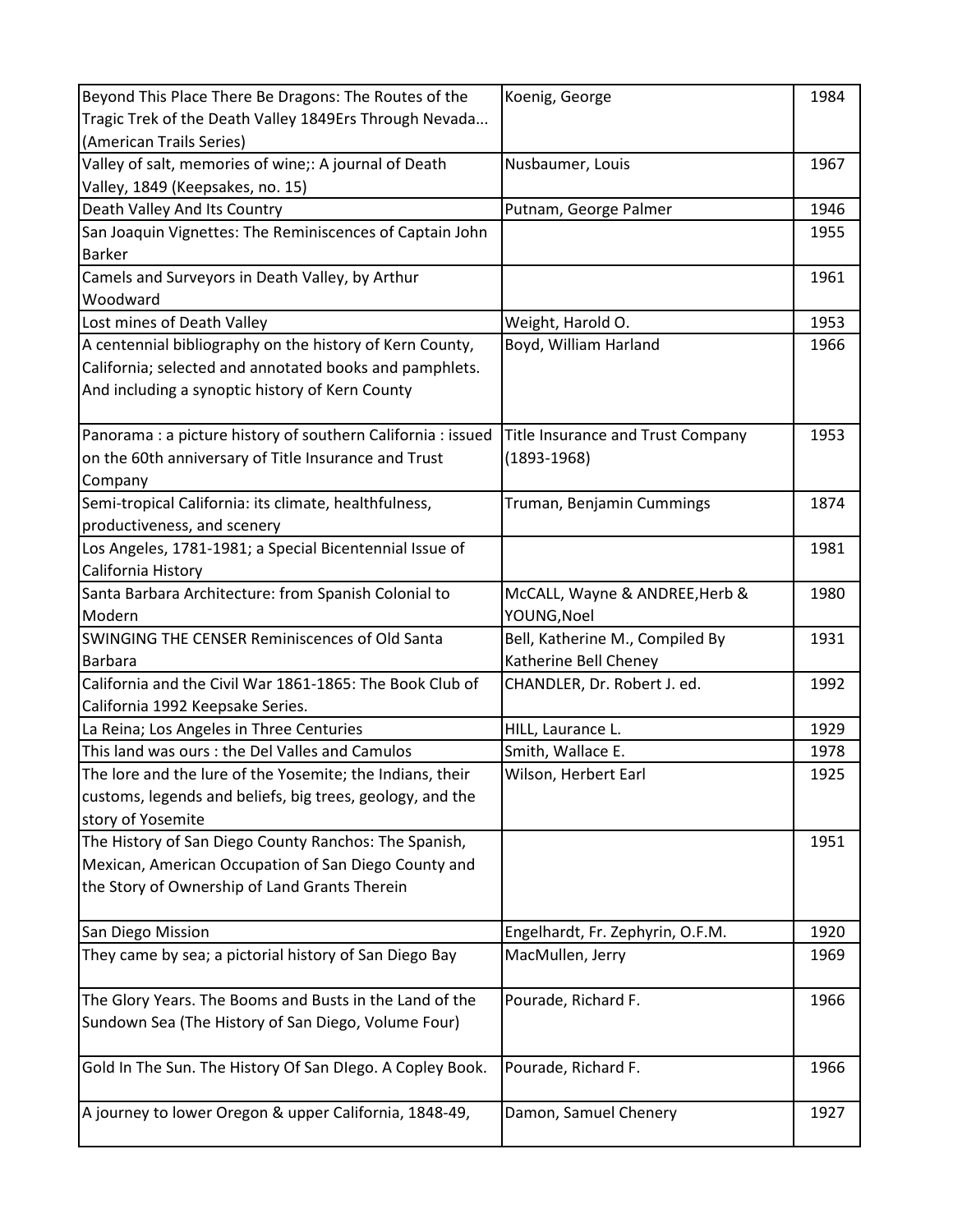| land of the Giants                                                             | Lavender, David                     | 1958      |
|--------------------------------------------------------------------------------|-------------------------------------|-----------|
| The Oregon country under the Union Jack; a reference                           |                                     | 1962      |
| book of historical documents for scholars and historians                       |                                     |           |
|                                                                                |                                     |           |
| The Pacific slope; a history of California, Oregon,                            | Pomeroy, Earl Spencer               | 1965      |
| Washington, Idaho, Utah, and Nevada                                            |                                     |           |
| KING CITY, CALIFORNIA: The First Hundred years, 1886-                          | Committee, The King City Centennial | 1986      |
| 1986                                                                           |                                     |           |
| The CENTENNIAL YEAR BOOK Of ALAMEDA COUNTY,                                    | Halley, William.                    | 1876      |
| CALIFORNIA, Containing a Summary of the Discovery and                          |                                     |           |
| Settlement of California; A Description of the Contra Costa                    |                                     |           |
| under Spanish, Mexican and American Rule; An Account of                        |                                     |           |
| the Organization and Settlement of Alameda County, with                        |                                     |           |
| a Yearly Synopsis of Important Events, Down to the                             |                                     |           |
| Centennial Year of American Independence, Together with                        |                                     |           |
| the Important Events of the Year 1876. Also, A Gazetteer                       |                                     |           |
| of Each Township, Useful Local and General Statistical                         |                                     |           |
| Information                                                                    |                                     |           |
|                                                                                |                                     |           |
| The history of Mission San Jose, California, 1797-1835.                        | McCarthy, Francis Florence          | 1958      |
|                                                                                |                                     |           |
| The cattle on a thousand hills; Southern California, 1850-                     | Cleland, Robert Glass               | 1941      |
| 1870                                                                           |                                     |           |
| The Hispanic Nations of the New World (1919) : A                               | Shepherd, William R                 | 1919      |
| Chronicle of Our Southern Neighbors (Chronicles of                             |                                     |           |
| America)                                                                       |                                     |           |
| The Works of Hubert Howe Bancroft                                              | <b>Hubert Howe Bancroft</b>         | 1883-1890 |
| Book Club of California: Keepsake series                                       |                                     | ?         |
| Quarterly Newsletter: Book Club of California                                  |                                     | 1950-1969 |
| California flora                                                               | McClintock, Elizabeth May           | 1995      |
| Hand bookbinding in California : a keepsake in twelve parts Shasky, Florian J. |                                     | 1994      |
| for the members of the Book Club of California                                 |                                     |           |
|                                                                                |                                     |           |
| A Portfolio of Book Club printers, 1962-1987 : 75th                            | Sperisen, Albert                    | 1987      |
| anniversary keepsake                                                           |                                     |           |
| Anza and the northwest frontier of New Spain                                   | Bowman, Jacob Neibert               | 1967      |
| Concepcion Arguello in the California Story: Fact versus                       | Mast, Sister M. Jane, S. H. F.      | 1962      |
| Fiction                                                                        |                                     |           |
| Narrative of the life and adventures of Major C. Bolin, alias                  | Bolin, Major C                      | 1966      |
| David Butler, as related by himself to A.A.Sargent                             |                                     |           |
|                                                                                |                                     |           |
| An old California pioneer                                                      | Burnett, Peter H.                   | 1946      |
| Castro of California: Genealogy of a colonial Spanish                          | Castro, Kenneth M. and Doris        | 1975      |
| California family                                                              |                                     |           |
| Where Castilian Roses Bloom Memoirs of Maria Antonia                           | Field, Maria Antonia                | 1954      |
| Field                                                                          |                                     |           |
| A. P. Giannini: Banker, Philanthropist, Entrepreneur                           | Bonadio, Felice A.                  | 1985      |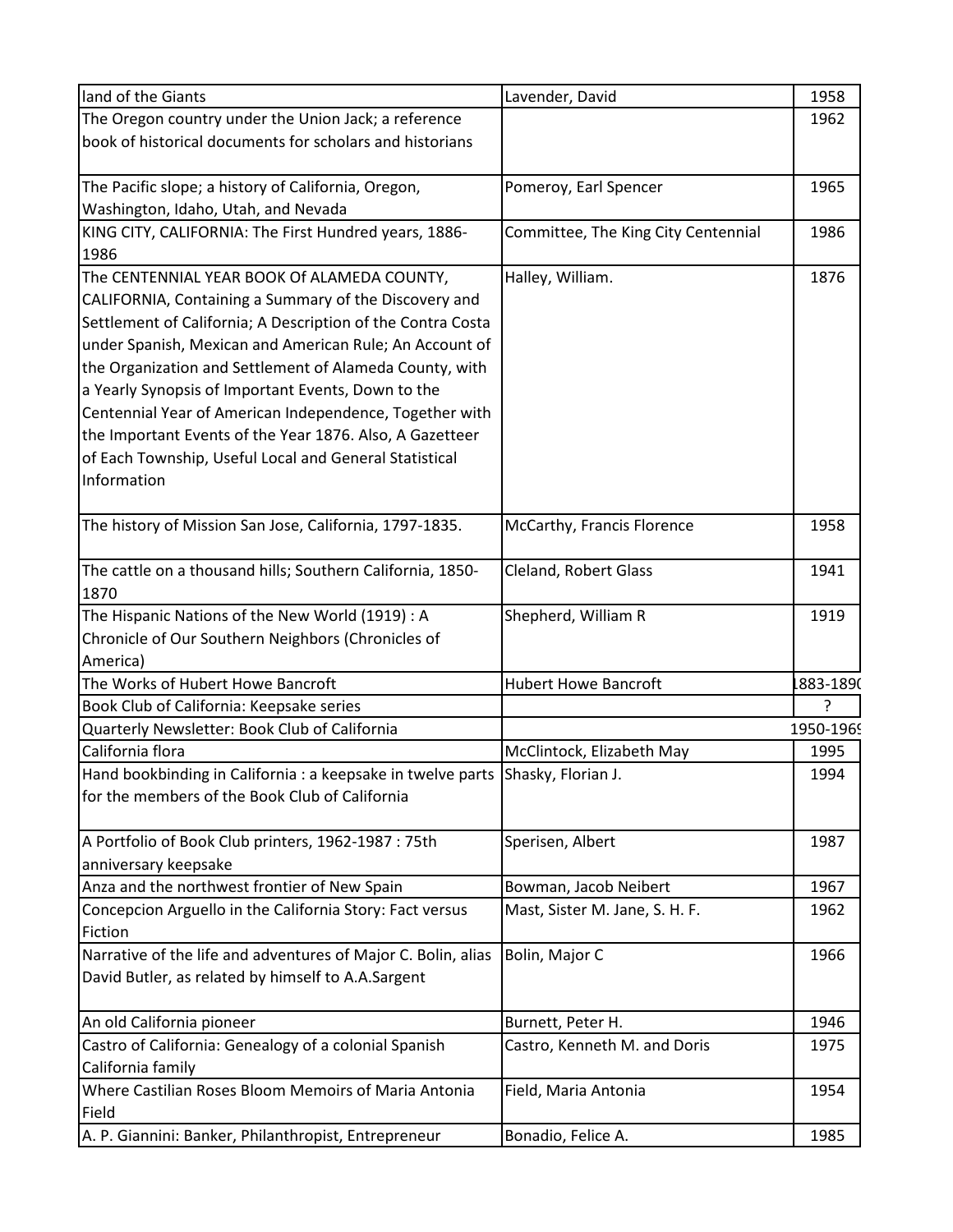| David Jacks of Monterey, and Lee L. Jacks, his daughter                                                                                                                                                                                       | Bestor, Arthur Eugene                                                      | 1945 |
|-----------------------------------------------------------------------------------------------------------------------------------------------------------------------------------------------------------------------------------------------|----------------------------------------------------------------------------|------|
| A Kino guide; a life of Eusebio Francisco Kino, Arizona's<br>first pioneer and a guide to his missions and monuments                                                                                                                          | Polzer, Charles W.                                                         | 1968 |
| Reflections about Laura Bride Powers                                                                                                                                                                                                          | Applegarth, Gwendolyn Powers                                               | 1977 |
| The last of the conquistadors, Junípero Serra, 1713-1784                                                                                                                                                                                      | Englebert, Omer                                                            | 1956 |
| Junipero Serra in his native isle (1713-1749)                                                                                                                                                                                                 | Bowden, Dina Moore                                                         | 1976 |
| Jedediah Smith and his maps of the american West                                                                                                                                                                                              | Morgan, Dale Lowell                                                        | 1954 |
| A Yankee in Mexican California : Abel Stearns, 1798-1848                                                                                                                                                                                      | Wright, Doris Marion                                                       | 1977 |
| Golden poppies : an annotated bibliography of California<br>historical fiction and non-fiction for young readers                                                                                                                              | Wright, Dorothy Pritchard                                                  | 1979 |
| The H.M.M.B.A. in California                                                                                                                                                                                                                  | James, G[eorge] Wharton                                                    | 1896 |
| The Columbia Encyclopedia In One Volume Seventeenth<br>Printing 1945                                                                                                                                                                          | Ansley, Clarke F.                                                          | 1945 |
| The CALIFORNIAN. Volume One. Facsimile Reproductions<br>of Thirty-eight Numbers, a Prospectus, and Various Extras<br>and Proclamations, Printed at Monterey between August<br>15, 1846 and May 6, 1847. Introduction by George P.<br>Hammond. | Hammond, George P. - Contributor.                                          | 1971 |
| Early Newspapers and Periodicals of California and the<br>West including the only known complete copy of the first<br>volume of the Californian the state's first newspaper, and<br>more than a century's run of                              | Howell, Warren R.                                                          | 1970 |
| Women's rights.                                                                                                                                                                                                                               | CaliforniaOffice of the Attorney<br>General.; CaliforniaAttorney General's | ?    |
|                                                                                                                                                                                                                                               | Office                                                                     |      |
| Women of the west                                                                                                                                                                                                                             | Luchetti, Cathy                                                            | 1982 |
| Spanish-Mexican families of early California, 1769-1850:<br>Vol. 1 & 2                                                                                                                                                                        | Northrop, Marie E                                                          | 1984 |
| Tombstone inscriptions of the Monterey city cemetery<br>Monterey, California                                                                                                                                                                  |                                                                            | 1983 |
| Gleanings from Alta California : marriages and deaths<br>reported in the first newspapers published in California,<br>1846 through 1850                                                                                                       | Alsworth, Mary Dean.                                                       | 1980 |
| More gleanings from Alta California : vital records<br>published in California's first newspaper, year--1851                                                                                                                                  | Alsworth, Mary Dean                                                        | 1982 |
| Annual report of the California State Park Commission to<br>Governor, State of California, for the fiscal year                                                                                                                                | California State Park Commission.                                          | 1950 |
| John Muir's America                                                                                                                                                                                                                           | Jones, Dewitt                                                              | 1976 |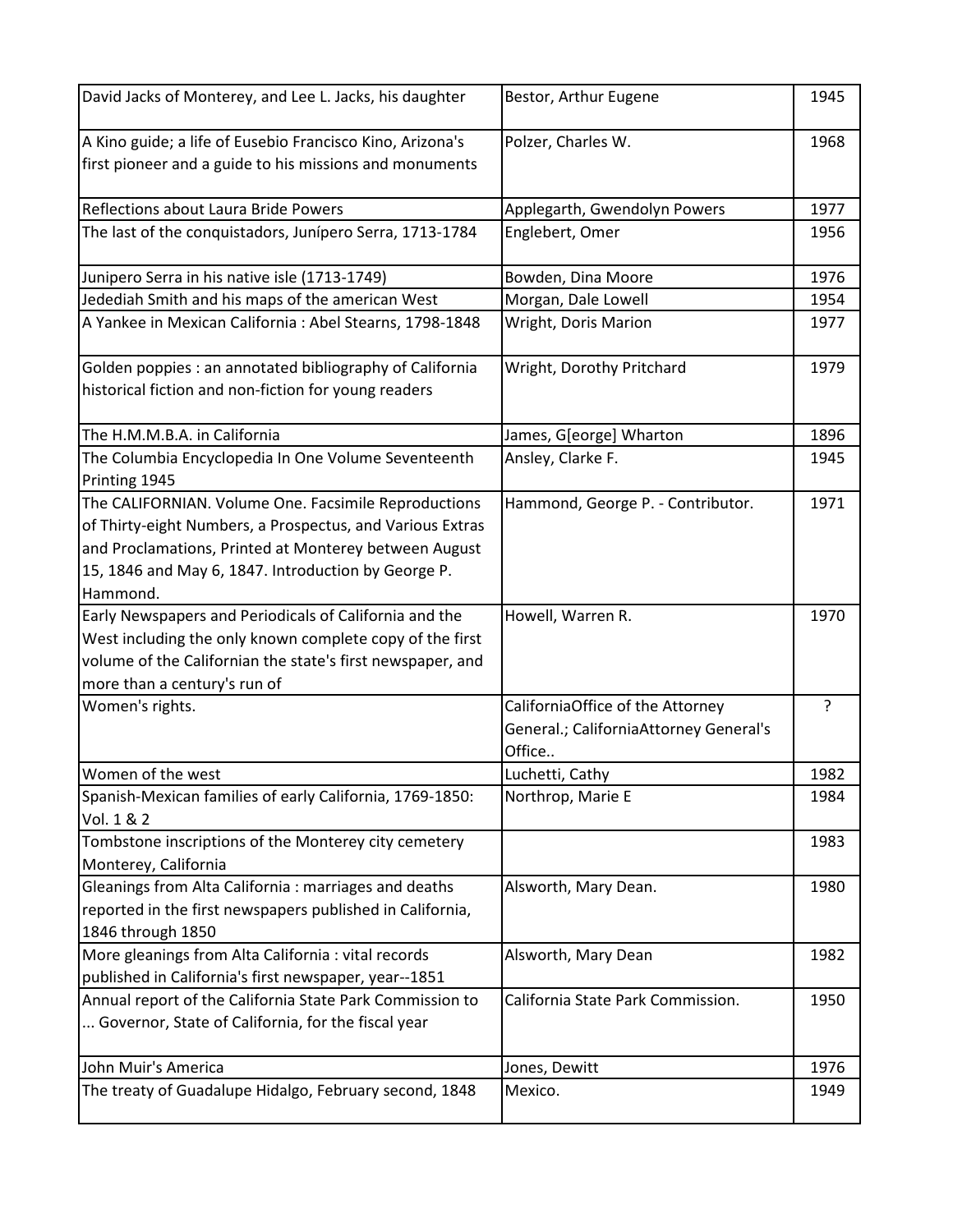| The original constitution of the state of California, 1849 : | California.                      | 1965 |
|--------------------------------------------------------------|----------------------------------|------|
| the engrossed copy with the official Spanish translation.    |                                  |      |
|                                                              |                                  |      |
| U.s. Customs Service and Kindred Services San Francisco,     | Morris, E. B.                    | 1989 |
| 1915 (Historical Studies, No. 7)                             |                                  |      |
| List of constitutional officers, congressional               | White, Darryl R.                 | ?    |
| representatives, members of the California State             |                                  |      |
| Legislature and members of the Supreme Court, I849-I985      |                                  |      |
|                                                              |                                  |      |
| The journals of Marine Second Lieutenant Henry Bulls         | Watson, Henry Bulls              | 1990 |
| Watson, 1845-1848                                            |                                  |      |
| An historical sketch of the san mateo county chapter         | [compiled by] Ardee Rochex       | 1967 |
| american red cross through world war I                       |                                  |      |
| Reminiscences and Reports of San Mateo County Chapter        | [compiled by] Mona Janssen       | 1970 |
| American National Red Cross in World War II 1941 - 1945      |                                  |      |
|                                                              |                                  |      |
| Sierra Club : 100 years of protecting nature                 | Turner, Tom                      | 1991 |
| Still flying and nailed to the mast: the first hundred years | Bronson, William                 | 1963 |
| of the Fireman's Fund Insurance Company                      |                                  |      |
| Narrow Gauge in the Rockies                                  | Beebe, Lucius                    | 1958 |
| California Central Coast Railways                            | Hamman, Rick                     | 1980 |
| Nevada County Narrow Gauge                                   | Best, Gerald M.                  | 1965 |
| Cable Car Carnival. Signed By By Authors                     | Beebe, Lucius And Charles Clegg  | 1951 |
| Western wagon wheels;: A pictorial memorial to the           | Florin, Lambert                  | 1970 |
| wheels that won the West                                     |                                  |      |
| What people wore;: A visual history of dress from ancient    | Gorsline, Douglas W              | 1952 |
| times to twentieth-century America,                          |                                  |      |
| Free enterprise forever!: Scientific American in the 19th    | SHENTON, James (editor.)         | 1977 |
| century                                                      |                                  |      |
| American West a Natural History                              | Sutton, Ann                      | 1979 |
| THE GARDEN OF HEALTH. An Account of Two Herbals: The         | Shaffer, Ellen                   | 1957 |
| Gart Der Gesundheit and The Hortus Sanitatis.                |                                  |      |
|                                                              |                                  |      |
| Introduction to Western Birds                                | Paca, Lillian Grace (Sunset Eds) | 1953 |
| DOCTORS OF THE OLD WEST A Pictoral History of                | Karolevitz, Robert F.            | 1967 |
| Medecine on the Frontier                                     |                                  |      |
| Gaslighting in America - A Guide for Historic Preservation   | Myers, Denys Peters              | 1978 |
| A Museum of Early American Tools                             | Sloane, Eric                     | 1964 |
| GOLD AND SILVER IN THE WEST the Illustrted History of an     | Watkins, T.H.                    | 1971 |
| American Dream                                               |                                  |      |
| California Hghways and Public Works Vol. 29, Nos. 9,10,      | Adams, Kenneth C.                | 1950 |
| <b>Centennial Edition S</b>                                  |                                  |      |
| HOW TO MAKE A FLOWER GARDEN.                                 | Bailey, L. H. et al              | 1903 |
| <b>Early American Beverages</b>                              | Brown, John Hull                 | 1966 |
| THE HOUSE BEAUTIFUL GUIDE TO SUCCESSFUL                      | Stanton, Virginia                | 1963 |
| <b>ENTERTAINING</b>                                          |                                  |      |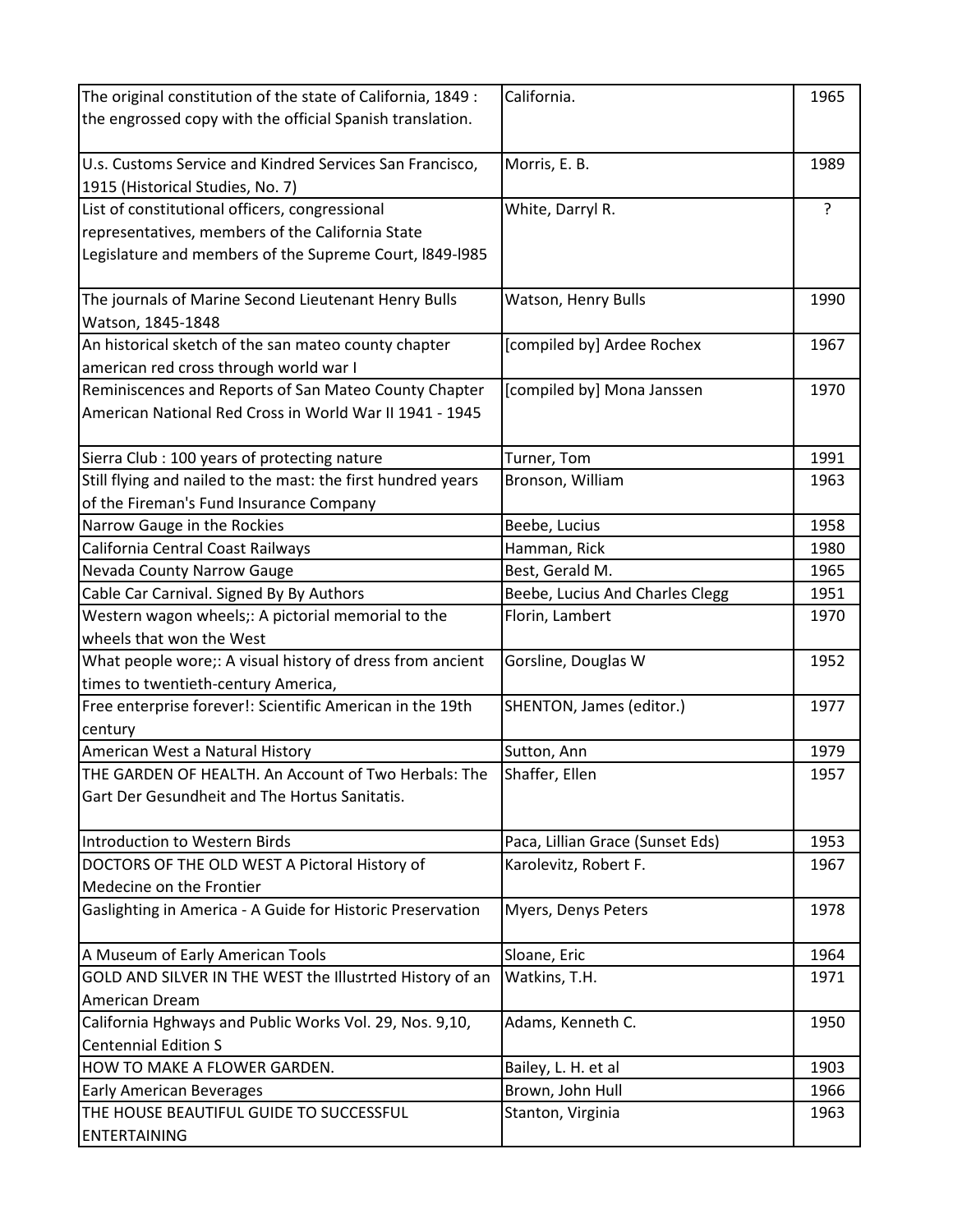| catalogue of some five hundred examples of the printing      | Magee (David) Book Shop              | 1961? |
|--------------------------------------------------------------|--------------------------------------|-------|
| of edwin and robert grabhorn, 1917-1960 [and] Two            |                                      |       |
| gentlemen from Indiana now resident in California.           |                                      |       |
| Offered for sale at the book shop of David Magee.            |                                      |       |
|                                                              |                                      |       |
| Catnachery                                                   | Muir, Percy H.                       | 1955  |
| Early printing in California : from its beginning in the     | Fahey, Herbert                       | 1956  |
| Mexican territory to statehood, September 9, 1850            |                                      |       |
|                                                              |                                      |       |
| Adobe, practical & technical aspects of adobe conservation   | Garrison, James W.                   | 1983  |
| Catalogue of the Vernay collection of early English          | Vernay, Arthur S., inc., New York    | 1940  |
| furniture, porcelains, old English silver, glassware and     |                                      |       |
| other art objects; on special sale owing to the retirement   |                                      |       |
| from business of Mr. Arthur S. Vernay. Over eight hundred    |                                      |       |
| items fully described of which one hundred fifty-one are     |                                      |       |
| illustrated                                                  |                                      |       |
| Arthur Wesley Dow, 1857-1922 : his art and his influence     | Dow, Arthur W.                       | 1999  |
| Palm Springs Desert Museum                                   | Williams, Stewart                    | 1979  |
| The Spirit Of America - American Art from 1829 to 1970       | Gallery, Spanierman                  | 2002  |
|                                                              |                                      |       |
| The American Heritage History of Colonial Antiques           | Heritage, By the Editors of American | 1967  |
| Society of Six: California Colorists                         | Boas, Nancy                          | 1997  |
| Santa Cruz Mission State Historic Park : preliminary general | California.                          | 1984  |
| plan                                                         |                                      |       |
| The Monterey custom house proposal: description of           | <b>Custom House Associates</b>       | 1964  |
| proposal                                                     |                                      |       |
| Urban design plan Custom house project                       | Monterey California Urban Renewal    | 1972  |
|                                                              | Agency                               |       |
| California state park system, five year program, July 1,     | Drury, Newton Bishop                 | 1955  |
| 1955 to June 30, 1960                                        |                                      |       |
| The acquisition and development of the California State      | California.                          | 1950  |
| park system to April 1, 1950                                 |                                      |       |
| Architecture of the Monterey Peninsula                       | Art, Monterey Peninsula Museum of    | 1976  |
| PORTALS WEST. A Folio of Late Nineteenth Century             | Bangs, E. Geoffrey.                  | 1960  |
| Architecture in California. Preface by Robert Gordon         |                                      |       |
| Sproul.                                                      |                                      |       |
| Spanish colonial or adobe architecture of California, 1800-  | Hannaford, Donald R                  | 1931  |
| 1850,                                                        |                                      |       |
| Mexican Homes of Today.                                      | Shipway, Verna Cook                  | 1964  |
| A Treasury of EARLY AMERICAN HOMES                           | Pratt, Richard                       | 1949  |
| Fine Porcelain and Pottery                                   | Fisher, Stanley William              | 1975  |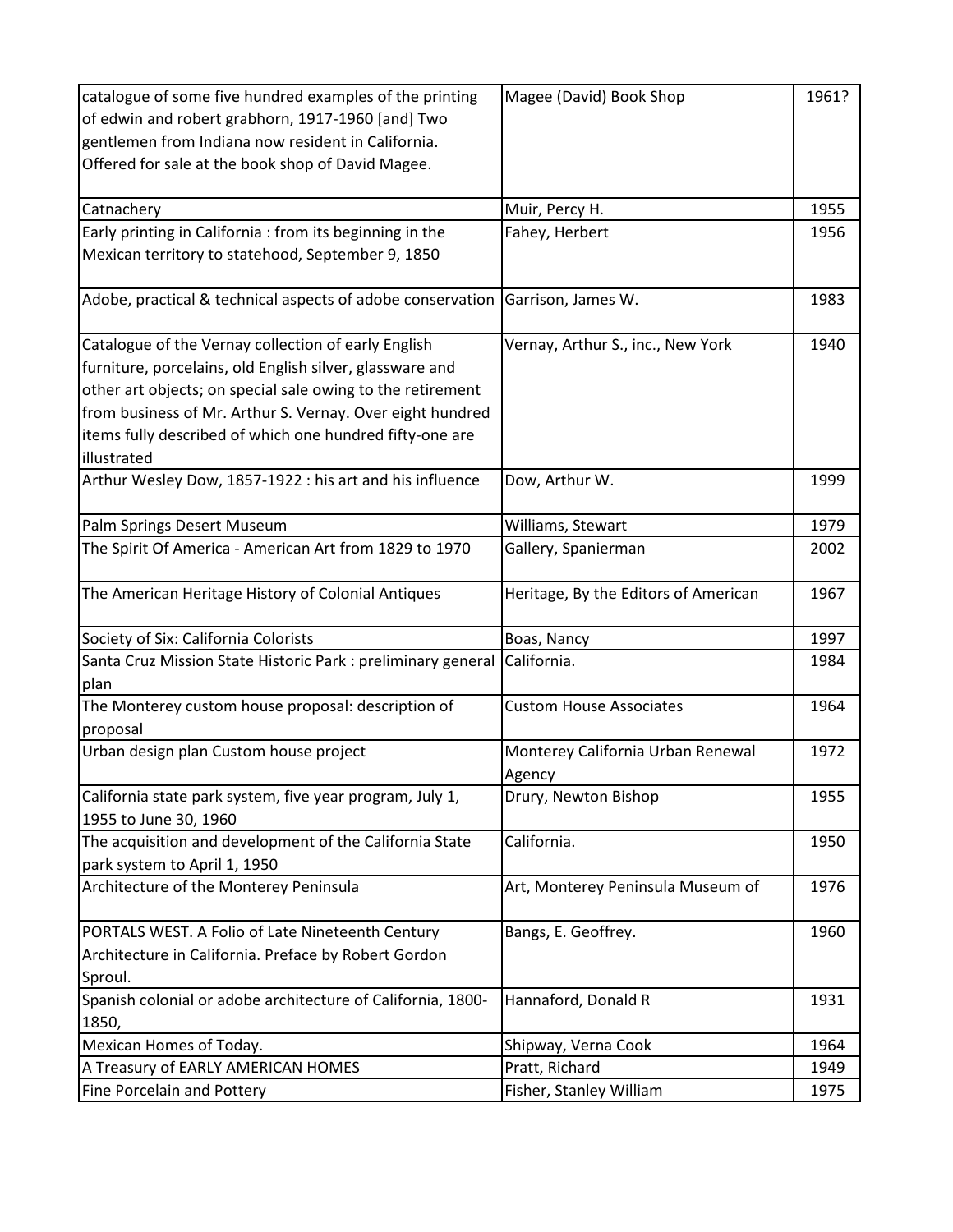| CALIFORNIA BOOK ILLUSTRATORS. A KEEPSAKE IN<br>FOURTEEN PARTS FOR THE MEMBERS OF THE BOOK CLUB<br>OF CALIFORNIA 1996 |                                         | 1996 |
|----------------------------------------------------------------------------------------------------------------------|-----------------------------------------|------|
| The Drawings of John Woodhouse Audubon Illustrating his                                                              | Dentzel, introduction and notes Carl    | 1957 |
| Adventures through Mexico and California, 1849-1850                                                                  | Schaefer                                |      |
| Antiques: Victoriana, Boxes, Fans, Chinese Bronze, Jade &                                                            | Davis, Frank                            | 1974 |
| Ceramics, Samplers, Pipes & Tobacco Jars, Porcelain,                                                                 |                                         |      |
| Clocks & Watches                                                                                                     |                                         |      |
| <b>Victorian Antiques</b>                                                                                            | Harris, Nathaniel                       | 1973 |
| California Contemporary Craftsmen                                                                                    | Dea Rackley and Phillip Schaeffer       | 1979 |
| THE SUBLIME HERITAGE OF MARTHA MOOD, The Stories                                                                     | Henderson, Lester Kierstead and         | 1980 |
| of Martha Mood, Her Stitcheries and The Tapestries                                                                   | Koploy, Shirley                         |      |
| Woven From Her Stitchery Designs, Two Volumes                                                                        |                                         |      |
| Oregon and California Drawings 1841 and 1847                                                                         | Guillou, Charles F. B.                  | 1961 |
| <b>Mexican Interiors</b>                                                                                             | Shipway, Verna Cook                     | 1962 |
| <b>Oriental Carpets</b>                                                                                              | Schurmann, Ulrich                       | 1968 |
| The Encyclopedia of Furniture                                                                                        | Aronson, Joseph                         | 1945 |
| American Furniture, Queen Anne & Chippendale Periods,                                                                | Downs, Joseph,                          | 1952 |
| in the Henry Francis Dupont Winterthur Museum,                                                                       |                                         |      |
| Spanish interiors and furniture: Photographs and drawings                                                            | Byne, Arthur                            | 1921 |
| Simple Colonial Furniture                                                                                            | Gottshall, Franklin H.                  | 1938 |
| Living With Antiques A Treasury of Private Homes                                                                     | Winchester, Alice                       | 1963 |
| FURNITURE OF THE WORLD 225 Illustrations in Color and                                                                | Philp, Peter                            | 1974 |
| <b>Black and White</b>                                                                                               |                                         |      |
| <b>Colonial Furniture</b>                                                                                            | Shea, John Gerald; Wenger, Paul Nolt    | 1939 |
| Measured Drawings of Early American Furniture                                                                        | Osburn, Burl N. & Bernice B.            | 1940 |
| Spanish colonial furniture                                                                                           | Williams, A. D.                         | 1941 |
| A Gallery of Great Paintings                                                                                         | Crane, Aimee                            | 1944 |
| Old California; being ten reproductions of original                                                                  | Abdy, Rowena Meeks                      | 1924 |
| watercolors painted by Rowena Meeks Abdy, with a                                                                     |                                         |      |
| foreword by Gottardo Piazzoni, an introduction &                                                                     |                                         |      |
| descriptive text by H. Bennett Abdy                                                                                  |                                         |      |
| California Centennials exhibition of art, an official event of                                                       | California.                             | 1949 |
| the California Centennials Commission, September 30                                                                  |                                         |      |
| through November 13, 1949                                                                                            |                                         |      |
| Exhibition of historic art: California Centennial Celebration                                                        | CaliforniaCentennials Commission.; Fine | ?    |
| ; San Diego, August 1 through September 9, 1950.                                                                     | Arts Gallery of San Diego               |      |
| Plein air painters of California, the southland                                                                      | Westphal, Ruth Lilly                    | 1982 |
| Plein air painters of California : the north                                                                         | Westphal, Ruth Lilly                    | 1986 |
| The bicentennial of lithography : a keepsake for the                                                                 | Twyman, Michael                         | 1999 |
| members of the Book Club of California                                                                               |                                         |      |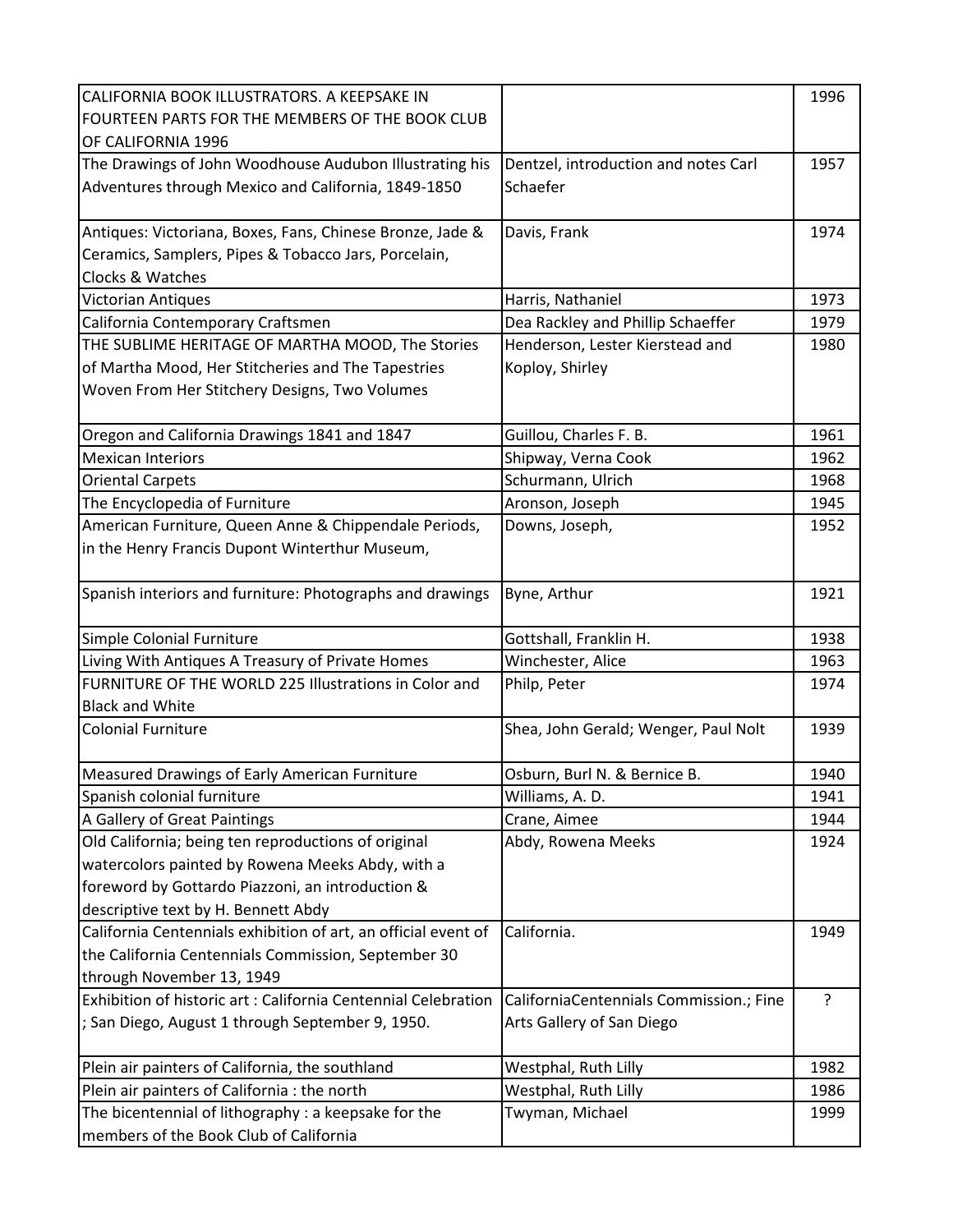| Currier & Ives, printmakers to the American people                          | Peters, Harry Twyford                | 1942  |
|-----------------------------------------------------------------------------|--------------------------------------|-------|
| Carleton E. Watkins : a listing of photographs in the                       | California State Library.            | 1984  |
| collection of the California State Library                                  |                                      |       |
| The family of man: the greatest photographic exhibition of Steichen, Edward |                                      | 1955  |
| all time                                                                    |                                      |       |
| Mission music of California, a collection of old California                 | Da Silva, Owen Francis               | 1941  |
| mission hymns and masses                                                    |                                      |       |
| California printing : a selected list of books which are                    |                                      | 1980  |
| significant or representative of a California style of printing             |                                      |       |
|                                                                             |                                      |       |
| Canterbury Chapbook                                                         | Canterbury Woods Retirement Home     | 1966- |
|                                                                             | Writers' Group                       |       |
| Fray Junipero of California : a narrative poem describing                   | Bandini, Albert R                    | 1949  |
| the founding of California missions by Father Junipero                      |                                      |       |
| Serra of the Franciscan Order                                               |                                      |       |
| Gifts from the sea                                                          | Lindbergh, Anne Morrow               | 1955  |
| Once Upon a Time.                                                           | O'Day, Leland W. Cutler; Edward F.   | 1934  |
| Bit and spur makers in the vaquero tradition: A historical                  | Martin, Ned                          | 1997  |
| perspective                                                                 |                                      |       |
| California and Alaska. and over the Canadian Pacific                        | 1851-1926., Webb. William Seward.    | 1890  |
| railway. by                                                                 |                                      |       |
| These United States the Reader's Digest Family Reference                    | Association, Reader's Digest         | 1968  |
| <b>Series</b>                                                               |                                      |       |
| Historical Atlas of California: With Original Maps                          |                                      | 2007  |
| [Hardcover] [2007] (Author) Derek Hayes                                     |                                      |       |
| SKETCHES OF CALIFORNIA AND HAWAII by William H.                             | Meyers, William H.                   | 1970  |
| Meyers, Gunner, U.S.N., Aboard the United States Sloop-of-                  |                                      |       |
| War 1842-1843. With an Introduction and Notes by John                       |                                      |       |
| Haskell Kemble [ First edition, limited to 450 copies ]                     |                                      |       |
| Journal of a Cruise to California and the Sandwich Islands                  | Meyers, William H.; Kemble, John     | 1955  |
| in the United States Sloop-of-War Cyane, by William H.                      | Haskell (Ed.)                        |       |
| Meyers, Gunner, U.S. N., 1841-1844                                          |                                      |       |
| The World in 1965                                                           | Press, The Associated                | 1966  |
| A long road to Stony Creek, being the narratives by Rufus                   | <b>Burrows, Rufus Gustavus</b>       | 1971  |
| Burrows & Cyrus Hull of their eventful lives in the                         |                                      |       |
| Wilderness West of 1848-1858                                                |                                      |       |
| The Pacific States: California, Oregon, Washington,                         | Morgan, Neil Time-Life Books.        | 1967  |
| The Road of a Thousand Wonders, the Coast Line-Shasta                       | Sunset, The Magazine of the West     | 1908  |
| Route of the Southern Pacific Company from Los Angeles                      |                                      |       |
| Through San Fransisco, to Portland, a Journey of Over One                   |                                      |       |
| <b>Thousand Three Hundred Miles</b>                                         |                                      |       |
|                                                                             |                                      |       |
| The Voyage of the Racoon, A "Secret" Journal of a Visit to                  | Hussey, John A. Editor               | 1958  |
| Oregon, Californ ia and Hawaii, 1813-1814                                   |                                      |       |
| A record of travels in Arizona and California, 1775-1776                    | Garcés, Francisco Tomás Hermenegildo | 1967  |
|                                                                             |                                      |       |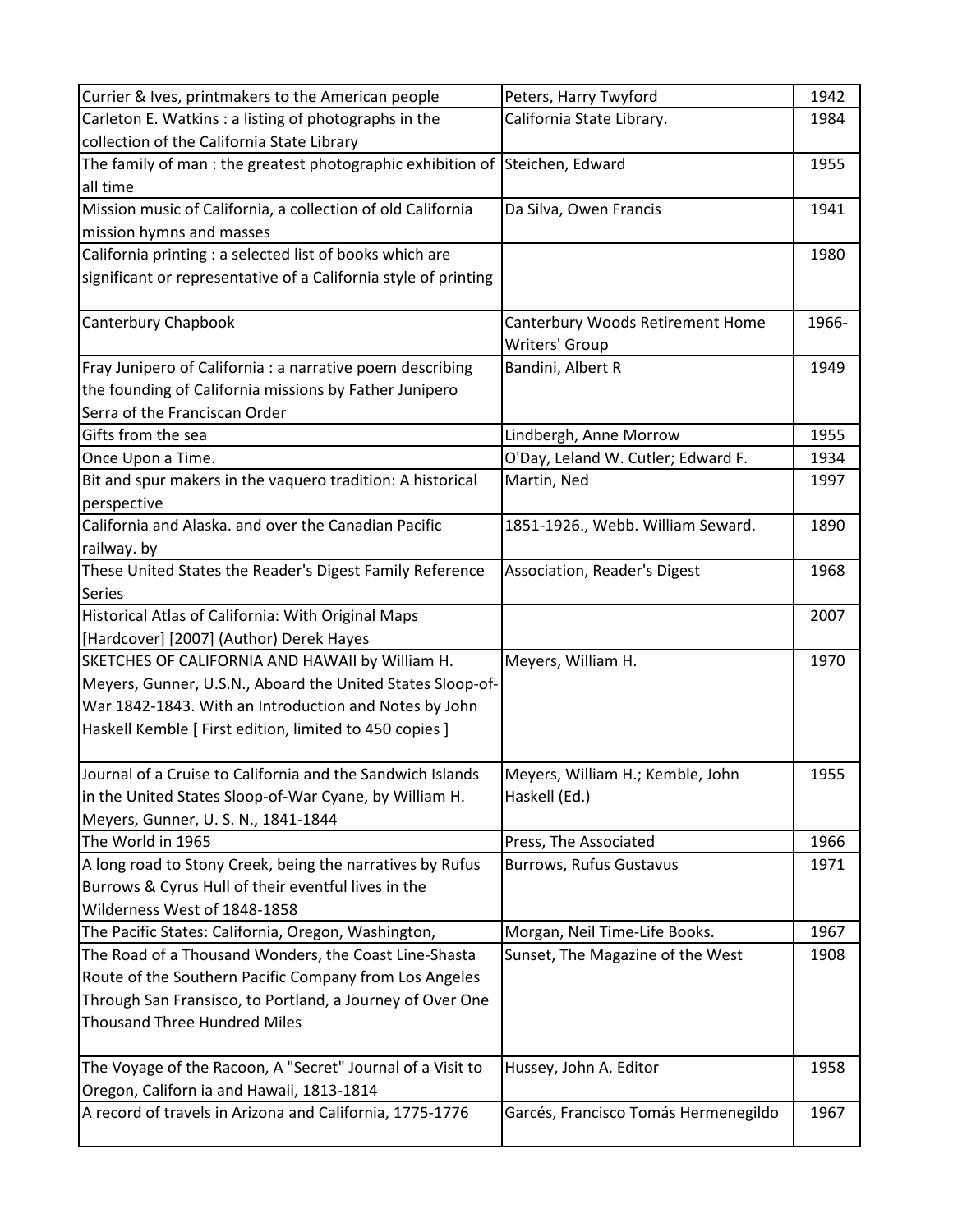| American Album Abridged                                     | Jensen, Oliver: Kerr, Joan Paterson: And  | 1971  |
|-------------------------------------------------------------|-------------------------------------------|-------|
|                                                             | Belsky, Murray                            |       |
| California Coastal Access Guide                             | Commission, California Coastal            | 1981  |
| California inventory of historic resources.                 | California.                               | 1976  |
| The Romance of El Camino Real : with authentic Kaloprints   |                                           | 1931? |
| attesting to the period of construction (1769-1830) the     |                                           |       |
| period of depletion (1835-) and partial preservation of the |                                           |       |
| historic California missions.                               |                                           |       |
|                                                             |                                           |       |
| A Visit to California in 1841. as Recorded for Hubert Howe  | Chiles, Joseph B. & Geroge R. Stewart     | 1970  |
| Bancroft in and Interview With Joseph B. Chiles             |                                           |       |
|                                                             |                                           |       |
| Malaspina in California                                     | Cutter, Donald C.                         | 1960  |
| Copa de oro,: Festival days in Old California               | Field, Maria Antonia                      | 1948  |
| State parks of California, from 1864 to the present         | Engbeck, Joseph H                         | 1980  |
| CALIFORNIA, 1847-1852: DRAWINGS BY WILLIAM RICH             | Waters, William O., Introduction          | 1956  |
| <b>HUTTON</b>                                               |                                           |       |
| <b>Upper California</b>                                     | Kunzel, Heinrich                          | 1967  |
| The Adventures of a Forty-Niner                             | Knower, Daniel                            | 1971  |
| The Old Mission Churches and Historic Houses of             | Newcomb, Rexford                          | 1925  |
| California: Their History, Architecture, Art and Lore       |                                           |       |
| This Was California; a Collection of Woodcuts and           | Pennoyer, A. Sheldon                      | 1938  |
| Engravings Reminiscent of historical Events, Human          |                                           |       |
| Achievements and Travialities from Pioneer Days to the      |                                           |       |
| <b>Gay Nineties</b>                                         |                                           |       |
| Mother Lode Album                                           | Weston, Otheto                            | 1948  |
| O California. Signed By Authors. Nineteenth and Early       | Vincent, Stephen, Kevin Starr, Paul Mills | 1990  |
| Twentieth Century California Landscapes and Observations    |                                           |       |
|                                                             |                                           |       |
| Gold Rush Country Guide to California's Mother Lode &       |                                           | 1957  |
| Northern Mines (A Sunset Discovery Book)                    |                                           |       |
| New Helvetia Diary: A Record of Events Kept By John A.      | Sutter, John A.                           | 1939  |
| Sutter and His Clerks at New Helvetia, California, from     |                                           |       |
| September 9, 1845, to May 25, 1848.                         |                                           |       |
| Gold Cities: Grass Valley and Nevada City A History &       | Morley, Jim                               | 1965  |
| Guide                                                       |                                           |       |
| The Monterey Peninsula                                      | Davenport, William                        | 1965  |
| Gold rush days; vital statistics copied from early          | San Joaquin Genealogical Society.         | 1958  |
| newspapers of Stockton, California, 1850-1855               |                                           |       |
| Cannery Row; a pictorial history                            | Hicks, John                               | 1972  |
| OLD MONTEREY, DOORWAY TO HISTORY.                           | (CALIFORNIA)                              | 1951  |
| Carmel-by-the-Sea.                                          | Smith, Joseph J. (Joseph John).           | ?     |
| A pictorial and narrative history of Monterey, adobe        | Van Nostrand, Jeanne Skinner              | 1968  |
| capital of California, 1770-1847                            |                                           |       |
| The Story of Carmel: a handbook for natives & tourists      | Ariss, Bruce                              | 1948  |
| Carmel By the Sea, in Story and Picture                     |                                           | 1967  |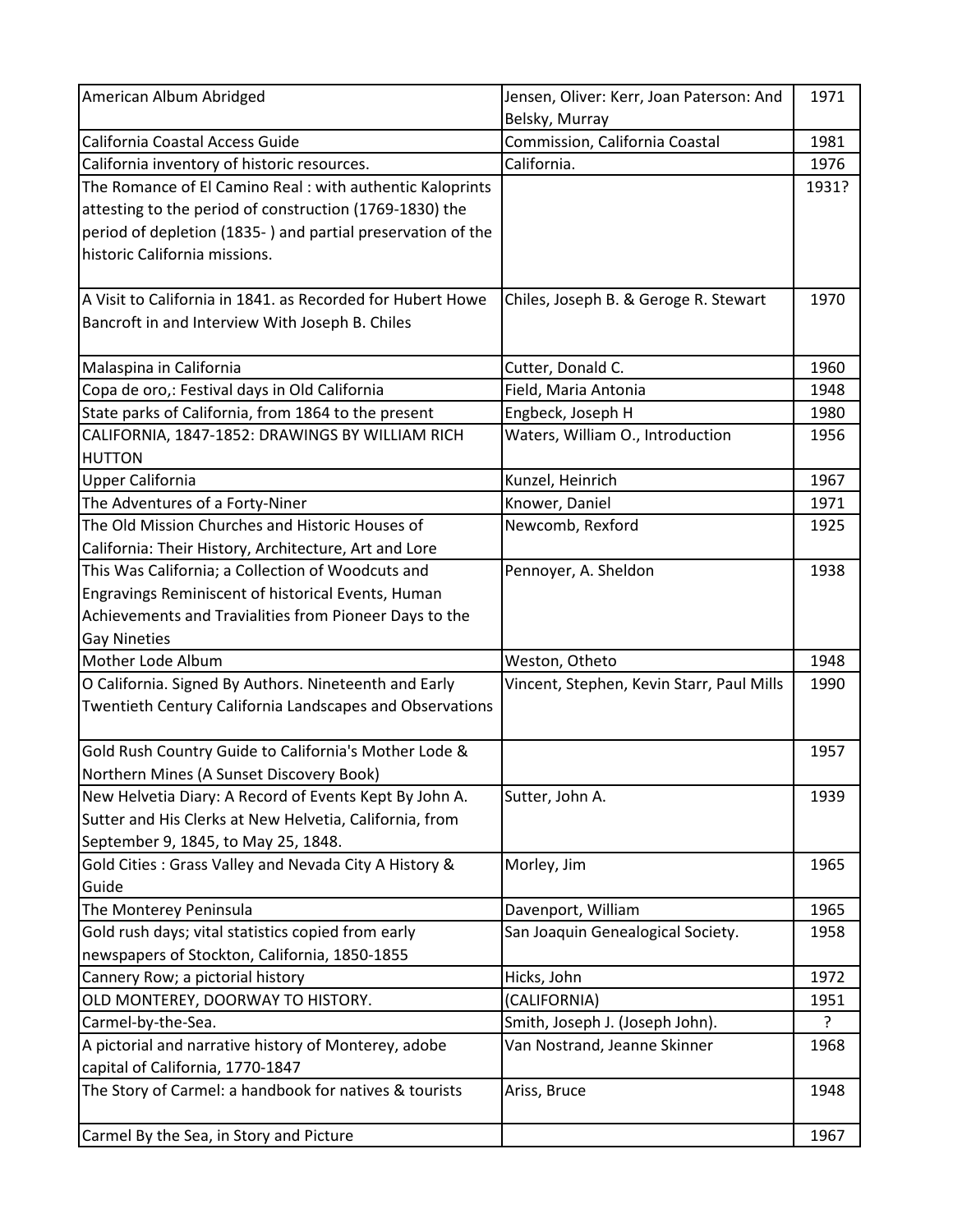| CALIFORNIA. From 1769 to 1909. An Illustrated History.        | Allen, Benjamin Shannon - Editor.       | 1910 |
|---------------------------------------------------------------|-----------------------------------------|------|
| Volume II. Issued in Commemoration of the Portola             |                                         |      |
| Festival. With Special Writers from All the Leading San       |                                         |      |
| Francisco Papers.                                             |                                         |      |
| Life's Picture History of World War II                        | TOURTELLOT, ARTHUR B.                   | 1950 |
| Double Nickel- Double Trouble                                 | Littlefield, Robert M.                  | 1993 |
| The American heritage history of the great West,              | Lavender, David Sievert                 | 1965 |
| The Book of the American Indian. Pictured by FREDERIC         | Garland, Hamlin                         | 1923 |
| REMINGTON.                                                    |                                         |      |
| Ghost Towns of the West                                       | Carter, William                         | 1971 |
| <b>Rivers of the West</b>                                     | Pictorial, Sunset                       | 1974 |
| Discovering the California Coast (A Sunset Pictorial)         | McDowell, Jack                          | 1975 |
| A Kid on the Comstock Illustrated With the Original           |                                         | 1968 |
| Cartoons By Herb Roth From "the Bulletin" and With            |                                         |      |
| Biographical and Background Material By Dolores Waldorf       |                                         |      |
| <b>Bryant</b>                                                 |                                         |      |
| The California Missions: A Pictorial History                  | JOHNSON, PAUL C. and EDITORIAL          | 1964 |
|                                                               | <b>STAFF OF SUNSET BOOKS</b>            |      |
| The Pageant of History and the Panorama of Today in           | Adams, Ansel; Nancy Newhall (text)      | 1954 |
| Northern California. A Photographic Interpretation            |                                         |      |
|                                                               |                                         |      |
| Adobes of the Central Coast (Antepasados, Volume V,           | Hogle, DeWitt                           | 1983 |
| 1982-1983)                                                    |                                         |      |
| Antepasados: Volume II, Bicentennial Issue                    | Buglio, Rudecinda Lo                    | 1977 |
| California: An Illustrated History                            | Watkins, T. H.                          | 1973 |
| Handbook for the Re-enactment of the Juan Bautista de         | Elstob, Helen Shropshire Winston        | 1975 |
| Anza Expedition 1775-6 1975-6                                 |                                         |      |
| CALIFORNIA'S WAYSIDE INNS, RELICS OF STAGECOACH               | Lewis, Oscar.                           | 1988 |
| <b>DAYS</b>                                                   |                                         |      |
| The Anza Expedition 1776-1976 Diary Santa Clara County        | College, California History Center De   | 1976 |
| Crossing Local History Studies Vol. 21                        | Anza                                    |      |
| Missions of California, compiled from a series of articles in | Baxter, Don J.                          | 1970 |
| P. G. & E. Progress                                           |                                         |      |
| PIONEERS Of The SACRAMENTO. A Group of Letters By &           | Grabhorn, Jane - Contributor. [Grabhorn | 1953 |
| About Johann Augustus Sutter, James W. Marshall & John        | Press].                                 |      |
| Bidwell. With an Introduction by Jane Grabhorn.               |                                         |      |
|                                                               |                                         |      |
| A Journal of Explorations: Northward Along the Coast from     | Campa, Miguel de la                     | 1964 |
| Monterey in the Year 1775                                     |                                         |      |
| From wilderness to empire; a history of California, 1542-     | Cleland, Robert Glass                   | 1944 |
| 1900                                                          |                                         |      |
| History of Stanislaus County California, Illustrated          | Moore, Elliott                          | 1974 |
| Gaspar de Portola en Monterey, Cartas y actas originales      | Boneu Companys, Fernando                | ?    |
| relativas a la conquista, estancia y toma de posesion de      |                                         |      |
|                                                               |                                         |      |
| Monterrey por la Expedicion de Gaspar de Portola Junio de     |                                         |      |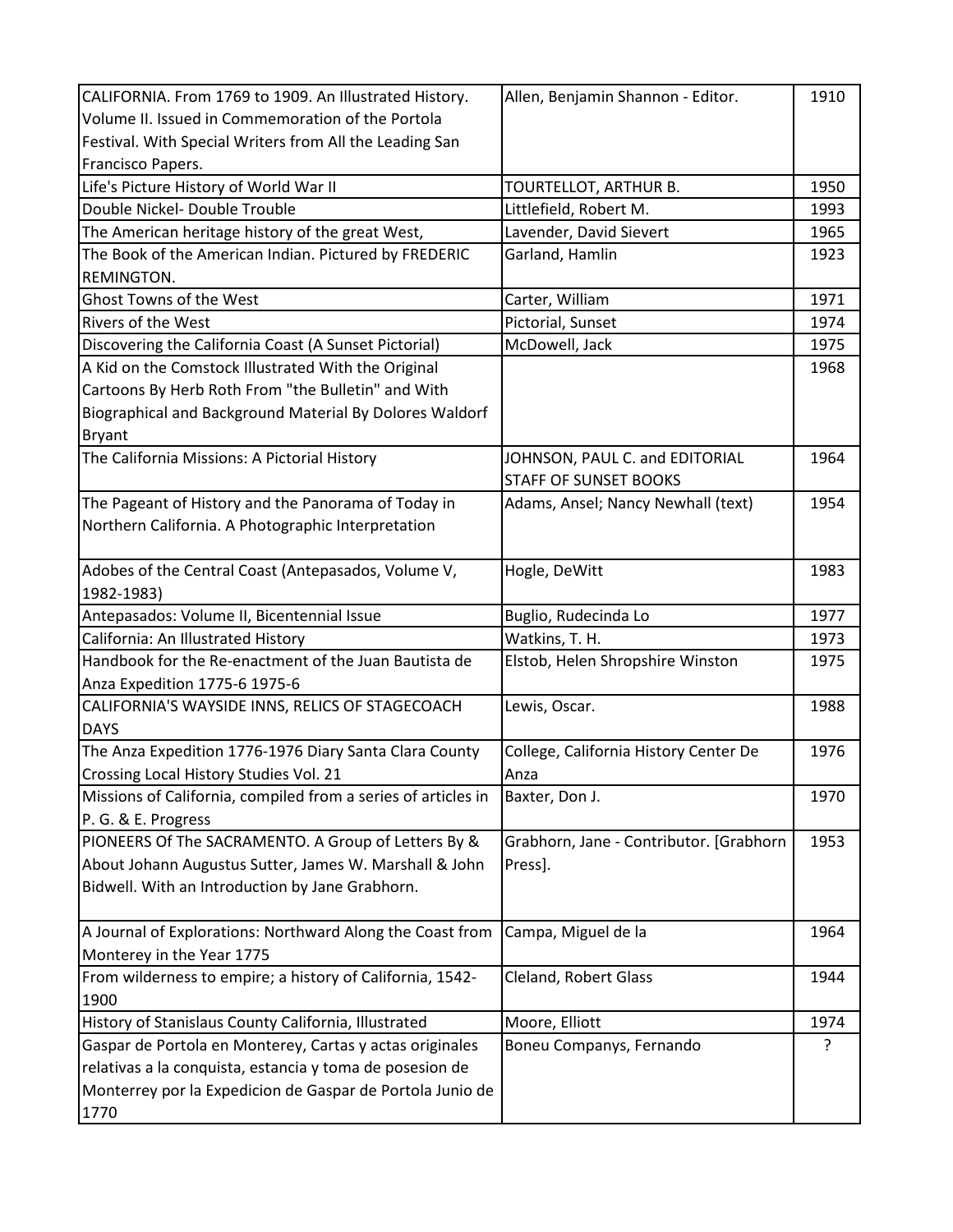| History and biographical record of Monterey and San            | Guinn, J. M. (James Miller); Leese, Jacob | 1910 |
|----------------------------------------------------------------|-------------------------------------------|------|
| Benito Counties : and history of the State of California :     | R; Tinkham, George H. (George Henry).     |      |
| containing biographies of well-known citizens of the past      |                                           |      |
| and present                                                    |                                           |      |
| History of the State of California and biographical record of  | GUINN, Prof. J.M. [CALIFORNIA].           | 1903 |
| Santa Cruz, San Benito, Monterey and San Luis Obispo           |                                           |      |
| Counties. An historical story of the state's marvelous         |                                           |      |
| growth from its earliest settlement to the present time        |                                           |      |
|                                                                |                                           |      |
| Noticias de California. First report of the occupation by the  | New Spain.                                | 1958 |
| Portolá Expedition, 1770, with facsimiles of the original      |                                           |      |
| printings, a new translation, contemporary maps, and a         |                                           |      |
| narrative of how it all came to pass                           |                                           |      |
|                                                                |                                           |      |
| In the path of the padres: twentieth century presentation      | Lake, Stuart N.                           | 1934 |
| in rotogravure of California's twenty-one Franciscan           |                                           |      |
| missions, founded in 1769 by Fra. Junipero Serra, O.F.M.,      |                                           |      |
| the padre presidente, under direction of King Charles III, of  |                                           |      |
| Spain, to pioneer Spanish settlement of Alta California        |                                           |      |
|                                                                |                                           |      |
| The spirit of the Monterey Coast                               | Hobbs, Fredric                            | 1990 |
| The spirit of enterprise : the history of Pacific Enterprises  | Littlefield, Douglas R.                   | 1990 |
| from 1886 to 1989                                              |                                           |      |
| The call to California                                         | Pourade, Richard F.                       | 1968 |
| California pictorial; a history in contemporary pictures,      | Van Nostrand, Jeanne Skinner              | 1948 |
| 1786 to 1859, with descriptive notes on pictures and artists   |                                           |      |
|                                                                |                                           |      |
| Old California in picture and story                            | White, Stewart Edward                     | 1939 |
| Great expectations: The story of Benicia, California           | Dillon, Richard H                         | 1980 |
| Sacramento; Heart of the Golden State                          | McGowan, Joseph & Willis, Terry           | 1983 |
| San Francisco's Golden Era: A Picture Story of San             | Beebe, Lucius                             | 1960 |
| Francisco Before the Fire (325 Illustrations, 4 in Full Color) |                                           |      |
|                                                                |                                           |      |
| The earth shook, the sky burned                                | Bronson, William                          | 1959 |
| Down the piney path : news from the PG Review 1896-            | Davis, E. C. (Ethelreda C.)               | 1985 |
| 1902                                                           |                                           |      |
| Padres and people of old Mission San Antonio                   | Casey, Beatrice                           | 1957 |
| History of Monterey County, California, With Illustrations     | (Anon).                                   | 1979 |
| Descriptive of Its Scenery, Farms, Residences, Public          |                                           |      |
| Buildings, Factories, Hotels, Business Houses, Schools,        |                                           |      |
| Churches, and Mines. From Original Drawings By Artists of      |                                           |      |
| the Highest Ability. With                                      |                                           |      |
|                                                                |                                           |      |
| History of Monterey County California. With Illustrations;     | Moore, Elliott and                        | 1979 |
| 1881                                                           |                                           |      |
| CANNERY ROW, The History of John Steinbeck's Old Ocean         | Hemp, Michael Kenneth                     | 2009 |
| View Avenue                                                    |                                           |      |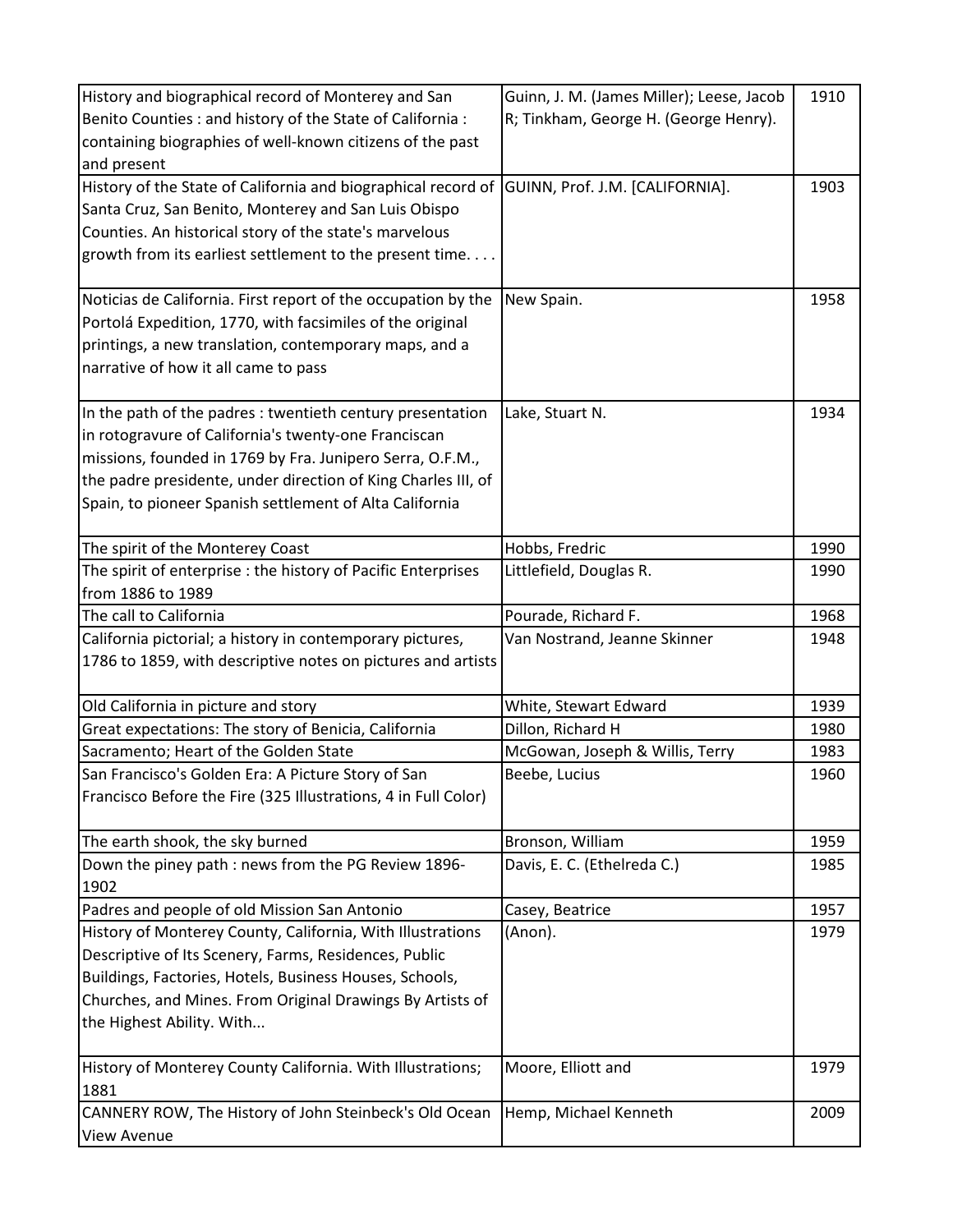| Monterey : A Pictorial History                           | Hicks, John                          | 1973 |
|----------------------------------------------------------|--------------------------------------|------|
| Monterey's Adobe Heritage                                | O'Donnell, Mayo Hayes                | 1965 |
| spanish and mexican land grants                          | <b>Historical (Records Survey</b>    | 1937 |
|                                                          | (U.S.) Monterey Peninsula (Calif.);  |      |
|                                                          | <b>United StatesWorks Progress</b>   |      |
|                                                          | Administration.                      |      |
| The sidewalks of Carmel                                  | Luce, E                              | 1931 |
| Report on the advantages of Monterey as the site for the | Monterey State Capital Committee;    | 1938 |
| state capital of California. April 14, 1938.             | Griffenhagen & Associates            |      |
| Junipero Serra's Legacy                                  | Morgado, Martin J                    | 1987 |
| Orange County: Indians to industry                       | Parker, C. E.                        | 1963 |
| Portrait of a town : pioneer memories of San Ardo        | San Ardo Recreation ClubBicentennial | 1976 |
|                                                          | Committee                            |      |
| A brief history of old Monterey                          | Reese, Robert W.                     | 1969 |
| The silver dons                                          | Pourade, Richard F.                  | 1963 |
| Time of the bells                                        | Pourade, Richard F.                  | 1961 |
| The explorers                                            | Pourade, Richard F.                  | 1960 |
| History of Monterey and Santa Cruz Counties, California: |                                      | 1925 |
| Cradle of Californias history and romance                |                                      |      |
| A Modern History of Tulare County                        | Smith, A. McCall                     | 1974 |
| Time & the Terraced Land: The Story of CA's Palos Verdes | Fink, Augusta                        | 1966 |
| Peninsula                                                |                                      |      |
| California: A History (Modern Library Chronicles)        | Starr, Kevin                         | 2007 |
| Golden Gate: The Life and Times of America's Greatest    | Starr, Kevin                         | 2010 |
| <b>Bridge</b>                                            |                                      |      |
| Coast of Dreams: California on the Edge, 1990-2003       | Starr, Kevin                         | 2004 |
| Golden Dreams by Starr, Kevin                            | Starr, Kevin                         | 2009 |
| Embattled Dreams: California in War and Peace, 1940-     | Starr, Kevin                         | 2002 |
| 1950 (Americans and the California Dream)                |                                      |      |
| Americans and the California dream, 1850-1915            | Starr, Kevin                         | 1973 |
| Inventing the dream: California through the Progressive  | Starr, Kevin                         | 1985 |
| Era                                                      |                                      |      |
| Material dreams: Southern California through the 1920s   | Starr, Kevin                         | 1990 |
| Endangered dreams : the Great Depression in California   | Starr, Kevin                         | 1996 |
| The dream endures : California enters the 1940s          | Starr, Kevin                         | 1997 |
| Inside Cannery Row : sketches from the Steinbeck era in  | Ariss, Bruce                         | 1988 |
| words and pictures                                       |                                      |      |
| I-Mary, a biography of Mary Austin                       | Fink, Augusta                        | 1983 |
| Quarterdeck & saddlehorn : the story of Edward F. Beale, | Briggs, Carl                         | 1983 |
| 1822-1893                                                |                                      |      |
| The life and adventures of James P. Beckwourth,          | Beckwourth, James Pierson            | 1932 |
| mountaineer, scout, and pioneer, in the great wild West  |                                      |      |
| J. Ross Browne, confidential agent in old California     | Dillon, Richard H.                   | 1965 |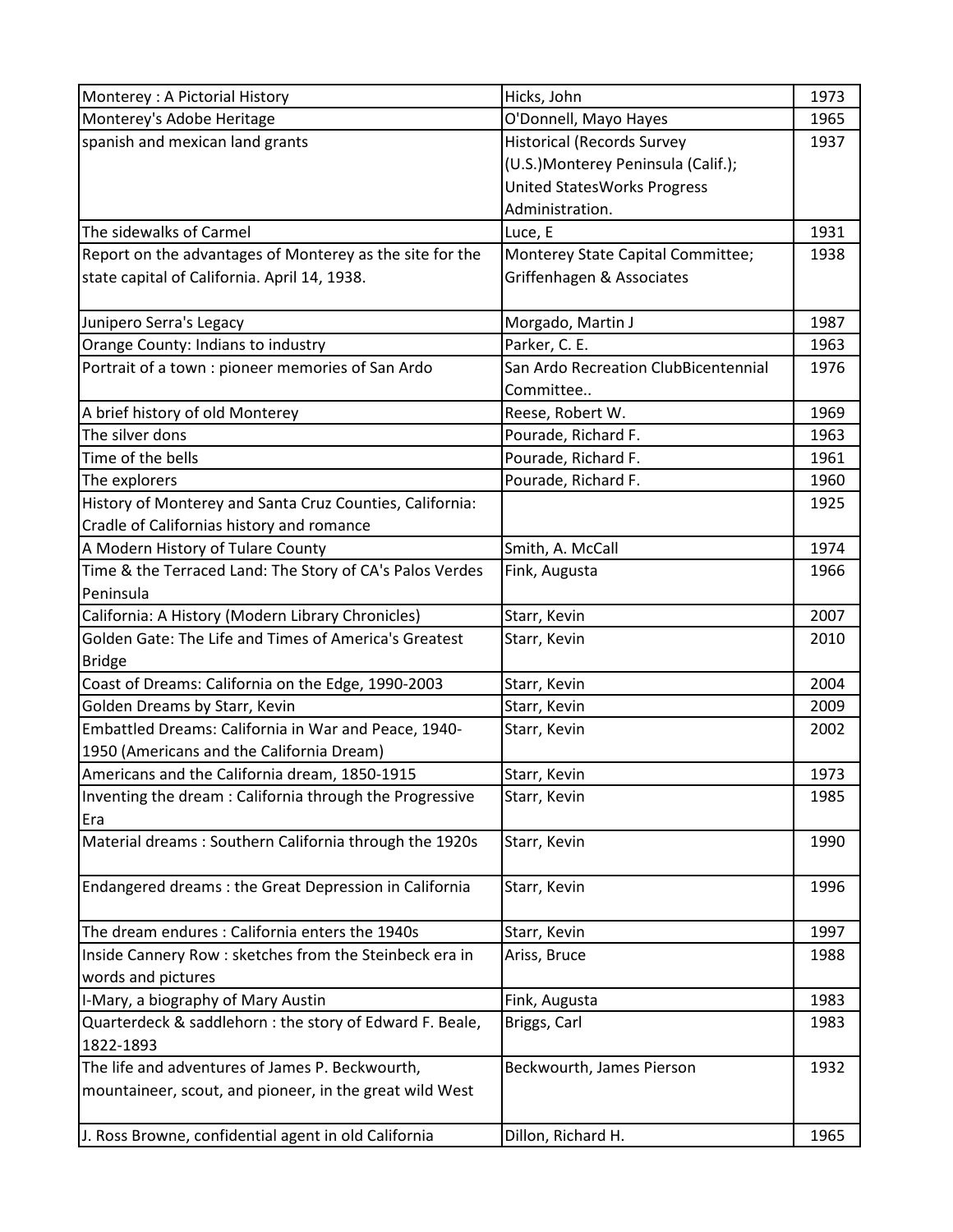| Memoirs of Elisha Oscar Crosby; reminiscences of             | Crosby, Elisha Oscar                  | 1945 |
|--------------------------------------------------------------|---------------------------------------|------|
| California and Guatemala from 1849 to 1864                   |                                       |      |
| The blond ranchero: memories of Juan Francisco Dana as       | Dana, Juan Francisco                  | 1960 |
| told to Rocky Dana and Marie Harrington                      |                                       |      |
| Seventy-five years in California; recollections and remarks  | Davis, William Heath                  | 1967 |
| by one who visited these shores in 1831, and again in        |                                       |      |
| 1833, and except when absent on business was a resident      |                                       |      |
| from 1838 until the end of a long life in 1909               |                                       |      |
|                                                              |                                       |      |
| An American in California; the biography of William Heath    | Rolle, Andrew F.                      | 1956 |
| Davis, 1822-1909                                             |                                       |      |
| Fur trade letters of Francis Ermatinger : written to his     | McDonald, Lois Halliday               | 1980 |
| brother Edward during his service with the Hudson's Bay      |                                       |      |
| Company, 1818-1853                                           |                                       |      |
| Escarpment on the San Andreas : the probing of a             | Flint, Dorothy                        | 1978 |
| California heritage                                          |                                       |      |
| Beloved Sister : the letters of James Henry Gleason, 1841-   | Gleason, James Henry                  | 1978 |
| 1859, from Alta California and the Sandwich Islands, with a  |                                       |      |
| brief account of his voyage in 1841 via Cape Horn to Oahu    |                                       |      |
| and California                                               |                                       |      |
| The legacy of James D. Hart at The Bancroft Library, 1970-   | Bliss, Anthony                        | 1991 |
| 1990                                                         |                                       |      |
| The lives of William Hartnell                                | Dakin, Susanna Bryant                 | 1949 |
| Isaac Julian Harvey : California pioneer                     | Baker, Florence Margaret              | 1987 |
| The trail led north : Mont Hawthorne's story                 | Hawthorne, Mont                       | 1948 |
| Glances at California, 1847-1853, diaries and letters of     | Hutton, Wm. R.                        | 1942 |
| <b>William Rich Hutton</b>                                   |                                       |      |
| Contentious consul : a biography of John Coffin Jones, first | Gast, Ross H.                         | 1976 |
| United States consular agent at Hawaii                       |                                       |      |
| Lookout stories                                              | Jenkins-Starkey, Soaring; The Big Sur | 1990 |
|                                                              | roundup (Newspaper). Type:            |      |
|                                                              | materialTypeLabelBook                 |      |
| The life and adventures in California of Don Agustín         | Janssens, Agustín                     | 1953 |
| Janssens, 1834-1856                                          |                                       |      |
| Pacific explorer : the life of Jean-François de La Perouse,  | Dunmore, John                         | 1985 |
| 1741-1788                                                    |                                       |      |
| First and last consul: Thomas Oliver Larkin and the          | Larkin, Thomas Oliver                 | 1962 |
| Americanization of California                                |                                       |      |
| Thomas O. Larkin: a life of patriotism and profit in old     | Hague, Harlan                         | 1990 |
| California                                                   |                                       |      |
| From cowhides to golden fleece; a narrative of California,   | Underhill, Reuben Lukens              | 1946 |
| 1832-1858, based upon unpublished correspondence of          |                                       |      |
| Thomas Oliver Larkin of Monterey, trader, developer,         |                                       |      |
| promoter, and only American consul                           |                                       |      |
|                                                              |                                       |      |
| Las Positas; the story of Robert and Josefa Livermore        | Newton, Janet                         | 1969 |
|                                                              |                                       |      |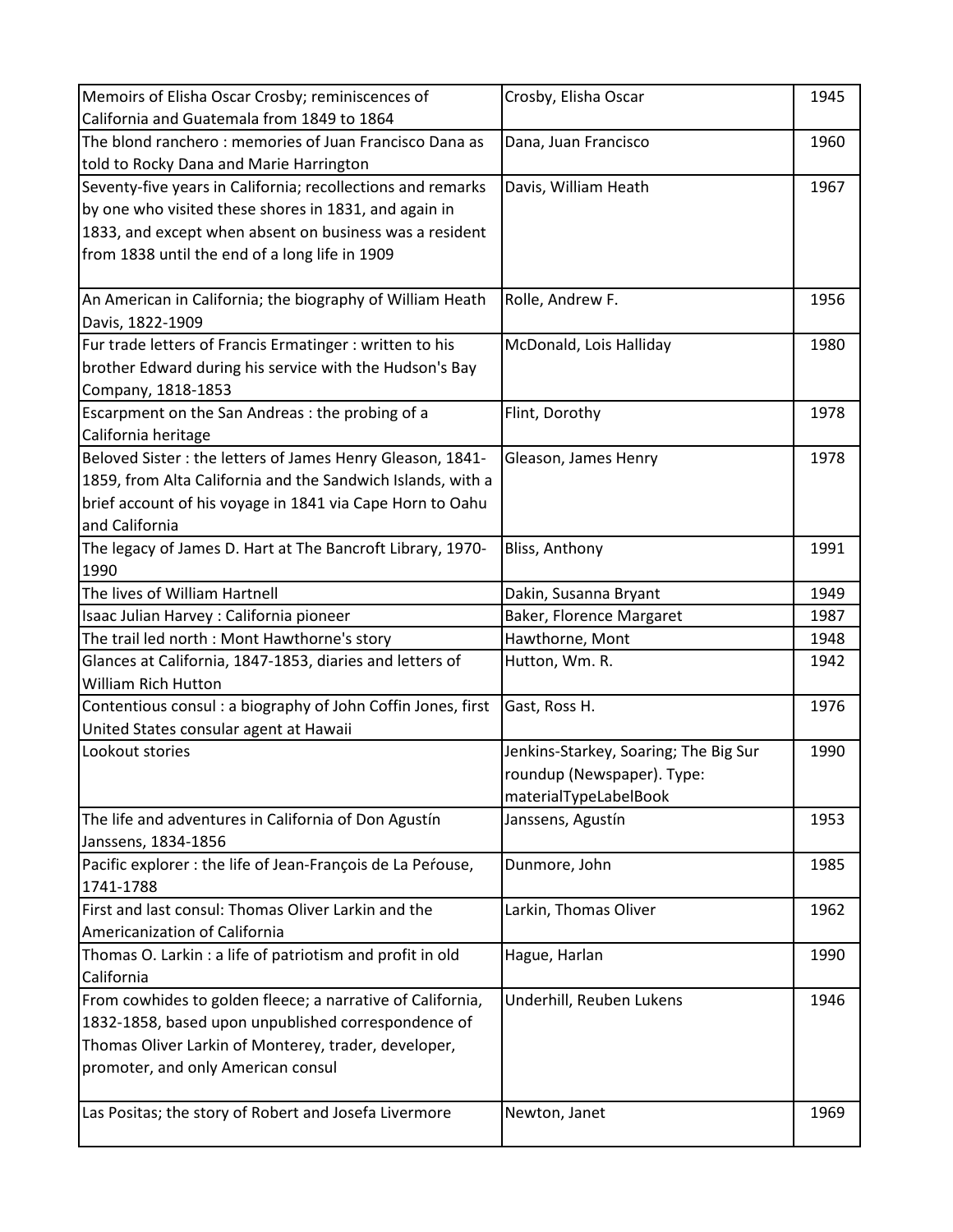| Don Francisco de Paula Marin: The Letters and Journal of      | Gast, Ross H.                        | 1973  |
|---------------------------------------------------------------|--------------------------------------|-------|
| Francisco de Paula Marin                                      |                                      |       |
| The Life and Adventures of George Nidever (1802-1883);        | Ellison, William Henry               | 1937  |
| the Life Story of a Remarkable California Pioneer Told in     |                                      |       |
| His Own Words, and None Wasted                                |                                      |       |
| Francisco Pacheco of Pacheco Pass                             | Shumate, Albert                      | 1977  |
| The dictation of Mariano Malarin, whose life spanned two      | Malarin, Mariano                     | 1980  |
| cultures                                                      |                                      |       |
| Alta California, 1840-1842 : the journal and observations     | Phelps, William Dane                 | 1983  |
| of William Dane Phelps, master of the ship "Alert"            |                                      |       |
|                                                               |                                      |       |
| Fremont's Private Navy: The 1846 Journal of Captain           | Phelps, William Dane                 | 1987  |
| <b>William Dane Phelps</b>                                    |                                      |       |
| Arroyo Seco camping days: 1935-1941                           | Reaves, Irma Oksen.                  | c1986 |
| A Scotch paisano in old Los Angeles : Hugo Reid's life in     | Dakin, Susanna Bryant                | 1939  |
| California, 1832-1852, derived from his correspondence        |                                      |       |
|                                                               |                                      |       |
| Lost Empire, the Life & Adventures of Nikolai Petrovich       | Chevigny, Hector                     | 1958  |
| Rezanov                                                       |                                      |       |
| The Letters of Alfred Robinson to the De La Guerra Family     | Robinson, Alfred                     | 1972  |
| of Santa Barbara, 1834-1873                                   |                                      |       |
| The Californios Versus Jedediah Smith 1826-1827: A New        | Weber, David J.                      | 1990  |
| Cache of Documents (Western Frontiersmen Series)              |                                      |       |
|                                                               |                                      |       |
| Jedediah Smith and the opening of the West                    | Morgan, Dale Lowell                  | 1953  |
| A Yankee in Mexican California : Abel Stearns, 1798-1848      | Wright, Doris Marion                 | 1977  |
|                                                               |                                      |       |
| Happier for his presence; San Francisco and Robert Louis      | Issler, Anne Roller                  | 1949  |
| Stevenson                                                     |                                      |       |
| No tears for the general; the life of Alfred Sully, 1821-1879 | Sully, Langdon                       | 1974  |
|                                                               |                                      |       |
| An Heir to a Land Grant - Julius Trescony                     | Schacht, Albaugh, Dickman, Stanley   | 1978  |
| The Original Journals of Henry Smith Turner, With Stephen     | Clarke, Dwight L. (ed)               | 1966  |
| Watts Kearny to New Mexico and California, 1846-1847          |                                      |       |
|                                                               |                                      |       |
| Robert Louis Stevenson in California: A Remarkable            | Nickerson, Roy                       | 1982  |
| Courtship (Literary West)                                     |                                      |       |
| Boyhood Days; Ygnacio Villegas' Reminiscences of              | Villegas, Dr. Albert Shumate Ygnacio | 1983  |
| California in the 1850s (Gold Rush).                          |                                      |       |
| The Weber Era in Stockton history                             | Hammond, George Peter                | 1982  |
| W.H. Weeks: Architect                                         | Lewis, Betty                         | 1985  |
| The Notorious I. C. Woods of the Adams Express (American      | Shumate, Albert                      | 1986  |
| <b>Trails Series)</b>                                         |                                      |       |
| Ewing Young - Master Trapper                                  | Holmes, Kenneth L.                   | 1967  |
| Chin Ling, the Chinese Cricket                                | Stilwell, Alison                     | 1981  |
| The Californians                                              | Atherton, Gertrude Franklin Horn     | 1908  |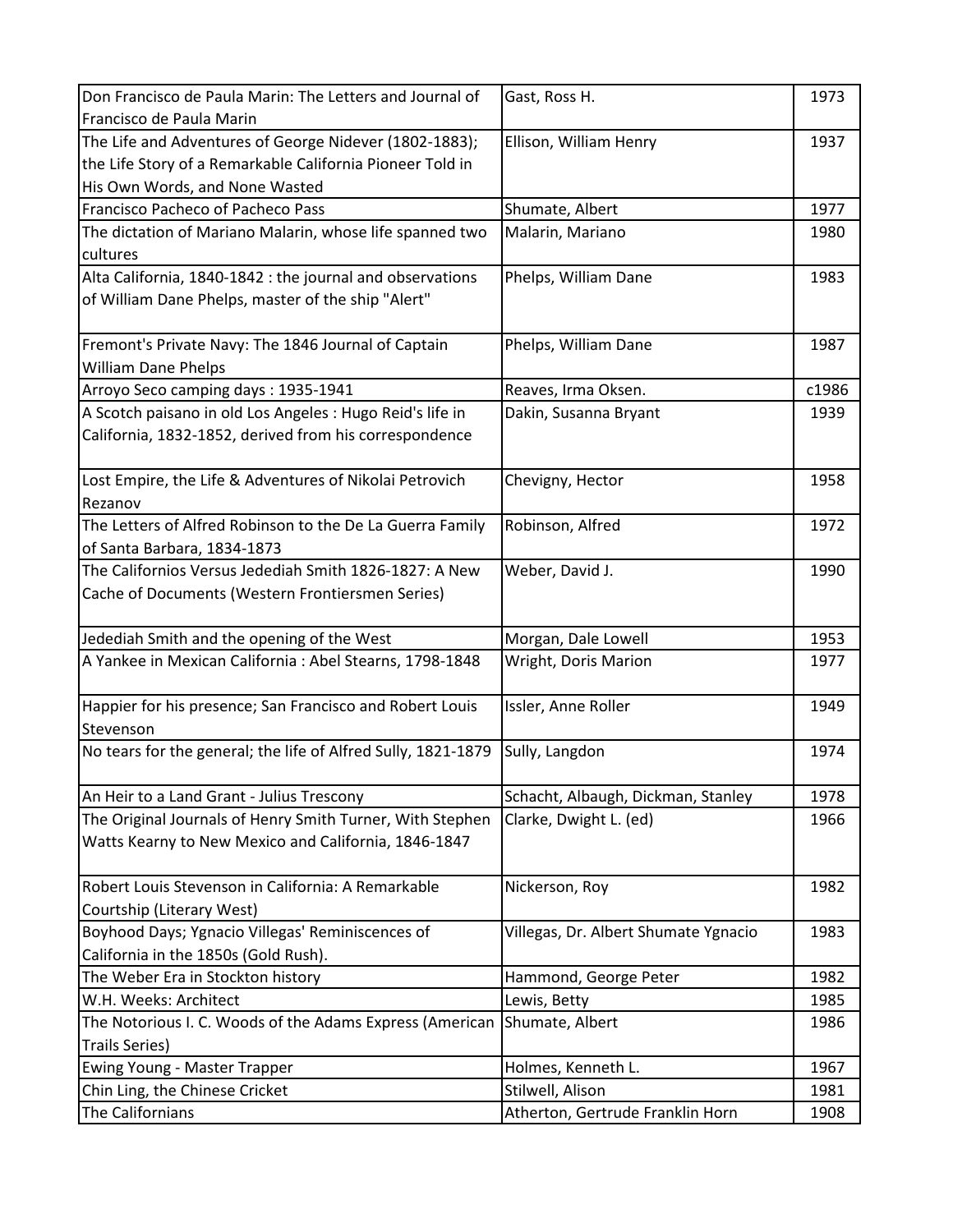| Bears, pirates and silver lace; stories of old California                                       | Fisher, Anne B.                     | 1944 |
|-------------------------------------------------------------------------------------------------|-------------------------------------|------|
| Cathedral in the sun                                                                            | Fisher, Anne B.                     | 1940 |
| My Monterey                                                                                     | Holman, Zena                        | 1973 |
| California Dons.                                                                                | Milliken, Ralph LeRoy.              | 1956 |
| The Journey of the Flame/Being an Account of One Year in                                        | Blanco, Antonio (Walter Nordoff) de | 1933 |
| the Life of Señor Don Juan of Obrigón Known During Past                                         | Fierro                              |      |
| Years in the Three Californias as Juan Colorado and to the                                      |                                     |      |
| Indiada of the Same as The Flame                                                                |                                     |      |
| The long rifle                                                                                  | White, Stewart Edward               | 1932 |
| Ranchero                                                                                        | White, Stewart Edward               | 1933 |
| Illustrated catalogue of American hardware of the Russell                                       | Company, Russell and Erwin          | 1980 |
| and Erwin Manufacturing Company: An unabridged reprint                                          | Manufacturing                       |      |
| of the 1865 edition and a new introd. by Lee H. Nelson                                          |                                     |      |
| Sears, Roebuck and Co. Consumers Guide: Fall 1900                                               | Sears, Roebuck and Co. Incorporated | 1970 |
| (Miniature Reproduction)                                                                        |                                     |      |
| Los Californianos Membership Roster 1989                                                        | Ayers, compiler Mary Triplett       | 1989 |
| Newspaper holdings of the California State Library                                              | California State Library.,          | 1986 |
| Newspapers in California                                                                        |                                     | 1985 |
| The CALIFORNIAN. Volume One. Facsimile Reproductions                                            | Hammond, George P. - Contributor.   | 1971 |
| of Thirty-eight Numbers, a Prospectus, and Various Extras                                       |                                     |      |
| and Proclamations, Printed at Monterey between August                                           |                                     |      |
| 15, 1846 and May 6, 1847. Introduction by George P.                                             |                                     |      |
| Hammond.                                                                                        |                                     |      |
| Spanish-Mexican families of early California, 1769-1850                                         | Northrop, Marie E.                  | ?    |
| Indexed cemetery records of Santa Cruz County, California                                       |                                     | 1980 |
| Ranchos of Monterey County                                                                      | Howard, Donald M.                   | 1978 |
| Chinese Gold: The Chinese in the Monterey Bay Region                                            | Lydon, Sandy                        | 1985 |
| Ranchos of California: A List of Spanish Concessions 1775-<br>1822 and Mexican Grants 1822-1846 | Cowan, Robert G.                    | 1977 |
| Land in California: The Story of Mission Lands, Ranchos,                                        | Robinson, W. W.                     | 1979 |
| Squatters, Mining Claims, Railroad Grants, Land Scrip,                                          |                                     |      |
| Homesteads (Chronicles of California)                                                           |                                     |      |
| The confirmation of Spanish and Mexican land grants in                                          | Ross, Ivy Belle                     | 1974 |
| California                                                                                      |                                     |      |
| A list of trading vessels in the maritime fur trade, 1785-                                      | Howay, Frederic William             | 1973 |
| 1825                                                                                            |                                     |      |
| Mills and markets; a history of the Pacific coast lumber                                        | Cox, Thomas R.                      | 1974 |
| industry to 1900                                                                                |                                     |      |
| Law and community on the Mexican California frontier :                                          | Langum, David J.                    | 1987 |
| Anglo-American expatriates and the clash of legal                                               |                                     |      |
| traditions, 1821-1846                                                                           |                                     |      |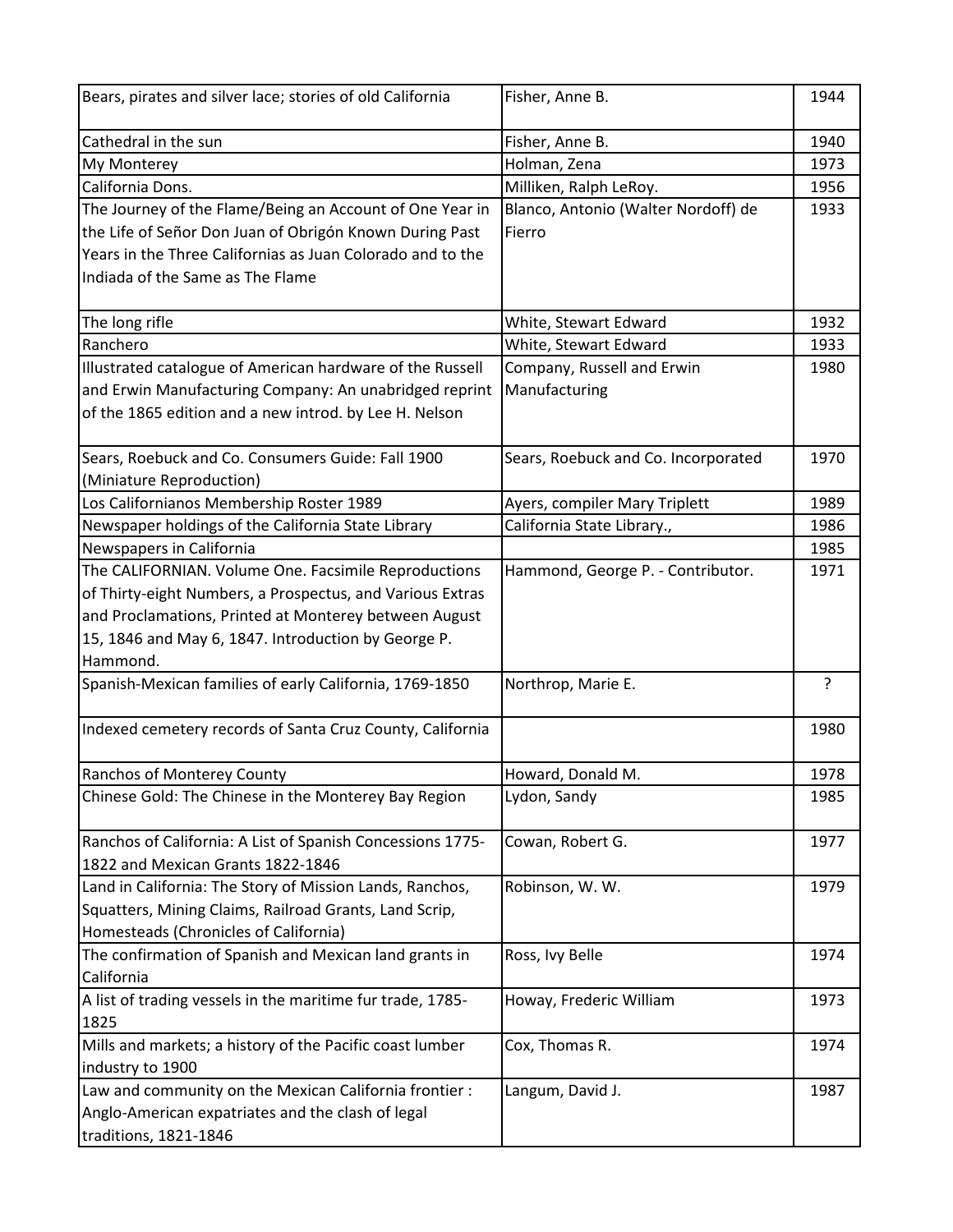| A Judicial odyssey : federal court in Santa Clara, San                     | Fritz, Christian G.                      | 1985 |
|----------------------------------------------------------------------------|------------------------------------------|------|
| Benito, Santa Cruz, and Monterey counties                                  |                                          |      |
| California Blue Book or State Roster 1909                                  | Curry, Charles Forrest                   | 1909 |
| McGuffeys Third Eclectic Reader Revised Edition (Eclectic                  | McGuffey, William                        | 1879 |
| <b>Educational Series)</b>                                                 |                                          |      |
| China Trade Days in California; Selected Letters From the                  |                                          | 1947 |
| Thompson Papers, 1832-1863, Edited By D. Mackenzie                         |                                          |      |
| Brown, With a Foreword By Robert Glass Cleland                             |                                          |      |
|                                                                            |                                          |      |
| History of California post offices, 1849-1976 : includes                   | Salley, Harold E.                        | 1977 |
| branches and stations, Navy numbered branches, highway                     |                                          |      |
| and railway post offices                                                   |                                          |      |
| The pioneer steamer California, 1848-1849                                  | Berthold, Victor Maximilian              | 1932 |
| California Grizzly                                                         | Storer, Tracy I.                         | 1978 |
| Monterey Bay Yesterday                                                     | Lewis, Betty                             | 1977 |
| Chaining the Land: A History of Surveying in California                    | Uzes, Francois D.                        | 1977 |
|                                                                            |                                          |      |
| Recipes for Living in Big Sur                                              | Society, Big Sur Historical              | 1981 |
| California Rancho Cooking                                                  | McMahan, Jacqueline Higuera              | 1983 |
| Early California hospitality ; the cookery customs of                      | Packman, Mrs. Ana Bégué                  | 1938 |
| Spanish California, with authentic recipes and menus of                    |                                          |      |
| the period                                                                 |                                          |      |
| Build your own adobe                                                       | Aller, Paul                              | 1946 |
| Architecture of the Monterey Peninsula                                     | Art, Monterey Peninsula Museum of        | 1976 |
|                                                                            |                                          |      |
| Spanish Colonial or Adobe Architecture of California 1800-                 | EDWARDS, DONALD R HANNAFORD &            | 1931 |
| 1850                                                                       | <b>REVEL</b>                             |      |
| California's Architectural Frontier. Style and Tradition in                | Kirker, Harold                           | 1973 |
| the Nineteenth Century                                                     |                                          |      |
| Architectural History of Mission San Carlos Borromeo (                     | Smith, edited by Owen C. Coy, Ph.D.,     | 1921 |
| Spanish Missions of California)                                            | director of the Commission, frontispiece |      |
|                                                                            | ruins of San Carlos about 1865 from      |      |
|                                                                            | photograph by Johnson, includes          |      |
|                                                                            | diagrams, a fold-out floorplan Frances   |      |
|                                                                            | Rand                                     |      |
| A Description Of The Kingdom Of New Spain                                  | O'Crouley, Pedro Alonso                  | 1972 |
| Mansfield on the Conditions of the Western Forts 1853-54                   | Frazer, Robert W., Ed.                   | 1963 |
| American penetration into Spanish Louisiana,                               | Kinnaird, Lawrence                       | 1933 |
| Navidad; a Christmas Day With the Early Californians                       | Bandini, Don Arturo                      | 1958 |
| [With] Pastorela, a Shepherd's Play, Translated, With a                    |                                          |      |
| Note By Gwladys Louise Williams                                            |                                          |      |
| Mission Music of California. A collection of old California                | Silva, Owen da                           | 1941 |
| mission hymns and masses. Transcribed and edited by Rev.                   |                                          |      |
|                                                                            |                                          |      |
|                                                                            |                                          |      |
| O. da Silva  Accompaniments and  by the Hon. John<br>Steven McGroarty, etc |                                          |      |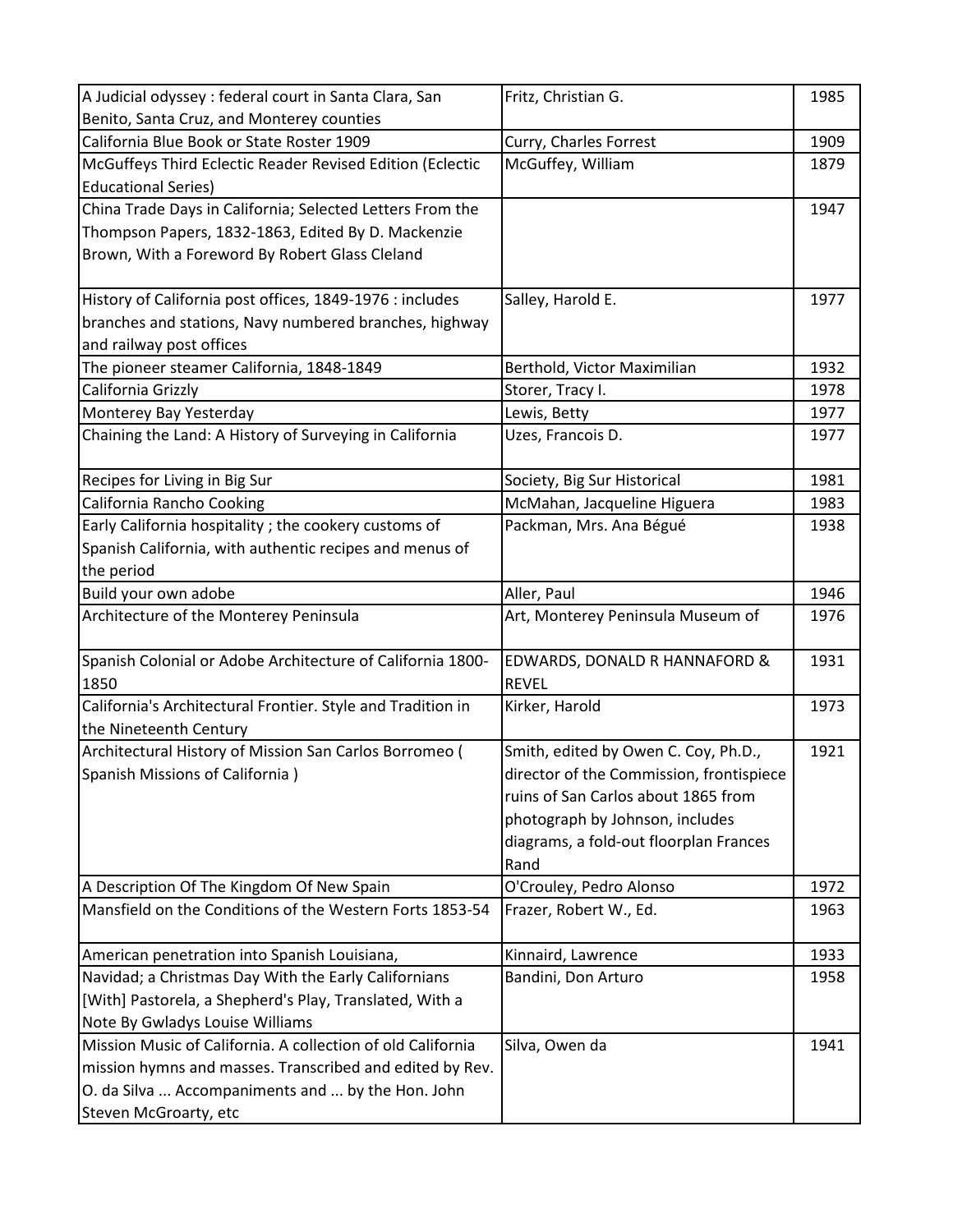| International Book of Christmas Carols by Various Authors  |                                         | no date |
|------------------------------------------------------------|-----------------------------------------|---------|
| (1980) Paperback                                           |                                         |         |
| California Missions: A Pictorial History                   | Krell, Dorothy Sunset Editors;          | 1979    |
| The theater of the golden era in California                | MacMinn, George Rupert                  | 1941    |
| Dances of early California days                            | Czarnowski, Lucile Katheryn             | 1950    |
| Soldier in the West: Letters During His Services in        | Talbot, Theodore                        | 1972    |
| California, Mexico and Oregon, 1845-53 (The American       |                                         |         |
| exploration and travel series)                             |                                         |         |
| The California I Love                                      | Carrillo, Leo                           | 1961    |
| Exploring with Fremont: the Private Diaries of Charles     | PREUSS, Charles                         | 1958    |
| Preuss, Cartographer for John C. Fremont on His First,     |                                         |         |
| Second, and Fourth Expeditions to the Far West (American   |                                         |         |
| Exploration & Travel series, Number 26)                    |                                         |         |
|                                                            |                                         |         |
| An RLS sampler: selections from the writings of Robert     | Stevenson, Robert Louis; Grate, Frances | 1979    |
| Louis Stevenson.                                           | [ed.].                                  |         |
| The presidio: bastion of the Spanish borderlands           | Moorhead, Max L.                        | 1975    |
| Grapes of Canaan: Hawaii 1820: The True Story of Hawaii's  | Loomis, Albertine                       | 1972    |
| <b>Missionaries</b>                                        |                                         |         |
| BEYOND THE CAPES, PACIFIC EXPLORATION FROM                 | Dodge, E.S.                             | 1971    |
| CAPT.COOK TO THE CHALLENGER (1776-1877)                    |                                         |         |
| Voyage of the New Hazard                                   | Reynolds, Stephen                       | 1938    |
| A Log of the Spanish Main   Historical Pictorial Map   Joe | Mora, Jo                                | 1933    |
| Mora   1st Edition   Joe Morra                             |                                         |         |
| Narrative of a Voyage to California Ports in 1841-42 :     | Simpson, Sir George; Russell, Thomas C. | 1930    |
| Together with Voyages to Sitka, the Sandwich Islands &     | (editor)                                |         |
| Okhotsk: To Which Are Added, Sketches of Journeys          |                                         |         |
| Across America, Asia, & Europe                             |                                         |         |
| Historical Atlas of California (Signed by Author)          | Haase, Warren A. Beck and Ynez D.       | 1974    |
| Russian America: The Great Alaskan Venture, 1741-1867      | Chevigny, Hector                        | 1965    |
|                                                            |                                         |         |
| Russian Population in Alaska and California: The Late 18th | Fedorova, Svetlana                      | 1973    |
| Century-1867 (Alaska History)                              |                                         |         |
| In the Rough Land to the South: An Oral History of the     |                                         | 1982    |
| Lives and Events at Big Creek, Big Sur, California         |                                         |         |
| End of Russian America: Captain P.N. Golovin's Last        | Crownhart-Vaughan, E. A. P.             | 1979    |
| Report, 1862 (North Pacific Studies Series)                |                                         |         |
| The Costanoan Indians                                      | Heizer, Robert F (edited by)            | 1974    |
| Colonial Russian America Kryill T. Khlebnikov's Reports    | Dmytryshyn, Basil                       | 1976    |
| 1817-1832                                                  |                                         |         |
| Fort Ross : Indians - Russians - Americans                 | Spencer-Hancock, Dianne; O'Brien,       | 1978    |
|                                                            | Bickford; Fort Ross Interpretative      |         |
|                                                            | Association                             |         |
| Documents on the history of the Russian-American           | Rossiisko-amerikanskaia kompaniia.,     | 1976    |
| Company                                                    |                                         |         |
| Russia's Hawaiian adventure, 1815-1817                     | Pierce, Richard A.                      | 1976    |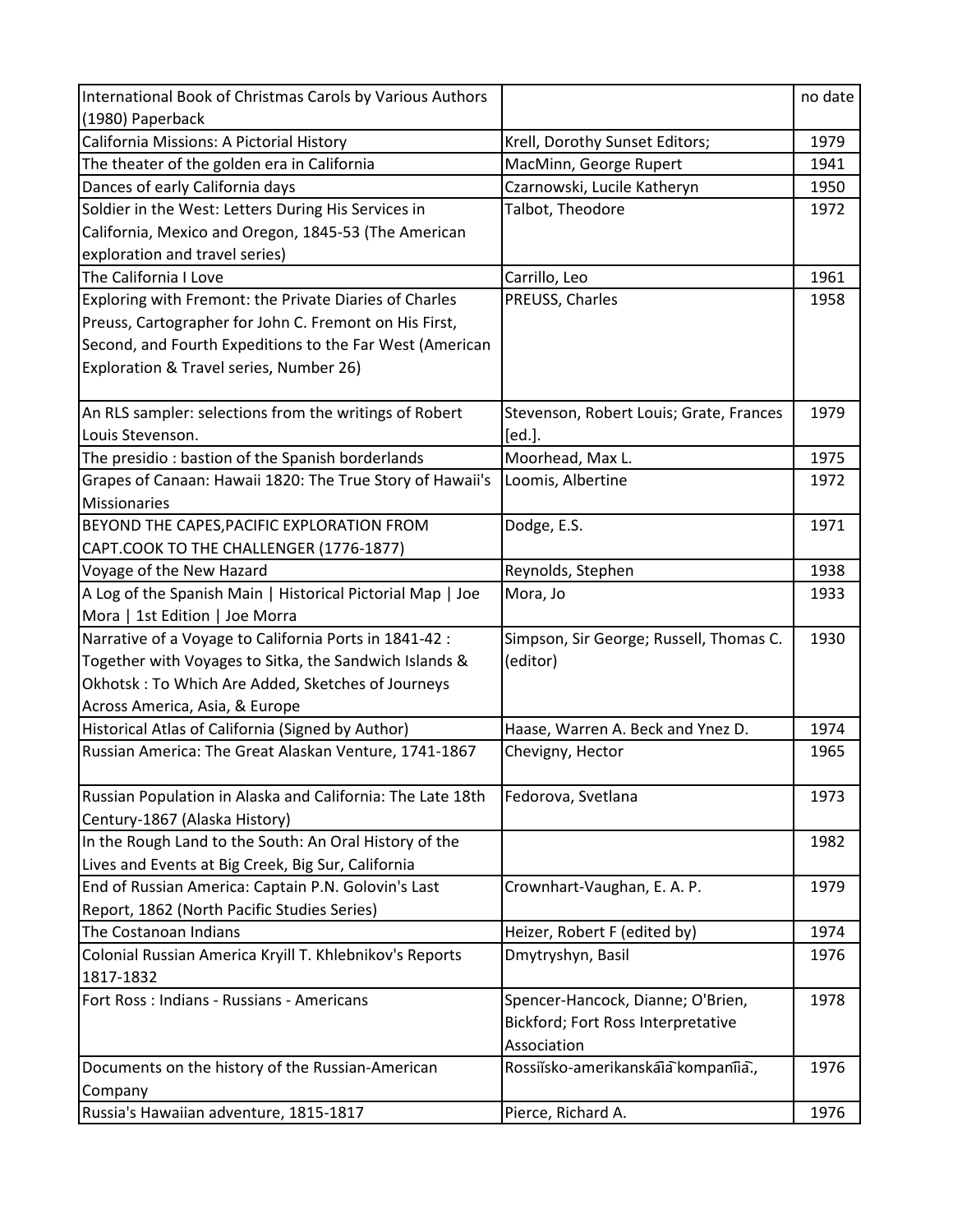| California and Alaska, and over the Canadian Pacific railway Webb, William Seward                                                                                    |                                                              | 1890  |
|----------------------------------------------------------------------------------------------------------------------------------------------------------------------|--------------------------------------------------------------|-------|
| The botanical lore of the California Indians, with side lights<br>on historical incidents in California                                                              | Romero, John Bruno                                           | 1954  |
| The Russian governors: builders of Alaska, 1818-1867                                                                                                                 | Pierce, Richard A.                                           | 1986  |
| Old California cowboys                                                                                                                                               | Coolidge, Dane                                               | 1939  |
| Trail dust and saddle leather                                                                                                                                        | Mora, Jo                                                     | 1946  |
| A description of California in 1828 (English and Spanish<br>Edition)                                                                                                 | Bandini, Jose                                                | 1951  |
| Ramblings in California: The adventures of Henry Cerruti                                                                                                             | Cerruti, Henry                                               | 1954  |
| Monterey County Place Names: A Geographical Dictionary                                                                                                               | Clark, Donald Thomas                                         | 1991  |
| Santa Cruz County place names : a geographical dictionary                                                                                                            | Clark, Donald Thomas                                         | 1986  |
| State parks of California, from 1864 to the present                                                                                                                  | Engbeck, Joseph H.                                           | 1980  |
| Malaspina in California                                                                                                                                              | Cutter, Donald C.                                            | 1960  |
| California, 1847-1852                                                                                                                                                | Hutton, Wm. R.                                               | 1942  |
| Monterey's mother lode                                                                                                                                               | Reinstedt, Randall A.                                        | 1977  |
| California vaquero                                                                                                                                                   | Rojas, Arnold R                                              | 1953  |
| The Southwest expedition of Jedediah S. Smith : his<br>personal account of the journey to California, 1826-1827                                                      | Smith, Jedediah Strong                                       | 1977  |
| Viejo Monterey: romantic legends and folklore  of                                                                                                                    | Sullivan, Colleen                                            | 1969  |
| people, places and things that made Monterey                                                                                                                         |                                                              |       |
| Out of the river mist                                                                                                                                                | Clar, C. Raymond                                             | 1973  |
| The Mission of San Antonio de Padua (California)                                                                                                                     | Smith, Frances Rand                                          | 1932  |
| Adobes in the sun : portraits of a tranquil era.                                                                                                                     | Baer, Morley. Fink, Augusta.; Elkinton,<br>Amelie.           | 1972  |
| Carmel at Work and Play.                                                                                                                                             | Bostick, Daisy F. and Dorothea                               | 1925  |
|                                                                                                                                                                      | Castelhun CALIFORNIA - CARMEL)                               |       |
| Letters from California, 1846-1847.                                                                                                                                  | Garner, William Robert                                       | 1970  |
| Cannery Row;: A pictorial history,                                                                                                                                   | Hicks, John                                                  | 1972  |
| Prehistoric Sites Handbook: Monterey & San Luis Obispo                                                                                                               |                                                              | 1979  |
| Counties: The Coast Vol. I (Volume 1)                                                                                                                                |                                                              |       |
| WHERE CALIFORNIA BEGAN: A POCKET HANDBOOK TO<br>THE MONTEREY PENINSULA AND BIG SUR COUNTRY                                                                           | Elstob, (California History) Helen<br>Shropshire and Winston | 1978  |
| California Pioneer Register and Index 1542-1848, Including<br>Inhabitants of California, 1769-1800 and List of Pioneers;<br>Extracted from the History of California | Bancroft, Hubert Howe.                                       | 1964  |
| The Vallejos of California                                                                                                                                           | Emparan, Madie Brown                                         | 1968  |
| Gold, cattle and land : the memoirs of descendants of the                                                                                                            | Bray, Roy; Eade, Harold; Eade, Kenneth;                      | c1980 |
| Eade, Copley and Tompkins families out of the Nattrass line                                                                                                          | Dickman, Avrom I; Albaugh, Reuben                            |       |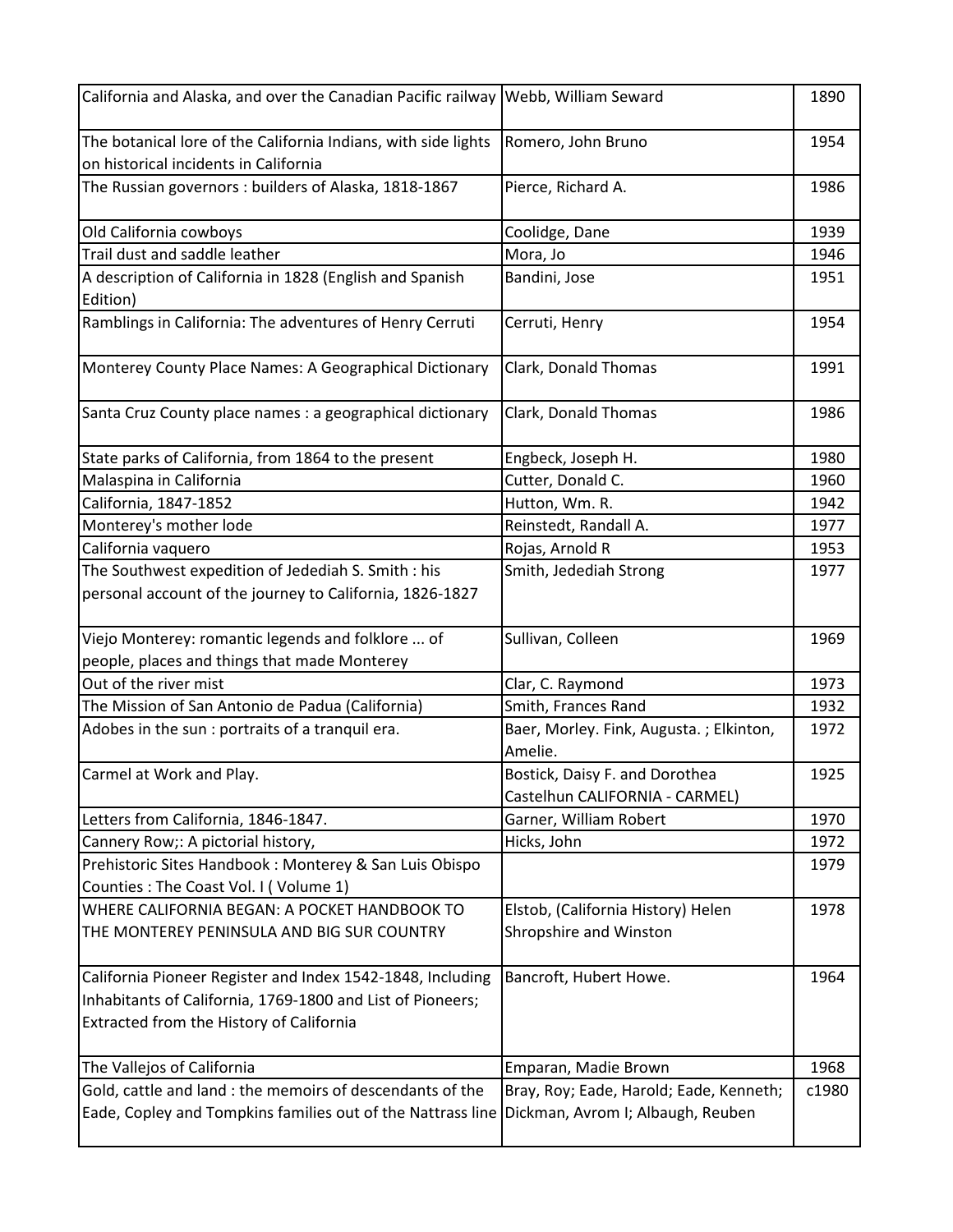| The sheriffs of Monterey County                                           | Martinez, Benjamin M.              | 1991 |
|---------------------------------------------------------------------------|------------------------------------|------|
| Los fundadores : herein are listed the first families of                  | Rowland, Leon                      | 1951 |
| California and also all other persons with family names                   |                                    |      |
| that were in California, 1769-1785 except those who died                  |                                    |      |
| at San Diego in 1769                                                      |                                    |      |
| Semblanzas de Algunos Americanos Notables                                 | Lee, L V V De                      | 1976 |
| The Dictionary of California Land Names                                   | Hanna, Phil Townsend               | 1946 |
| The China Trade: Export Paintings, Furniture, Silver and                  | Crossman, Carl L                   | 1972 |
| Other Objects                                                             |                                    |      |
| Hawaii Historical Review Selected Readings                                | Society, Hawaiian Historical       | 1969 |
| The American Frontier In Hawaii - The Pioneers 1789-1843                  | Bradley, Harold Whitman            | 1968 |
|                                                                           |                                    |      |
| Shoal of time; a history of the Hawaiian Islands                          | Daws, Gavan                        | 1968 |
| Salinan Indians of California and their neighbors                         | Brusa, Betty War                   | 1975 |
| The Pacific Islands: Revised Edition                                      | Oliver, Douglas L.                 | 1961 |
| The Ohlone way : Indian life in the San Francisco-Monterey                | Margolin, Malcolm                  | 1978 |
| Bay area                                                                  |                                    |      |
| Fusang, the Chinese who built America                                     | Steiner, Stan                      | 1979 |
| Archaeology in paradise: A survey of Monterey County                      | Howard, Donald M                   | 1974 |
| archaeology                                                               |                                    |      |
| Book of the Hopi                                                          | Waters, Frank                      | 1963 |
| The Indians of Monterey County                                            | Breschini, Gary S.                 | 1972 |
| A treasury of Mexican folkways,                                           | Toor, Frances                      | 1947 |
| Typee ; a real romance of the South Seas                                  | Melville, Herman                   | 1892 |
| Scammon: beyond the lagoon: a biography of Charles                        | Landauer, Lyndall Baker            | 1986 |
| <b>Melville Scammon</b>                                                   |                                    |      |
| The world encompassed : Francis Drake and his great                       | Wilson, Derek                      | 1977 |
| voyage                                                                    |                                    |      |
| History of Art a Survey of the Major Visual Arts From the                 | Janson, H.W. Janson with Dora Jane | 1969 |
| Dawn of History to the Present Day                                        |                                    |      |
| Maritime History of Massachusetts 1783-1860 With                          | MORISON, Samuel Eliot              | 1921 |
| Illustrations                                                             |                                    |      |
| The Spanish borderlands; a chronicle of old Florida and the               | Bolton, Herbert Eugene             | 1921 |
| Southwest                                                                 |                                    |      |
| This reckless breed of men : the trappers and fur traders of              | Cleland, Robert Glass              | 1963 |
| the Southwest                                                             |                                    |      |
| Across the wide Missouri                                                  | De Voto, Bernard                   | 1947 |
| Lee's Ferry : a crossing on the Colorado                                  | Measeles, Evelyn Brack             | 1981 |
| The economic aspects of the California missions                           | Archibald, Robert                  | 1978 |
| The California Diary of Faxon Dean Atherton 1836-1839                     | Atherton, Faxon Dean               | 1964 |
| (Special Publication No. 39)                                              |                                    |      |
| California; an Interpretive History                                       | bean, walton                       | 1968 |
| Conquer and Colonize: Stevenson's Regiment and California Biggs, Donald C |                                    | 1977 |
|                                                                           |                                    |      |
| Time's Flotsam: Overseas Collections of California Indian                 | Blackburn, Thomas C.               | 1990 |
| Material Culture (Ballena Press Anthropological Papers)                   |                                    |      |
|                                                                           |                                    |      |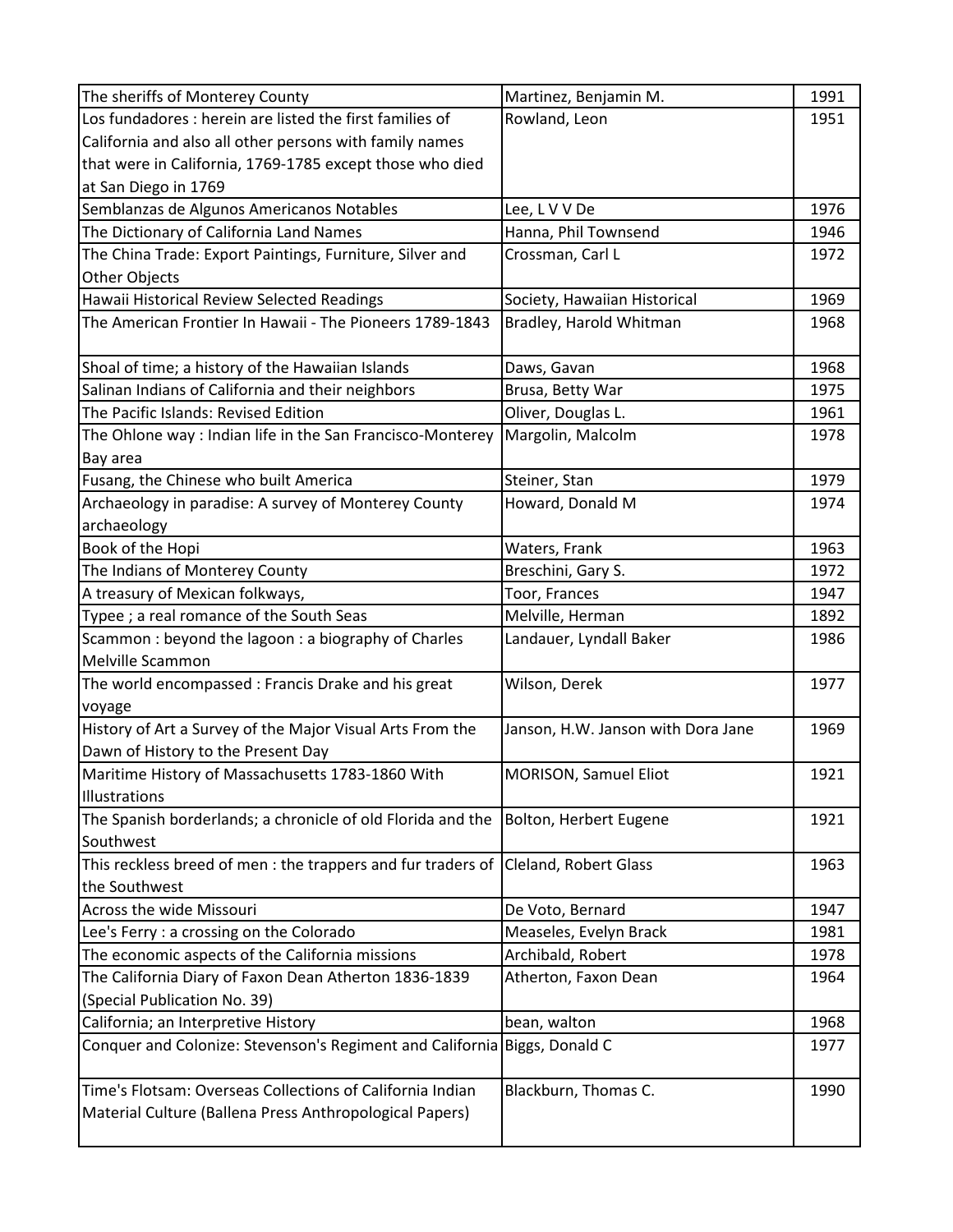| California County Boundaries                                   | Coy, Owen C                               | 1973 |
|----------------------------------------------------------------|-------------------------------------------|------|
| California Heritage                                            | Caughey, John and Laree                   | 1962 |
| California Government & Forestry                               | Clar, C Raymond                           | 1959 |
| Journey to a Distant Shore                                     | Conley, Frances                           | 1984 |
| California in 1792: A Spanish Naval Visit (American            | Cutter, Donald C.                         | 1990 |
| <b>Exploration and Travel)</b>                                 |                                           |      |
| The Rumble of California Politics 1848-1970                    | waters, delmatier mcintosh                | 1970 |
| Mission San Carlos Borromeo (Carmelo) the Father of the        | Zephyrin), ENGELHARDT (Fr.                | 1973 |
| <b>Missions</b>                                                |                                           |      |
| A Historical, Political, and Natural Description of California | Fages, Pedro                              | 1937 |
| By Pedro Fages, Soldier of Spain, Dutifully Made for the       |                                           |      |
| Viceroy in the Year 1775                                       |                                           |      |
| The Salinas: Upside down River                                 | Fisher, Anne B.                           | 1945 |
| The Spanish Royal Corps of Engineers in the western            | Fireman, Janet R                          | 1977 |
| borderlands: Instrument of Bourbon reform, 1764 to 1815        |                                           |      |
| (Spain in the West)                                            |                                           |      |
| Franciscan missionaries in Hispanic California, 1769-1848;:    | Geiger, Maynard J                         | 1969 |
| A biographical dictionary,                                     |                                           |      |
| California Expedition: Stevenson's Regiment of First New       | Giffen, Guy J.                            | 1951 |
| <b>York Volunteers</b>                                         |                                           |      |
| Sir Francis Drake - An Exhibition to Commemorate Francis       | Mitchell, John - Designer -etal.          | 1977 |
| Drake's Voyage around the World 1577-1580                      |                                           |      |
| Vizcaino and Spanish Expansion in the Pacific Ocean, 1580-     | Mathes, W. Michael                        | 1968 |
| 1630                                                           |                                           |      |
| Sinking of the Titanic; Most Appalling Ocean Horror            | Mowbray, Jay Henry                        | 1912 |
| <b>Memorial Edition</b>                                        |                                           |      |
| Graven by the Fishermen Themselves: Scrimshaw in Mystic        | Malley, Richard C.                        | 1983 |
| Seaport Museum                                                 |                                           |      |
| Chinatown Dreams: The Life and Photographs of George           | Ow, Dunn; Grady; Hill; Houston; Lydon;    | 2002 |
| Lee                                                            | Marcus;                                   |      |
| The Whale. [Whales in Mythology & Folklore; Biology;           | Matthews, L. Harrison (Leonard            | 1974 |
| Whaling with Boats & Harpoons; Science & Whaling;              | Harrison) ; Cagner, Ewert ; Tre tryckare, |      |
| Modern Whaling; Whale Products; Life of Whales; Last           | Cagner & Co.; Purrington, Philip F.,      |      |
| Relics of the Old Days; The Different Kinds of Whales]         | [photos, Sigurd Agnell, Robert Clarke,    |      |
|                                                                | Hjalmar Bardarsson, Gene Daniels, W H     |      |
|                                                                | Dawbin, Frank                             |      |
| Military Governments In California 1846-1850                   | Grivas, Theodore                          | 1963 |
| Pebble Beach: the way it was                                   | Germain, Anne                             | 1975 |
| California Through Four Centuries: A Handbook of               | Hanna, Phil Townsend; Bolton, Herbert     | 1935 |
| <b>Memorable Historial Dates</b>                               | Eugene                                    |      |
| California Conquered: War and Peace on the Pacific, 1846 -     | Harlow, Neal                              | 1982 |
| 1850                                                           |                                           |      |
| A Companion to California                                      | Hart, James D.                            | 1978 |
| How to Build a California Adobe                                | Harrington, M.R.                          | 1948 |
| Steinbeck's Street: Cannery Row                                | Knox, Maxine                              | 1980 |
| Libera Martina Spinazzes Index to the Argonauts of             | Spinazze, Libera Martina                  | 1975 |
| California [by] Charles Warren Haskins                         |                                           |      |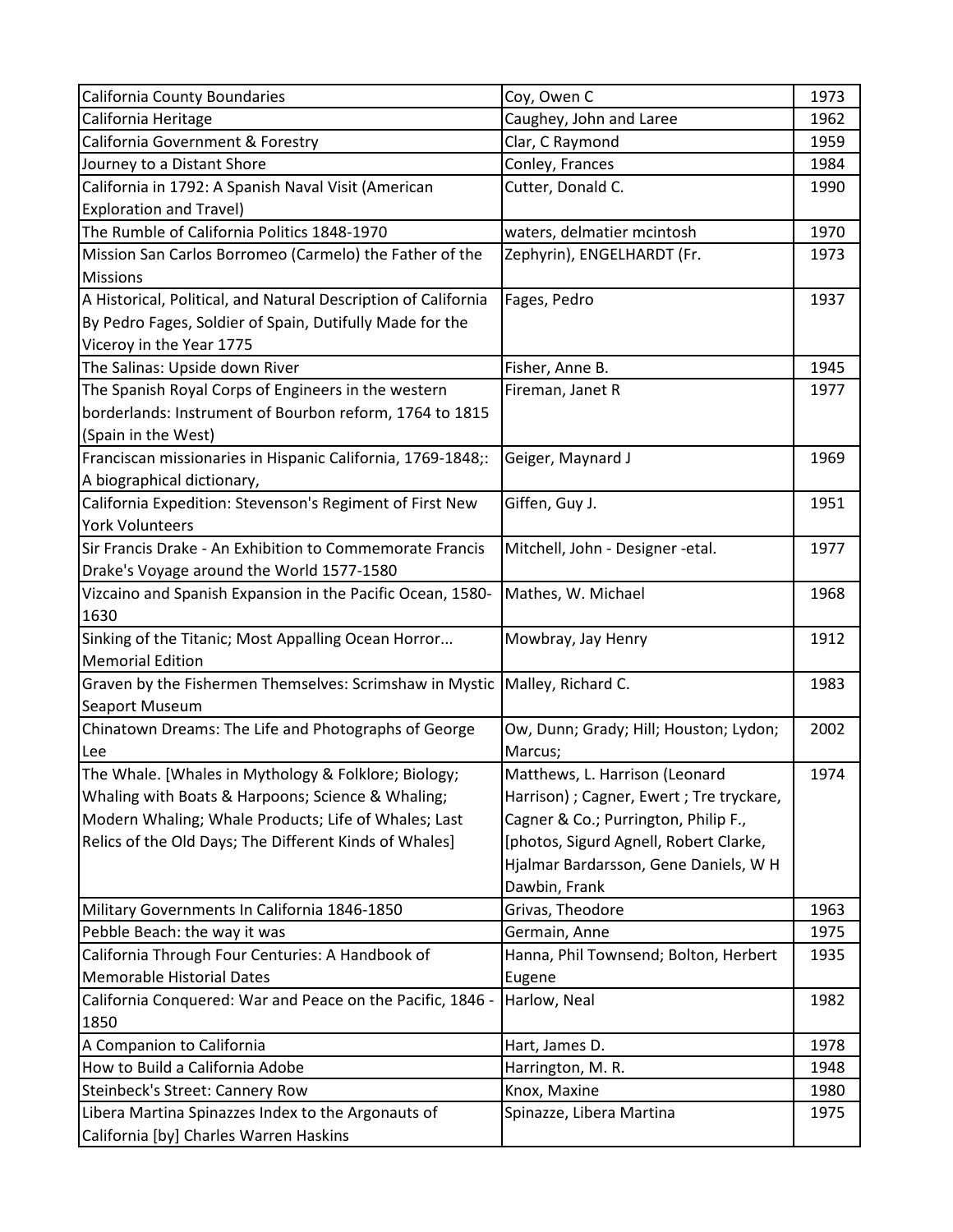| Mc's stage line                                                  | McIntosh, George R                                           | 1972 |
|------------------------------------------------------------------|--------------------------------------------------------------|------|
| No glowing altars;: A Christmas story,                           | Hill, Clarissa A                                             | 1968 |
| Historic spots in California                                     | Hoover, Mildred Brooke                                       | 1990 |
| California's Spanish place-names : what they are and how         | Marinacci, Barbara                                           | 1980 |
| they got here                                                    |                                                              |      |
| EARLY DAYS AT THE MISSION SAN JUAN BAUTISTA                      | Mylar, Isaac L.                                              | 1970 |
| The New York Volunteers in California: With Stevenson to         | Lynch, James and Clark, Francis                              | 1970 |
| California and Stevenson's Regiment in California                |                                                              |      |
|                                                                  |                                                              |      |
| Californios, the saga of the hard-riding vaqueros,:              | Mora, Joseph Jacinto                                         | 1949 |
| America's first cowboys;                                         |                                                              |      |
| California: For Health, Pleasure and Residence a Book for        | Nordhoff, Charles                                            | 1973 |
| <b>Travellers and Settlers</b>                                   |                                                              |      |
| Occurrences in Hispanic California                               | Ord, Angustias                                               | 1956 |
| THE DECLINE OF THE CALIFORNIOS A Social History of the           | Pitt, Leonard                                                | 1971 |
| Spanish-Speaking Californ                                        |                                                              |      |
| <b>More Than Memories</b>                                        | Reinstedt, Randall A                                         | 1985 |
| Life in California During a Residence of Several Years in        | in), Alfred Robinson (Life                                   | 1970 |
| <b>That Territory</b>                                            |                                                              |      |
| California; a history                                            | Rolle, Andrew F                                              | 1963 |
| SPANISH ARCADIA. Of The SERIES CALIFORNIA.                       | Sanchez, Nellie Van de Grift. McCarthy,                      | 1929 |
|                                                                  | John Russell - Series Editor.                                |      |
|                                                                  |                                                              |      |
| Salt of the earth                                                | Rustler-Herald, King City, Calif.                            | 1951 |
| Annual report of the Surveyor General of the State of            | California Surveyor General's Office                         | 1862 |
| California.                                                      |                                                              |      |
| Report of the Surveyor General of the State of California        | California Surveyor General's Office                         | 1882 |
|                                                                  |                                                              |      |
| Recollections of Old Times in California: Or, California Life    | Thomes, William Henry; Stewart,                              | 1974 |
| in 1843                                                          | George R. (editor and introduction)<br>Thomes, William Henry |      |
| On Land and Sea or California in the Years 1843, '44, and<br>'45 |                                                              | 1970 |
| CALIFORNIA PICTORIAL. A History in Contemporary                  | Nostrand, Jeanne van                                         | 1948 |
| Pictures, 1786 to 1859 With Descriptive Notes on Pictures        |                                                              |      |
| and Artists.                                                     |                                                              |      |
| Indian Life At The Old Missions                                  | Webb, Edith Buckland                                         | 1952 |
| Cooper : Juan Bautista Rogers Cooper, sea captain,               | Woolfenden, John                                             | 1983 |
| adventurer, ranchero, and early California pioneer, 1791-        |                                                              |      |
| 1872                                                             |                                                              |      |
| California missions and their romances                           | Older, Mrs. Fremont                                          | 1938 |
| The year of decision, 1846                                       | Devoto, Bernard                                              | 1943 |
| Early days at the mission San Juan Bautista                      | Mylar, Isaac L.                                              | 1929 |
| Monterey & Pacific Grove street car era                          | Hanson, Erle C.                                              | 1990 |
| Bitter melon: stories from the last rural Chinese town in        | Gillenkirk, Jeff                                             | 1987 |
| America                                                          |                                                              |      |
| Watsonville yesterday                                            | Lewis, Betty                                                 | 1978 |
| Wildflowers                                                      | Howitt, Beatrice F.                                          | 1965 |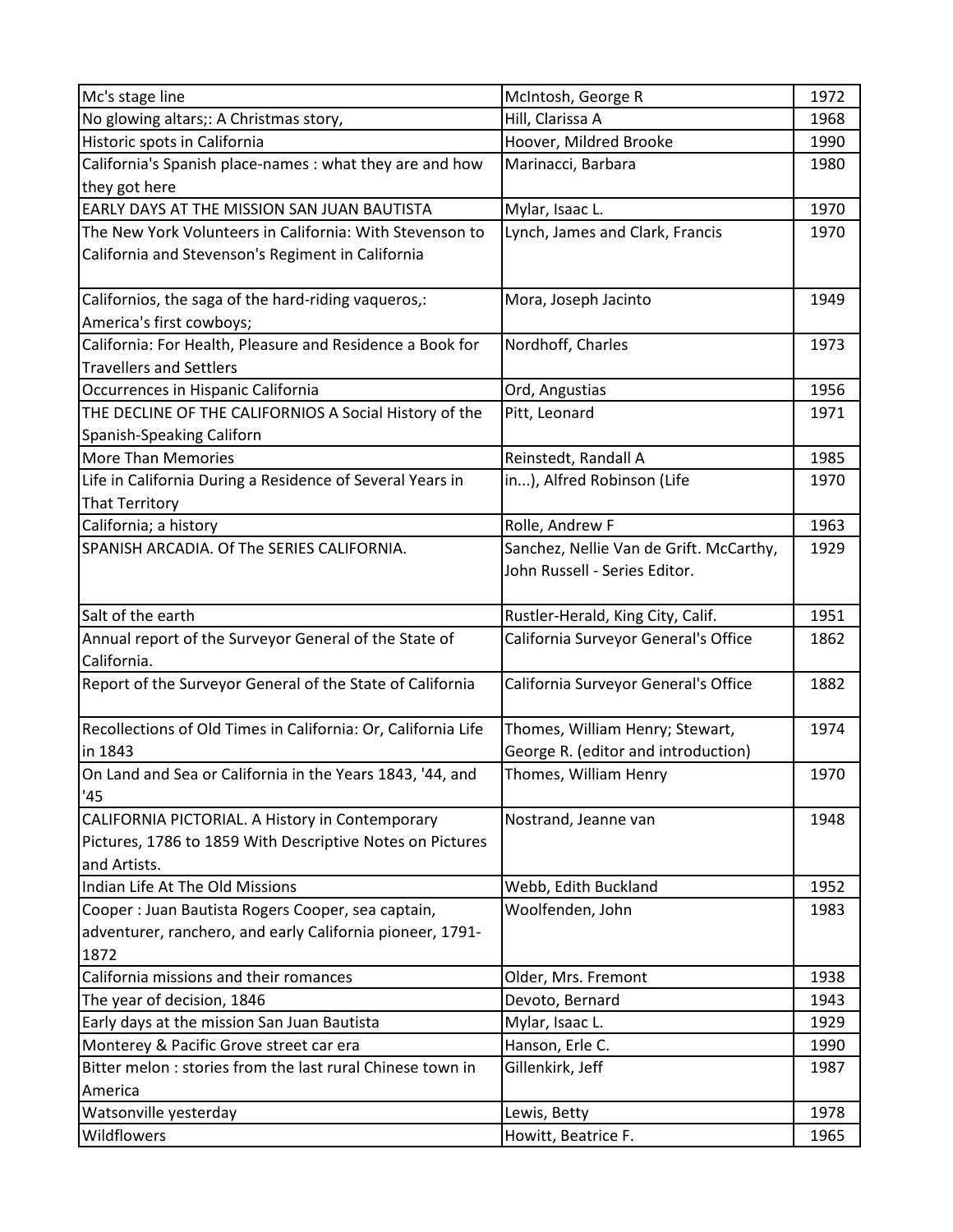| Padres and People of Old Mission San Antonio                | Casey, Beatrice (Tid)                  | 1976 |
|-------------------------------------------------------------|----------------------------------------|------|
| The Seacoast of Bohemia                                     | Walker, Franklin Dickerson             | 1973 |
| Up and down California in 1860-1864 : the Journal of        | Brewer, William H.                     | 1974 |
| William H. Brewer                                           |                                        |      |
| Indians and pioneers of old Monterey: Being a chronicle of  | Culleton, James                        | 1950 |
| the religious history of Carmel Mission considered in       |                                        |      |
| connection with Monterey's other  of California Church      |                                        |      |
| History] Publication)                                       |                                        |      |
| Mission San Carlos Borromeo (Carmelo): The Father of the    | Engelhardt, Zephyrin                   | 1934 |
| Missions [Missionis and Missionaries of California, New     |                                        |      |
| Series, Local History]                                      |                                        |      |
| Mission San Juan Bautista: A School of Church Music         | Engelhardt, Zephyrin                   | 1931 |
| [Missions and Missionaries of California, New Series, Local |                                        |      |
| History]                                                    |                                        |      |
| San Gabriel Mission and the Beginnings of Los Angeles       | engelhardt, zephyrin                   | 1927 |
|                                                             |                                        |      |
| San Miguel, Arcangel: The mission of the highway            | Engelhardt, Zephyrin                   | 1971 |
| (Missions and missionaries of California. New Series. Local |                                        |      |
| History)                                                    |                                        |      |
| Dawn and the dons; the romance of Monterey                  | Ford, Tirey Lafayette                  | 1926 |
| Calle de Alvarado                                           | Gay, Antoinette G.                     | 1936 |
| Lost Adobes of Monterey County                              | Howard, Don                            | 1973 |
| California's Lost Fortress the Royal Presidio of Monterey   | Howard, Donald M.                      | 1976 |
|                                                             |                                        |      |
| California, the golden shore by the sundown sea             | Hutchinson, W. H                       | 1980 |
| A brief history of old Monterey.                            | Reese, Robert W. City of Monterey      | 1969 |
|                                                             | Planning Commission Monterey, Calif.   |      |
|                                                             |                                        |      |
| Old Monterey County - A Pictorial History                   | Johnston, Robert B.                    | 1970 |
| Life in a California Mission: Monterey in 1786              | Perouse, Jean Francois de La           | 1989 |
| Corralitos.                                                 | Malmin, Judy Pybrum                    | 1982 |
| A history of Steinbeck's Cannery Row                        | Mangelsdorf, Tom                       | 1986 |
| Messenger of Destiny: The California Adventures, 1846-      | Marti, Werner H.                       | 1960 |
| 1847 of Archibald H. Gillespie, U. S. Marine Corps          |                                        |      |
|                                                             |                                        |      |
| A piney paradise: A pictorial story of Monterey Peninsula   | McLane, Lucy Neely                     | 1975 |
|                                                             |                                        |      |
| East of the Gabilans: The Ranches, the Towns, the People--  | Pierce, Marjorie                       | 1977 |
| <b>Yesterday and Today</b>                                  |                                        |      |
| Monterey's Adobe Heritage                                   | Association, Monterey Savings and Loan | 1965 |
|                                                             |                                        |      |
| Portraits of the past, a collection of stories              | Reinstedt, Randall A.                  | 1979 |
| Portrait of a Town: Pioneer Memories of San Ardo            |                                        | 1976 |
| Old Monterey California's Adobe Capital                     | Powers, Laura                          | 1934 |
| Where Have All the Sardines Gone: A Pictorial History of    | Reinstedt, Randall A.                  | 1978 |
| Steinbeck's Cannery Row and Old Monterey's Fisherman's      |                                        |      |
| Wharf and Sardine Industry                                  |                                        |      |